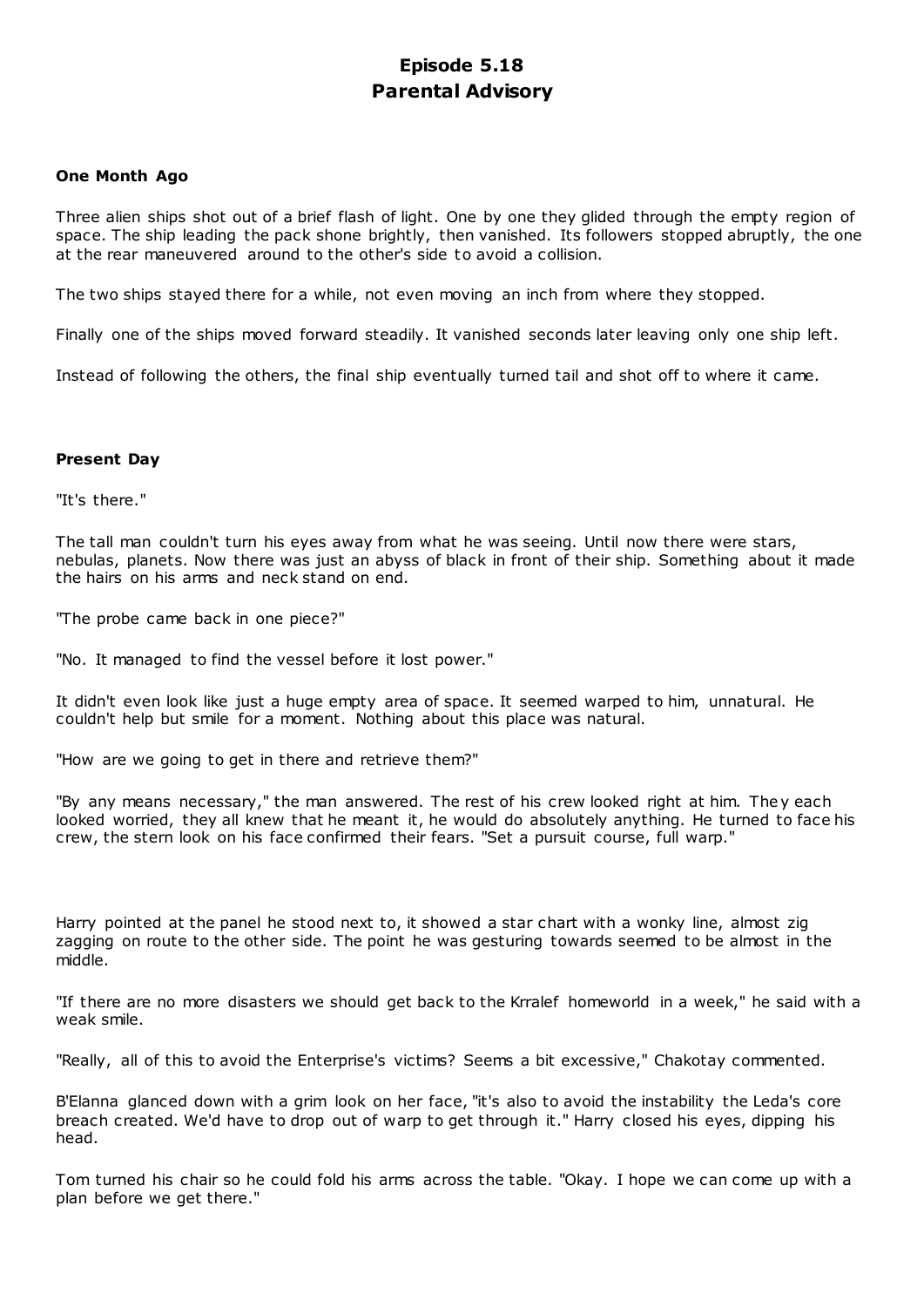A hand shot up into the air, everyone in the room groaned. "Oooh, oooh... Mr Paris, over here!" the owner of the arm squealed.

"I also hope for respect, but I don't expect it. Moving along," Tom stuttered nervously.

Annika pouted as her arm lowered back to her side. B'Elanna meanwhile gave Annika a dirty look as the ex drone had decided to sit next to her. "Why are you here? You tried to destroy our warp core, again!"

Annika's good mood vanished for the moment, she pouted. "The first time was the Enterprise."

"Oh! In that case..." B'Elanna mockingly said with a fake smile. Annika fell for it anyway and perked up. "Get out."

Annika climbed out of her seat and stomped off in a huff, in an over dramatic way might I add. James made sure to get his foot in her path to make her exit even more silly. Naturally she tripped over it and slammed into the wall. "Owie!" she cried.

Tom tried not to snigger too loudly. "Wow, you don't just have to be strong, you have to be a master ninja to fight vamps."

"Yeah it's a hard job, but someone's gotta do it," James shrugged.

Annika scowled at him while holding her sore head. Her sore head now glittered. The few that didn't know she did that now looked a little weirded out by it. "You're a... you're a..." she stuttered. James stared at her with a smirk on his face. "Bad man!" She stomped off with a smug look on her face.

Tom laughed nervously. "Please tell me now that she's actually supposed to be immortal, that we can kill her off permanently cos you know... irony."

"Why? She's probably the only *funny* material we have left in this series," Harry said.

Chakotay shook his head, his eyes rolled up. "Okay to sum up; we're hoping the Krralef will give us a ship but we don't yet know what to do with it, after barely a week to think about it?"

"Still better than anything you've come up with in recent years," Jessie muttered to herself. Chakotay overheard anyway, he only stared at her.

"It's not that bad. We know that Chosens are immune to the anomaly thingy, so worst case scenario we chuck James on the new ship..." Tom said. James cast a bemused glance his way. "Ship finds Enterprise, tows it back and viola!"

"Who goes back in to rescue him when that ship runs out of power?" B'Elanna asked. "Our other Chosen isn't exactly up to anything at the moment."

Tom smiled meekly, "there's just one of him, surely he doesn't need that much power. Just give him a few sandwiches, one room with air etcetera, and he'll come back with power to spare."

"Wow sounds great, I can't wait. If only we weren't a week or so away," James said sarcastically.

Jessie giggled behind her hand while Tom sulked. Harry sat down beside him. "It's not meant to be your summer vacation you know," Tom said.

"Good thing too, you didn't mention water," James said.

Tom groaned into his hand, "and here I thought he lived off sarcasm and my tears."

Harry smirked at his friend. "We all do, Tom." He got a narrowed eye glare for his trouble. "He does have a point though, the ship won't need much power if there's a small crew. The only issue we have is getting the Enterprise out as well."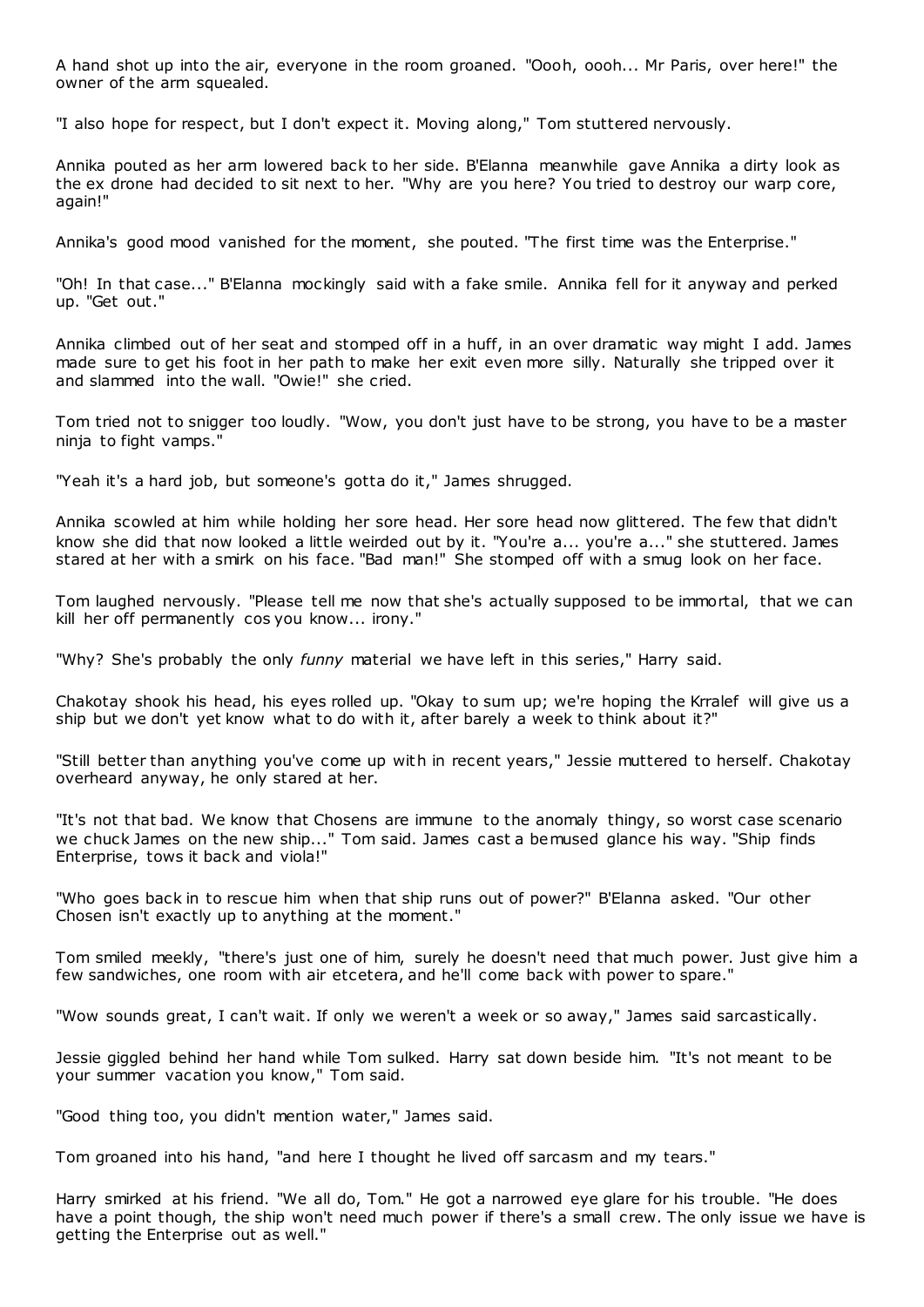"Hmm, I suppose that is a minor flaw in the plan. Why did we ever doubt you?" Jessie said.

"Not you too," Tom complained.

"The Enterprise wasn't too far in. Depending on what ship we get and how much power it needs to sustain at least one person..." Harry said, his eyes began to sparkle. "Although, if we only have one person perhaps we can turn off life support and use the environmental suits instead."

Jessie was giggling again, "how will James eat Tom's infamous sandwiches then?"

"That's it, I give up. You're on your own," Tom grumbled. He climbed out of his chair and walked out in a huff.

Harry laughed nervously, "as I said, it's not that far. The ship should have enough power to tow it back. Simple. All the ship will need is engines and the tractor beam."

"That's great but all you're doing by reducing the ship's systems is giving the anomaly little choice to take from," Chakotay said.

B'Elanna shook her head. "With most systems offline there will be a lot of reserve power. It could either drain that or if it drains the engines, the reserve power can compensate."

"Ok great. Once we're in communications range I'll ask Tira what ship she can lend us," Harry said. "We'll still have nearly two weeks once we have it to figure out the little details. I'd feel better if we could send others on board, but we'd only be making things worse if we did."

"Harry," B'Elanna warned, her head gestured towards the side of the table Chakotay and James were on.

Harry swallowed, or at least tried to, the big lump that appeared in his throat. "I wasn't expecting Ylara to make a miraculous recovery. We'll make do."

"It's all right. She didn't die, that's the important thing," Chakotay said.

James and Jessie shared a worried glance, she gave him a brief nod. His eyes briefly looked towards Chakotay and she winced slightly.

"Okeydoke, let's get back to our posts then. Unless there's anything else," Harry said. He waited but no one said anything else. He did notice James and Jessie's silent conversation but thought better of it. "Dismissed."

Everyone but those two quickly shuffled out of the Conference Room. Once they were gone Jessie sighed in relief. "Thank god, I didn't know how to gesture my next sentence."

"Why, what was it?" James asked.

"He should know before Lena sees him," Jessie answered. She shrugged, "all I could think of was stealthily pointing at him and a mixture of holy crap signals."

James laughed at the image, but he thought about what she said first and his smile went away. "Yeah, you're right. He needs to be told delicately."

Jessie's eyes narrowed mockingly, "you're going to get Damien to tell him, aren't you?"

James' smile was already back, "damn, I'm getting predictable."

#### **Meanwhile:**

Kiara watched with a sad look on her face as the plate opposite her was just stared at. Her own was half empty by now and had gone cold minutes ago. She put down her fork beside her plate, her face raised up so she could look straight ahead of her.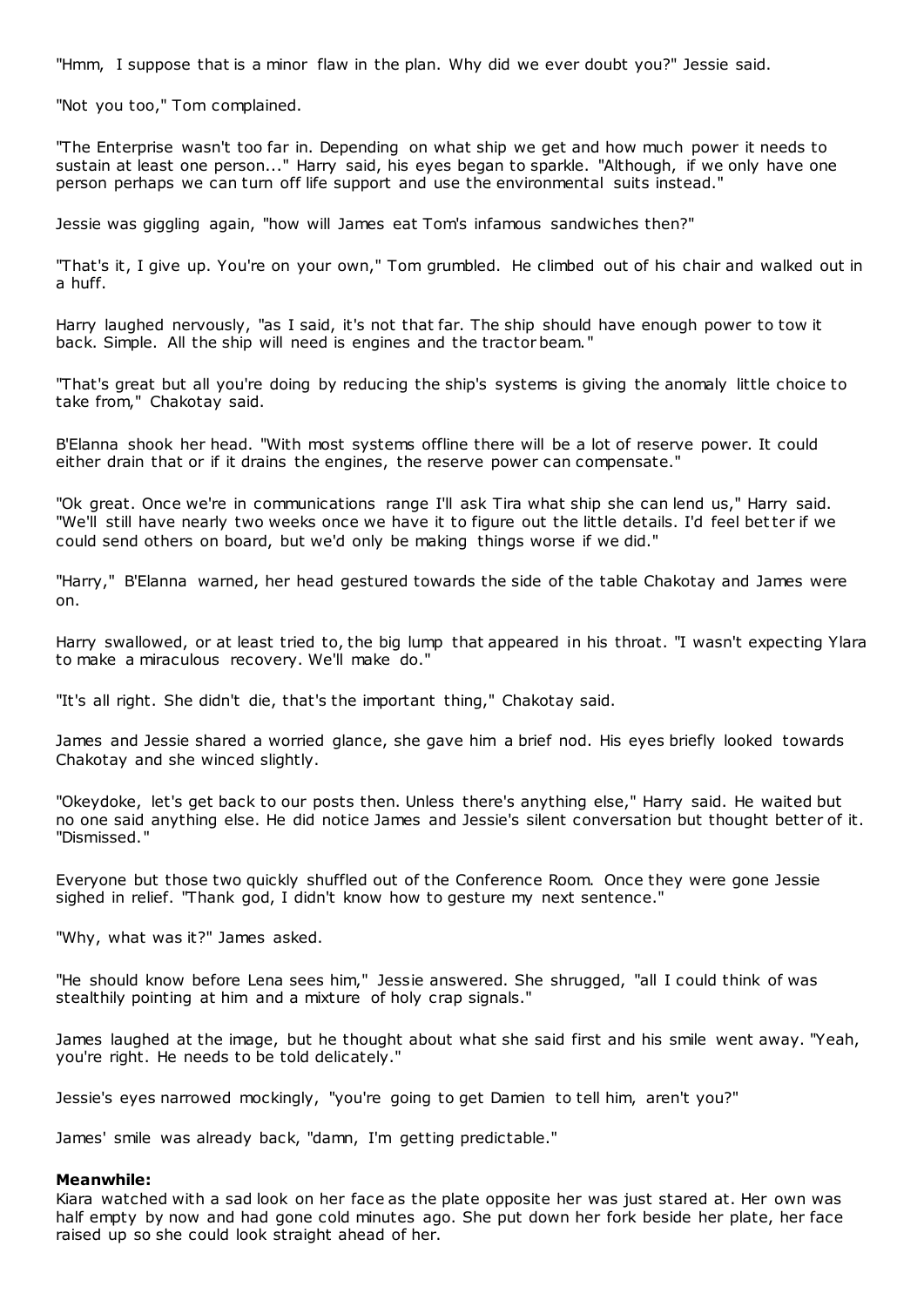"Do you not like it?" she said, hoping that was the only reason for the full plate.

As she expected she didn't get an answer or any kind of visual response. Kiara's attention went straight to her companion's eyes, as usual they looked lightyears away from her.

"It's okay, it won't bite. I got it from the replicator," Kiara said with a small smile.

Right on cue Neelix cried out in pain, "ow!" Kiara's eyes widened, but she didn't dare move her head or anything to see what on earth Neelix hurt himself over. To answer the question he muttered to himself, "damn those pancakes are sharp."

She shook her head, once she was done she noticed that there was movement in front of her. She appeared startled to her. "What's the matter? Another vision?"

"No, I heard..." Lena mumbled with her head towards the kitchen. She just caught Neelix sucking a cut on his finger. Her head turned before he started scooping a pancake stack with his bare hands.

Kiara however saw it all, she pulled a disgusted face. "Yeah, the Leola hardens everything up."

Lena looked down at her plate, her hand moved to pick up the fork. "Sorry."

"No it's okay. It took me a while to get used to everything again," Kiara smiled. Lena's eyes drifted up to stare straight ahead of her. Kiara wasn't sure if she was looking at her or just staring ahead again. "Voyager I mean, not eating in general. Though being in the Q cont..." Her head shook angrily, "shut up Kiara."

She was too busy doing that to notice a slight frown on Lena's face. "Why are you here?"

The question felt like a slap in the face, Kiara tried to hide it with another smile. "I dunno, the smell in here always puts me off. Maybe I thought..."

"No," Lena shook her head. Kiara's smile faded away. "Your..." her face turned vacant again for a moment. She grimaced and tried to shake it off. "Q training. I thought... um, it would be a while."

"Oh," Kiara sighed. "I learned enough to come home. Nobody told me though what happened with you and... well, it was a bit of a shock."

"Me and mum you mean," Lena mumbled.

Kiara bit her lip and nodded. "Right of course, I didn't know when it all... Sorry, why don't we talk about something else." Lena just blinked in response. "I haven't told anyone you're back, I assumed you wouldn't want people crowding you, asking questions."

"Craig," Lena said quietly.

"Oh right, well he... he was making things awkward and..." Kiara stuttered.

"James as well," Lena said.

Kiara felt a little relieved, "he already knew, I didn't tell him."

"What about da... Chakotay?" Lena asked.

"Wacko!" a voice laughed from the side of the table.

Kiara glared at the person responsible. "Damien, go away!"

Damien faked a scowl her way as he folded his arms. He decided to sit down in the chair in front of him so she could get a better view of it. Kiara rolled her eyes and turned her head to try and ignore him.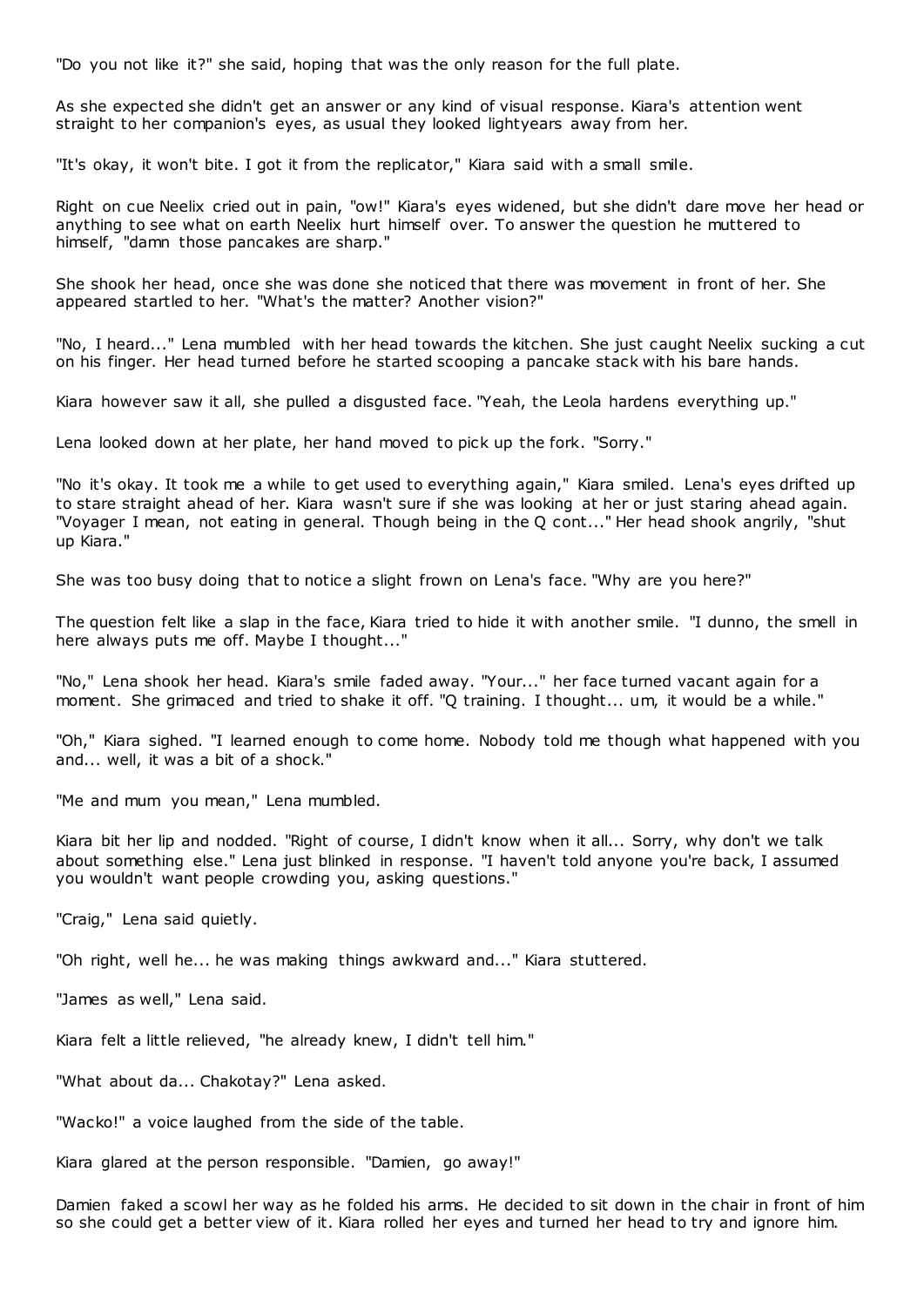"No he doesn't know," she replied.

"Of course he does, he's been whining about repentance and other crap for months," Damien said, finally letting up his fake scowl.

Kiara stared at him again with her eyes narrowed. He did the same back. "What do you want?"

"Well my own ship would be nice, with a little rabbit farm and not annoying minions," Damien replied.

"That's not..." Kiara said.

Damien hadn't finished though, "some new yoghurt flavours, Mississippi's gotten old fast."

"I meant with us!" Kiara snapped.

Damien chuckled, "I knew that, you're so easy." He turned his attention to Lena. "So, let me know when you're ready for some violent revenge cos I got a juicy of a plan for that crybaby Craig."

"What?" Lena said half hearted.

"No one told you. He was half responsible for your little brain mishap," Damien answered. "I never liked that little weasel. As for the other guy, I can't even remember his name but that's never stopped me before."

"Damien!" Kiara snarled.

Damien jumped, he turned his head back towards her so he could imitate her glare again. "Mini Q, what?"

"My name's Kiara. You should know that considering you tried to kidnap me more than once," Kiara said.

"I don't follow your logic, brat," Damien said, his eyes rolled. He turned back to Lena. "Why is she sitting with you anyway? I thought she hated you."

Lena's eyes fell down to the table. Kiara saw it and felt terrible, her anger grew so she directed it at the right person. "That's not true. Shut your mouth or I'll do it for you again!"

"Yes it is," Damien's mouth curled into a smirk. "Oh she's selfish, can't she see what harm she's doing to everyone around her. She doesn't belong here. Something like that?"

"No, that's what..." Kiara muttered. She stopped when Lena stood up and started to walk away. "No wait!" She hurried to her feet, but Lena had already gone through the door. "Why did you do that!?"

Damien cackled as he reached over to steal some of Lena's food. "I was bored."

Kiara stared at him blankly as he munched on a chip. "Well stop it. She's not your *friend* anymore, Ylara's dead."

To her surprise he didn't seem shocked by that. He just laughed to himself again. "I know." His smug face looked up at hers. "I always know."

"What?" Kiara stuttered, her face turned a little pale. "You knew that was Lena but said all those things to hurt her. That's low even for you."

Damien looked a little offended for a moment. "Hey, I made the effort to remember you were a whiny selfish brat, you should remember what I'm like."

"Give me one good reason why I shouldn't make you appear outside," Kiara grumbled, pointing towards the window.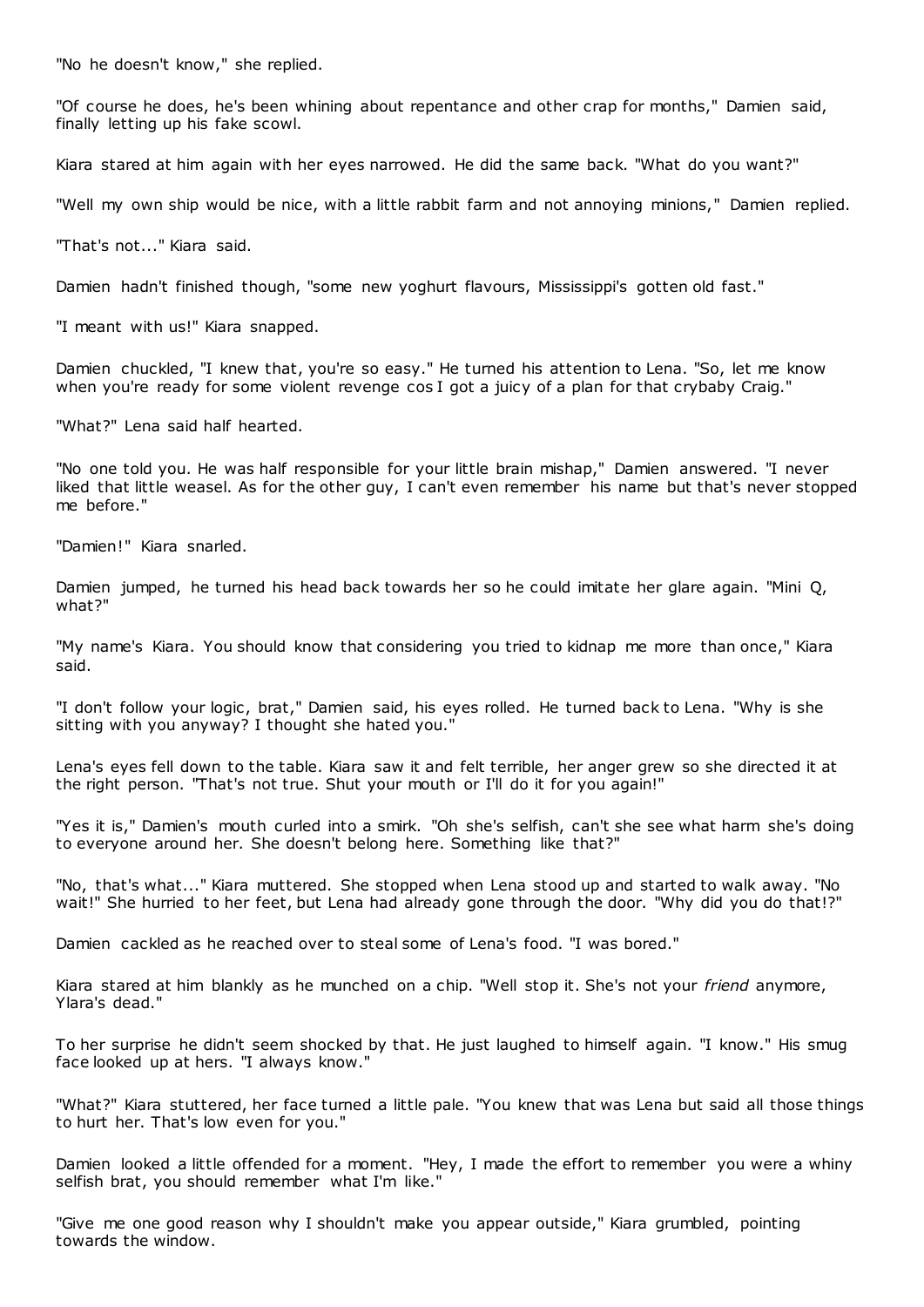Damien smiled as he climbed back to his feet. "Very well." He stepped closer to her, she pulled a face. "I lied." He laughed to himself as he walked away.

"About what?" Kiara yelled after him.

Damien stopped at the door, he turned all the way around. "The girl was forced out of her shell and tossed aside to the wolves." Kiara thought it was her imagination when his smile turned bitter. His voice seemed to crack slightly, proving that it wasn't. "Ironic isn't it?"

"What?" she said as she watched him walk out.

A flash of light behind her made her turn around towards the window. All she could see were the stars streaming by when the ship trembled.

The ship shook again as Tom stumbled out of the turbolift. He grabbed the railing in front of him, just in case.

"Report!"

Harry glanced behind him, he tried to pull himself out of the Captain's chair so he could get back to the neighbouring seat. Another shudder pushed him back.

"An alien ship must have been chasing us at warp nine, they're on our tail and firing on us. They're not responding to any hails," he answered.

"Shields fifty two percent," Jessie added on.

Tom's head swung to one side, with a look of shock on his face. "Already?"

"Their weapons are very similar to the quantum torpedoes we ran out of," Jessie said. Another shudder interrupted her.

"Another reason to get the Enterprise back," Tom commented.

Harry looked over her way as well with worry. "What do you mean they're similar? Similar in power or actually similar?"

Jessie held onto her station as the next hit made the ship shake more violently than before. "Thirty. I mean similar. If I didn't know any better, I'd say we were getting hit by Starfleet weapons."

"Open a channel," Tom quickly said, sweat was starting to build on his forehead.

Harry shook his head, "we still should be able to last longer than this, even with them." He meanwhile got up to rush over to Opps. The occupant there didn't argue, she continued eating her disgusting looking sandwich. He pressed a few of the panels. "Channel open."

Tom breathed in and out deeply to calm himself down a little. "Alien vessel, this is the USS Voyager. We mean you no harm. Stand down or we'll be forced to defend ourselves."

Jessie pulled an awkward face, so did Harry. "How many times did you fire at them?" he asked quietly.

She shrugged, "five, maybe six."

Tom covered his face with both hands. Harry knew to quickly cut them off on their side. "It's okay," he mumbled behind them. When he moved them he continued, "threatening to defend ourselves after a few hits, they'll think we've got better attacks up our sleeves. We do right?"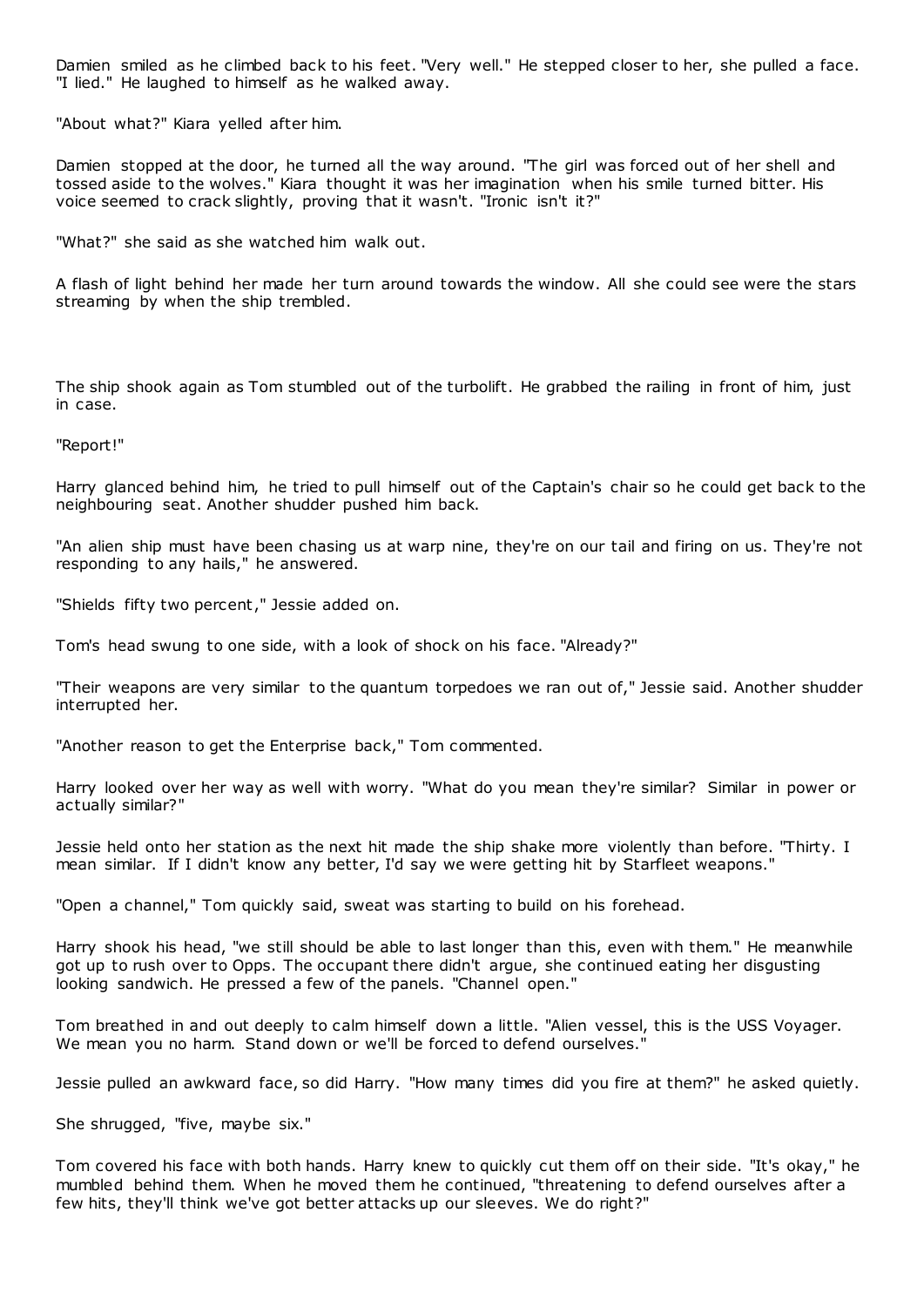"Yeah sure, I didn't use our last five photon torpedoes," Jessie said.

Tom gestured to Harry that he wanted the comm back on. He did so. "We are not trespassing in anyone's space, so I assume there's something you want. We're no good to you dead. Stop your attack."

"Never heard that one before," Nathan quietly said to himself.

Harry shook his head. "They're responding. Audio only." Tom gave him a nod.

A cold voice spoke over the comm. *"USS Voyager was it?"*

Tom made his way around the barriers to get to the centre of the bridge. "It is, who are you and why did you attack us?"

*"What happened to your other ship?"* Tom felt like the man was laughing but quietly as he said that.

"Which one?" Jodie asked.

Tom quickly shushed her. "Answer mine first."

This time he definitely heard a laugh. *"You're hardly in any position to be making demands. Your weapon arsenal is pitiful, I expected a lot more."* Tom looked around at everyone on the bridge, they all looked just as worried as he did. *"I didn't mean your flagship anyway, hardly. I meant the one you could barely call a shuttlecraft."*

Harry gripped the side of the opps tightly, his knuckles turned white. He wanted to say something back, but he kept his jaw tightly clenched.

"You've heard of us," Tom said as he began to pace.

*"Of course. I know more than you think."*

"Then why waste time asking us stupid questions?" Jessie asked bitterly. Tom knew better not to try and shush her, doing that to Jodie was risky enough.

*"I could go back to destroying your vessel if you'd prefer."*

Tom couldn't help but sigh in annoyance. "We are more than capable of fighting back. We just hoped you'd listen to reason."

*"Ah yes, the Starfleet way," the man chuckled.* It gave Tom a very cold shudder. He spotted Harry trying to get his attention in the corner of his eye. He gestured to put them on one way again.

"You're not going to believe this," he said. Tom gave him a look that told him to hurry it up. "This is the same ship that left us the warning message while we were pursuing the Enterprise."

Tom's eyes widened, in fact most of the bridge did. He gestured to put the comm back. "What is it you're after?"

*"After? If I was after something, I wouldn't have tried to kill you. Speaking of which..."*

"You wouldn't have stopped either," Tom quickly said. "You thought that beating us in a fight would intimidate us."

*"Hmm, interesting idea. I simply wanted to see if you were more formidable than the other vessel."*

"A test?" Harry said.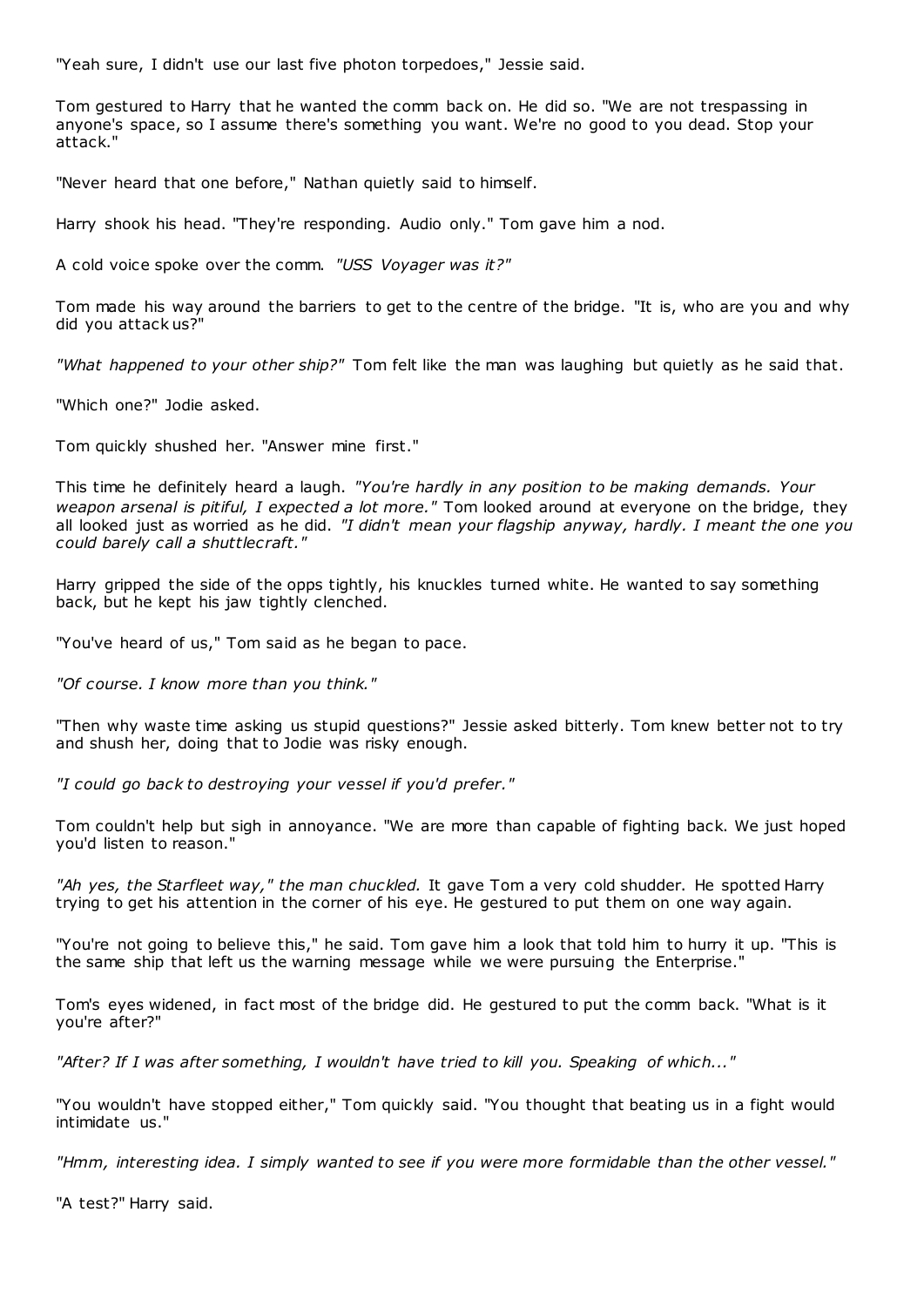Tom stepped forward so he could reach the forward barrier. He leaned on it, gripping it tightly. "Are you talking about the Enterprise? What do you know about it and how do you have some of its weapons?" The man just laughed in response. "Stop playing these games and tell us what you really want from us."

*"The USS Voyager, the sworn enemy of the Softmicron."* Most of the Bridge tensed up. *"I have to admit, I'm a little disappointed. I expected a species that survived an attack on their homeworld to be..."*

"Formidable?" Harry muttered.

*"Smarter. It's almost insulting."*

Jessie rolled her eyes, her finger was instinctively heading for the fire button. As if he sensed it, Tom turned to look at her and shake his head. She was about to ignore him anyway when he mouthed *not yet.*

"You are just wasting both of our time with meaningless insults. If you want to destroy us, go ahead," he said.

There was silence for a minute or two. He expected the rest of the bridge to object or at least stare at him. Everyone were waiting patiently as well as him, Tom assumed they were all on the same page.

Finally the man on the comm spoke again, *"your vessel survived a trip through the cloud. I want to know how."*

Harry frowned, "cloud, what cloud?"

Tom shrugged, "which cloud?"

*"Your flagship hides within it."*

Tom quickly made eye contact with his senior staff briefly before turning back to the viewscreen. The alien vessel looked like it sat right behind Voyager's tail, staring the Bridge crew down. "Why do you keep calling it that?"

*"Why do you avoid so many questions?"*

"I could ask you the same thing. You attacked us, I think you owe us," Tom said.

Again the man laughed. *"You Humans do have a sense of humour after all. I want to know how your ship avoided being drained by the cloud when your flagship didn't."*

"We didn't," Tom replied. "We just escaped before it drained everything. Now answer my questions. How do you know us and the Enterprise? Why do you want to get into the anomaly so badly? Is it why you tried to warn us away?"

Jessie's station beeped, at the same time the alien ship on the screen rose upward and quickly disappeared from view. "They're firing weapons." Everyone clung on as the ship shook a few more times. "We can't keep taking anymore direct hits, we should either go to max warp or slow down so we can evade."

Nathan nodded, "they've overtook and reduced speed. They're staying with us dead ahead." The viewscreen was quickly adjusted to show the back of the alien ship.

"What are you doing? Destroying us will get you nowhere," Tom stuttered.

"They've proved they can keep up with us," Harry whispered. He quickly tapped in something on the station. Nathan frowned when a message started flashing on his own screen.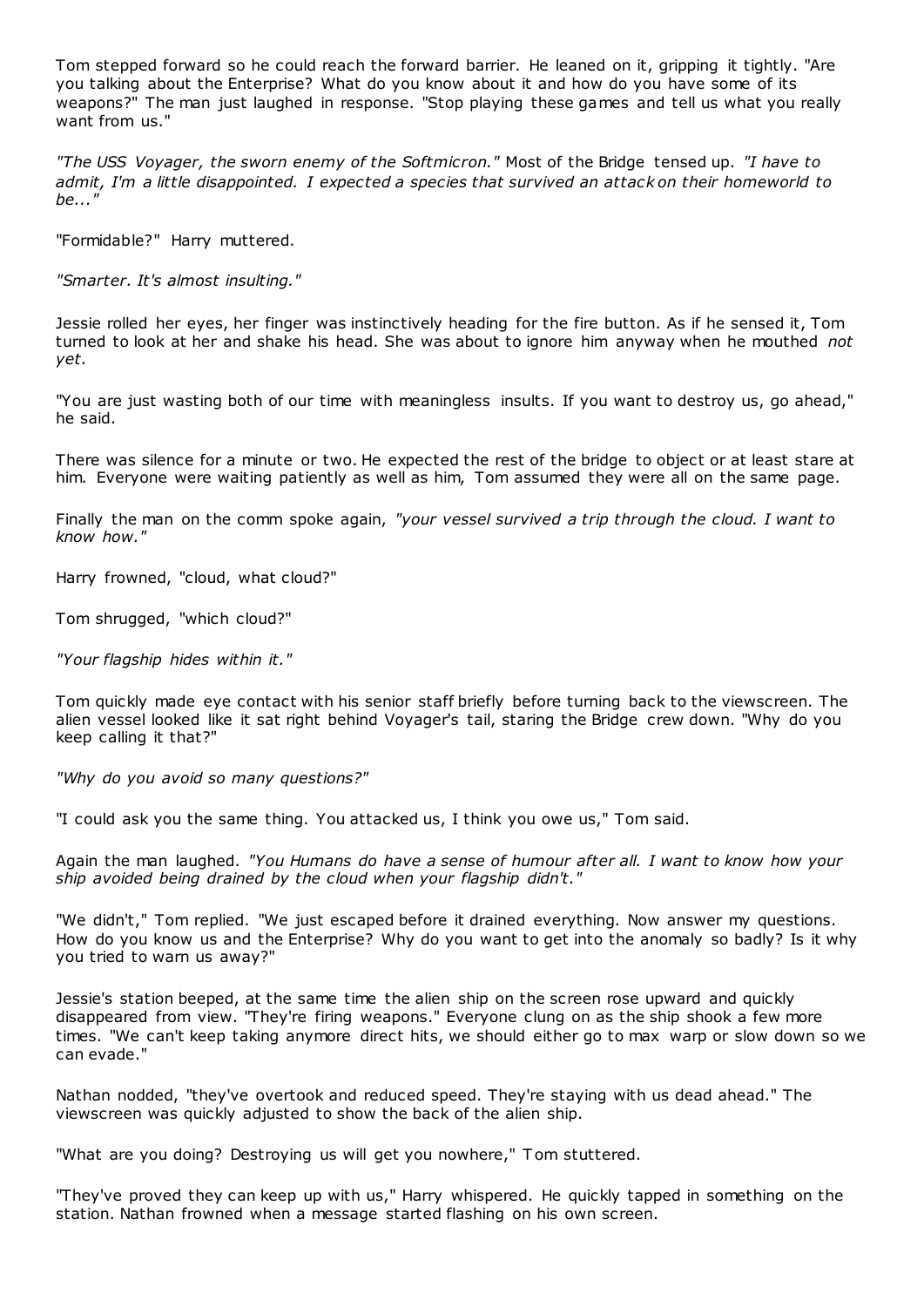*"You answered your own question. You have nothing to offer us so the question is, why not?"*

"Because if you want to be inside that thing so badly, you'll need us," Tom quickly improvised. This time everyone did look at him accusingly. He tried to ignore them. The viewscreen meanwhile showed the alien ship getting smaller and quickly, the streaming stars slowed so they were just dots. At the same time he heard an impatient sigh over the comm.

*"You've made a mistake."*

"They've dropped out of warp, they're coming back for us," Nathan said with a head shake. "I know, evasive maneuvers."

"No. You want in, so do we. I have a feeling it's for the same reason. Why don't we instead of fighting pointlessly, share what we both know. I have a feeling we should be on the same side, not against each other."

*"Preposterous!" the man growled. "Your Enterprise clearly knows more than you do. I just assumed the mighty Voyager the Softmicron are afraid of would know many secrets."*

"They're afraid of us for a good reason. Do you really want to find out why?" Tom threatened. He felt Jessie glare into his back. "We have more than that one *thing* going for us," he said to her, but figured the alien would understand too. Jessie calmed down a little and glanced down at her station to work on it.

*"If that is the case, tell me, why are you going back into the cloud you were so eager to escape? Why did you even want to leave it in the first place?"*

"You can't go inside it without hallucinating and losing power. You're certainly not going to steal the Enterprise without getting trapped too," Tom smiled.

*"Why would I want it? I got everything I needed from it already,"* he chuckled.

Tom's smile was immediately wiped off. "So... why?"

*"As I expected, you do not know anything. A shame."*

On the viewscreen a few torpedoes and phaser strikes shot out towards the approaching aliens. They all slammed into the exact same spot on the enemy ship. The shield around the attacked spot fluctuated and wore off.

*"What!?"*

"She took out their warp core," Nathan stuttered in disbelief.

Tom swung around to look at Jessie, he had a smirk on his face. "How did you do that, nice job!"

"Just a hunch. I figured they didn't just take the Enterprise's weapons," Jessie smirked back.

Harry shook his head, resisting a smile for now. "Once we're out of range, take us to warp nine." Nathan only nodded his acknowledgment.

Tom frowned, "but the Enterprise should have had good shields, how did you..." It then occurred to him, "you targeted the ship's warp core." Jessie shrugged and then smiled sweetly. Tom couldn't help but laugh, "what kind of fool would take a warp core shield that never works?"

Nathan quickly keyed in the commands for warp nine. The ship started shaking occasionally again, everyone clutched onto the nearest thing.

"They're still following, shields twelve percent," Jessie reported.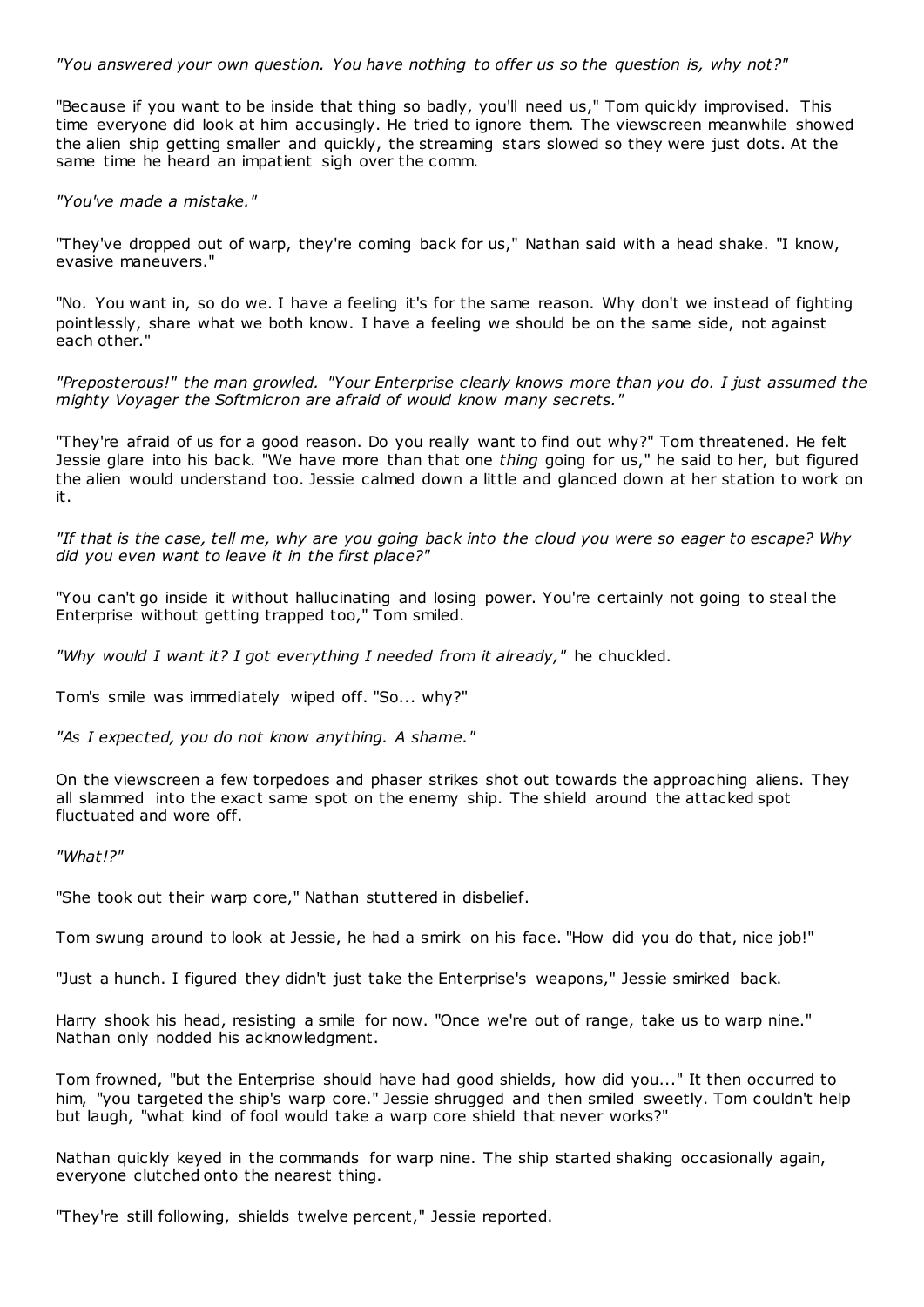"Almost..." Nathan muttered as he worked. Another shake and everyone on the bridge were jolted forward. "Damn it, they've locked a tractor beam on us."

Jessie shook her head, "shields are gone."

Tom couldn't help but sigh, "proves my point. They never wanted to kill us." The intruder alert signal made his shoulders slump. "Great. Where?"

Harry frowned, he quickly checked the back of his station. "Strange. Two groups, decks eight and nine."

"Why there, there's nothing they'd want on those two decks," Tom pondered. "Nevertheless, inform Security."

"I don't know about that, the weapons storage is on deck nine," Harry said.

Jessie looked a little pale as she glanced across at him. "Where about on deck eight?"

The doors to the Security Office swiftly opened, both James and Craig stepped out to join a large group of officers. They followed the pair down the corridor.

"I don't know, maybe Foster or..." Craig was saying as they left the office. Foster made a squeak. "Stewart could take the lead. Maybe we could c all Zare, she keeps complaining that she never gets the *good stuff*."

"I've already called her, she's on her way down," James said.

Craig's shoulders were already slumped, they managed to fall even lower somehow. "You don't want someone like me leading a team, I'll just screw it up."

The group reached a T junction, James pointed one finger down the corridor. A quarter of them split up and went down the way he gestured. Everyone continued on towards the turbolift. They passed a Jeffries tube junction, this time he pointed four fingers towards it. Another quarter split up and went that way.

"Yes I do, and no you won't," he muttered once they reached it. Craig was about to argue again but his arm was grabbed a little too roughly. "Craig, I don't have time for your pity party. Just go, you'll be fine." He raised three fingers at the group and stepped into the turbolift. The remaining group split off to join him. "Besides, I need someone on the team who knows how to duck."

The door closed before Craig could comment on that. He let out a deep sigh. "Fine, second team, you're screwed and with me." He turned completely around to walk down the corridor.

## **Deck Eight:**

Despite his complaints earlier, Foster had found himself leading the group he was with. They each crawled out of the Jeffries tube after one deck of climbing up. They carefully used the corner wall as cover. Foster tried to peep around the corner but he couldn't see anything. A little hand gesture told them it was good to go.

Half way down the corridor he heard footsteps approaching. He quickly raised his rifle, everyone else did. Some of the team backed away to the corner to take cover around it. The footsteps stopped for a moment. Foster and the others still with him gradually moved closer to the walls so they weren't standing in the middle of the corridor. Just in time as they saw a tip of a weapon peep around the corner, only for a second as they were soon attacked by a barrage of brief but plentiful blue phaser blasts. The team at the front started to fire back.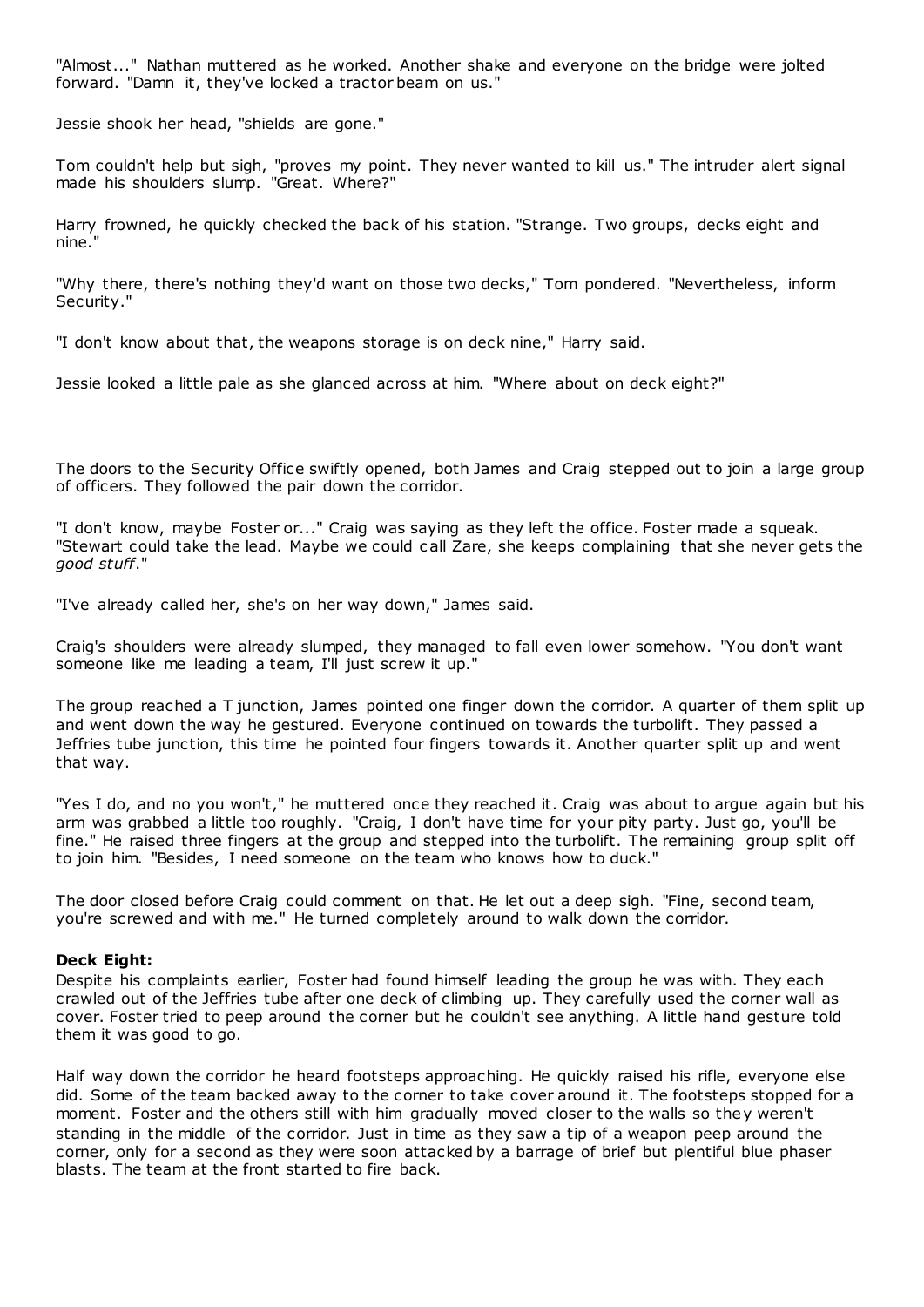Meanwhile on Deck Nine the team of unknowns were stuck behind a wall, being showered by phaser shots. The one apparently taking the lead looked a little panicked, he tapped his commbadge.

"Chuteme to Stuart. We're pinned, but we can't go further back or the intruders will take the weapon storage," he stuttered.

*"Seriously, your name is shoot me?" James' voice tried not to laugh.*

He wasn't the only one, the people around him were struggling not to laugh too.

The crewmember didn't understand why though, "yes sir."

*"And you haven't been shot yet? All right fine. I was hoping we wouldn't have to, but unleash the secret weapon."*

The entire team looked even more nervous than they did before. The ones still trying to peep around the corner to shoot back were trembling as they did so.

"Oh god. This is how we die," Chuteme stuttered. He tapped his commbadge twice. "Team One here. We're ready." He gestured to the others, "fall back."

As the Security team started to withdraw, the aliens saw their chance to move forward and continue shooting. What they didn't realise was someone was behind them.

"Well hello boys," a familiar voice said in a seductive tone.

They didn't have to turn around to find out who it belonged to. As soon as she spoke, Annika strolled through the group like they weren't even there. Her hair was down and she was wearing a brand new even more revealing catsuit, basically it didn't cover her chest very well. For extra effect she swung her hips and her hair, as well as winking at the men she passed.

The retreating Security team cringed at the horrific screams they heard. Chuteme couldn't help but shudder, he raised his hand. "Now, lets put them out of their misery." The team charged back the way they came, phasers firing. They found most of the aliens didn't just stand there and allow themselves to get shot, a few actually jumped in the way.

Back on Deck Eight, the second team that James lead were exchanging fire. Both sides were holding their ground for the moment.

James turned his head to the only named person on his team, which was Stewart. "Take the lead. Try to keep them here for now, I've got an idea."

"But... we've already deployed Annika," Stewart stuttered. "What more can we do?"

James looked towards a nearby door, then back at him. "There's more than one way to cheat. Cover me." Stewart and two others nodded, they spread out a bit to block the aliens view of them, while continuing to shoot ahead of them. He meanwhile backed through the door slowly.

Once he was through it a few members of the team didn't look too happy about it.

"Is he leaving us here, I thought those guys are supposed to be brave," one commented.

"Yeah, what a wuss," one guy nodded. Suddenly he was shoved to one side, it made him accidentally shoot the nearby wall instead of an alien. "What..."

Stewart quickly side stepped so the person who did it wouldn't do that to him.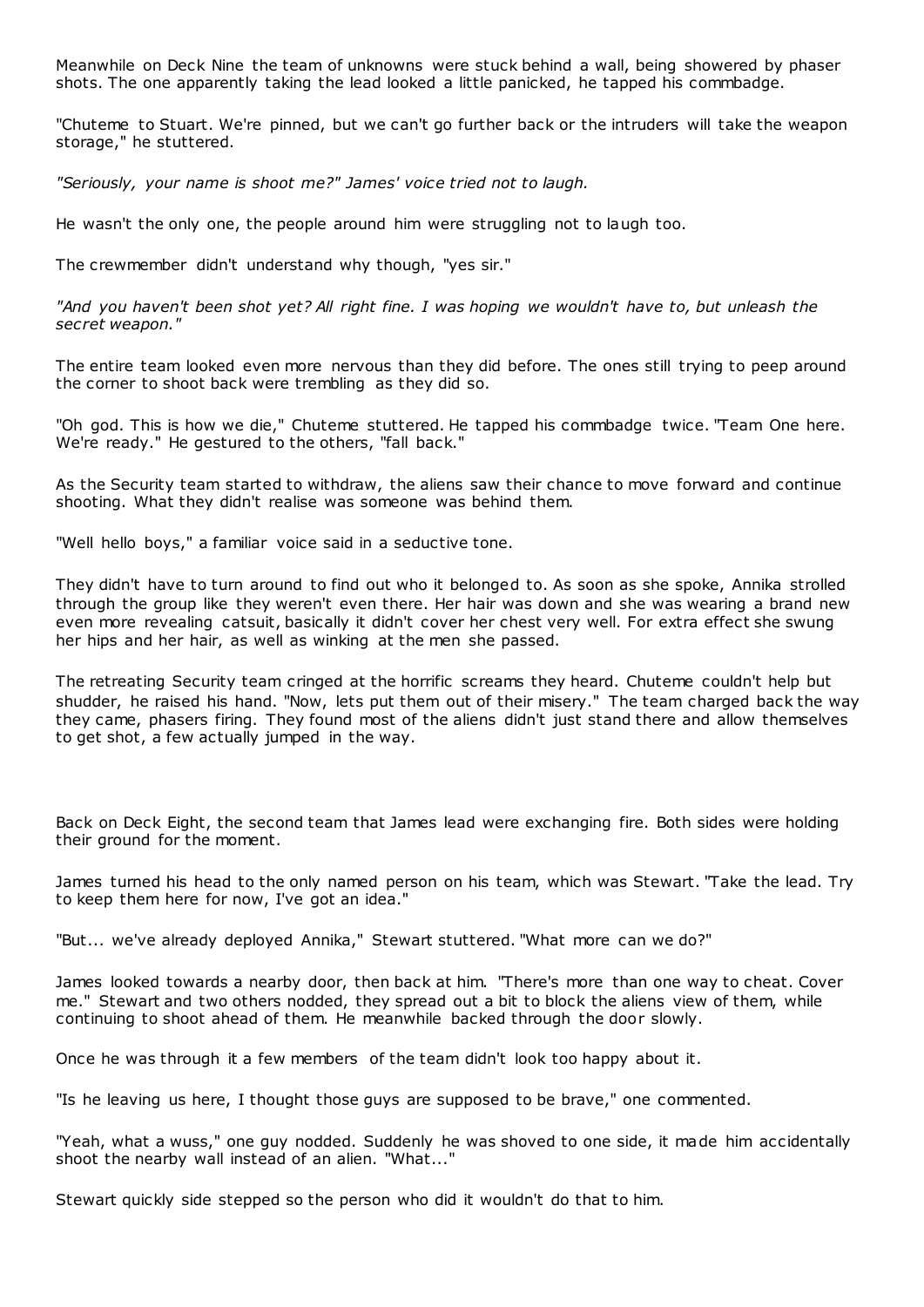"Don't worry, I'll handle this!" the man yelled. He ran forward towards the aliens, without a weapon. Of course he was shot easily, what shocked mostly everyone was that it barely slowed him down. He just stopped briefly to giggle. "Oh yeah, that's the stuff."

"Sid, seriously. Are you that desperate, phaser blasts don't usually hurt," Stewart groaned.

The man just laughed as he continued running, the aliens were freaked out but they kept firing until he was finally down. He passed out with the biggest smile on his face.

That didn't seem to be the end of it. Two of the attacking aliens at the back seemed to have a new target behind them. Before they could fire on whoever it was two of them were pushed into the wall. One of them didn't stand for that and charged forward to fight back, using their phaser as a physical weapon. Only instead it was grabbed at the last second. The man soon found himself flung upside down and on the floor, looking up at his attacker still holding his rifle.

The middle ones only had time to glance behind them before they were thrown into each other, head first. They fell to the floor on top of the other guy, creating a small pile.

"What is happ..." one of the remaining aliens stuttered, also glancing back. They were about to get a fist in their face for their trouble but they were shot by the Security teams first. Finally the last member of the alien team fell to one last phaser blast.

"Oh," Stewart said, briefly wiping the sweat from his brow. The rest of his team slowly walked over to the fallen aliens. James stood in the middle of them, he had to squeeze passed the second pile in front of him to reach them. "How did you..."

James looked a little guilty as he glanced behind him. "Lets just say there's a few holes in the walls to fix."

*"Foster to Stuart. Most of the aliens here have been dealt with..."*

*"You're welcome," Zare's voice said.*

*"Yeah... but the last three retreated and we have no idea which way they went after the T junction."*

"Okay, we'll spread out. Find them," James ordered. Most of his team shook their heads, but they went to follow his orders anyway. "On second thoughts," he muttered as he stepped over to a nearby wall panel. The ones who heard stopped in their tracks. The remaining few who were staying with him watched him bring up a schematic of Voyager. A couple hundred dots appeared all over it. Soon most of them were gone, around ten were left. "Three lifesigns, no commbadge signal in section five. That'll do. Three of you with me, the rest get these guys to the brig."

"They won't fit," Stewart pointed out.

James nodded, he glanced down at the aliens. "Right, uh... contact Shoot Me. If the *weapon* worked, get these aliens to join the ones on Deck Nine. Foster, you do the same. Put a forcefield around them and keep Annika there to guard them."

"Yikes, that's a little harsh," one crewmember stuttered.

James shrugged and walked away without saying another word.

Stewart just smirked, "well, if you can't handle the catsuit, don't invade Voyager. They'll learn the hard way."

#### **Meanwhile, Deck Nine:**

Craig's team were still only just walking down a corridor, no aliens were in sight. One of the team members held a tricorder in one hand, phaser in the other, keeping a close eye on the scans.

"None registered lifesigns should be just around the bend," she whispered.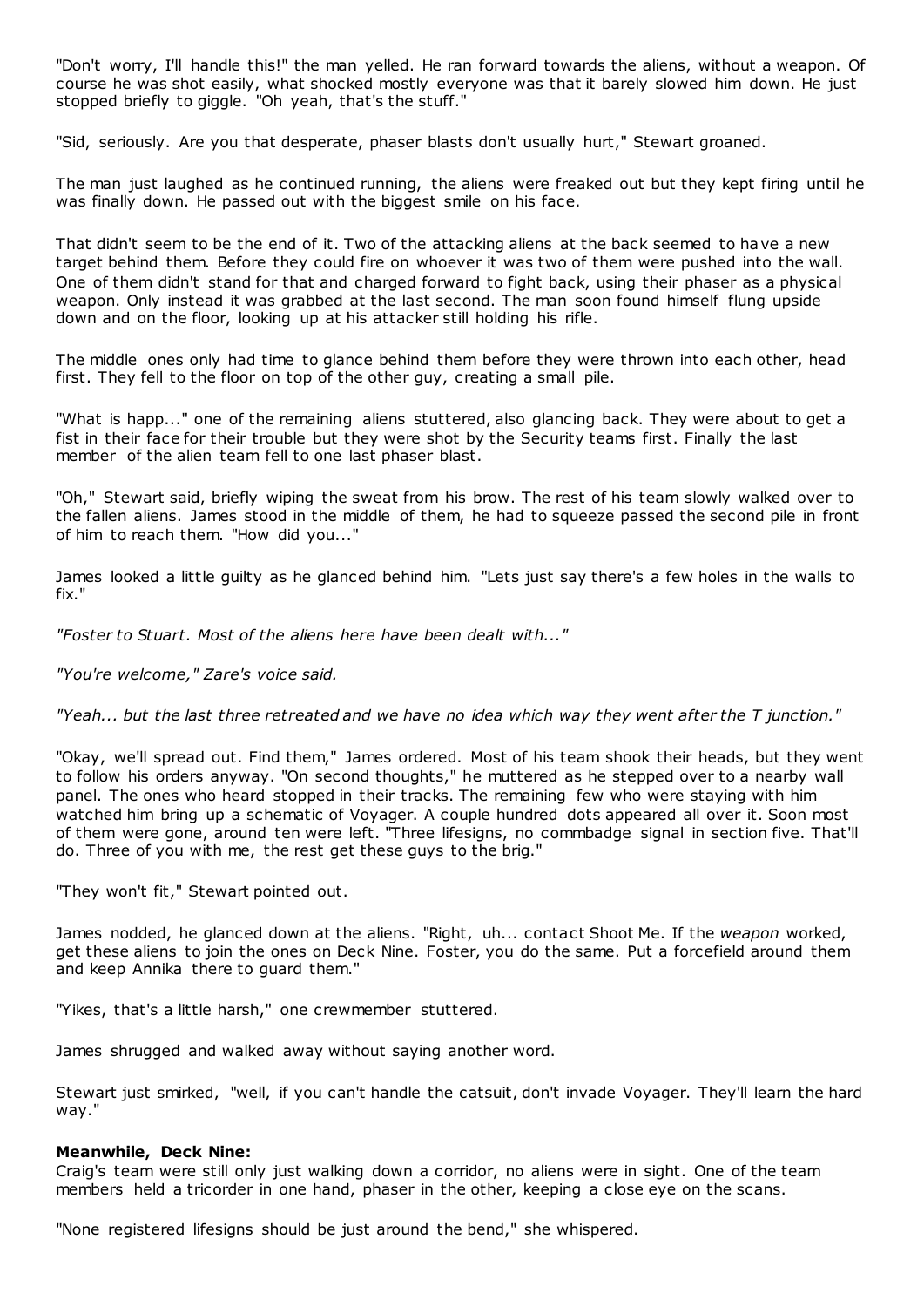Craig nodded, he lead them as close as possible to the corner. They didn't need a gesture, they knew to hide behind it once they got there. Craig raised his weapon slowly as he made little steps towards the corner. Once he was as far as he could go without giving away he was there, he rushed around the corner, quickly pointing the weapon ahead of him. Five others behind him did the same, they stopped and surrounded him.

All six of them looked on, their eyes darted around. Each one looked puzzled as nobody was there like they thought. The only thing out of the ordinary was a tricorder lying on the ground.

Craig held his hand up as he made his way carefully over to it. They took that as a sign to stay back, so they did.

He knelt down to pick up the tricorder. His shoulders fell as he stared at it. "False lifesign readings. How did they..."

"Sir!" the woman with the tricorder yelled. Her attention seemed to be at the left wall, parallel to where Craig was kneeling.

Craig's head turned to the left, he saw what she saw. An alien device was attached to the wall, the only understandable part about it was the numbers on it counting down.

"Go!" he yelled just as it hit zero-six. His team turned around and ran as fast as they could. Craig had to jump to his feet before he could do so. He barely got as far as the corner when the device hit zerozero. He threw himself to the ground as a fireball ripped through the wall, as well as the one opposite it.

#### **The Bridge:**

Everyone had felt the ship shake as this happened. Tom quickly rushed over to Opps. "What the hell was that?"

"Explosion, Deck Nine, section two," Harry replied.

"Casualties?" Tom dared to ask.

Harry shook his head, "none. The explosion tore open a few new holes, the fire suppression system has already taken care of the rest."

Tom quickly tapped his commbadge, "Bridge to Stuart and Anderson. In case you haven't noticed, these guys are armed with explosives..."

Craig only groaned in response to that. A few of his team returned to help him up, just as a piece of the wall fell down nearby.

*"Please tell me you've gotten some of them at least."*

The team ignored him for now as they lifted Craig up and dragged him to safety.

James meanwhile had one alien against the wall, their arms tightly held across their back. The alien seemed to be laughing despite the pain he was in. The rest of his team were standing over two unconscious ones.

"So I heard," James said as he tapped his commbadge. The alien tried to struggle free as he was held with one arm, it made no difference though. "Deck Eight's secure, there were seven on Deck Nine..."

*"That's probably why they bombed it," Harry's voice commented.*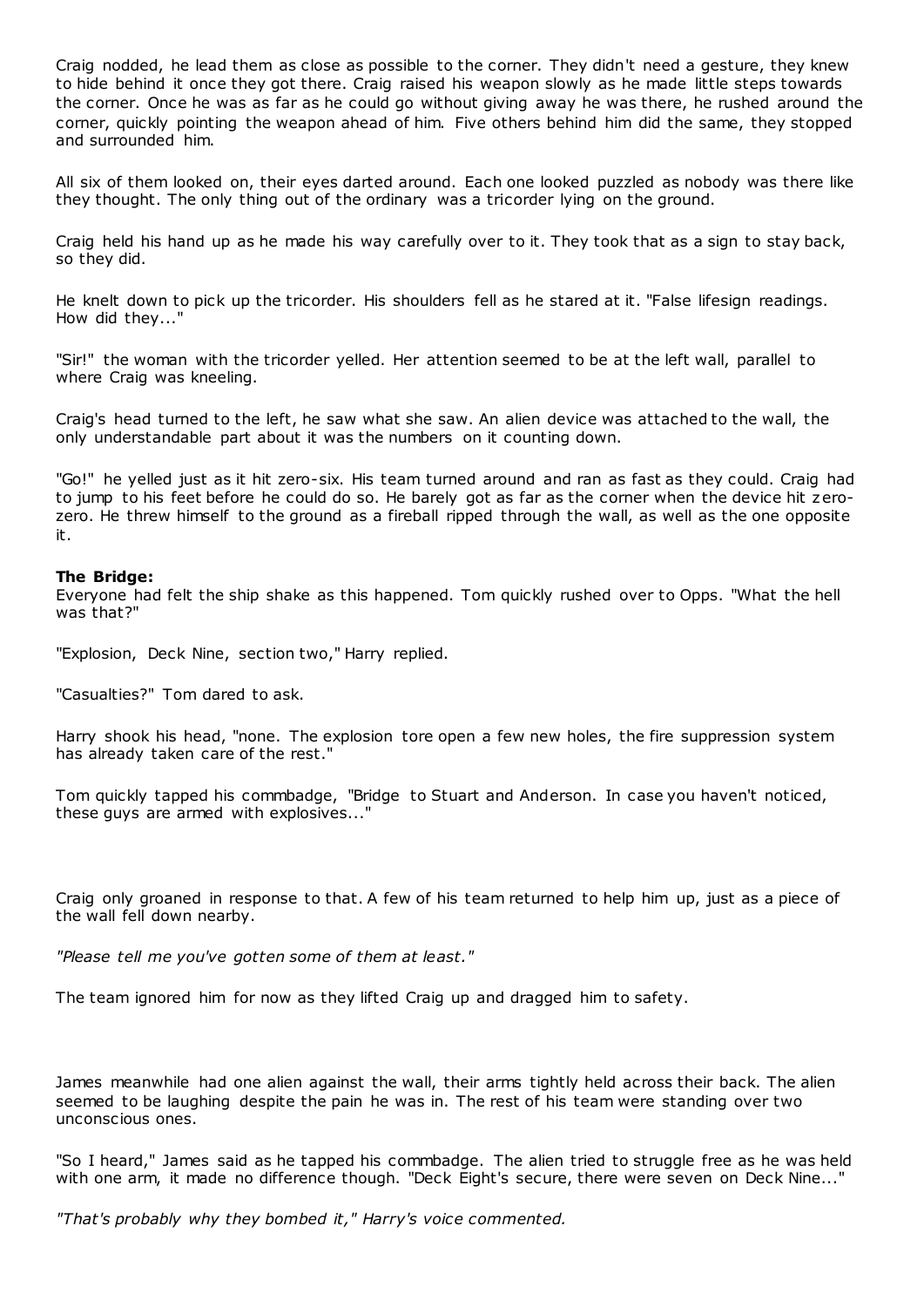*"Not Seven, seven aliens," Tom's voice said.*

"When I last checked," James finished what he was saying. He noticed the alien he was holding was laughing. "What's so funny?"

"You'll see soon enough," the alien continued to chuckle.

The few members of James' team who left before he changed his mind, were carefully wandering down a corridor. They heard footsteps behind them, each one swung around but they were shot immediately.

Seven aliens, one of them was the man who seemed to be the leader, marched down towards them. The leader stopped to look at his team. "Get them out of here. Once you've done it, set everything up." One of the men nodded. He stayed behind as the others kept going.

They eventually reached and stopped at a door. The leader pointed to two of his group, one man and a woman, and continued on. Those two stayed behind at the doorway. The rest didn't go very far, only to the next door. The leader nodded at the two he left behind, they nodded back.

A quick tap on the wall panel beside each door, and they opened without any fuss. They charged in, pointing their weapons in front of them.

"Nobody move!" the leader snarled. As he expected he was greeted by screams and panic . To demonstrate he was serious, he pointed the weapon at the first person he saw. He opened fire immediately, the woman was thrown back into the wall as it hit her in the chest.

More screams filled the room, most of the people in it stopped where they were, frozen in fear. Only one ran, she ran straight for a nearby table and hid underneath it.

The rest of the team quickly surrounded everyone inside, they covered every corner and possible exit.

"Oh my god, you can't do this," another woman tried to reason with them. Her arm gestured to the frozen inhabitants around her. "Nobody will let you get away with this!"

The leader smiled coldly. Unlike him, the rest of his group didn't look as confident as they did when they first broke in. Some even looked uncomfortable and shocked.

"That's the beauty of it. They will," the leader cackled.

A different door at the side of the room opened. The one guarding barely even flinched like he expected it. The two from before strode in, but they weren't alone. They had four others in front, their weapons pointed at them as they walked forward.

"Good, we're all here," the leader said. "Now your Mr Paris will have no choice but to take me seriously."

# **The Bridge:**

Jessie frowned as she looked up at the alien vessel on the viewsc reen, then she watched Tom pace over to Harry's station.

"What's taking so long? Deck Nine isn't very big," he said.

"Uh Tom," Jessie piped up. Tom looked across at her. "I was looking for a way to disable the tractor beam and I found something strange."

Nathan glanced back as well. "Let me guess, it's a Federation tractor beam."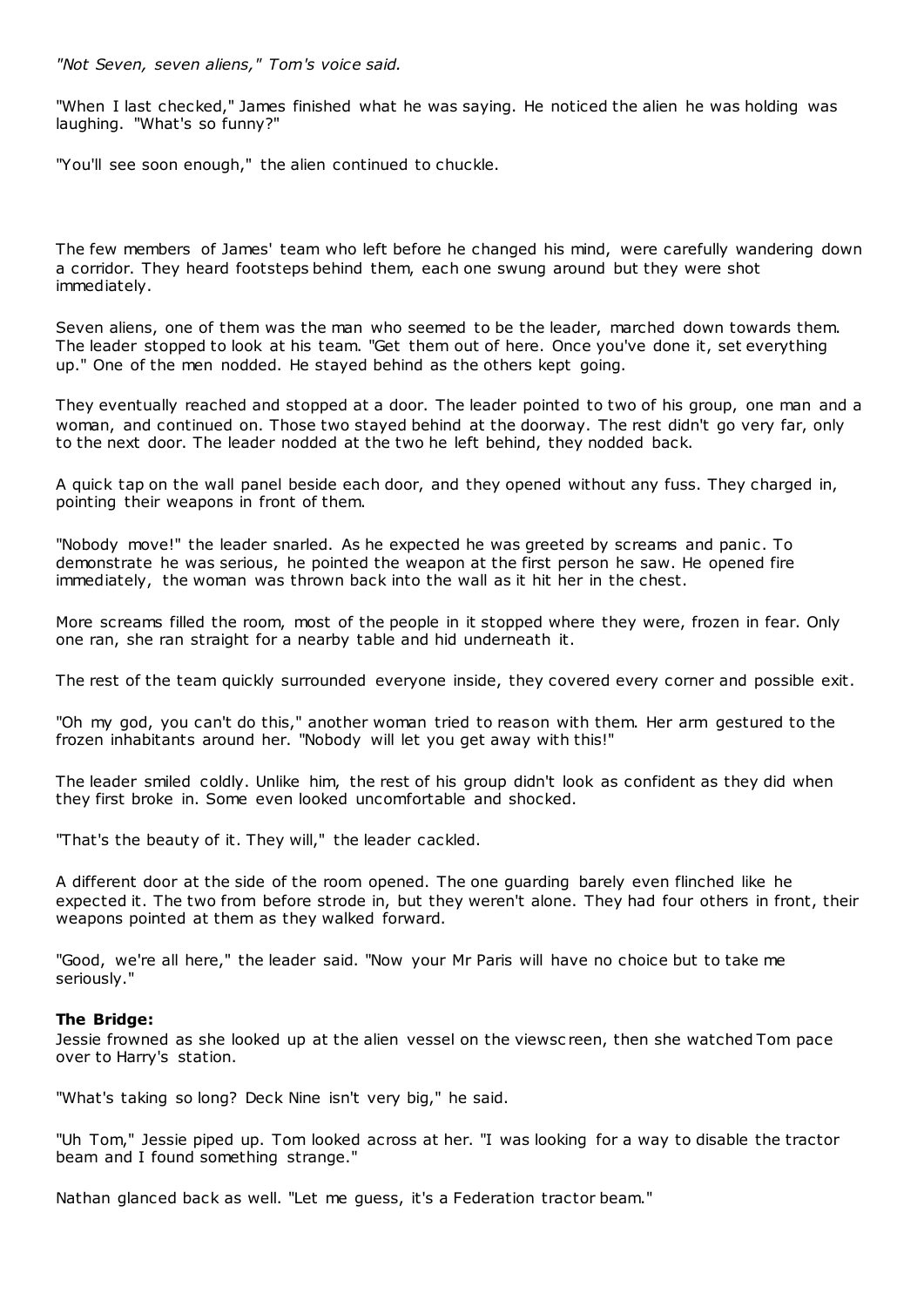"Unfortunately no, we could probably get out of that," Jessie said. "While I was scanning I noticed that there's no one there."

Tom's eyes widened, he hurried over to stand at the side of her station. "What do you mean no one?"

"I mean there's no one on the bloody alien ship. Am I not speaking English today?" Jessie snapped. She quickly tried to compose herself. "I think the invasion force was the entire crew, there were definitely lifesigns before they boarded."

Tom was confused to say the least. "Why would they do that? They'd only do that if they wanted to take over Voyager. He said that this ship was a big disappointment to him. It makes no sense."

*"Stuart to Bridge."* Tom quickly went to tap his commbadge without a thought, Jessie however sensed that his voice sounded tense.

"Good news please James," Tom said.

*"I can't."*

Jessie felt her shoulders tense up, she was right. He sounded angry now. Tom knew that as well, he looked worried.

"Why, what's wrong?" he asked.

James was kneeling beside a fallen member of his team, his skin was horribly burnt. Two others were trying to lift him up. James was about to help but they managed without him. He instead looked towards what looked like an orange forcefield to his left.

"The ones on Deck Nine aren't on Nine anymore. They must have got here when the bomb went off," he said.

#### *"Uh, here is where exactly?"*

Another group of Security officers ran up to them, a few looked panicked. "Lieutenant, Jeffries and Somola are down. A forcefield sprung up out of nowhere..." one said. They noticed the injured man being carried away. "Oh..."

#### *"What?"*

James' eyes squeezed shut, his fists clenched. "Deck Eight. The other invading teams were a distraction. They had a different target in mind. They've shut us out with forcefields, they've even disabled the transporters on the whole deck."

*"Again, where?"*

James climbed back onto his feet, his stare was still directed at the st range forcefield. He was getting angrier with every passing second. "The nursery."

The entire Bridge turned equally pale. Tom's jaw had dropped.

"Hey, I've got an idea," Jessie grumbled. Nobody dared to look her way, just in case. "How about an evil witch and Slayer double team."

Nathan chuckled nervously. "That'll do it."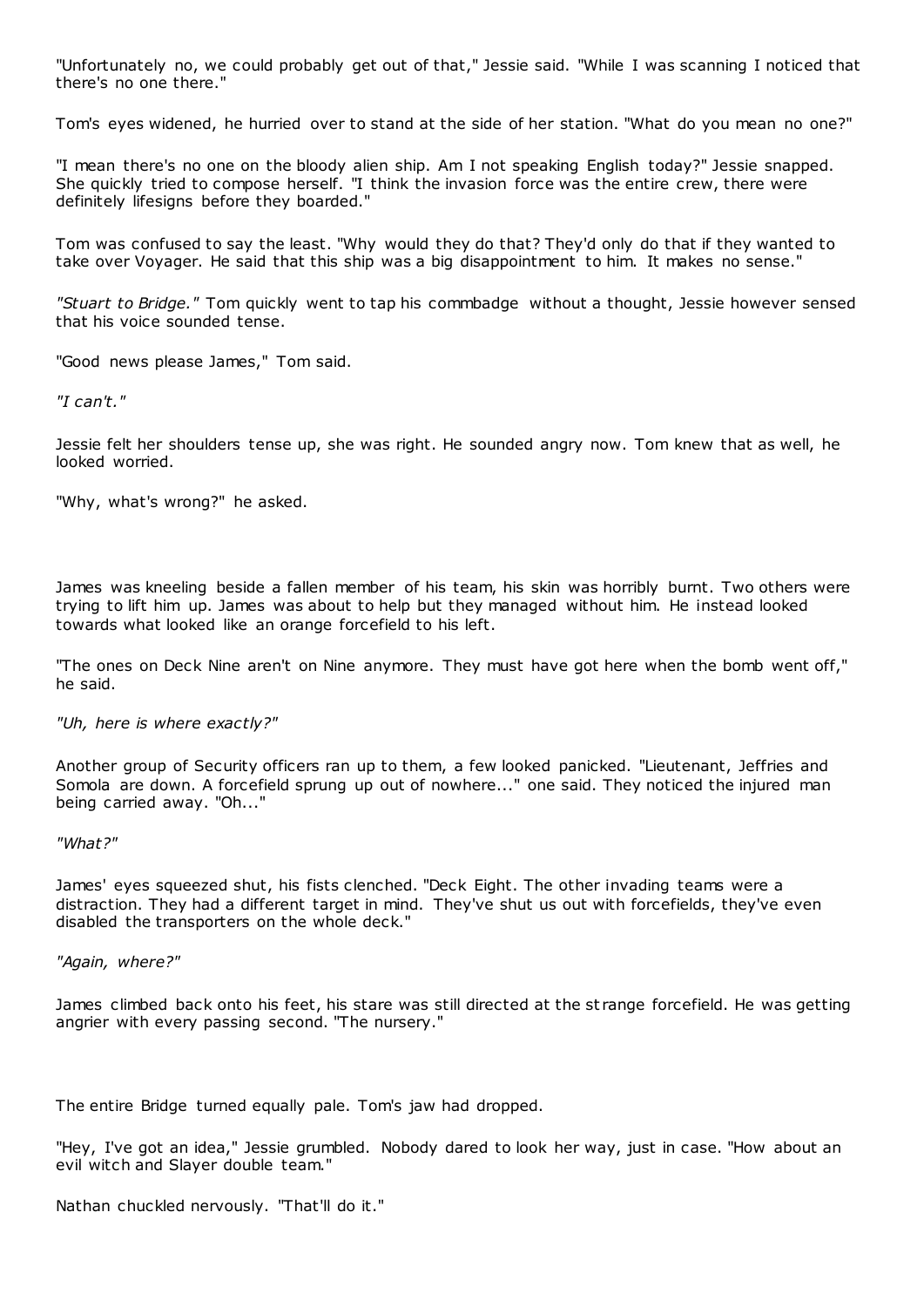Tom trembled as he shook his head. "I'm not panicking, I'm not..." He began pacing again. "Tell your teams to stand their ground for now, you should come to the bridge."

"Best idea ever," Harry said, he didn't mean it. When there was no response, most of the room got even more worried. Jessie more so. "Communications to Deck Eight are down. He's not wrong about the shut us out part. Transporters can't get through, I can't even scan the deck for lifesigns anymore. It looks like they're shutting off power to the other sections."

"What about these forcefields?" Tom asked.

Nathan swung his chair around. "Never mind that, how are they pulling this off? Don't we have computer security?"

Harry didn't know what to tell him. Almost everyone's eyes were on him too. He glanced towards Jessie, she was the only one not looking at him, her attention was on the back part of her station. He continued to work as she did. Within seconds he was kicking himself internally. "The explosion, of course."

"No, no of course. An explosion on Nine shouldn't allow them to gain control of Eight systems and block us out," Tom said.

"It didn't, but it distracted us didn't it," Harry mumbled. "As for the forcefields, they're not ours. At least they don't match any fields I've ever seen."

"Ok ok," Tom stuttered. He wasn't getting any calmer. His pacing quickened. "I assume the aliens had to drop their shields when they beamed aboard. Maybe we can send someone over, investigate their technology."

"Yeah, that's what I was going to..." Jessie muttered.

The comm beeped, at the same time Harry's eyes widened towards his station. *"I wouldn't do that if I were you," the man's voice sneered.* As well as him, the people on the bridge could hear children crying in the background. It didn't help the tense feeling in the room.

"I thought..." Nathan whispered.

Tom briefly looked at him to tell him to be quiet. He stopped his pacing and decided to lean on the banister instead. "If you think this is going to help you, you've got another thing coming. You can't..."

*"I think you'll find I can and it will," the man said. "Perhaps you'll be more willing to answer my questions."*

"Are you really so sick that you'd bring innocent children into this?" Tom said angrily.

*"I wasn't the one that brought them here in the first place," the man said coldly. "Now perhaps I haven't made my intentions clear enough. I'm not just here for a visit, as this young woman would tell you if she wasn't dead. I will kill more if you don't play along, Mr Paris."*

Jessie bit her lip to stop herself from saying something, she did it too hard and it started to bleed. Tom gave her a glance as a silent thank you for holding back for now. "You don't have to kill anyone. I told you what you wanted to know."

The leader walked towards a few of the children, they shuffled away from him as fast as they could. Fortunately he didn't do anything about it, he just smiled. Most of the children were now huddled in one big group at the centre of the room. A few others were spread out near the back.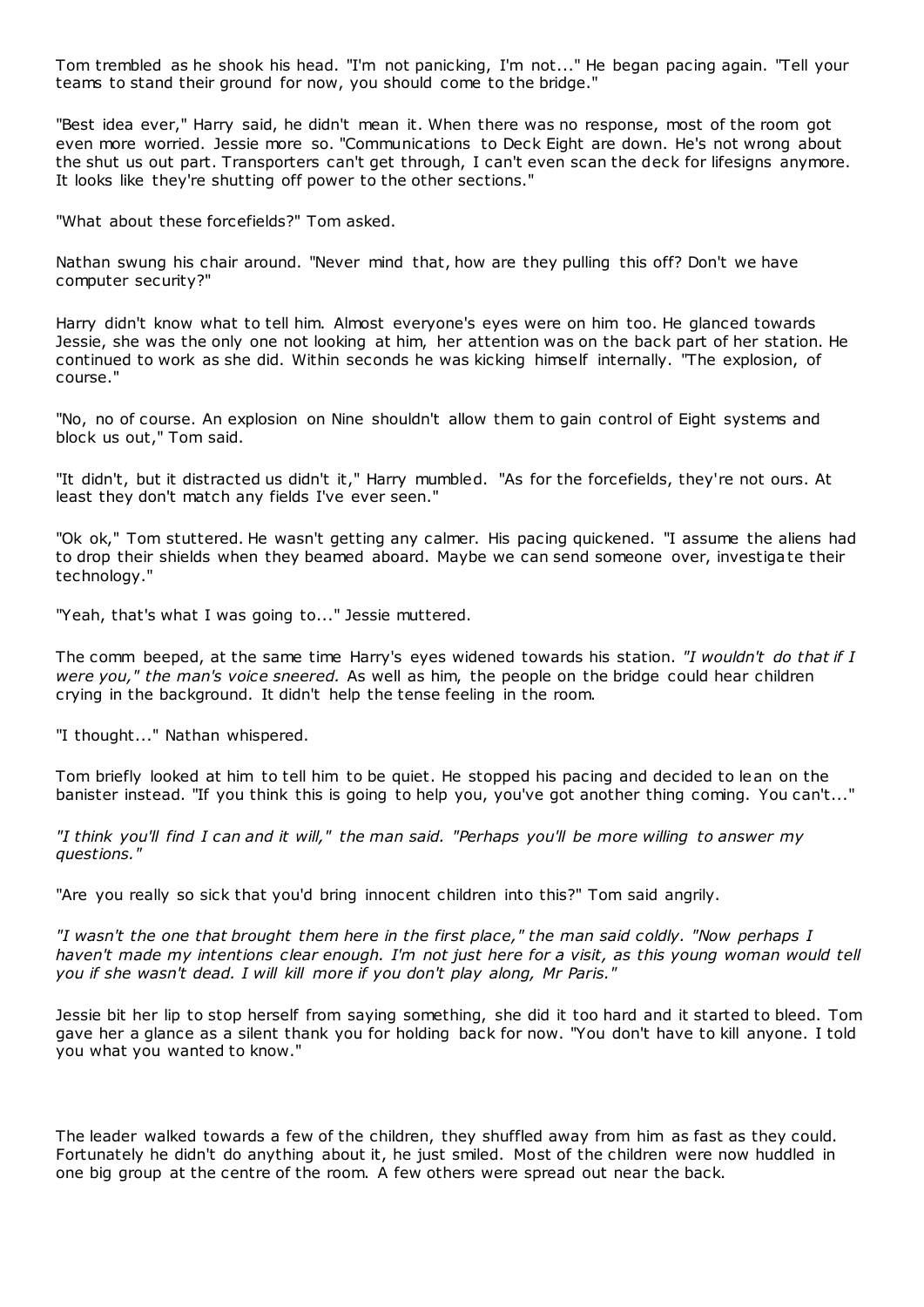A lot of his group still didn't look very impressed with their leader, but they didn't dare look him in the eye. He crouched down towards the woman he shot, another was beside her with an angry look on her face.

"What's your name?" he asked her.

She didn't answer him, she just looked down at the woman lying beside her. He leaned in towards her, "I said, what's your name?"

"Jacqueline," she muttered.

The leader smiled, he gestured his head towards the body. "Her?"

*"Just let the children go and we can discuss this civilly. There's no need for this."*

The leader shook his head. He moved his stare back to Jacqueline. "You and the stiff look after the children, right?"

"Her name was Joan!" Jacqueline snapped at him. "And for god's sake, let them go, they're..."

"Shh!" the leader hissed. "Tell me Jacqueline, which of the children is the most irritating?"

Jacqueline stared at him with her jaw threatening to drop, she turned a little pale. "Why... why would you ask that?"

The leader laughed, he looked towards his minions. "Just making conversation." He climbed to his feet, leaving the woman a little shaken. "Now we could talk about what I want now, Paris, but I think I should give you time to calm down first. For now, my ship will tow you where I want to go. Any resistance from your vessel will be quite disastrous." He nodded at one of his people. She reluctantly nodded back and pressed a button on a device in her hands.

*"The alien ship, it's moving. How?" Nathan's voice stuttered.*

*"I don't think I have to ask where we are going," Tom's muttered.*

"No I can't imagine you would," the man said with a smirk. "If you beam anyone to my ship, I'll know about it. Whoever you send will probably not survive to tell the tale either. I'll call you back when you calm down."

He was about to press the nearby panel, but he hesitated. "Oh and in case you haven't noticed, what with your injured Security men and all, your people are not welcome on this deck. The forcefields will expand gradually to cover the entirety of it in five minutes. I suggest you find a way to evacuate. Any attempts to try and mount a rescue, I will pick out the loudest of the children here and... well I think you get the idea."

*"Wait, if you so much as touch any of the kids, we won't help..." Tom's voice said.*

The leader cut him off with one tap. He shook his head in disbelief. "Humans, they're not very smart are they?" he asked his crew. None of them said anything, he then noticed how uncomfortable most of them were. "Is there a problem?"

One of the men stepped forward, "you didn't tell us they would be children."

"Bite your tongue," the leader snapped. He didn't notice during this exchange that one of the children had crawled right up to him. All of the kids saw this, they all looked very worried. "Now, anyone..." He stopped as he felt something bump into his leg and hard as well. He glanced down to find no one there. "What? Who dares!?"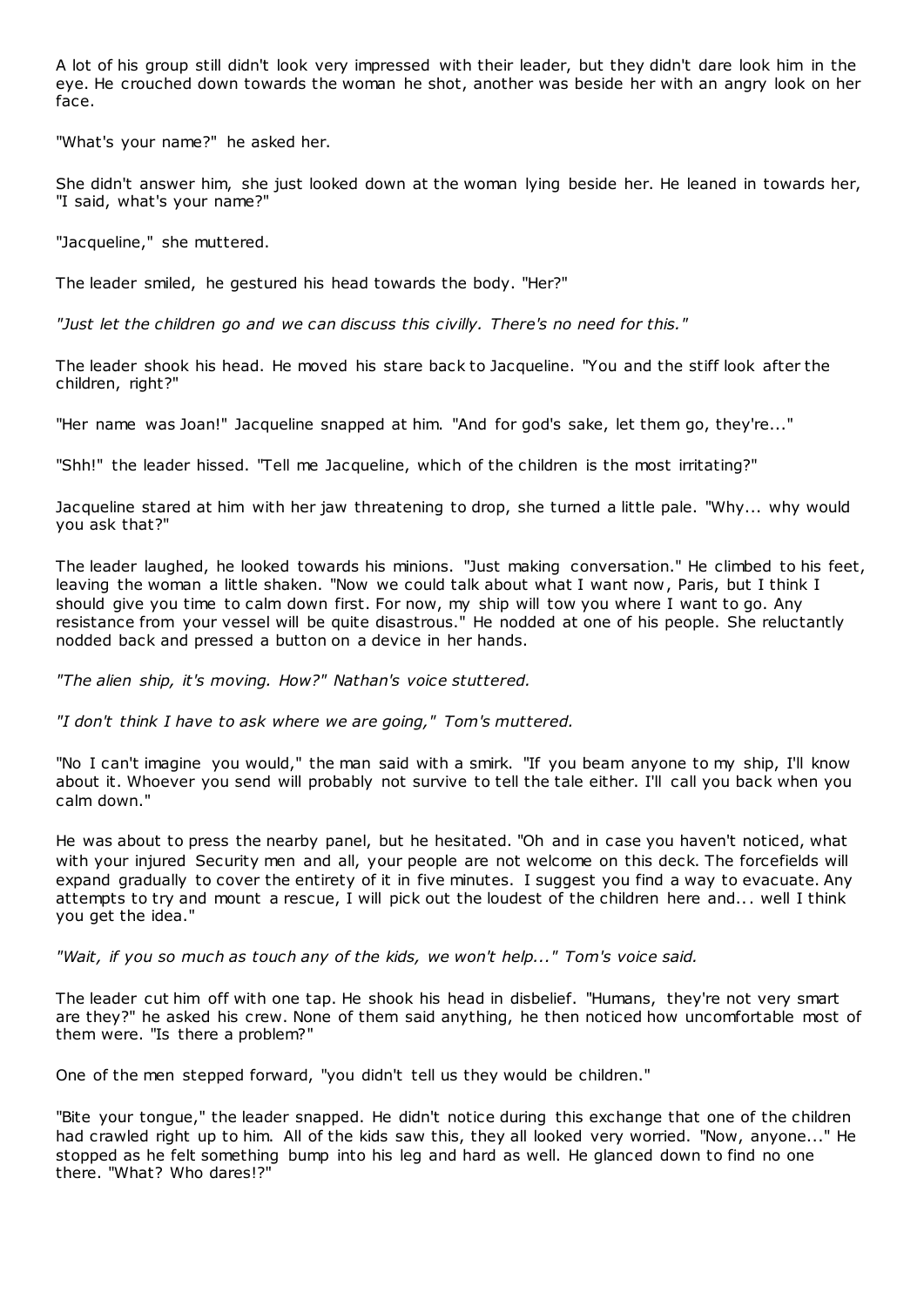Miral giggled behind her hand briefly, then she put her innocent face on. A lot of the boys couldn't help but groan, the other children looked even more worried than they were before. The remaining teachers who were still conscious glanced around to figure out who that was.

The leader swung around at his crew, none of them looked any of the wiser. He decided to shrug it off for now but his leg still ached, much to his surprise. "Jita, Rhone!" he barked.

His sudden voice raising startled everyone, but the two standing by the side door took that even worse.

"Bring those older children over to the centre of the room with the others. We should keep an eye on them," he ordered.

The pair he barked at glanced down at the three children they had escorted in earlier, then back up a bit at Bryan sitting with them. He looked a little out of place alongside the other three, the longer the pair looked at him the more embarrassed he got.

The two aliens gestured their rifles in the direction of the smaller children. When none of the older children budged, the pair felt a bit desperate as they could feel their leader angrily staring at them.

The man of the group started to panic as he caught sight of the leader's growing anger in the corner of his eye. He raised the rifle as he stepped forward. "Move, now!" he snapped just as he was about to reach out for one of the children's arms. Unfortunately for him he chose Duncan to do that to. He was about to retaliate when Bryan quickly shuffled in their way.

"No, don't. It's okay, we'll move," he stuttered. His head glanced back to Duncan and the two twin girls behind him. As expected he spotted a little disappointment on the other boy's face, he ignored it for now so he could reach forward to pick up one of the girls.

The two aliens didn't object, they were a little relieved as Bryan carried over the two girls and Duncan reluctantly walked over on his own. He looked around for his sisters. He got worried when he only found Sasha sitting with her friend Trinity, at the far back wall.

The leader walked to the centre of the room so he could get a good look at his captives. "I'm going to make this very simple for you all. Your adults forced me to do this, so it's really up to them how this all goes. Keep quiet and stay still, and you may get out of this in one piece. However if any of you try to escape or give us any trouble, we may have another incident like..." he pointed at Joan and Jacqueline. "Questions?"

Nobody said anything, all he heard was some of the children crying quietly or whimpering. Carl raised his hand into the air, Johnathan sitting next to him elbowed him to put it back down.

The two aliens from before re-emerged through the door carrying an unconscious woman upright on their shoulders. They dumped her in the nearby corner.

"Is there anymore you neglected to bring in?" the leader asked them harshly. The woman shook her head, the man had froze as soon as the leader looked at him. "Good. We all know these Humans will attempt a rescue, we'd better be prepared for anything."

#### **The Bridge:**

Most of the people there were talking over each other, a lot of them loudly. Harry was trying to calm them down, but he was being drowned out.

Chakotay arrived on the bridge, he couldn't help but roll his eyes at the sight in front of him. "Excuse me!" he tried to get their attention.

"No, we beam over to that ship or damage it and those aliens could do anything," Tom argued.

"So what if we have their ship, they have the kids," Jodie said almost at the same time as him.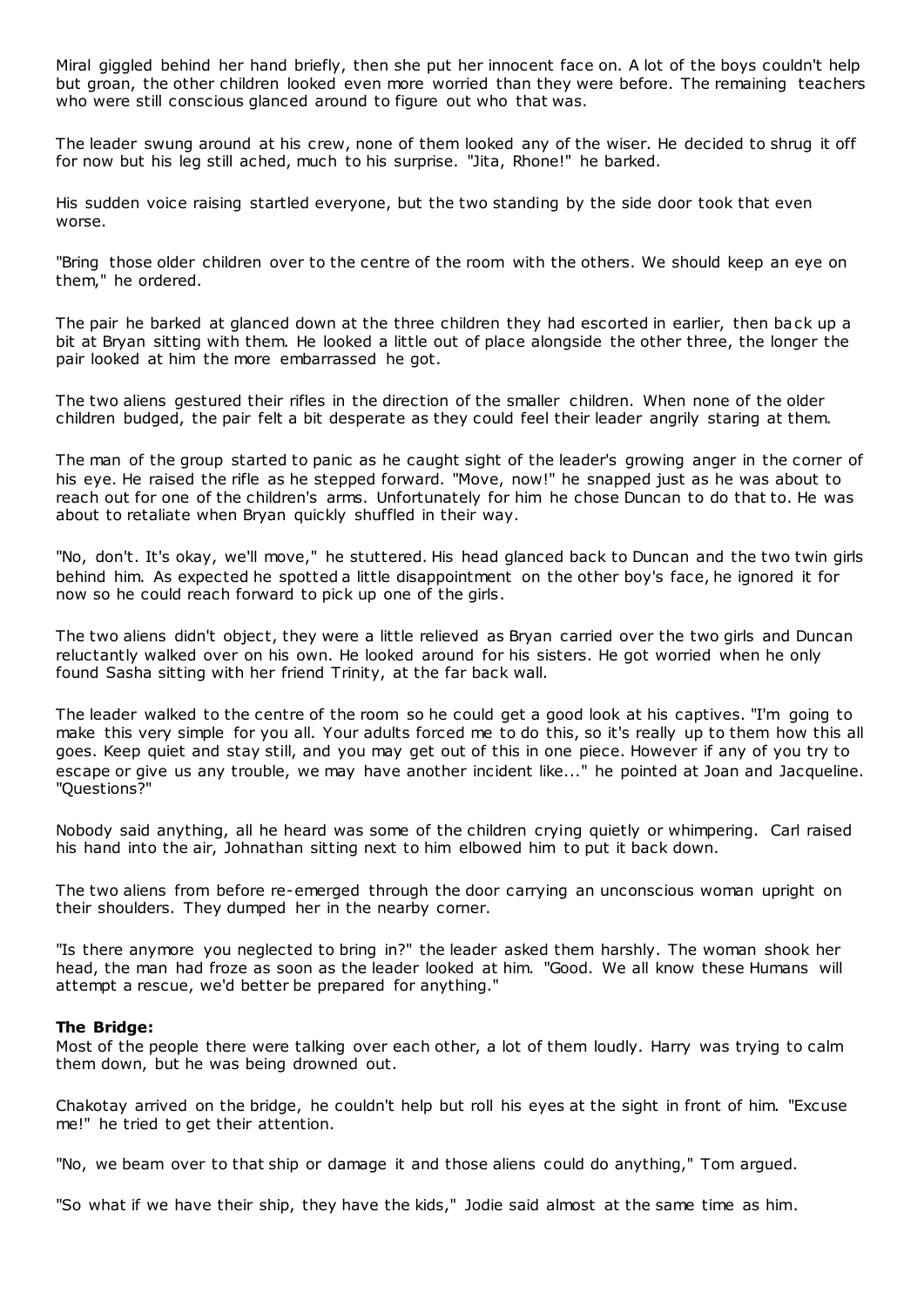Nathan felt like he shrunk an inch or two. "Ok, I was just pointing out that we've got something."

Harry sighed to himself. "We've got more than that, but okay, no one listens to me."

"There's got to be a way. I refuse to help people that think it's okay to do things like this," Jessie said loudly, over the top of Harry.

"Yeah," Harry groaned. He shrugged.

Tom shook his head, he pointed towards her. "I'm surprised at you. You want to risk their lives by doing some daredevil rescue? I knew you were nuts but..."

Jessie grabbed his finger and squeezed it. Naturally Tom squeaked for a second, he tried to stand his ground though. "We don't know if he'll let them go if we help him. We don't know what he wants either. Also..." To Tom's relief she let go of his finger. That quickly faded when she stomped on his foot. "Don't ever point at me!"

"New rule, pregnant people shouldn't be involved in crisis meetings, especially involving kids," Harry said, knowing full damn well no one would hear him.

Chakotay stepped forward, he tried to shake the metal railings around the chairs to get their attention. "I said, excuse me!" He just then spotted the only other person not making any or much noise. With a sigh he moved over to stand beside him, not without briefly looking into his face first.

"What?" was all he got in response.

"Just checking if your eyes are still blue," Chakotay said.

James sighed, his folded arms dropped to his sides. "For now."

"There's no harm in finding out what the idiot's after," Nathan said, overlapping Tom's hurt foot complaints.

Jessie scoffed, "right, no harm. If the moron had been clear from the beginning, instead of playing *ooh I'm creepy* mind games on us, we'd know by now."

Harry continued muttering to himself, "maybe if we didn't fire back at him before the hail..."

"I dunno, the man's obviously a psycho. What he wants can't be good," Jodie said.

"There was no need for that," Tom complained once he was able to stand on his sore foot again.

"Why aren't you joining in on this?" Chakotay asked.

James stared at him with an annoyed look in his eyes. "I'm thinking, that's why."

"Right, I believe that one," Chakotay said. "Why don't you..."

"Just because I tossed you through a wall or two, doesn't mean I'm still as bad as I was. I can think during a crisis like this," James butted in.

Chakotay resisted the smirk trying to appear on his face. "Fine, I'll bite. Think about what?"

"What to have for lunch..." James replied while rolling his eyes. "Jesus, stupid question."

Jessie meanwhile had stomped on Harry's feet, obviously not at the same time, just within a few seconds of each other. He had fell to the floor. "I heard everything you said Kimberly, so you'd better watch your mouth from now on or I'll do the same to it."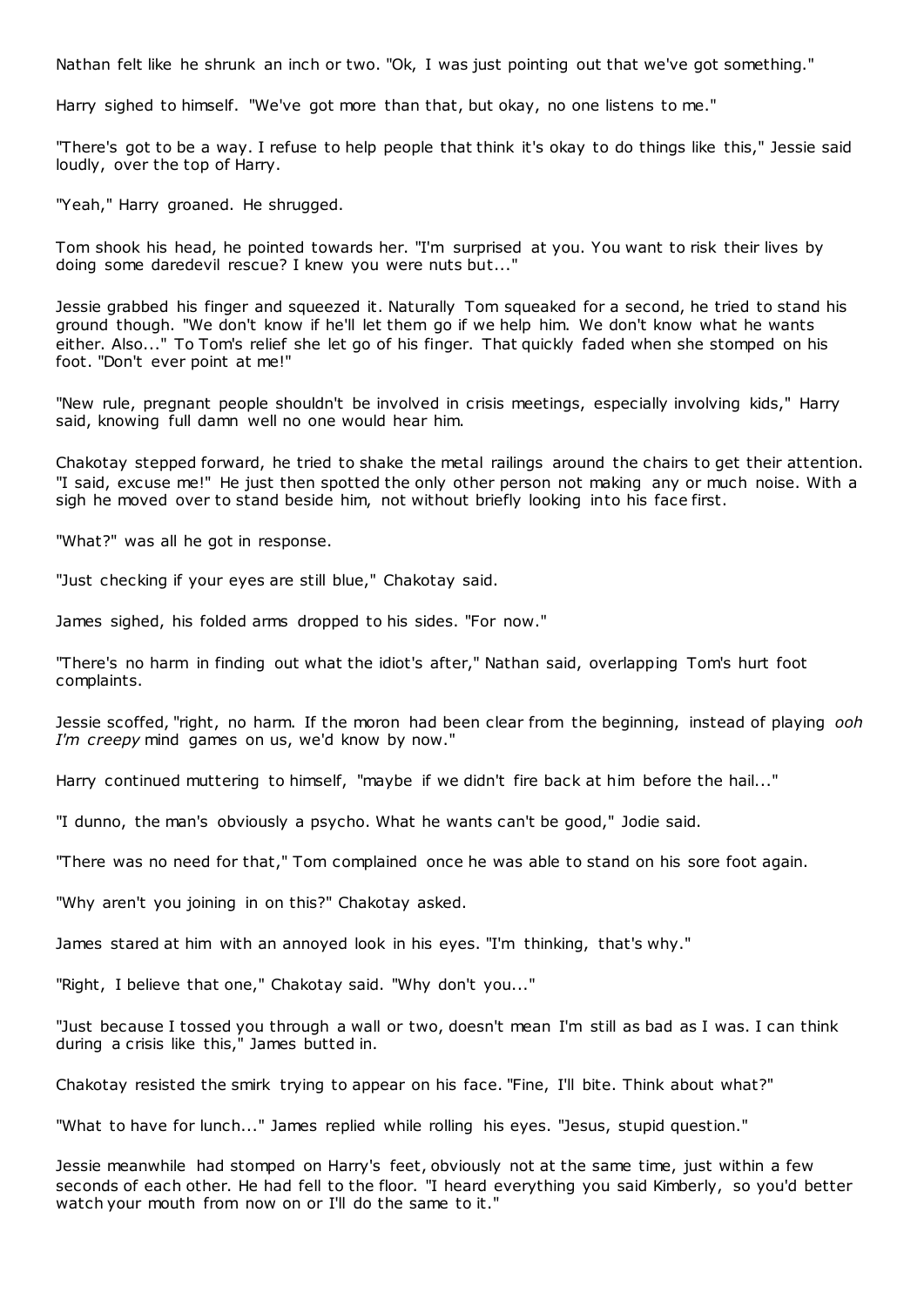"Hmm?" Harry was confused. "Same what?" Jessie glanced down at his feet, his eyes widened and he clambered backwards.

"You just proved his point," Tom whispered. Both Jessie and Jodie scowled at him. His first instinct was to back off out of foot reach. "We need to be calm or we'll never figure this out. We also need to be together in this, not at each other's thr... feet."

Chakotay cleared his throat during the brief silence. The rest of the Bridge finally noticed he was there and glanced at him. "Finally. Now we've got quite a few of these aliens imprisoned on Deck Nine..." James shook his head, Chakotay felt the dread settle over him. "Don't tell me."

"We moved them from that deck just in case the aliens in the nursery could manipulate the forcefield from there," James said. "Also it was a bit cramped."

"So?" Jessie said with a malicious smile.

"So some of them wouldn't get the *nice* view if they were cramped up at the back," James said.

Chakotay couldn't help but laugh. "That reminds me, I must tell Annika that the prisoners are big fans of her dancing." The entire room shuddered at the thought. "Anyway, they do have the advantage of holding the children hostage but we're not weaponless. We can find out a few things from our own prisoners."

"Oh, Annika, torture. I get it," Nathan smiled.

Tom shook his head. "Hey, those assholes kidnapped my kids but even I'm against torturing them with Annika's milkshake dancing. We'd be as bad as them."

"Oh she's got a new dance," Harry said, turning slightly pale. Though that was half because of the pain in his feet. "Apparently it involves hopping and pointing at her bum. Naturally she *improved* it."

"Really!? You haven't annoyed me enough?" Jessie growled at him. Just in case Harry crawled backwards again.

James meanwhile looked a little sick, then again most of the room did. "Ok so Annika can take care of the interrogation, somebody should join her though. Who do we hate?" Chakotay groaned a little too loudly. "Well I can't send Damien, can I?"

"Or can we?" Nathan smirked.

"I'm sure by the time Annika's done dancing, the aliens will have long since surrendered and or committed suicide," Chakotay said.

"Can we please go back to serious?" Tom sighed. Everyone looked at him. "Don't give me that stare. It's not like we're in Season One. Five takes itself way too seriously."

James shook his head. "Fine, but we have to remember that these guys have their fingers in a few places. We can't transport, we can't scan, they seem to control any communications on that deck, and they still have control over their own ship."

Tom looked over to Harry for confirmation, he nodded. "Yeah I thought that was weird too."

"Great, so does that mean we really can't do anything until we hear his demands?" Nathan groaned.

"I didn't say that exactly. We need to find out what they can see and what they can't," James answered.

Tom nodded, "in the meantime, I guess we wait."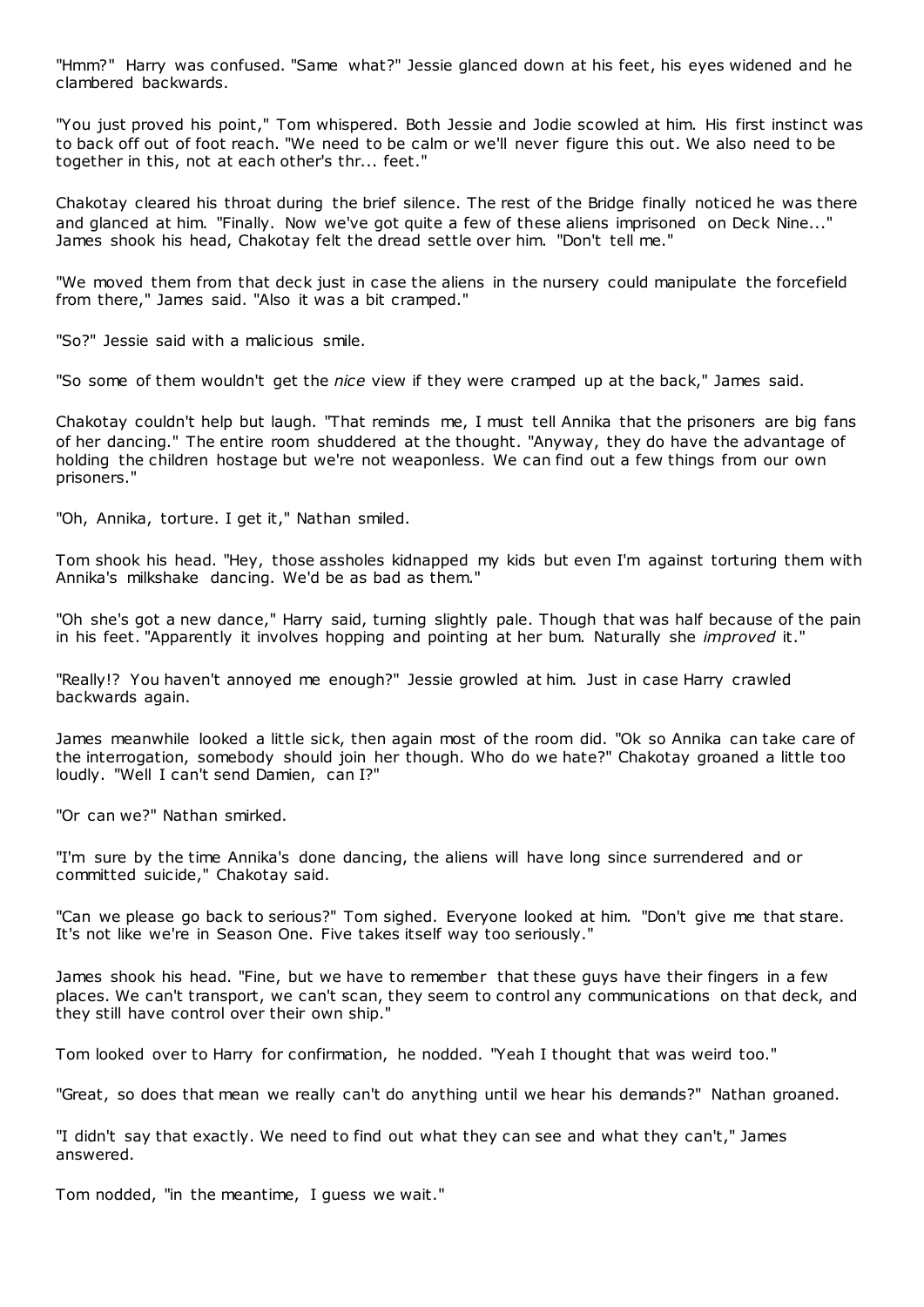Kiara hurried down the corridor, her head darted from side to side with almost every step. She eventually reached the turbolift dead end. With a heavy sigh she stepped inside. "Which one am I on..." she wondered out loud. "Right Seven. Deck Eight."

The computer replied with a harsh beep. *"Unable to comply. Access to Deck Eight is restricted to authorised personnel only."*

"Why?" Kiara frowned.

*"That information is unavailable."*

"Um fine," Kiara sighed impatiently. "Is there anybody there at all?"

*"Unable to comply. That information has been restricted."*

What started out as annoying had gradually changed into confusing, she wasn't quite sure what to do now. "Um, Deck Nine?"

*"Unable to comply. Access to Deck Nine is restricted to authorised personnel only."*

Anger quickly took over, "for god's sake, just take me to the next lower deck that you can." The doors swiftly closed in front of her.

His cheerful whistle as he left his office was brought to a not literal screeching halt. What immediately greeted him in his Sickbay was the sight of Lena staring vacantly in Daniel's direction. He still remained unconscious on the biobed. The Doctor carefully approached her, but thought to still keep a respectable distance so he wouldn't startle her.

"Uh... are you okay?" he asked.

Lena kept her gaze directly forward, she didn't say anything for a short while. "Is he?" she eventually said, very quietly.

"He will be, I'm his Doctor," the Doctor said, smiling slightly. He noticed her head subtly move to the left, only just. "Daniel's not exactly popular at the moment."

"Why?" Lena asked but her voice was plain. It felt to the Doctor that she didn't really want to know.

"Perhaps that's a question for when you're feeling better," he said carefully. "Are you sure you're all right? You don't look well." He didn't wait for an answer, the medical tray was nearby and the tricorder was barely an inch out of reach. One small step to his left was enough.

She didn't answer right away, Lena only stared ahead of her again. The Doctor slowly stepped to one side to pick up the tricorder. It seemed like he wasn't careful enough, her head turned as soon as he did.

"He's here because..." she said, clearly struggling with the words she wanted to say. The Doctor waited for her patiently, although his hand opened the tricorder just to be safe. Her head shook, "I um... shouldn't be here."

"Unless you mean you're well and Sickbay, then that's not true," the Doctor smiled softly. "At least I hope that's what you mean."

"Sorry, I'll go," Lena said, her head dipped. She turned to leave.

The Doctor hurried after her. "No, no, I didn't mean that." Once she reached the door and it opened, Lena seemed to hesitate. "You've been through something traumatic, something not many people can claim to. I really think you should stop being so hard on yourself. Maybe talk to someone."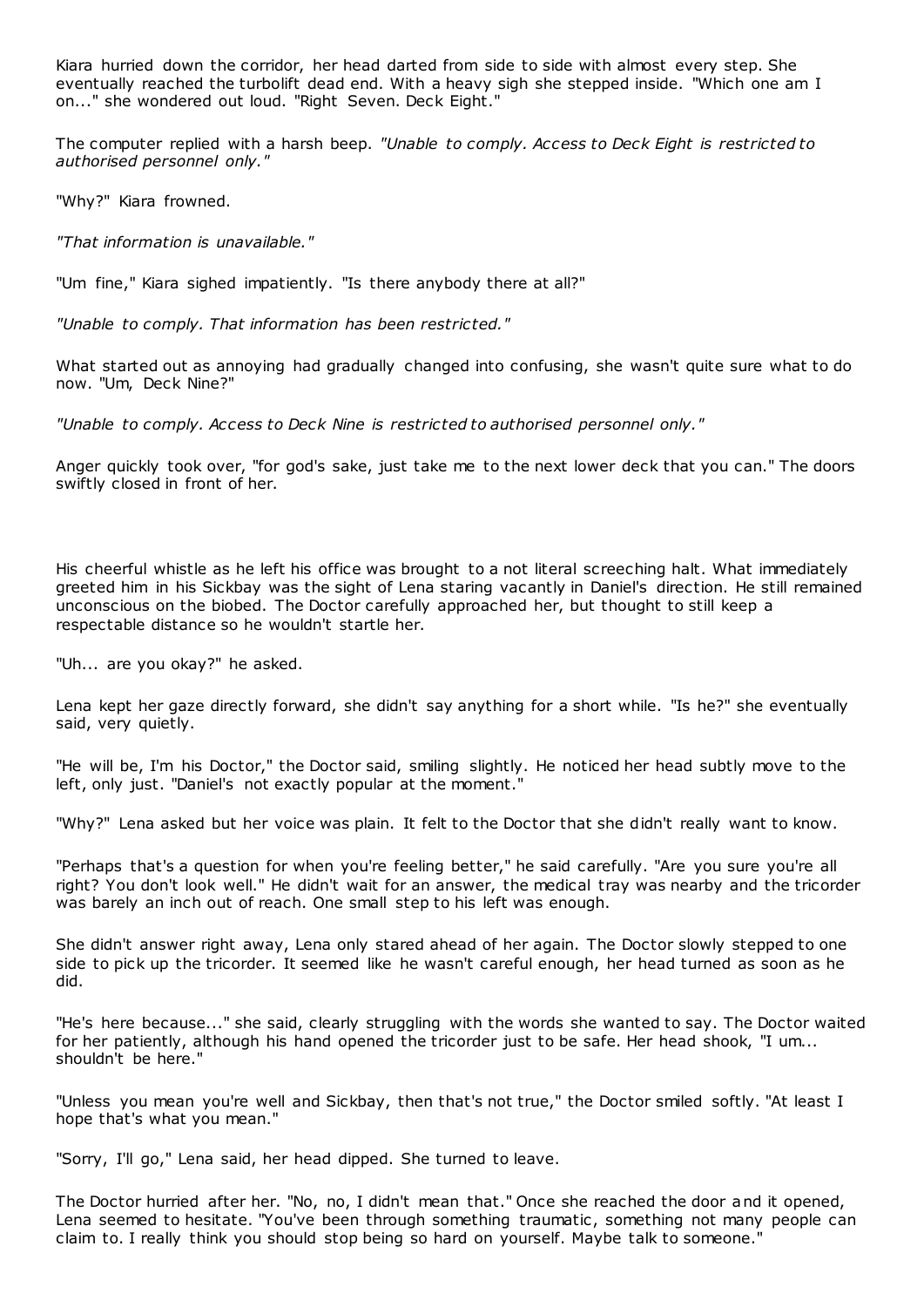"What was so traumatic?" Lena mumbled. "I was dead, now I'm not. That's good isn't it?" For a moment the Doctor was pleased she was able to finish a sentence without getting distracted, stuck or whatever the problem was. However it soon faded when he felt no feeling in her voice, almost like she was reading from a script.

"Good, now if only you believed that," he decided to say. He didn't want to sound harsh but it sounded like it was when he heard it. The lack of reaction from Lena though made it hard for him to really be sure. "I remember Jessie having several issues with her resurrection, perhaps she would be..."

"Jessie woke up in her own coffin," Lena interrupted. "She was overwhelmed by all of her powers being awakened at once. Her body had also been dead."

The Doctor paced over to her side so he could see her better. He was about to place a hand on her shoulder, but figured he shouldn't just yet. "So?"

"So anybody would have issues returning like that. I just woke up, no big deal," Lena said, her head slowly fell so she was staring directly at the floor. "Also she wanted..." The Doctor heard her voice crack a little, he decided to put a hand on her shoulder anyway. Before he could do that she said something so quietly it may as well have been mimed. Luckily his programming allowed him to hear it, "to come back." Before he could respond she walked out in a hurry.

"Damn," the Doctor sighed. He couldn't just follow her, he needed to retrieve his mobile emitter first. Half way there he also realised that it would be pointless. She was quick on her feet and she didn't have a commbadge on for him to locate her. By the time he had transferred his program she could be anywhere.

## **Deck Six:**

The turbolift doors opened. James stepped out to join Craig and Foster, who were waiting just outside it for him. They began walking down the corridor.

"You all right?" James asked after a brief glance Craig's way.

Craig nodded, he didn't look too happy about it. "Sure. Just bruised and stuff."

"Um, we've halved the alien group like you asked but Annika seems to be rather fond of one of the groups," Foster said uncomfortably. He shuddered at the same time as the other two looked at him. "It's giving the Security teams watching them seizures."

"Tell the teams with the other group to swap with them then," James said. Foster and Craig stared at him with judging eyes. He laughed it off nervously, "right, what was I thinking?"

"May as well order them to line up to hit on a pregnant Jessie," Craig commented. He thought about what he said for a moment, then looked at James to see how he reacted to it. He didn't look mad, he seemed to be smirking, so he shrugged it off. "So we're keeping them where exactly? The brig's sort of small, off limits and not on Deck Six."

Foster pointed towards an upcoming door. They stopped outside of it. Craig didn't like what he was seeing when he read the words on the door.

James shrugged, "it was either the Holodeck or the Cargo Bays. It seemed a bit unfair to punish one group more than the other."

"Well it would have worked if the Annika group were the ones not dumped next to Neelix's crops. Hindsight would have been nice," Foster smiled.

He walked through the doors. James was about to follow him when Craig held his arm out in front of him. He stopped in between the doors, keeping them open. "I gotta tell you something," Craig stammered.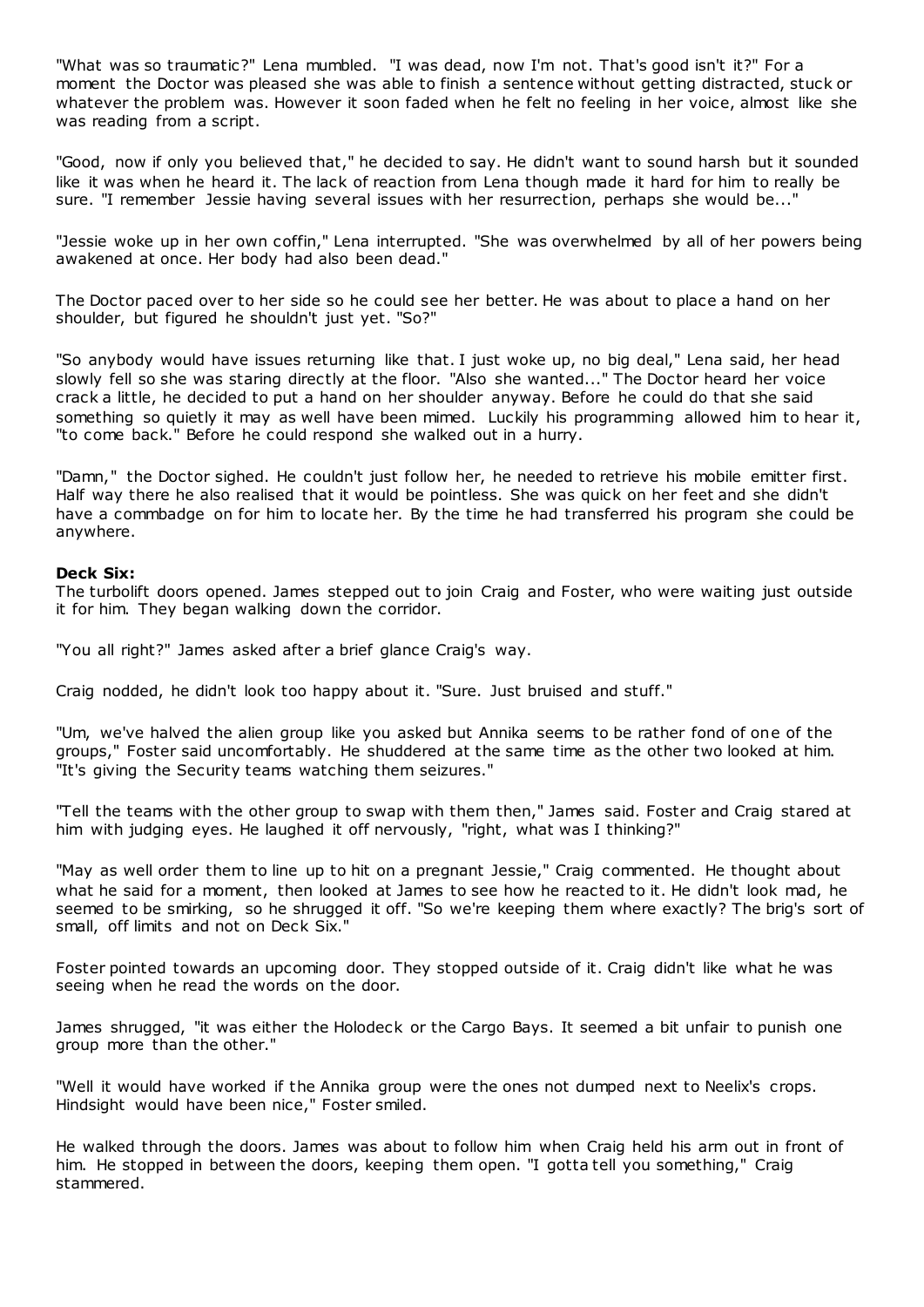"No you don't. Anyone would have fallen for the fake lifesigns trick. I did too, I thought they were on Nine," James said. The worry on Craig's face seemed to be getting worse not better. "It's not your fault. Nobody blames you."

Craig looked down to the floor, his head drifted to the left. "No, not that but er... thanks." He had to force himself to lift his head back up, it seemed heavier than usual. "It's about Le... Ylara." He cringed, especially when he noticed James' eyes twitch for a moment. "Damn it."

"You know about Lena?" James said quietly.

Craig felt a little relief, but it wasn't enough to make him feel better. "Yeah. Kiara told me. I thought you should know..."

"I imagine she won't want everyone crowding around her, so maybe keep it between us three, yeah?" James whispered.

"Even Jessie doesn't know, wow," Craig stuttered in surprise. He shook his head, "that's not what I was going to say. I, I went to see her the other day. I don't know why, it just felt like I was on auto pilot to Kiara's quarters." James started to frown, it made Craig a little concerned about continuing. "I confessed everything. My behaviour over the last two years, my involvement in bringing her back, everything. She... just sat there, I don't know if she heard any of it."

"Craig, I really doubt that she..." James said. "Look, my kids are being held captive by a bunch of aliens and I really badly need to solve this. We can talk about this later, when it's over." He turned to continue through the doors.

Craig quickly grabbed his arm to try and stop him. "She told me something, something important. I don't think I'm the one that should have heard it."

James sighed and turned back to face him. "What, what did she say?"

"Um," Craig hesitated. His shoulders fell. "You're right. Lena's important to you too, I know, but a room full of scared children is far worse. Sorry."

"If I can do anything to help her, I will," James said quietly, briefly glancing behind him. Craig then noticed the alien prisoners were sitting against the hologrid, guarded by a few Security teams. Thankfully the room was Annika-less. "I need to get information from these people first, all right?"

"Yeah but..." Craig stuttered.

"Too late, you've got my attention now," James said. Before he could stop him again, he walked over to the rest of the Security officers. Craig followed him but kept his distance behind him. "I think it's about time we talked about our little problem, don't you?" he said to the aliens.

"You'll never get anything out us," one man piped up. "We are loyal to Shoytin..."

A few of the aliens shuffled around nervously. "Actually, afraid of is more fitting."

The first alien sighed in annoyance, "yes but I was trying to make us seem less pathetic ." The second alien rolled her eyes. "There's nothing you can do or say that will intimidate us into betraying him."

"More than Shoytin does anyway," the girl muttered to herself.

"Really?" James said with the look in his eye everyone by now knew meant t rouble. He tapped his commbadge. "Stuart to Hansen." Every Security officer there widened their eyes in pure horror.

*"Yes dearie?" Annika cooed. There were people crying in the background and or muttering the word why over and over.*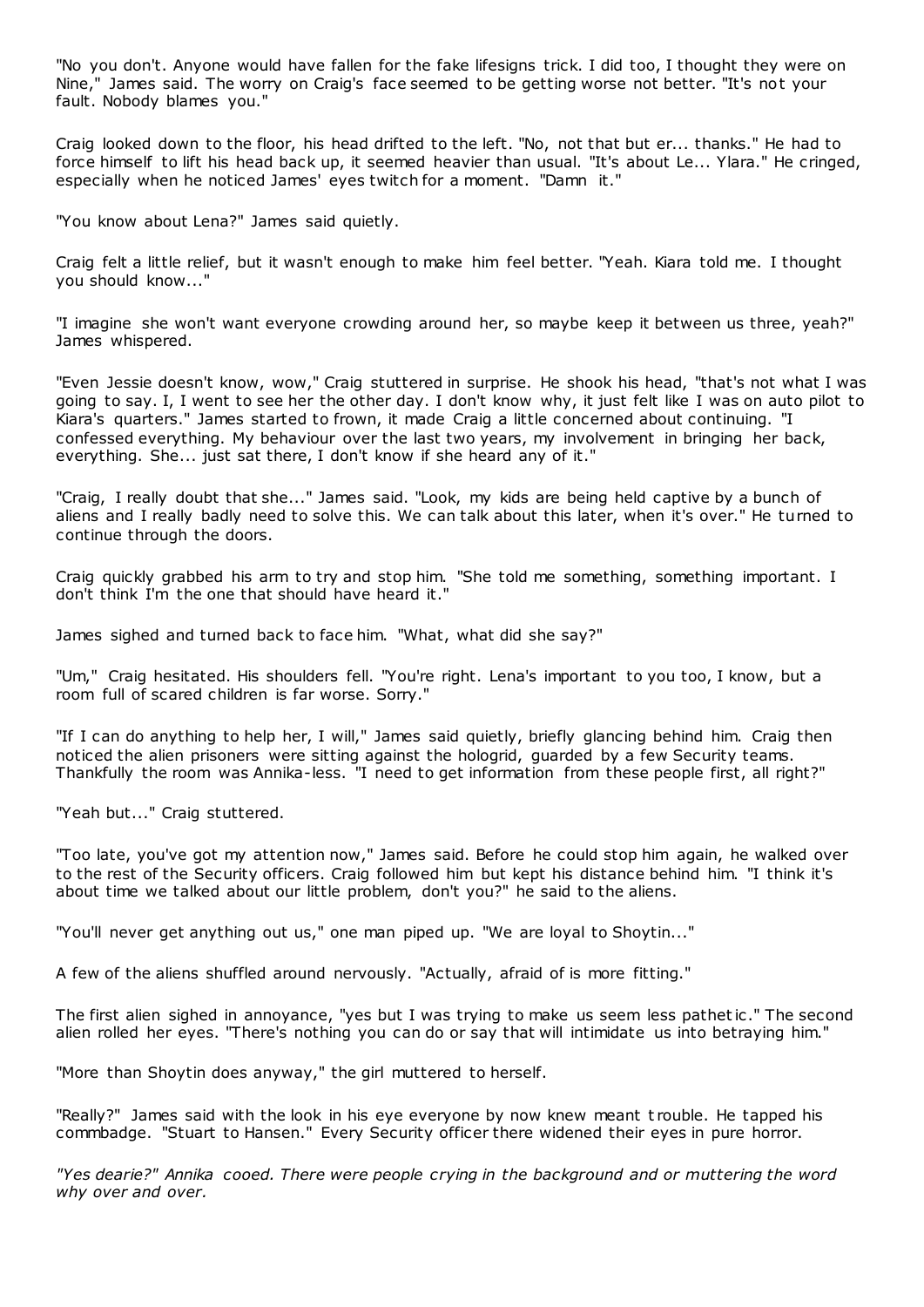James resisted a shudder for now. "Carry on, I just need an open comm link with the other *brig* just in case." Everyone and I mean everyone shook their heads timidly at this. A few people thought about running but they weren't sure who they were more scared of, Annika or James.

*"Oh, sure thing. I hope there's no hard feelings for our little spat the other day, hmm. Ahem... now where was I?"*

*"Oh god no," a man's voice cried.*

*"You love big boobs and you cannot lie," Annika "rapped". There were a few screams.*

"Nope, I'd rather be beaten up," one man stuttered, he ran for his life. Some of the other officers were considering that was the better alternative as well.

The aliens looked horrified, they tried to cover their ears but that was never going to work.

*"When a catsuited girl walks in with those round things in your face, you get..."*

"Oh god, fine!" the alien who talked earlier screeched. "I'll tell you everything just please, make her stop!"

By this time half of the Security team were near the door. They stopped, each one hoping that it was over. Everyone breathed a sigh of relief when James tapped his commbadge and it was quiet again.

"On one condition," the alien stuttered. James' hand went up to tap again. "No, no you don't understand. If Shoytin discovered that we talked to you, it won't end well for any of us."

"Oh sure, sure we'll keep it between us," James said, clearly mocking him. "While we're at it, why don't we get you some chairs, you look a little uncomfortable. In fact, whatever you want, just name it and we'll get it."

Craig glanced over to a smiling Foster while he only looked worried. All of the aliens but the one who was talking appeared even more nervous than before.

"I get the feeling you're not serious," the talking alien muttered.

James glanced backwards at Foster and Craig, his eyes briefly widened. "Really?" He turned back, "why would you? I don't see why I wouldn't care about the asshole aliens who took a room full of young children hostage. Hang on, let me get you that chair before I go on..."

A lot of the aliens looked a little shocked and or offended. The talking alien was the latter. "Children? Shoytin maybe many things, but he doesn't kidnap children."

James sighed as he walked over to Craig and Foster. "Would it be wrong to torture him wit h Annika whilst beating him up?"

"Probably, but what would I know," Craig answered. Foster nodded.

"Good," James said as he walked slowly back to the aliens. The Security officers looked worried as he didn't keep a good distance from them, he stood right in front of the one who was talking. "I'll tell you what. Next time this Shoytin calls the Bridge, I'll get him patched through to us and you can ask him yourself." He knelt down in front of him so they were more or less face to face. "I'm assuming he's the kind of leader who'd gladly tell his crew anything, right?"

The man looked scared at even just the thought of talking to his Captain, he shook his head nervously. "You must understand, if he did do this he only did it because we're desperate."

"Desperate for what? This has to be a last resort because threatening to kill children, isn't something you walk away from," James questioned.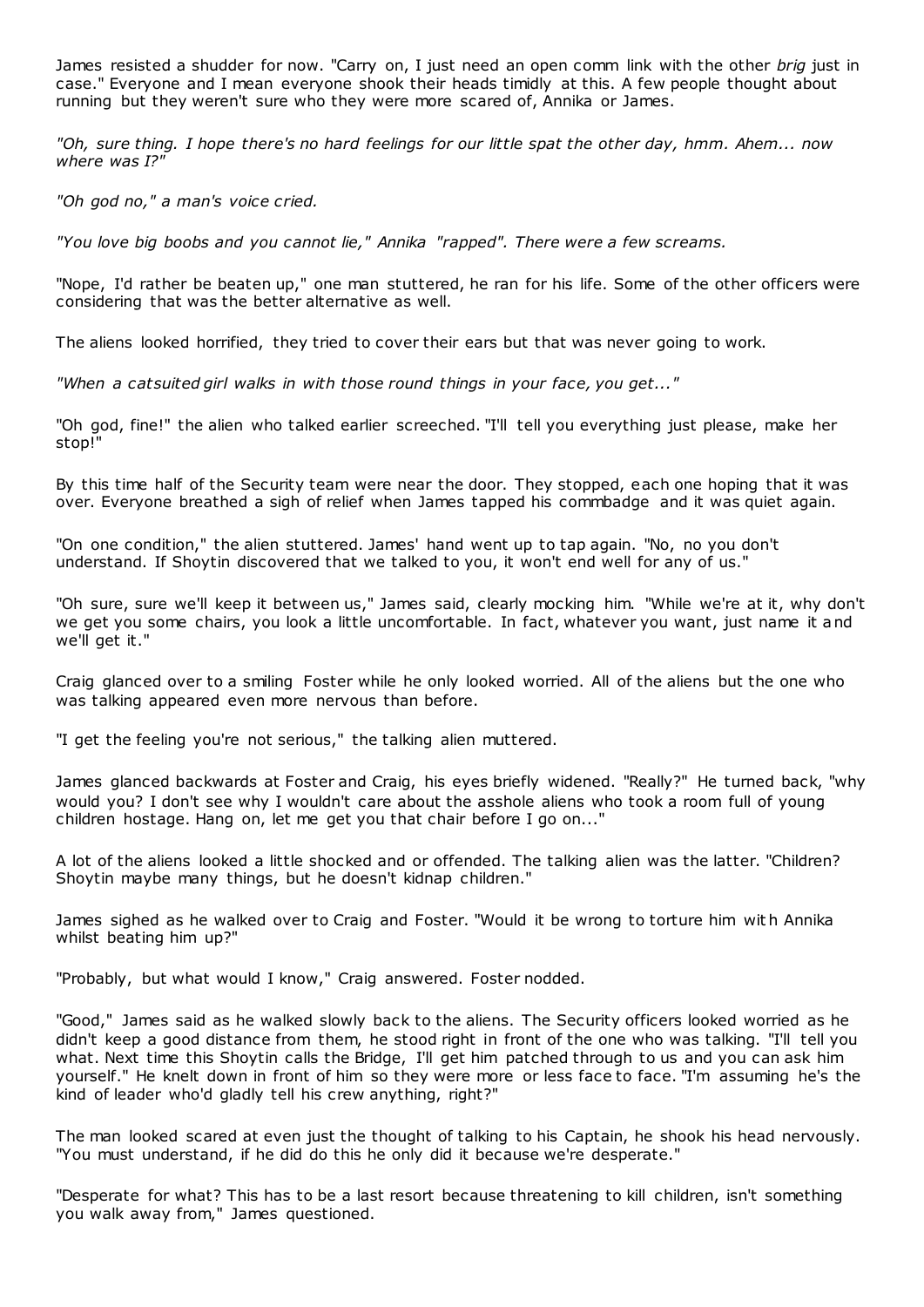"That's probably why he didn't tell us," the woman said quietly. Her head hung in shame. "He always takes full responsibility."

"Oh yeah, the man's a real martyr," another alien remarked. "He didn't tell us because he'd have to kill most of us before we'd help him."

The first man quickly glared at them both, then looked forward again. "Us maybe, that's why we were the distraction. He didn't trust us."

"Great, what does he want?" Craig asked. "It's got to be pretty big and important to do this."

"Marsht," the woman said like a warning.

The first alien sighed. "We're trapped in this sphere, just like you. We're trying to escape."

"If we knew how to escape..." Foster butted in.

"Shoytin knows you're here for your ship," the first alien, Marsht snapped back. "You have no reason to escape just yet."

"What makes him think we know how?" James asked.

Marsht looked down sadly. "We were a fleet of six ships, crewed by thousands."

"That doesn't answer..." Craig started to point out.

"Thanks to anomalies like the dark cloud, we are all that's left," Marsht continued. "Two of our ships were consumed by this cloud within weeks, yet Voyager escapes it unharmed in a matter of hours."

Craig frowned as James climbed to his feet, looking deep in thought. "You said you wanted to escape the sphere. What does the anomaly have to do with that?" Craig asked.

"That, we do not know. Shoytin keeps a lot of things guarded. This is one of them," Marsht replied.

#### **Deck Eight:**

"You sure you got them all?" the leader snarled.

Two men nodded. "Yes. We counted thirteen children and four adults. Five if you..." one answered, briefly glancing towards Joan and Jacqueline. "But you probably don't."

"All of them had a communications device, we removed them just in case the Humans manage to fix the problem," the second man answered.

Trinity leaned in a little closer to Sasha. "Why they doing this?"

Sasha shook her head. "Dunno. They're not demons." The leader turned his head towards them, it gave them both a jump. Trinity clutched Sasha's nearest hand tightly.

The leader walked over to them and immediately knelt down in front of them. "What did you say?" Meanwhile on the other side of the room Duncan was tensing up and was threatening to get up. Bryan kept his hand on his arm to tell him to keep still.

"Nothing," Trinity said before shaking her head. Sasha did the same.

"I heard the word demon," the leader said, his cold eyes examined both of them one at a time.

"Why would they say something like that?" the nearby teacher, Grace said. The leader looked over his shoulder. "Think about it. We don't speak the same language as you, we use translators. They're young and likely said a word wrongly that translated to you *demon*."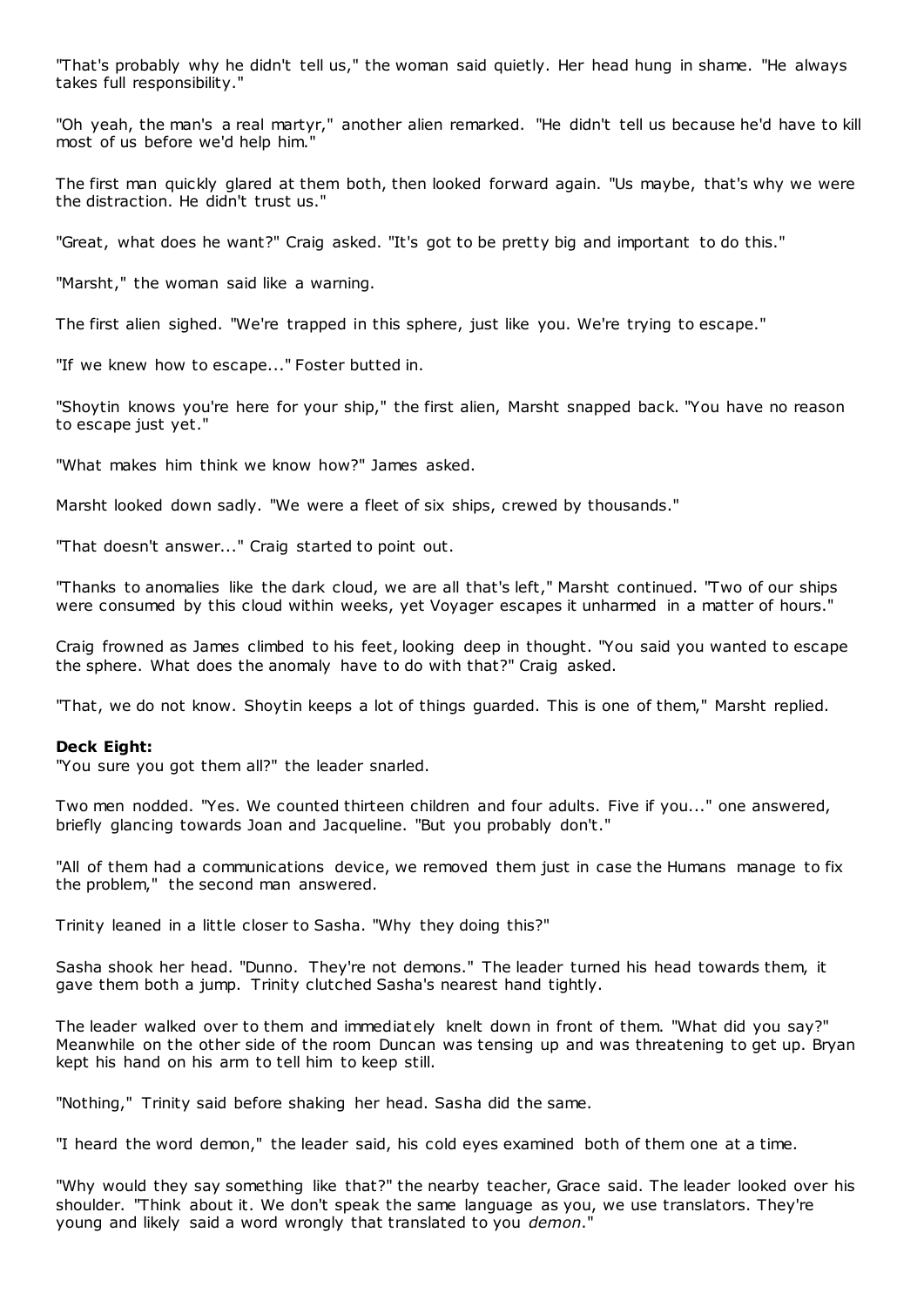"What does it matter if they did?" Jacqueline commented from afar. Grace shook her head and mouthed *no*. "A bunch of men and women storm into the nursery holding guns at them. What else would do something that horrible?"

"Really, that doesn't help," Grace said through her gritted teeth.

The leader chuckled to himself as he turned back to the two girls. "At least she's honest, which is more than I can say for everyone else."

"God, someone likes the sound of his own voice," Duncan muttered. It was too late but Bryan tried to cover his mouth. He wasn't done as that lead to a lot of muffled words.

The leader straightened back up, his attention was on them now. "No, let him speak. I was getting a little sick of just the crying."

The alien woman monitoring a device heard a small bump, followed by the quietest of squeaks. Her head turned to look down towards the nearby table leg. For only a second she made eye contact with two brown ones peeping out from under it. They disappeared into the shadow of the table.

Duncan looked to Bryan to see if he was going to budge, he got a head shake.

"Fine," the leader said as he turned to make eye contact with everyone in his group. He slowly approached the two nearest to the main door. "You both are still loyal to me, I assume."

"Yes sir," they both replied obediently.

"Several of the crew have issues revolving around my methods. I need someone who agrees with me to take command while I'm communicating with the Humans," the leader said. The pair glanced at one another. "I'll leave who that will be up to you two." They nodded. The leader walked over to the woman holding something other than a weapon. "Status."

"A few extra people entered their *bridge*, they still remain there. There's no activity on both Deck Eight and Nine," she answered.

"So they moved the rest of our crew to a more secure location," the leader said, no surprise was in his voice. "We'll worry about them later." The rest of his crew weren't happy with that comment, but that was only noticeable in their eyes so he didn't see it. "Markal!" An alien man looked startled, he turned his head towards him. "You're with me."

The man followed him towards the teachers' office nearby. All of the aliens seemed to relax a little, even the two loyal ones.

"What do we do, he can't really be serious," the man Rhone whispered to his teammate.

"Shoytin is desperate, so shhh before he hears you," Jita stuttered nervously. Rhone nodded quickly.

Duncan made a little bit more muffled noises, Bryan reluctantly moved his hand away from his mouth. "You're welcome," he whispered.

"Sorry, he was annoying," Duncan said quietly. "Reminded me of Damien."

Bryan couldn't help but snort, he still didn't laugh afterwards, the two nearby him gave him a brief look. "Are we thinking about the same Damien?"

Duncan nodded. "He talks a lot, plus he tries to be edgy and mysterious. He just isn't funny when he does it." Bryan thought about it for a while, he shrugged as he started to see it as well. "He's an over the top prick, and that's being nice."

"You, nice? That's a good one," Bryan smiled.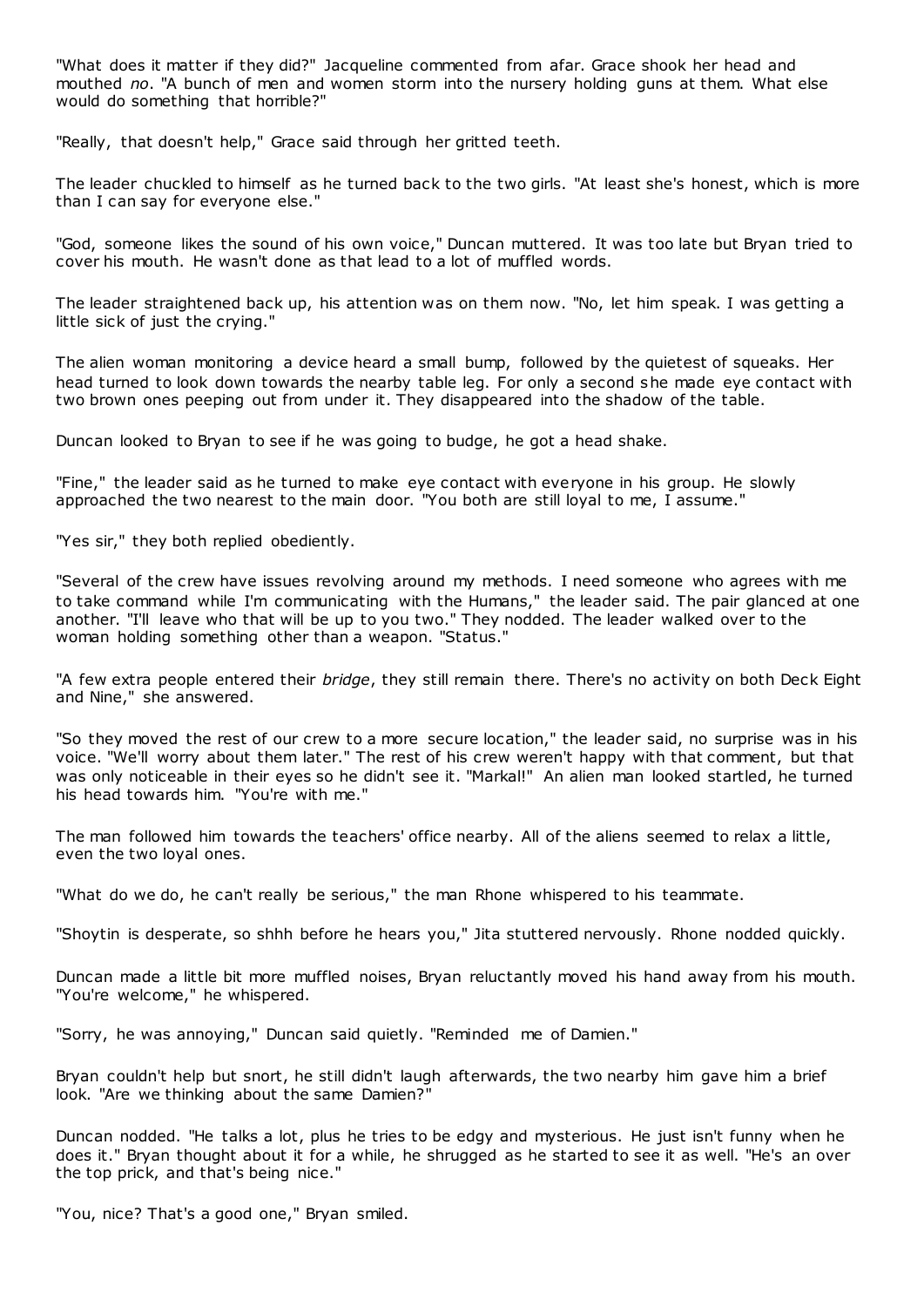Duncan's jaw dropped a little, "hey, I can be nice. I just don't get on well with assholes."

"Yeah, but that big gob of yours will get you or maybe someone else killed. Button it, okay," Bryan said, his smile already gone.

He expected to get at least a glare for that, but Duncan just looked to the floor sadly. "Yeah I know, sorry. It's just... dad or mum wouldn't let someone pick on Sasha like that, why should I?"

Sasha glanced briefly towards the two, then at Trinity. Her friend lightly nodded. Sasha leaned forward to start crawling across the floor.

"Don't," Jita whispered. Sasha froze on the spot. "Please just stay in the same place and Shoytin won't get mad, okay. This is for your own good," she said delicately. Sasha slowly sat back where she was.

"Well at least not all of them are jerks, I think," Bryan commented.

"Dunno, I just wish I knew where Amy was hiding," Duncan said as he looked around the room.

Bryan frowned, he looked worried. He did the same thing. "Oh yeah, I don't see her. Maybe she ran out before this all happened."

"Hope so," Duncan said.

The leader apparently named Shoytin had gotten himself comfortable behind the desk. Markal, the alien he demanded accompany him, stood near the door anxiously. Shoytin pulled the nearby computer up the edge, he only had to press one panel to get it to bleep at him.

"Mr Paris," he smiled.

#### **The Bridge:**

Tom swung around to look towards Opps, now both Harry and James were at it. Jodie sat nearby with a pout on her face.

"Well?" Tom mouthed. Harry nodded at him. Tom turned back to start to again pace the centre of the Bridge. "It's funny how we're on any name basis as I don't remember any introductions."

*"You are correct, there weren't any. My name is Barili Shoytin, Captain of the Katane. You may call me Shoytin."*

"I could call you many names," Jessie said only in her head. James glanced over as if he heard her, he gave a small reassuring smile that made her think he did. She shook her head.

"How did you know mine?" Tom questioned.

*"Why wouldn't I, former Commander of the USS Enterprise," Shoytin said. "I naively thought you'd want to talk about the safe release of the children and my demands."*

"I do, but I assumed you were taking care of your demands already," Tom said.

*Shoytin chuckled, "partly. I still need to know how you survived the cloud and whatever else you know."*

"You didn't need to do any of this. I already told you. We left before it drained us completely," Tom said.

*"That should have been impossible," Shoytin said coldly.*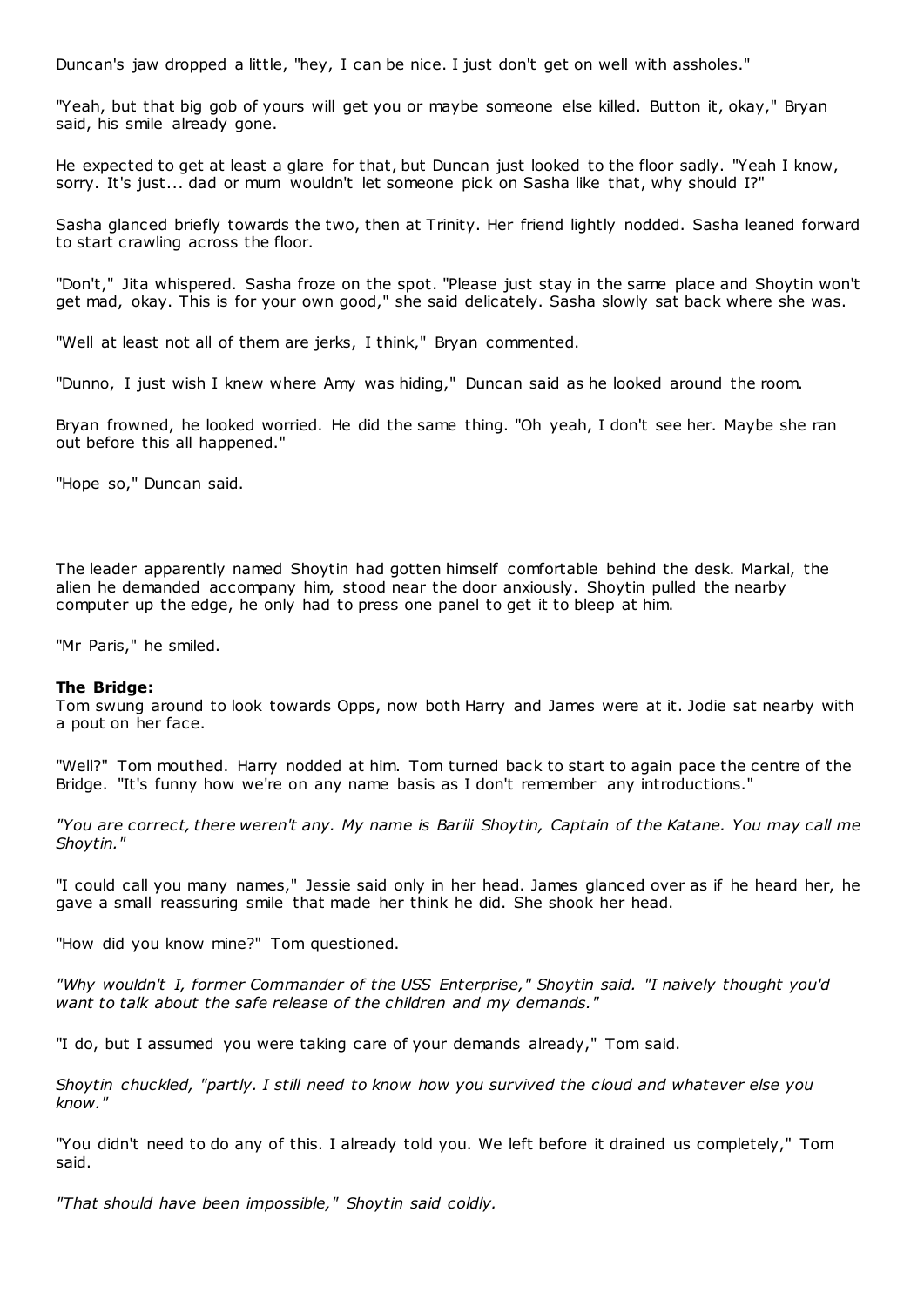Harry's eyes narrowed suspiciously. "Hang on, if you know what this *cloud* does and you're still here, surely you're in the same boat as us."

*"We have never been inside it, we had other means of finding this out," Shoytin said impatiently.*

Tom frowned, his arms folded across his chest. "So once again you know something we don't. I think we've proved that we're no use to you, so why keep this up?"

*"Perhaps I have not made myself clear. I know you have something, or know something that helped you out of the cloud. I'm not leaving your Voyager until I have it and have used it. Whether Voyager is dragged back into this cloud with me or not is not my burden. I suggest if you want to avoid that and further fatalities, that you co-operate. I do not understand why you continue to resist."*

"So if you got this imaginary thing you think we have, you'd take it with you and leave?" James questioned. He didn't have to look to know that Jessie was sending him a deadly stare, he didn't dare check anyway.

Tom looked towards Opps as well, his eyes were a little wide. His head shook and he mouthed *no*.

*Shoytin laughed, his voice sounded dark to everyone. "I'd have to make sure it works first, wouldn't I? Also you would not get it back. Don't think you'll be able to trick me by giving me any old thing."*

"Oh I wouldn't want to trick you," James commented. Harry side stepped a few times to get further away from him.

Tom cleared his throat. "No, no we wouldn't dare, not while you have the children. I still don't understand why you think we have something. Surely if we did, we would have retrieved our ship, not left it behind and escaped."

The Bridge was silent for a while, Tom thought for one second that he may have won the argument. A chuckle on the comm made him rethink that. *"Something tells me you have the power to do just that, but you do not know how to wield it. That is why you're going backwards, am I wrong?"*

Tom did the cut him off hand signal, but then cringed when he remembered he didn't have control of it. "You are wrong. We have allies that might help us, but we're not optimistic . Please, it's still not too late. We can work on this together, you obviously know a lot about...'

*"Right. You would work with the man who held your children to ransom. I certainly wouldn't," Shoytin said.*

"We would have if you didn't attack us in the first place. There was no need to be hostile," Harry said.

*"Wasn't there? We caught your Enterprise attacking helpless planets and chased it through various sectors," Shoytin angrily said. "Your Voyager and missing ally were rumoured to be firing on another world. You mean to tell me that you don't deserve any of this."*

"The children are innocent," Tom said. He heard the man laugh again. "I was obviously wrong. You don't know as much as we do or you wouldn't paint us as the villains here."

*"Oh but I do. I've seen planets reduced to nothing but rubble, stars and nebulas in the wrong places. I know where we are* Captain *and I know you do too. You are the only species I know to survive a Game Sphere, yet here you are, preying on the victims of this one."* Everyone on the Bridge were stunned into silence. James' one handed grip on the edge of Opps had almost flattened it. *"I assume you think you're putting these people out of their misery. Is that how you live with yourselves?"*

Tom shook his head. He had so much in his head he wanted to reply with, but he didn't know where to start. "We... I..." he sighed to try and stall.

"Wait," Chakotay said before he could continue. "You think we were spared so we could work with the Softmicron?" He got another laugh as a response. "You're out of your mind!"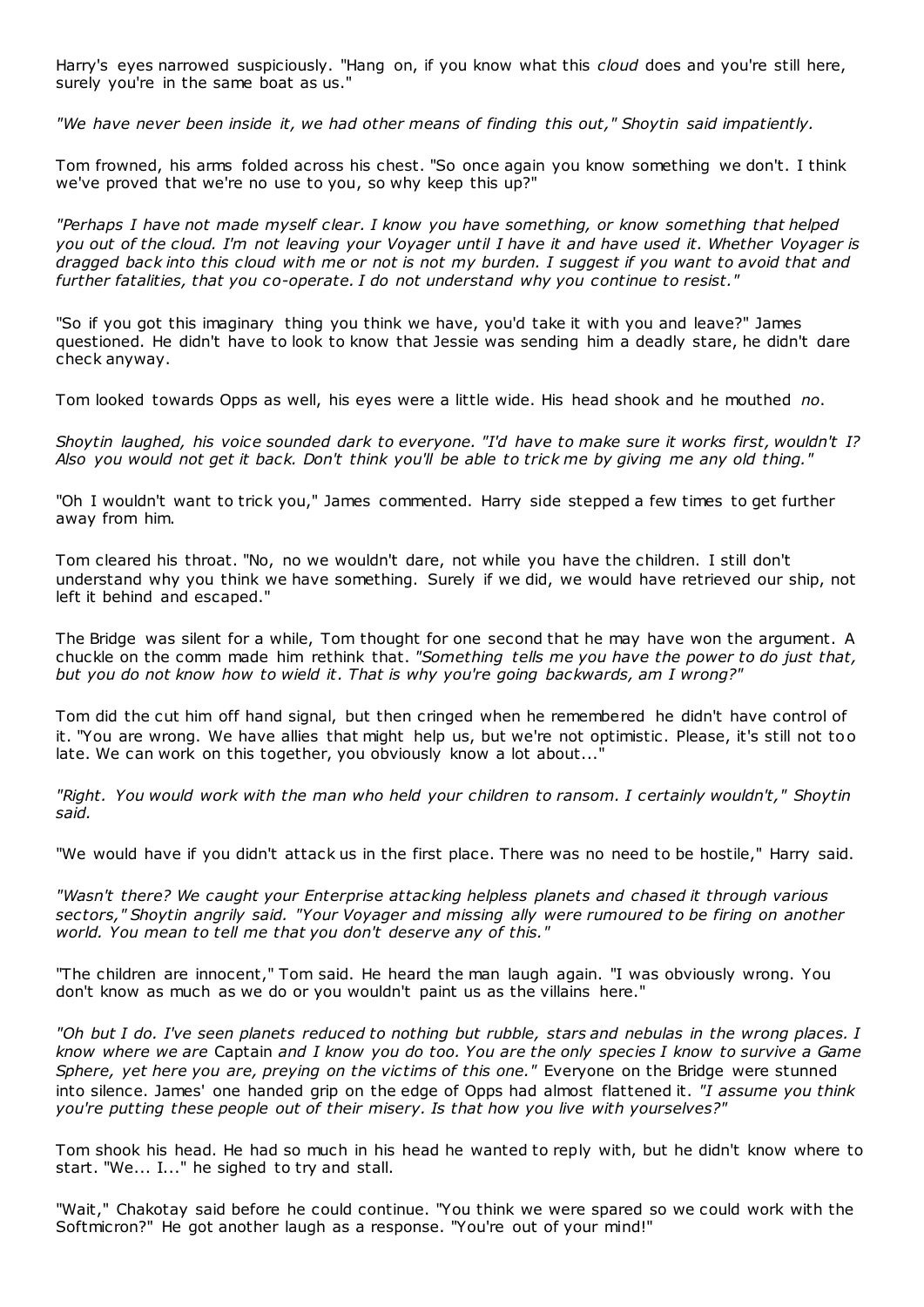"What happened to them being afraid of us?" Jessie said.

*"No one would want to challenge the people the Softmicron are afraid of, now would they?"*

Tom had to sit down before he could say anything, his legs were shaking at this point. "Yet you would? I don't really believe you think this. You have technology from our other ship, you know your way around our systems. It wouldn't be hard to look at our data..."

*"Interesting," Shoytin said quietly. "Very interesting."*

Tom could only groan, he was starting to get annoyed with him. "What now?"

*"I'm starting to understand why you were always a second in command, even to a child playing Captain."* Tom's eyes were wide again. *"Your Enterprise was easy prey but its computers were heavily encrypted. I see Voyager is as well. You seem to keep your secrets hidden well, even at the expense of your precious children."*

"We left that stupid anomaly before it completely drained us, how do you not get that?" Jessie snapped. "Are you really that thick?"

"Jessie shhh," Harry whispered cautiously. He felt a little braver doing so as James was in between him and her.

*Shoytin laughed grimly. "If it were that simple your Enterprise would have left, as would other ships."*

"It wasn't simple. Our crew were hallucinating, one man even tried to turn us around because his dead girlfriend was telling him to," Tom said quickly without really thinking about it. Luckily as he was sitting he missed the Janeway like death glare he was getting from Opps. "We basically had the ship set to auto pilot, we only had to endure an hour or so."

*"Enough," Shoytin sighed. "If that story was true at least one crewmember would have hallucinated something to convince them to disable it. Then they would turn the ship around. If you don't stop lying to me, I'll make an example out of the first child I see crying."*

Tom covered his face with his hand while his elbow leaned on the armrest. "They couldn't. As soon as we figured out what was happening, the helm was locked. Until we were out, no one could alter course. The only lie I came up with was the part about it not being simple, cos it was."

*"Don't try to act smart with me Paris, it doesn't suit you. It is also very dangerous to anger a man holding a gun at a child's head," Shoytin growled.*

"I'm not. I'm telling you what you want to know," Tom said as he pulled himself out of the chair. "We saw the problem, we worked together to fix it, we survived. That's just the Voyager way. It's not something we can give to you so..."

*"Are you trying to convince me that the only way to stop your ship would be the helm? That nobody tried to disable or destroy your engine core, or eject it. That the person who locked the helm didn't just unlock it as his or her hallucination told them to?"*

"There's no talking to you is there? We can't help you, so let the children go and be on your way," Tom said.

## **Deck Eight:**

Shoytin leapt out of his chair and marched back outside to join the others. He scanned the room for a moment before picking his target. The child stared up at him as he approached and knelt down in front of her.

"What's your name?" he asked.

"Piss off!" Miral spat at him.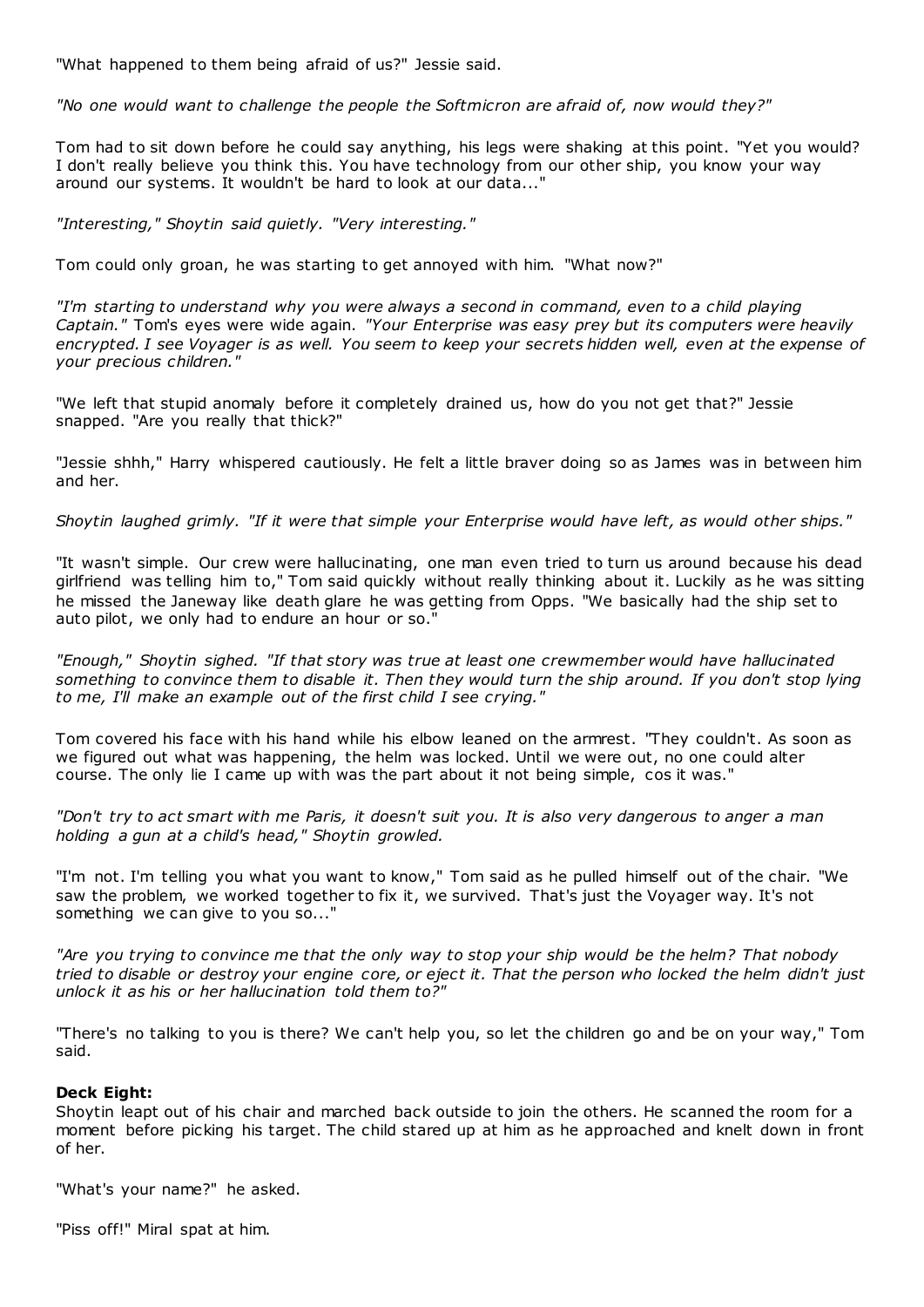## *"Oh god," Tom groaned.*

Shoytin just smiled at her, "hmm, I like you. You can be last." As he climbed back to his feet, Miral reached out to punch him in the leg. He walked away before she could. The look on her face afterwards would terrify demons.

He continued to scan the room, whilst doing so he backed into a nearby table. A tiny squeak from underneath it got his attention. The woman standing nearby looked very concerned, she pretended she didn't hear anything when her leader turned around.

"Sir?" she said.

"Someone under there?" he asked.

The woman frowned, "no sir, I checked." Shoytin stared at her for a while, it made her even more nervous.

*"That's it. If he touches any of the kids, I'm shooting at his ship," Jessie's voice grumbled.*

*"No god, that's the last thing you should do," Tom's panicked.*

Shoytin shook his head as he continued his staring contest with his own crewmember. He eventually nodded at her, allowing the woman to relax. That didn't last as he dropped to his knees very quickly and peeped under the table. As he expected, he was greeted by two very wide and frightened eyes. "You didn't check very well, did you?" he snarled as his hand reached out to grab whoever was there. Everyone heard an ear piercing scream as the tiny figure the eyes belonged to scrambled back out of the way.

"No," Bryan stuttered as Duncan jumped to his feet. Rhone dashed forward to grab him, Jita rushed over as well.

"That scream, you'll definitely do," Shoytin grumbled as he tried again. Amy was just out of his reach by a mere centimetre or two, she had backed into the wall. Her scared cries were irritating him further.

#### **The Bridge:**

Tom almost rushed to Opps, but stopped as his brain told him to go the opposite way. The same happened again, the panic was not helping. It didn't matter which way he went, both James and Jessie were already just outside the turbolift.

"All right, all right. We'll talk, just let her go!" Tom shouted loud enough and quickly so they'd hear and hopefully stop.

The whole room went silent. Well almost, all anyone could hear was Amy's crying over the comm.

# *"I'm listening," Shoytin chuckled.*

"Let her go," Tom tried to say sternly but his voice was shaking too much. He quickly checked the turbolift to see if it was still there. He saw the two he was worried about staring his way. It took all the strength he had not to cower back into his chair, out of sight. Instead he turned to one side so he could still see them, but not directly. It didn't make him feel anymore at ease than before.

*"We'll just go back to the useless chatter from before if I do," Shoytin said smugly. Everyone heard him grumble something incoherently.*

James shook his head, his fists were so tightly clenched they were starting to hurt a little. Not that he cared. Jessie reached out to hold one of them even though she was just as angry as he was. "I'll kill him," she noticed he mouthed. She nodded and squeezed his hand.

"She's terrified, I won't..." Tom stuttered.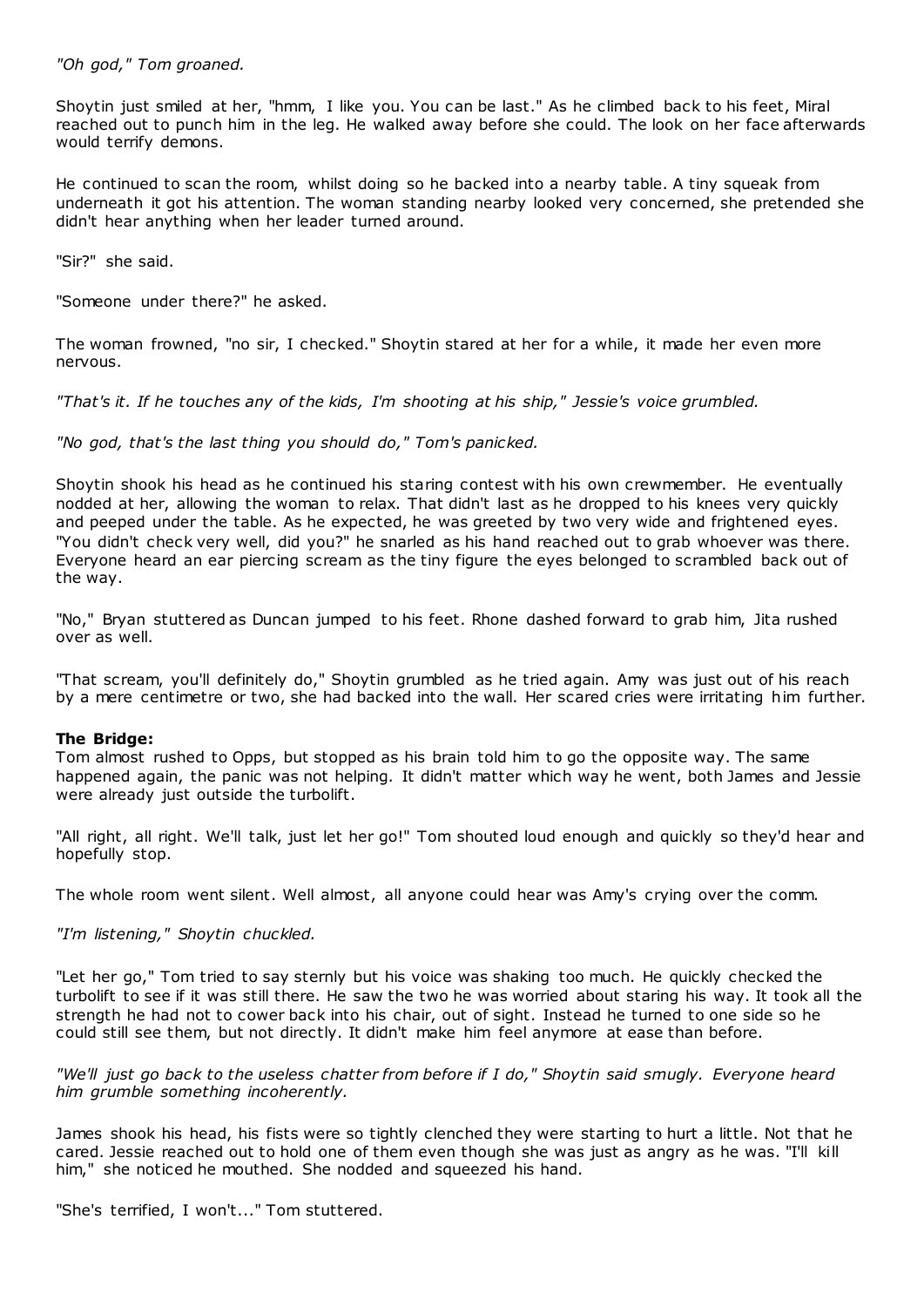*"Very well," Shoytin's voice groaned.*

Everyone waited for the crying to stop, but it didn't. They heard the leader grumble again. *"No... I want my daddy," Amy cried.*

Tom cringed, in fact most of the Bridge did. "That's it," James muttered before he stepped into the turbolift. Jessie went to follow but the door shut too quickly.

Tom gestured his very wide eyes at Jessie, then pointed at the second turbolift. "Stop him," he mouthed. Jessie responded with a middle finger flip while walking away as quickly as she could.

Chakotay shook his head. "Yes, I see he is a lot calmer now that he has daughters," he said quietly to himself.

*"No, sit down," Rhone's voice grunted.*

*"Ow, all right..." Shoytin grumbled. "Who hit me, answer me!?"* Everyone on the bridge heard Miral giggle.

"Oh Miral," Tom sighed into both of his hands.

Harry shrugged and smiled slightly, "she may have saved the day."

Tom disagreed, his head shook. "Shoytin, if you want this to go quickly I suggest we discuss this privately."

*"Hmph. I have no interest in meeting you."*

"I mean me in my office and you in the office at the nursery," Tom said. He grew nervous again when there was nothing but silence, at least from Shoytin anyway. The crying had died down, now it was Duncan's voice he could hear muttering in the background.

*"Fine. Ten of your minutes, I need to settle things down here," Shoytin grumbled.* The comm beeped to tell them he was gone.

Tom collapsed into his chair, Chakotay stared at him as soon as he landed. He actually looked like he felt sorry for the ex-helmsman.

"We knew Stuart's kids would be the problem here," he said.

Tom stared at him blankly. "So what, we don't listen to the threats if it's one of theirs?"

Chakotay smiled, "definitely not. I was just saying."

"Well don't," Tom groaned. "I dunno why I sent Jessie, she's more likely to join him than stop him."

"They both may be overprotective hotheads, but they're not that stupid," Chakotay said, his eyes half rolled. "I wouldn't worry about it."

Tom's whole face scrunched up as he tried to figure out what he was trying to tell him. Chakotay had to laugh at the expression he had. "The last time Amy cried for her dad, the person trying to capture her ended up in pieces on the Mess Hall floor. I mean yeah he was overprotective before but when it comes to that particular kid you better take cover, cos the crap's not only going to hit the fan, the fan's going to hit you too."

"Fine, continue panicking. It's what a Captain does best," Chakotay said, his smile long gone.

Tom stared at him suspiciously, "you know something I don't?"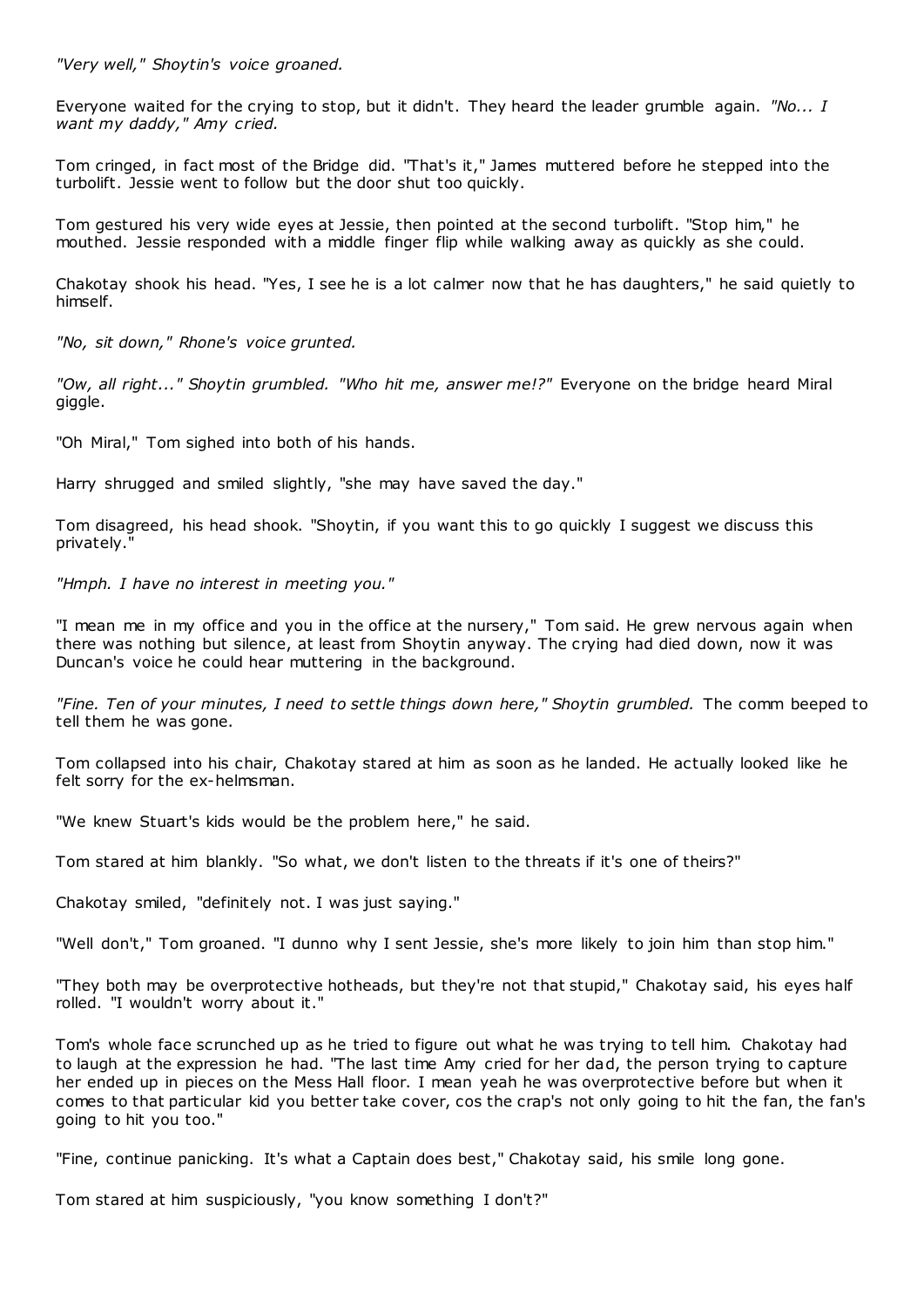"Are you sure that this is a good idea?" Jessie asked in a worried tone.

"It's better than waiting for the evil to kick in," James answered. He reached out for something and quickly put it in his pocket. It was fast enough for her to not recognise what it was. The next thing she knew he was walking away from her and out the door.

Jessie quickened her pace a bit to walk alongside him, she quickly took a peek at his face to see if he was joking. She sighed when she figured he wasn't. "If it goes wrong..."

"It won't, if I thought it would I wouldn't do this," James said.

Jessie placed a hand on his arm to hint that he should stop. When he did she walked around to stand in front of him. "I know that he threatened our daughter, and I'm just as angry as you about that, but losing your temper isn't going to help this time. It'll make it worse." James sighed and looked away. "You've come a long way from that angry impulsive guy. Also you're more than just muscle, you have the brains too. We'll think of something, okay."

James glanced back to look her in the eye, he looked a little calmer to her. "You were following me into that turbolift. What were you going to do?"

"Hey, this is about your temper Mister. If you haven't noticed already, I have a good excuse," Jessie scolded. Her eyes narrowed a little as her hand gestured to her large belly. "Besides I was counting on *you* to calm *m*e down."

"That's never a good idea," James said mid wince. Jessie sighed and nodded. "Yeah I was... am angry, but I was thinking up a plan anyway. Hearing that just gave me the incentive."

"Care to share it with anyone?" Jessie said, her arms folded. "I could help."

James didn't look so sure, he shook his head. He looked a little worried when that one thing made Jessie's eyes narrow even further. "I wasn't shaking my head at the could help part."

"Hmm, I believe you, others wouldn't," she said dangerously.

"You're not going to like it," James said.

Jessie gave her eyes and him a break, she kept her arms folded though. "Oh? If it doesn't involve beating the kidnapper to death, I probably won't."

James shrugged, "it might."

Jessie smiled for a few seconds, then she shook it off. "No, no, you killing is bad and any attempt to break in could make him start shooting. Why am I liking this?"

"If I answer that will I get my foot stamped on too?" James asked warily.

"Right, a man gets beaten to a pulp and thrown around a skyscraper but still is ok enough to fight, yet he trembles at the thought of his tiny pregnant wife attacking him," Jessie rambled while rolling her eyes. James couldn't help but smile a little. "That either says a lot about me or you're very patronising. Pick."

"Can't, I've got to get back to the bridge to let the others in on the plan," James said quickly as he walked away. Jessie scowled at his back for a while before eventually following him. He stopped seconds after she did, she huffed as she was forced to stop. "Wait. Shoytin can open the comm without us noticing...'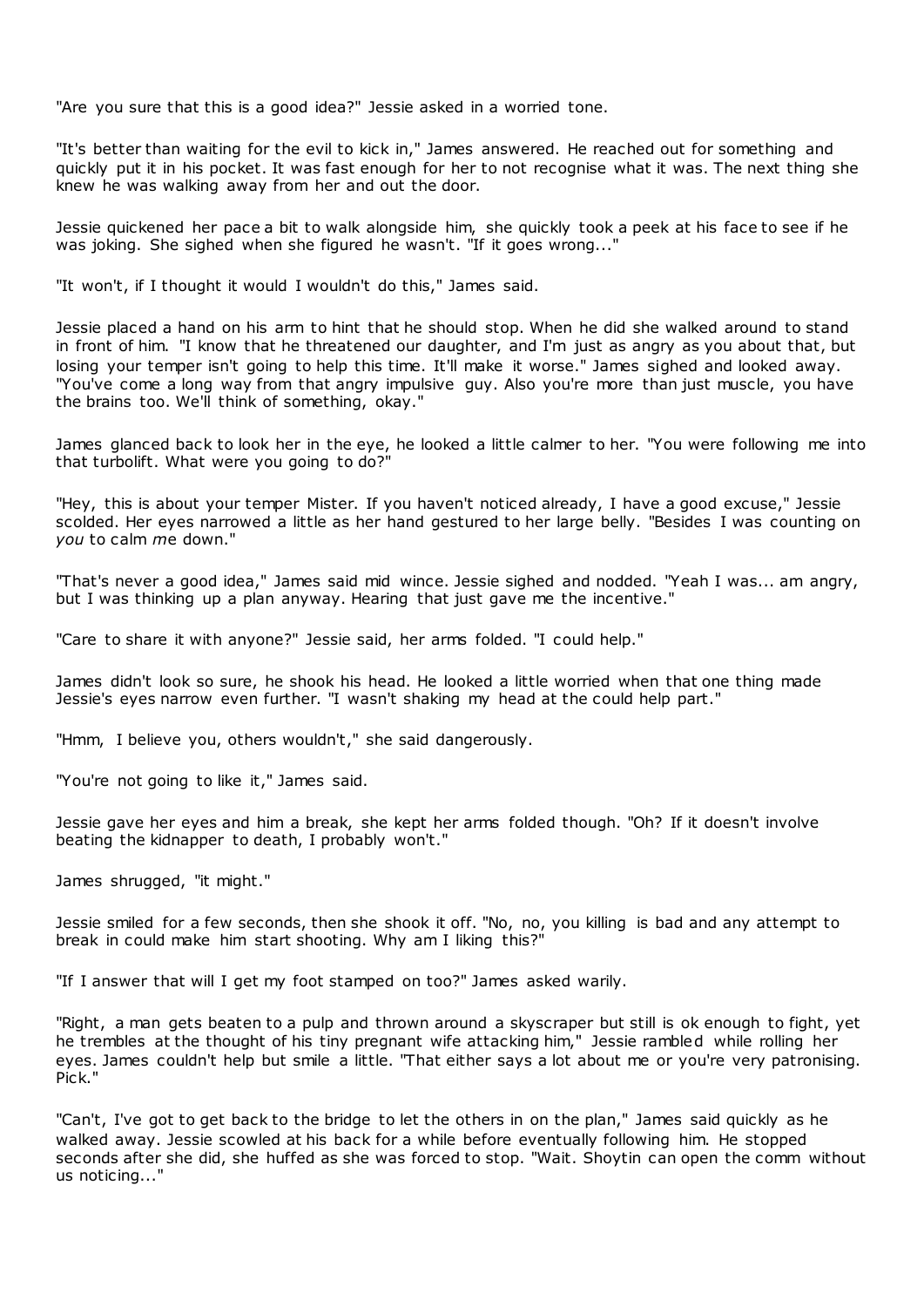## **Deck Eight:**

Shoytin stared straight ahead and a little down of him, his anger was boiling beneath the surface. The person in his sight was glaring at him back.

"I'll bet it was you that hit me earlier," he eventually said. "I will remember that when it is time to pick a hostage to kill." He missed another Miral laugh, most of the room didn't though.

Duncan rolled his eyes, "fine."

The two aliens standing at his side looked a little worried to say the least. "Sir, it couldn't be him, he was with us the whole time," Jita decided to speak up.

Shoytin gave her a glare that told her to keep quiet from now on. Her head turned away from it, but the damage was done, she was shaking madly.

"He was trying to intervene earlier, you had to hold him back," Shoytin said. His glare turned to the man, Rhone. His shoulders fell as the intensity of the glare increased. "Am I wrong?"

"No sir, and we did hold him back," Rhone stammered. Shoytin's eyes fell to the weapon the man was holding, and to Jita's as well, both of which were close to pointing towards the floor. Rhone understood and he quickly raised it back up to hip level, all while keeping his other hand on Duncan's arm.

"Jita!" Shoytin barked, startling the woman so much she nearly dropped her weapon. She barely made eye contact while shaking. "Bring that other child over to your group, I want to keep an eye on the screeching little brat."

"Uh yes sir," Jita stuttered. She let go of Duncan's other arm and hurried over to one of the tables. She knelt down to peep under it.

Shoytin smiled at him as he slowly turned to look around the room. "I will be negotiating with Paris shortly. If anything happens, she..." he pointed at Jita and the table. "Is your first target." She was meanwhile panicking while reaching under it. "Jita, today would be good."

"I can't... she's not there," Jita stammered.

Duncan smirked as the leader waltsed over to double check under the table. Duncan then noticed a slight movement under a different table. Luckily though no one else noticed this.

"You fool, how could you let her slip by!" Shoytin snarled towards Jita.

"I... didn't, she couldn't..." Jita's panic grew, she hurried to her feet and started to look around. Shoytin stood as well. He waited for her to dare look his way again, his hand flew at her face. She stumbled back from the blow.

"Imbecile," Shoytin spat. He turned to walk back towards the office. "Forget it, the first kid to whine will be her anyway."

Duncan glanced up at Rhone who was staring uncomfortably at his own feet, almost as if he was too afraid to watch anything. "Why do you listen to that prick? He's just a coward hiding behind minions and a phaser."

Shoytin was just at the doorway when he said that, he slowly turned to look at the boy. The look on his face was deadly. "I'm sorry, I missed some of that. Say that again."

"Sure," Duncan shrugged. Rhone mouthed the word *don't*. "You're a pathetic bully..."

"Takes one to know one," Carl whispered to Johnathan. He pretended he didn't hear him.

Duncan didn't, he kept going, "you only picked kids to take hostage cos you were scared of getting hurt. It doesn't matter, cos you will anyway, big time."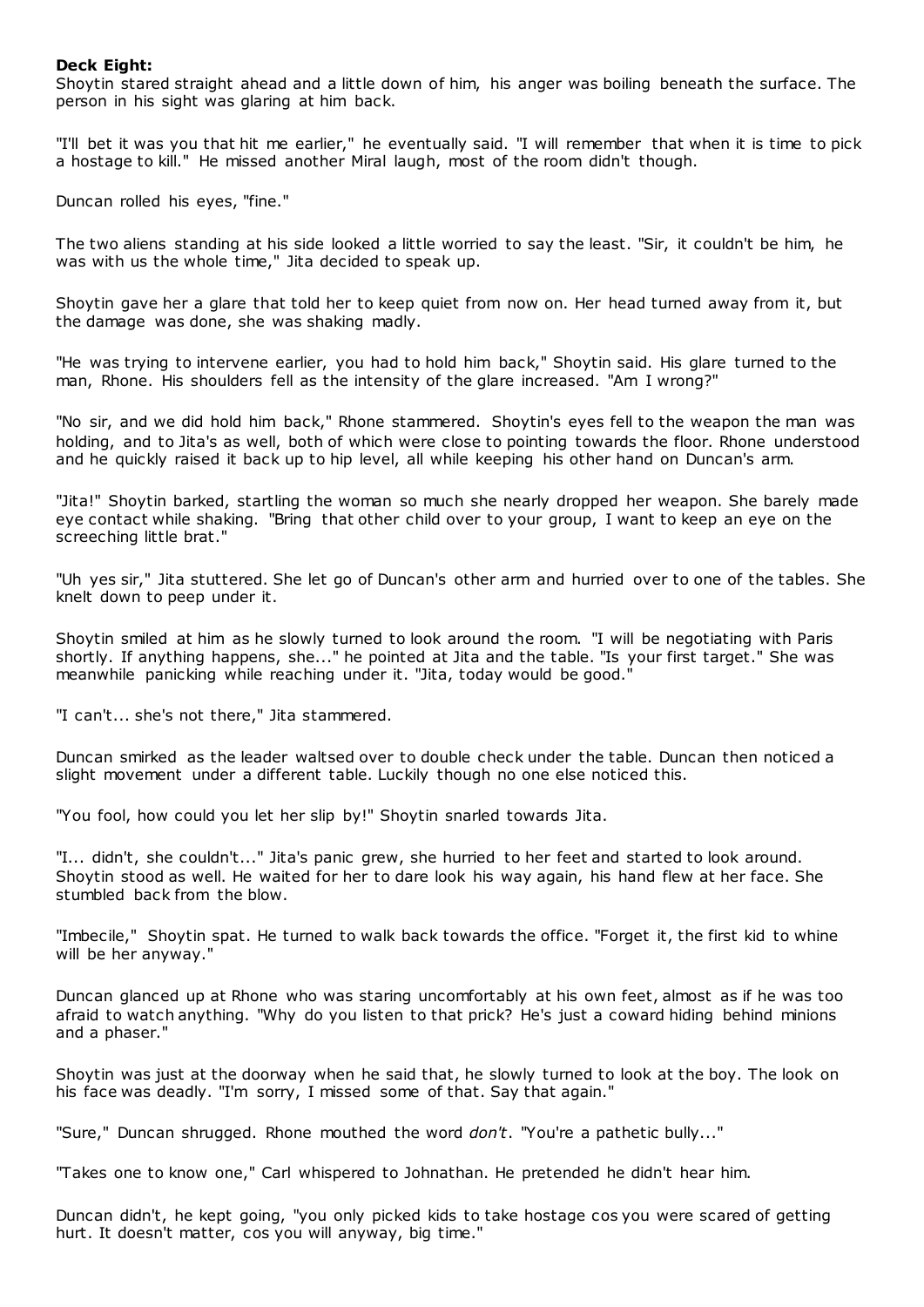"Oh really?" Shoytin said as he slowly walked towards him. "And why's that? There's nothing your stupid crew can do to stop me."

"Yeah, keep thinking that. When my dad gets a hold of you, I'm gonna laugh, " Duncan said with a smirk. "Or my mum, cos she's extra deadly lately. You're so screwed."

Sasha cringed a little once he was finally done, she shook her head a few times. "God, why can't you be quiet for once?"

Shoytin just chuckled dangerously. "Your only threat is your mummy and daddy, oh that is so terrifying." He turned to the other aliens, "if I don't kill him in the meantime, make him the first you shoot."

"It's funny when they don't know how screwed they are," Duncan laughed quietly.

Rhone smiled nervously, he tried to get Duncan to sit back down with the others. When he didn't he knelt down to look him in the eye. "He's not joking around, he will. No, he'll probably pick someone else just to get at you, that's what he does. So please, just keep quiet and no one will get hurt," he whispered desperately.

"Fine," Duncan sighed. He sat back down with the other children. He looked over to catch his eldest sister shaking her head at him.

Shoytin gave him one last glare as he walked back into the office.

Tom sat at his desk, the worry was starting to get to him. Chakotay and Jessie were in the room with him, almost on the opposite sides of the room to each other. Jessie had taken a seat opposite Tom and his desk.

"Maybe this wasn't such a good idea," Tom remarked. All he got was a grunt from Chakotay as he stared out the window. "We can't keep in touch so we have no way of knowing how it is going."

"Yes we do," Chakotay said. "If he's caught the aliens will gladly let us know."

Jessie just rolled her eyes. Tom shifted in his seat uncomfortably. "Jess, question. He keeps mentioning that he is not as bad as he used to be. I'm not exactly sure what that means. Is James only going to do as he says or will he charge in fists blazing? For all I know he means he doesn't beat people up as much." Chakotay scoffed at the last sentence. "Unless the guy kidnapped his dead mother, I mean that's understandable."

"Yeah, cos that was why he beat me up," Chakotay commented. He turned around before Jessie could say anything. "Also, will you ever let that one go!?"

"No," Tom and Jessie answered.

"To answer your question, he's not going to risk charging into the nursery with seven aliens holding rifles at children. He wouldn't do that even in his old reckless days," Jessie said.

"To be fair Jessie, what you say James is like and what he does at certain times, kinda conflict," Tom said, his nervousness started to make his teeth chatter.

"He's right," Chakotay said. Jessie scowled at them both, one at a time. "You say he's the nicest guy ever, but nice guys don't punch people for annoying them or hitting on a girl they like. Nor do they choose to save their girlfriend over a room full of people in danger."

Jessie's eyes widened, her mouth dropped open. Tom more or less did the same, the only difference was his hand reached for a mug on the desk.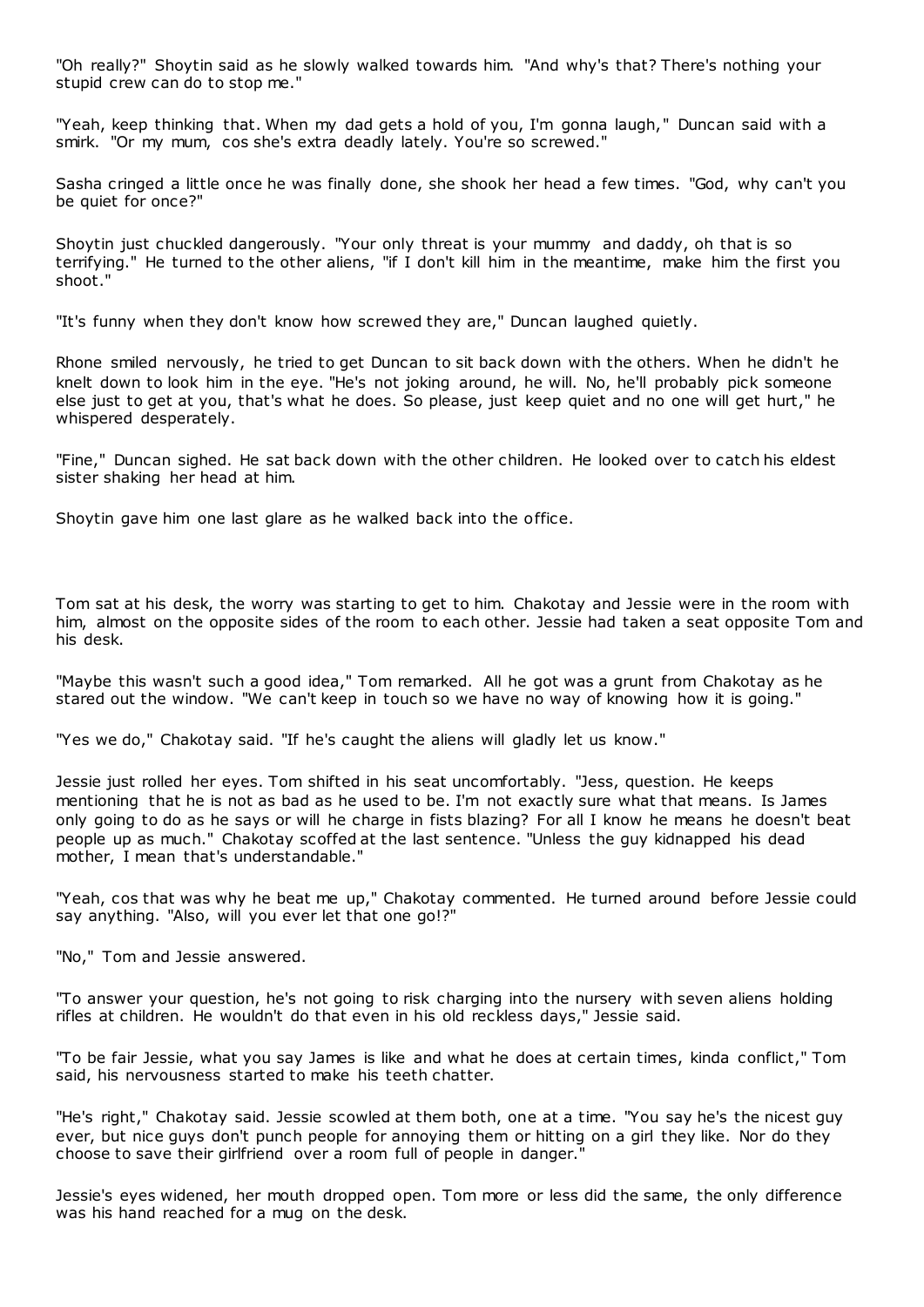"My god, why on earth would you bring that up!? Now? It's been ten years!" Jessie snapped as she climbed out of her seat.

"I understand Janeway's coffee addiction more and more every day," Tom whimpered before sipping on his mug.

Chakotay sighed, he actually looked a little guilty. "I'm sorry but it bothered me a lot back then. It bothers me now as I know how reckless the idiot still is, regardless of how many bloody kids he has. It's not just his that are in danger."

"The demons had placed a bomb inside me. I was pretty damn close to said people," Jessie said angrily.

"True, but they wouldn't have put themselves in any danger by detonating... um you, so close to them," Chakotay said awkwardly. "Don't say he had a plan to save everyone. He only told you that so even you wouldn't turn on him."

"You act like I've never called him out on any of his decisions," Jessie said while rolling her eyes.

"He still put his own feelings first and for me that equals bad," Chakotay said.

"I guess bringing up other people's ancient mistakes helps make you feel better. Who's the real self centered one here?" Jessie said as she sat back down.

Chakotay shook his head, he headed straight for the door to the bridge. "Fine, I tried."

Once he was gone Tom shakily put his cup down on the desk. Jessie eyed him with a bemused look on her face.

"Is that the coffee or just nerves?" she asked.

Tom shrugged, "both probably. He was right about one thing. Sometimes James will prove himself right and stay calm, discuss strategies and not lose his temper as much. But on other days he could toss someone around the ship or throw a desk at a wall."

"I'm not saying he's passive, nor will he ever be," Jessie said. "Despite what he says he still sometimes puts only himself in danger. However he won't endanger his or any children. Surely you know that."

"True but we all get a bit crazed when something like this happens. If what he's doing works, he could get in undetected. It may prove too tempting," Tom said.

Jessie shook her head, "you asked for my opinion, I gave it."

"All right, I believe you," Tom said. Jessie frowned at him. "Could be the coffee talking though." She looked down at the mug, it was still mostly full. "I think you should get back to the Bridge. If we keep meeting in different rooms they'll know we're up to something."

"Yeah," Jessie sighed. She got up and walked out.

Only seconds after she left the door chimed. Tom was reaching for the mug again at that moment. "Yeah?"

The person at the door walked in and the first thing they noticed was someone about to drink coffee. She sighed sadly. Tom looked at his cup awkwardly and put it down quickly.

"Kiara, what's wrong? Is Lena..." he asked.

"She's fi..." Kiara hesitated. "That's not what I'm here for."

"Oh?" Tom said.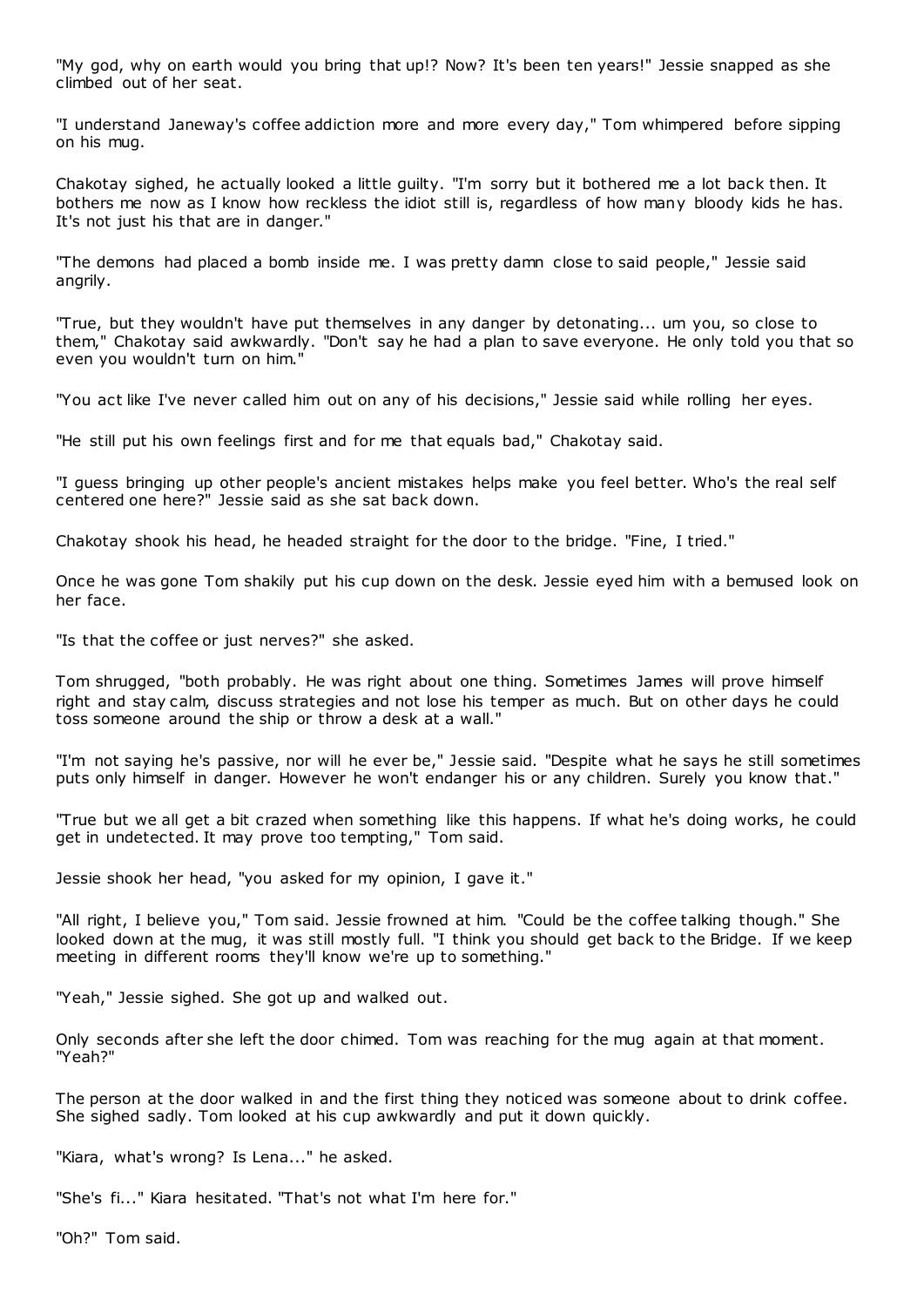Kiara walked forward to sit down but she changed her mind once she reached it. Instead she leaned on the back of it. "I heard that Bryan and the kids are being kept hostage."

"Yeah, er, the teachers too. They've already..." Tom shook his head to stop himself. "It's all right, we'll figure something out. Nothing to worry about."

"I might be able to help," Kiara said.

Tom sat up slightly, his arms folded across the desk. "Oh, how?"

"I wasn't very good at transporting people, so I wouldn't want to help that way," Kiara said meekly. "I'd end up transporting only half, and maybe some aliens into the Mess Hall or something."

"Yikes, we don't want to aggravate them in more ways than one," Tom winced.

Kiara nodded. "Yep. I can help, I want to, I just don't know how yet. Are we doing anything right now?"

"The aliens have tapped into a few systems..." Tom explained.

"How?" Kiara quickly asked.

"They have Federation weapons, they know about the Enterprise. It's likely they know their way around," Tom replied. "They have control of Deck Eight, everything computer related on Nine is monitored, and they have a tap to the Bridge." Kiara's eyes went a little wider. "At the very least they can hear what we're saying. Oh and despite their ship's shields being down, we can't beam over without them knowing about it. We also have the issue of not being able to use transporters."

Kiara smiled, "you don't have to use yours."

"I'm confused," Tom said mid frown. "I thought you didn't want to?"

"I don't, not on the kids or aliens. If it takes me a few tries if it's just me, that's okay," Kiara said. "I'm just worried that I'll waste the amount of powers I can use this month before I've done anything useful."

"How would you appearing in the nursery help?" Tom asked.

Kiara shook her head, "no, you mentioned the alien ship. No one's there and they can't monitor a Q transporting in. I just hope they haven't got a visual way of keeping an eye on their ship."

"Probably not, they wouldn't expect us to be there," Tom mused. He smiled and stood up. "You could go over and try to transport them back. We'd need our shields back before we can pull that off though." His smile didn't last long, "though how would you know how to use their systems? Damn it."

"I'll be able to think of something, I hope. I guess I have to be creative, and it's been a while," Kiara said.

Tom gave her smile, he pulled himself to his feet. Kiara smiled awkwardly back as he walked around her towards the door. "All right, for now you're on the bench until we come up with a strategy. This has to go well, we can't afford for anything to go wrong." Kiara gave him a nod.

Markal watched nervously as his leader sat down in the chair with a dangerous glint in his eye. One tap on the computer and he sat back comfortably. He and Markal could now hear the sounds of the Bridge, as well as people chatting.

*"You're not serious, are you? Forget the aliens, Jessie will kill us all if you do that," Chakotay's voice said.*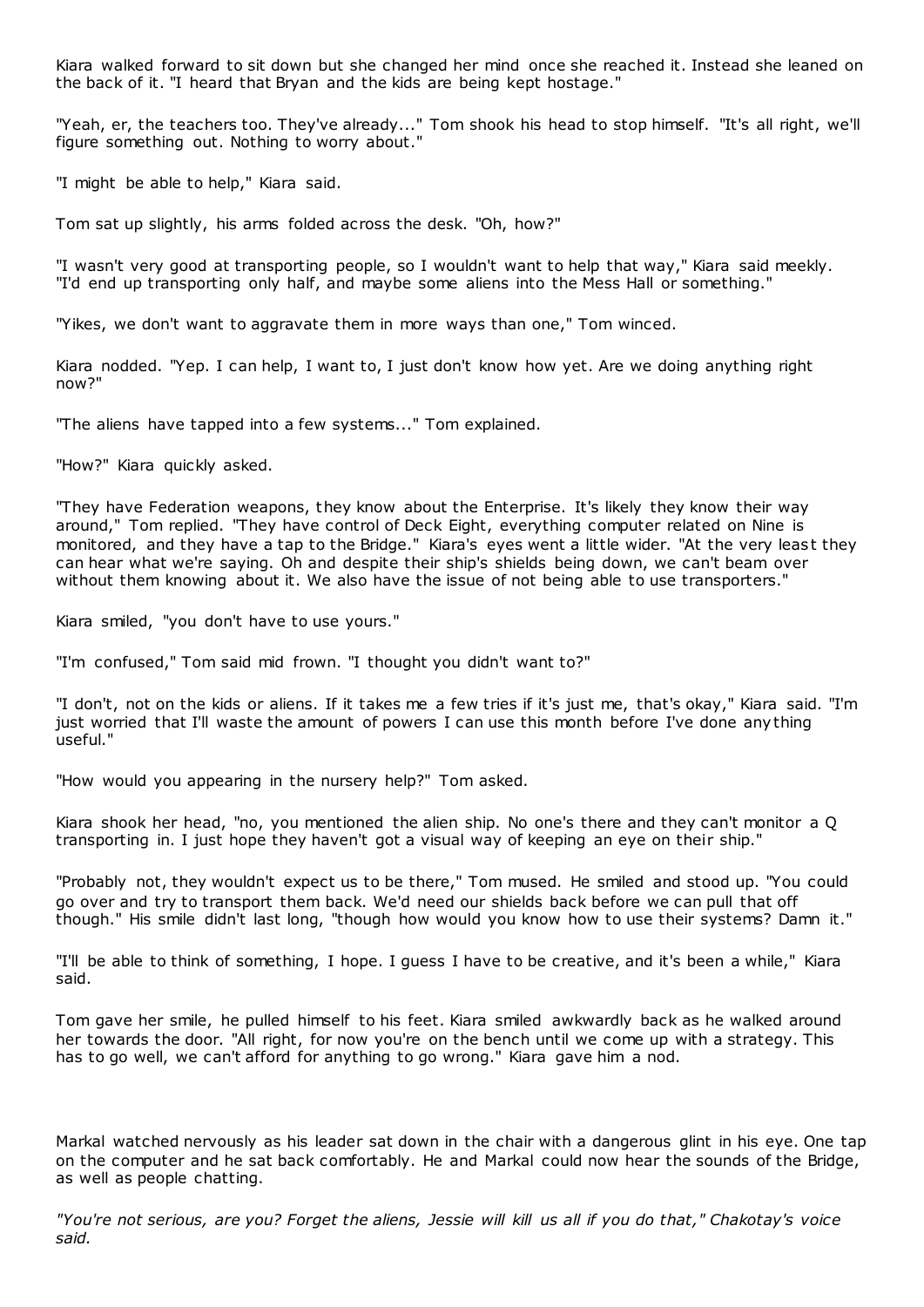*Tom's voice whimpered for barely a second. "True, but the children are far more important. Three of hers are there, so in theory she wouldn't really get mad. They should be her priority."*

*"I dunno," Nathan's voice said warily. "They seem pretty adamant about getting into this rift, cloud thing."*

*"We're calling it Death Corridor Two," Harry's voice butted in.*

*Tom's shushed him, "that was between us!"*

*"Sorry." A few people were laughing as Harry spoke.*

*"Great, now we're dorks again," Tom's voice muttered.*

*"Again?" Chakotay's wondered. "If they want to die, let them."*

*Tom's sighed, "so you agree with me?"*

*"No," Chakotay's voice replied. "The mission was to get the Enterprise back, not hand it over to a bunch of morons."*

Shoytin just smirked at his crewmember at that remark, Markal smiled nervously back.

*"That's not what I'm doing. I'm suggesting an exchange of information, hopefully it'll be enough to calm him down and stop him from threatening kids like Amy," Tom's voice said.*

*Chakotay's laughed, "right, and once they have the information we have, you don't think that Shoveofftin will demand something else. Something that unfortunately we can't really part with, hence the handing over the Enterprise part."*

*"They're not interested in it, and yeah I know he will, but I need to buy us some time until we can think of a plan," Tom's voice said. "Well you guys anyway, it's been way longer than ten minutes. It's time for good old fashioned diplomacy."*

Shoytin and Markal heard footsteps, which only got quieter. A door opening and closing followed it.

*"You know, actually giving the aliens something will solve all of our problems," Jodie's voice said. There was silence for a short while. "What? I'm not the only one thinking it."*

*"Wow," Nathan's voice whispered.*

Shoytin reached over to tap the computer twice, he then gestured for Markal to leave the room, which he did very willingly. The screen activated to show some of the Ready Room. The view swung around to a surprised Tom who was sitting down at his desk.

"I thought that since we're negotiating solo, we should talk face to face," Shoytin sneered.

Tom tried to relax his tense shoulders but the alien man's sudden appearance on his computer screen had startled him. He settled for sitting back in his chair slightly.

"Great, I like to see who I'm dealing with," he said carefully.

Shoytin moved his chair around so he could put his feet up on the desk. "Now as you were saying about telling me everything."

"I said I'd talk. I doubt you'd want the full story of our being here, we could be here years," Tom said.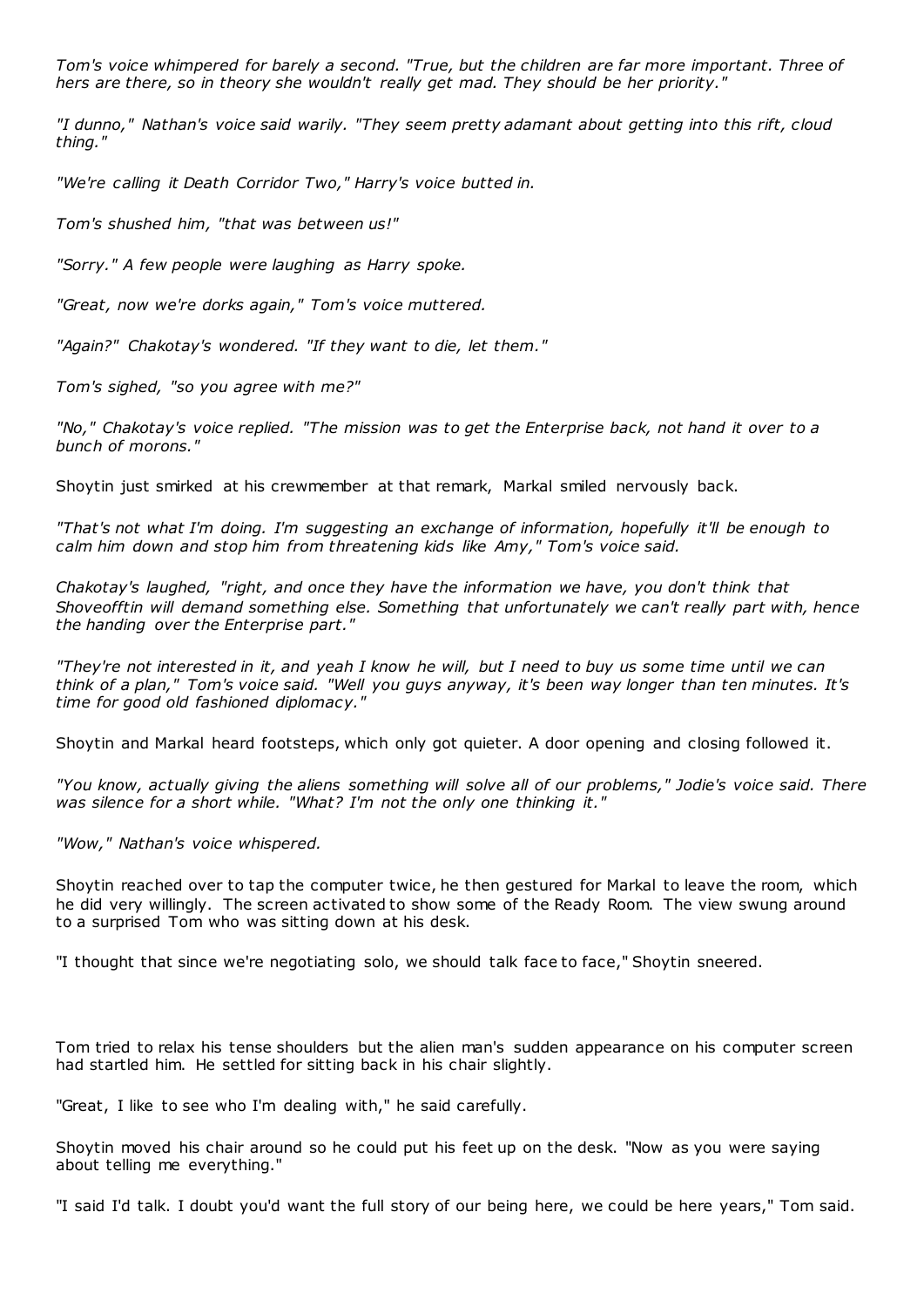Shoytin studied him carefully. "Just tell me everything about the cloud and how you escaped."

"That's the thing, we didn't have much time to study it," Tom said, causing the other man to narrow his eyes towards him. "A member of my crew, more or less, claims to have figured it out but..."

"But?" Shoytin grew annoyed at his hesitation.

"But he won't give up that information easily. If you think I'm vague and avoidy, you'll despise talking with him," Tom replied. He felt a little relieved as at least he wasn't lying. "I worried you'd start shooting if you talked to him."

Shoytin's smile returned, Tom wasn't sure if that was a good thing or not. "I'm not as cold as you think I am. I took your nursery as I know how to get information out of people. You take their most precious item or person, they start squealing." Tom felt his fists clench under the table, but for everyone's benefit he tried not to show his frustration on his face. "Perhaps if you tell me what your *crewmember*'s weakness is, I could help here."

"He's not that simple," Tom said. Again, not really a lie. "We tried, I tried, but he thinks we're too beneath him to understand."

"I told you, I'll speak with him," Shoytin snarled.

"I'm not risking the children's lives by bringing him in. I'll think of something," Tom said. Shoytin seemed angry again, his hand went towards the computer. "We knew the danger we were in when we were inside it. We prepared for it. Don't think I was lying when I told you that."

"Perhaps I wouldn't if I hadn't seen evidence to the contrary," Shoytin said coldly. "I once was the Captain of my people's largest fleet, now that is all but a fleeting memory. One of my subjects flew into this cloud by accident, it vanished from our sensors." Tom was about to respond, Shoytin wasn't done though. "Foolishly I sent another inside after it, only better prepared."

Tom sat up slightly, his attention was piqued. "Prepared how?"

Shoytin smirked at him, "unlike you, I share. We discovered a mass that matched the size of our lost vessel. Assuming it was adrift from power failure, the vessel that went in after it was on minimal power and had extra fuel for such an emergency. Also we kept an open channel. That was how we discovered the cloud's real weapon."

"The hallucinations," Tom mumbled.

"Yes," Shoytin nodded grimly. "I watched my second in command break down into a shell of man, weeping, as he thought he kept seeing someone outside floating by the window. He wanted to follow them, to save them." Tom felt the colour leave his cheeks at the thought. "During one of those moments I saw a woman tearing up the helm control to rescue her missing pet."

"As I watched the systems drain over those weeks, the crew's apparent hallucinations got even worse. One member of the crew looked like he was trying to fix the helm, when he stopped and stared at something for hours. You want to know what happened next?" Shoytin said.

Tom shook his head, "no I really don't."

Shoytin grimaced at the memory, "he picked up a fairly large metal piece, aimed the sharpest point towards his face and..."

"I get the picture," Tom stuttered.

Shoytin chuckled grimly, "no you don't. Your priorities and view of life can change when you see a man die like that." He stared towards Tom, his eyes fiercely determined. "I will get what's left of my people back home, no matter what the cost. I don't have any sympathy for a people that not only escaped that thing, but got off so lightly they think the solution is how great they are."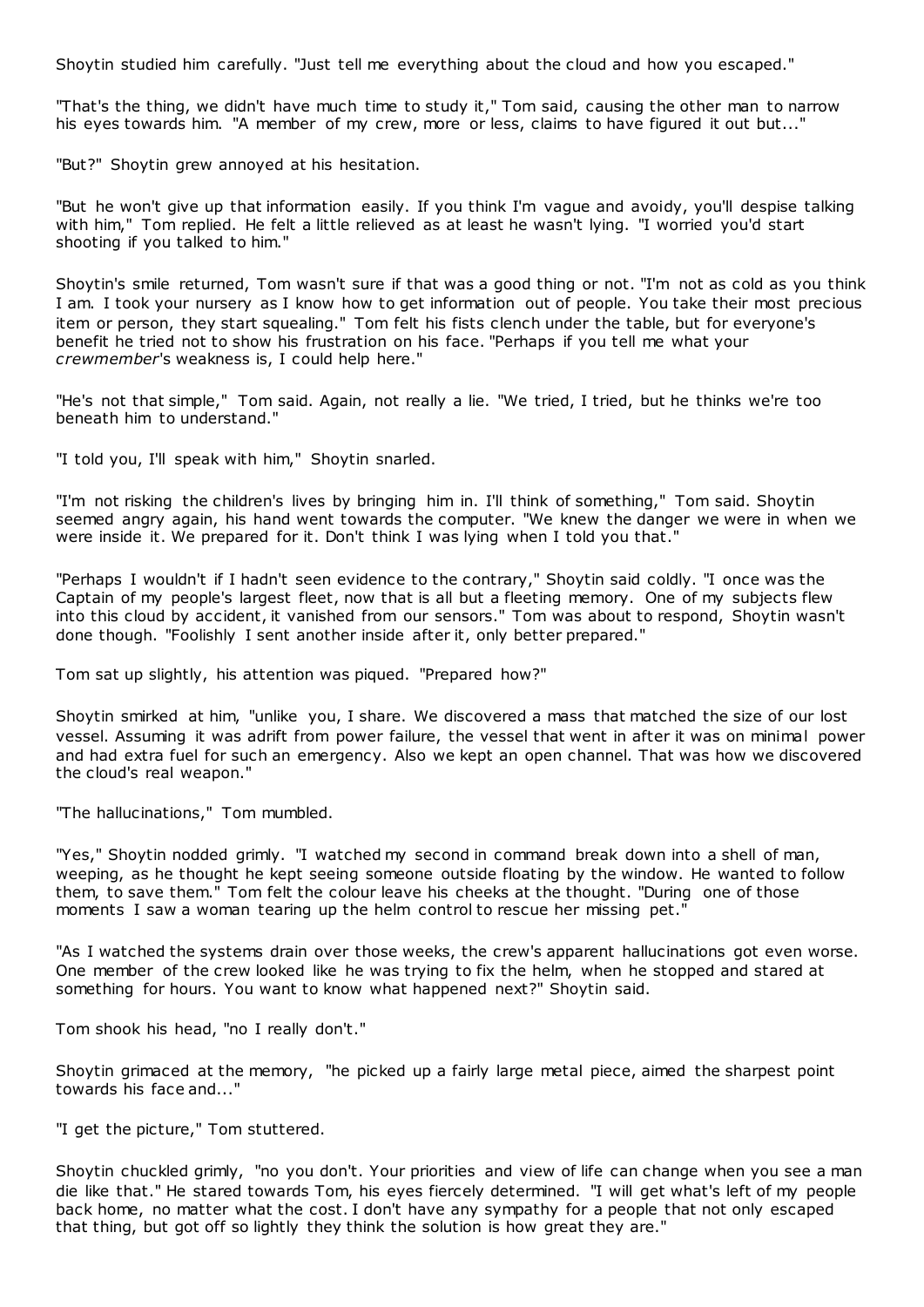While his elbow rested on the desk, Tom's head pulled forward to rest behind his hand. "I'm sorry." Shoytin smiled. "That doesn't excuse what you have done. It also doesn't explain your desire to go back into the anomaly. Or how and why you raided our ship."

"That anomaly is a flaw in the Game Sphere's design, your Enterprise was making a nuisance of itself. I put two and two together," Shoytin smiled.

"That doesn't make any sense," Tom muttered.

Shoytin's shoulders shook as he repressed a laugh. "Would you settle for it was adrift and easy pickings?"

Tom cringed, he shook his head. "No. It was adrift inside the anomaly, likely because of it. Your story clashes."

"As does your claim to have escaped the anomaly on will power alone," Shoytin said. "I'm not asking for much, I'm not asking you to choose your children's lives over something that will hurt anyone. The choice is so simple. All I want is whatever you used to get out of it."

"The fact that your first choice was to shoot at us and your second was to kidnap children, you can see why we're hesitant with you. If you had simply asked, we wouldn't be in this mess," Tom said.

Shoytin's eyes narrowed once again, he leaned forward as close as he could. Tom stood or rather sat his ground and stared back. "From what we saw of your Enterprise's antics, we had no reason to believe you would ever help us willingly. I had no choice."

Tom shook his head quickly. "You did. You knew what you were doing. While you were stealing weapons and dodgy shields from our ship, you could have checked what they were doing for yourselves. You obviously learned enough about our systems to do what you're doing now."

"Don't test me, Paris," Shoytin snarled. "Your ship was abandoned, we were in distress, we did what we had to, to survive. Everything useful in this instance was sealed away. By the time we discovered that you were on your way as well, your people must have regained control and fled into the anomaly. They knew we couldn't follow them.

"The Enterprise was abandoned?" Tom thought aloud. It made Shoytin even more irritable. "If nobody was there, where did they go and how did it get there?"

"Do you have any children Mr Paris?" Shoytin asked dangerously.

Tom felt unnerved quite a lot, his free hand began to shake. "No."

Shoytin just smiled in response. "Of course you don't, you wouldn't tell me. I guess I might have to guess and hope I get lucky."

"What are you talking about?" Tom asked, although he knew exactly what he meant by that.

"You have a choice here. Tell your crewmember to tell me everything he knows, or you tell me the truth. Otherwise I'll start picking off kids every hour," Shoytin snarled.

Tom's jaw clenched as the hand it rested in slowly fell to the desk. It took everything he had not to lose his temper with this man. "Your crew getting home is not worth that. Surely you..."

"I've been very forgiving Paris. I should have killed a few by now and I haven't," Shoytin said. "That's not me bluffing, that's just a gesture of good will on my part."

"Good will!" Tom couldn't help but snap. Shoytin chuckled at his outburst. "I've told you all that I know, but I'm telling you that man will not share info as he wouldn't care about the fate of the kids."

*"Captain, you need to see this," a woman's voice in the background said.*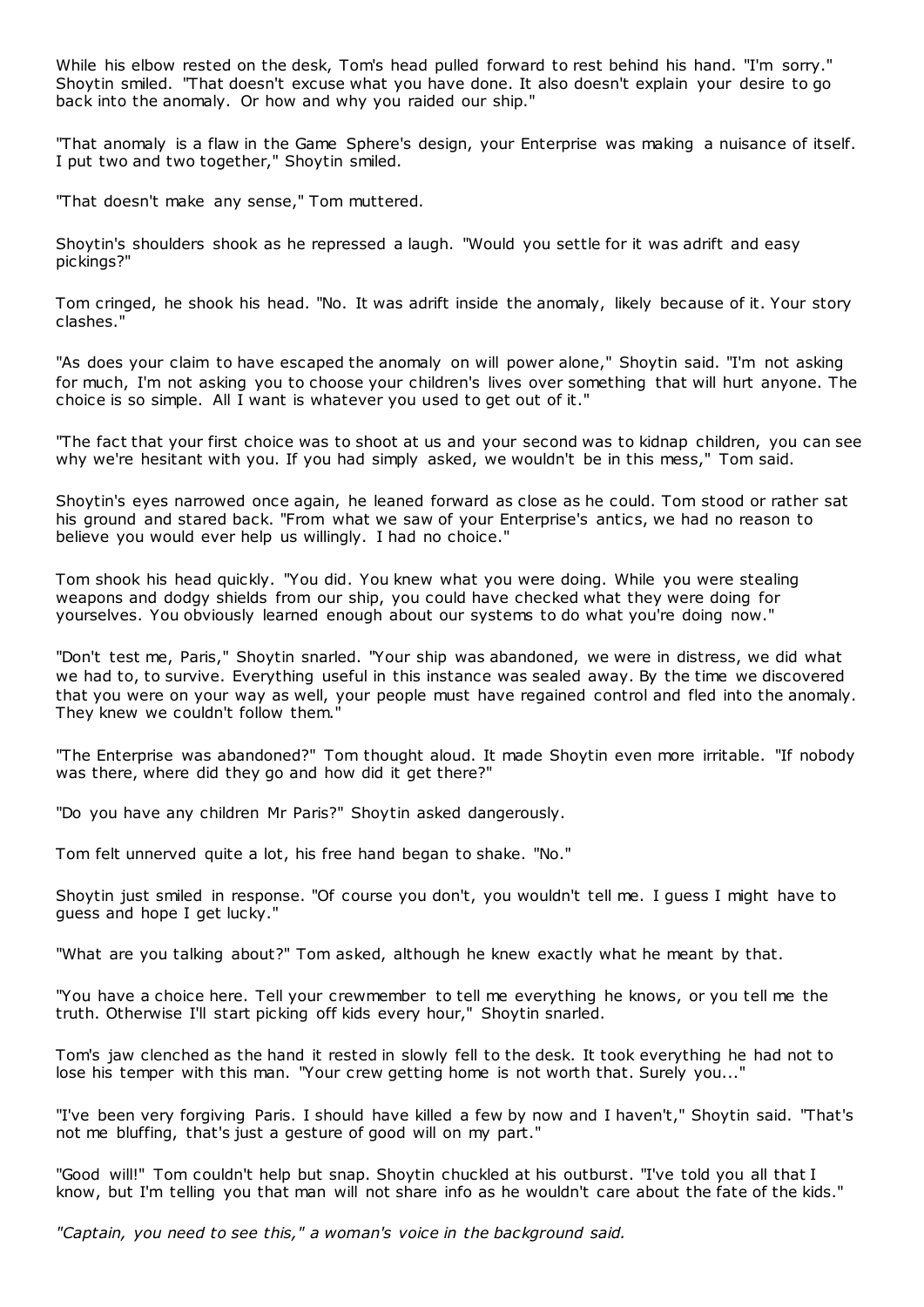"Then maybe you should fix that in..." Shoytin said, glancing briefly to one side. "Twenty minutes." His hand reached out and the screen went blank.

"Okay," Tom said loudly. The door swiftly opened and Harry walked in with a grim expression on his face. "You get everything?"

"Oh yeah," Harry replied, his shoulders slumped.

Tom shook his head. "I miss Damien's rabbit invasions. Heck I even miss Softmicrons forcing us to crash land."

"Why don't you just tell him that James is immune to it? I imagine he'll be more than happy to be used as an exchange for the kids," Harry suggested.

Tom glanced up at him with his eyes wide. "You were serious about that? I thought that was just part of the act."

"Partially," Harry said warily. "He wants the reason why we survived the anomaly, that's the reason."

"I don't think it is, not fully," Tom said. "Even if we didn't know in advance, if we all saw a ghost talking to Nathan convincing him to turn around, we'd know what was happening."

"Maybe, but we were all starting to hallucinate near the end," Harry said. "Shoytin's ships may have been in a more concentrated section of it, or maybe they were inside it longer than we were. Without anyone thinking clearly and without a Chosen to keep us on course we'd be like them. The Enterprise is proof of that."

"You don't believe him when he said it was abandoned," Tom stated.

Harry shook his head, "no. I think he's somehow put it there just in case threatening kids didn't work. It's a safety net."

Tom climbed out of his chair only to pace the couple of metres behind his desk. "He probably put it on auto pilot and escaped to his ship." Harry nodded. "We should probably bring Damien in after all."

"What?" Harry stuttered. "How can you think that's a good idea over mine?"

Tom stopped pacing to head over to the door, he stopped next to Harry before it could open. "Your suggestion is to hand over my crew willy nilly to save other members of the crew, as well as possibly handing the aliens the Enterprise and everyone on it."

"There's just under a couple dozen of them. I really doubt with no kids as hostages that James will bend over for them," Harry muttered.

Tom slapped him on the shoulder, "the old me would have made a joke about that." Harry's eyebrow raised while Tom's lips started to curl. "The new me keeps it for later."

"Still, he's more likely to kill them after this," Harry said with a smirk of his own.

"True, but I'm still not keen on trading people for people. That's not what Captain's do," Tom said. He stepped out of the Ready Room.

Harry sighed as he followed, "they make the hard choices Tom."

Tom ignored that comment for now and tapped his commbadge. "Damien to the Bridge. We need your... help," he said like he was holding back being sick. Everyone on the Bridge stared at him in shock and quiet judgement.

*"Of course you do, but it'll cost you."*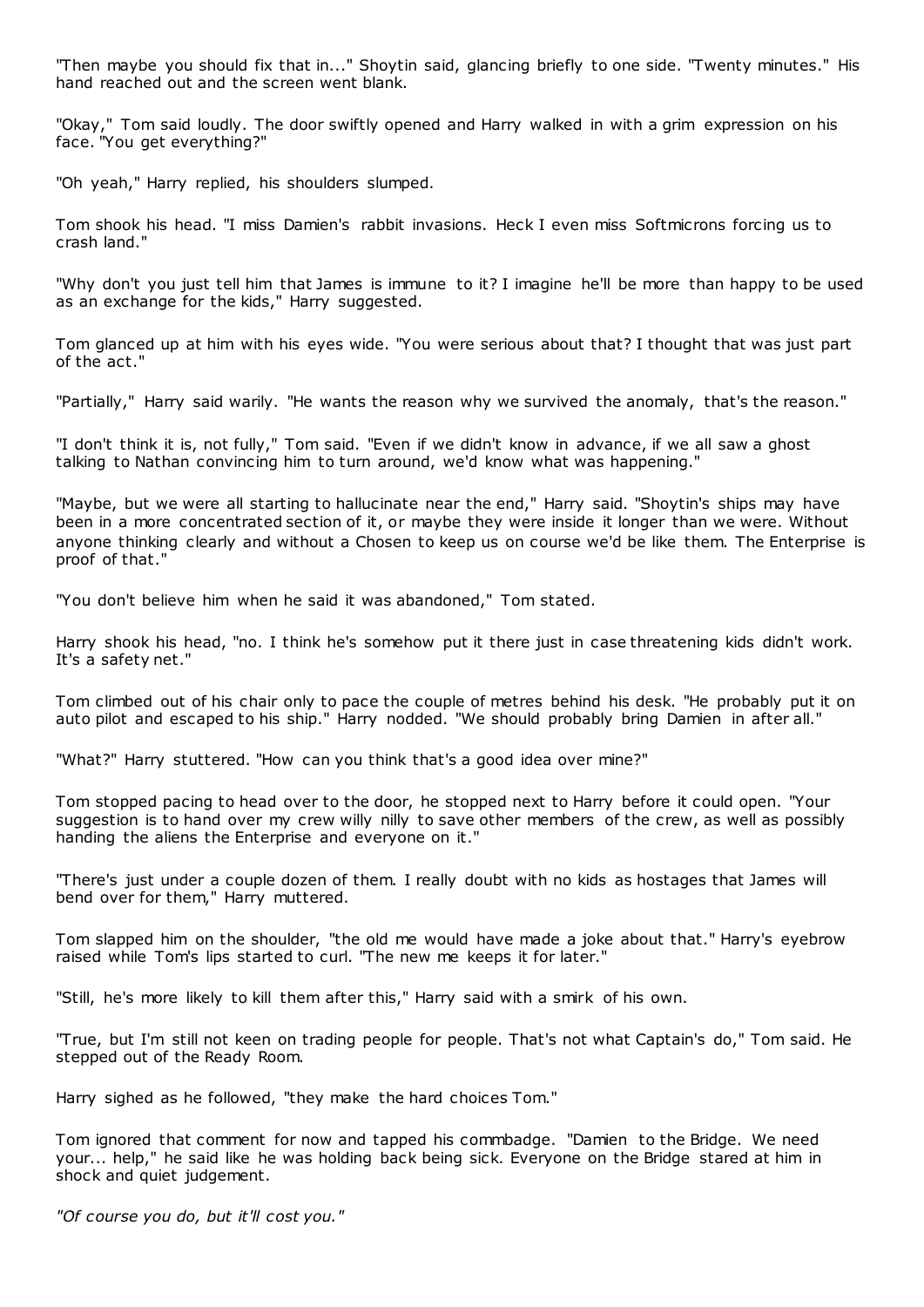"It already has," Tom muttered. "We'll talk about it when you get here. Paris out."

"Are you insane!" Jessie snapped. "He's not going to help, he's more likely to do something that'll make them shoot, just for laughs."

"No he won't," Tom said confidently. "All he has to do is brag about his genius. He'll love it." Ignoring everyone's stares for the moment, he made his way over to Opps, which B'Elanna was manning now. "Status?" he mimed to her.

B'Elanna pointed at one of the panels in front of her. On it was a schematic of Voyager, her finger was pointing towards the bottom of the saucer. Tom saw the tiny dot near the tip disappear as it entered the next deck.

"Here we go," he again mimed.

It was barely louder than a whisper, but in the long empty Jeffries tube it may as well have been deafening. James kept a close eye above him, the ladder to the next deck was blocked by an orange haze. He then crouched down to climb into the open tube nearby.

# **The Bridge:**

As he expected the face on Damien was smug as soon as he waltsed on the bridge, he had even folded his arms for extra effect. Tom kept his comments to himself for now, he didn't have time.

"Our guest wants to know what you found out about the anomaly we were in last," he told him.

Damien laughed, his smug look managed to get even smugger. "Does he, well good for him."

"Come on, this guy is so much more intimating than you," Tom pretended to plead with him. Damien fell for it, his face fell. "I've never had to deal with such evil and genius."

Harry started smirking as Damien began fidgeting, his eyebrow looked ready to twitch itself to freedom. B'Elanna shook her head, resisting a smile for now.

"Since you're one of the good guys, you can't imagine the trauma I have in dealing with this... indescribable piece of scum," Tom said with a sad look on his face. It didn't look very convincing, he may as well have been slicing onions in plain sight to fake crying. It was still enough to make it believable to Damien though, he looked pretty mad at what he was saying. "We can't let him know how to deal with this anomaly, he'll get the Enterprise. It would be such a shame since without us, it'll never shake off that destroyer of worlds image everyone has of it now."

Damien's eyes started to narrow, his eyebrow was still twitching. "So... why am I here?"

"Tell me first, there has to be a way to stop this... dastardly fiend," Tom replied.

"I see. Why would I want to help you?" Damien asked.

"I always pay my loyal crew," Tom replied.

Damien chuckled to himself, "right. I'll need a lot more than that. Firstly, that Captain's Yacht of yours."

Tom frowned, "what Captain's Yacht? You mean the Enterprise's? I dunno, it looks like the ship has a hole in it when it's used and I planned on giving it a make over. It also has that four wheeler thing, I wanted to ride that bad boy."

Harry snickered to himself, "another joke we're keeping for later."

"Oh you don't know, then never mind," Damien laughed.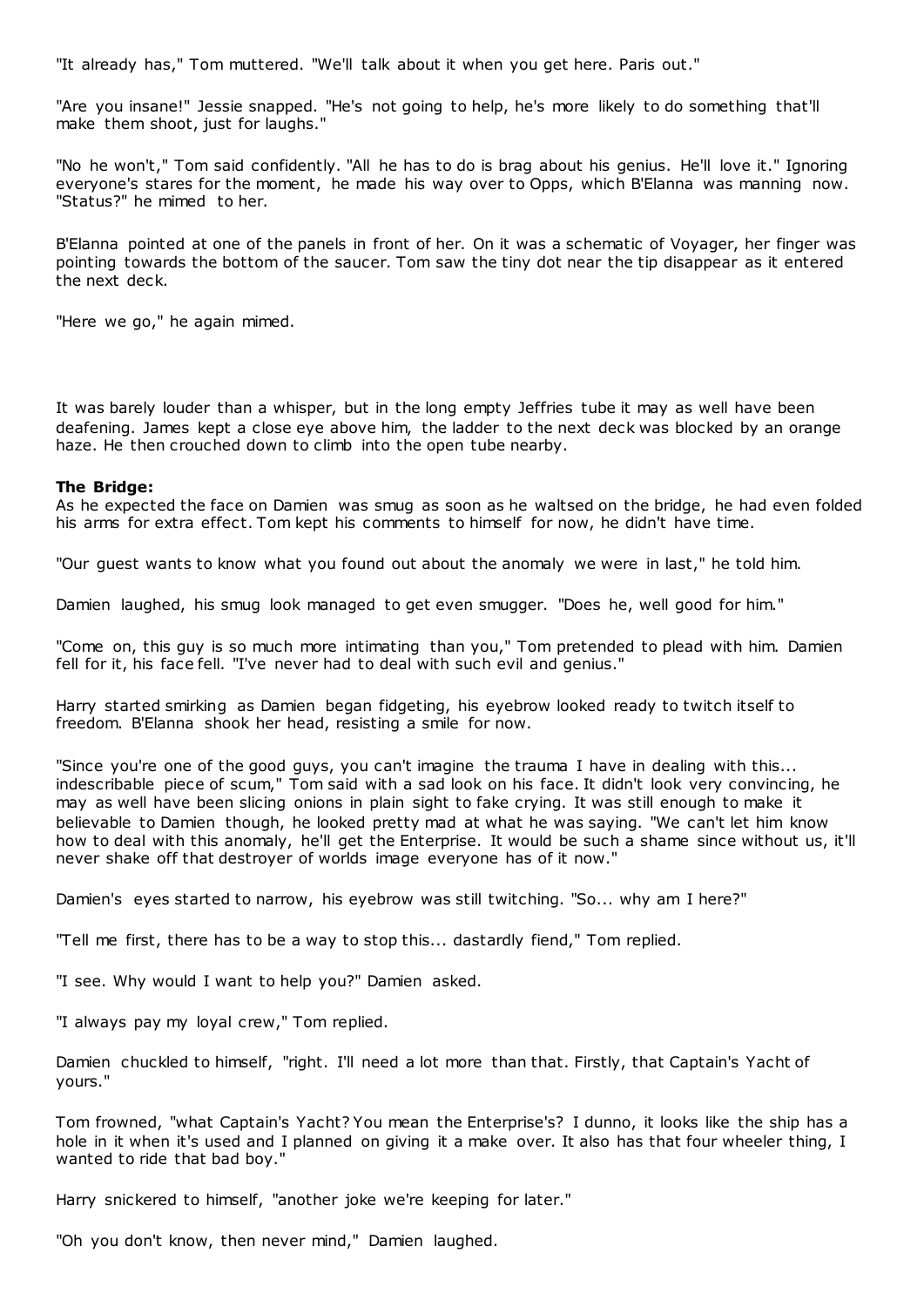B'Elanna quickly tapped something on a padd, she raised it so Tom could just see it. Once again it had a schematic of Voyager, mostly focused on the saucer. A part of it seemed to separate from the ship. Tom's eyes widened.

"Holy crap, why didn't anybody tell me Voyager had one? We've had this ship for nearly twelve years," Tom stuttered, his eyes glazed over at the thought. He shook his head, "I'm so gonna race the Enterprise's. I mean no deal. However I'm sure we could accidentally deposit Annika with the aliens when we get rid of them."

"Hell we should do that anyway," Jessie commented.

Damien smiled, "throw in only to me access to Deck Thirteen's habitation lab, and a replicator that doesn't demand rations and you got yourself a blabber."

"I thought I already did," Tom remarked. "Just the replicator and Annika removal."

"Oh I don't know, you sounded desperate before," Damien smirked.

Tom sighed but a little over the top to be real, "fine!" He gestured for Damien to follow him into the Ready Room. He did while smirking away. Tom remained at the door once they were inside, while Damien stood in front of the desk.

"Okay, where should I start so your feeble mind can understand?" Damien muttered to himself.

"Why don't I?" Tom said. "The Bridge is bugged, Shoytin can hear everything we talk about there."

"Pretty stupid to call him scum and fiendish, hmm," Damien chuckled. "Not all villains appreciate an actual compliment."

"He told me to do everything I could to get you to co-operate," Tom said. "Now, why don't I explain why I really called you here.'

Damien frowned, he turned around and was a little put off with the sly grin the Lieutenant had on his face. "What?"

"Right now somebody better than you... that doesn't narrow it down, is in the process of removing the aliens defences. Unfortunately until he does that we won't know if it's working or worse, giving the aliens an excuse to fire," Tom explained.

Damien yawned, "bored." He walked towards the door but Tom was directly in his path so he was forced to stop. "You're not going to pay me are you, all of that was a ruse. Why should I even listen to you?"

"Oh I'm going to pay you," Tom's smile didn't waver. "Remember that day you decided it would be a good idea to infect the kids with a virus?"

"You want me to do that again?" Damien smirked. Tom's smile disappeared immediately, his face froze. "That's one way of dealing with it. They won't expect that."

"Are you... why... oh why do I bother?" Tom stuttered. "No. Do you remember what happened when the virus actually worked on one particular kid, a one that hadn't been born yet?"

"Hmm, no," Damien sighed mockingly.

Tom felt his smirk returning to him, "I hear it ended with a certain mother making a bloody mess of your crew." Damien smiled as he remembered that one of the victims of this story was Wesley Crusher. Tom ignored that for now. "If anything, anything happens with that mother's three kids, even just a scratch, you'll have nowhere to escape this time."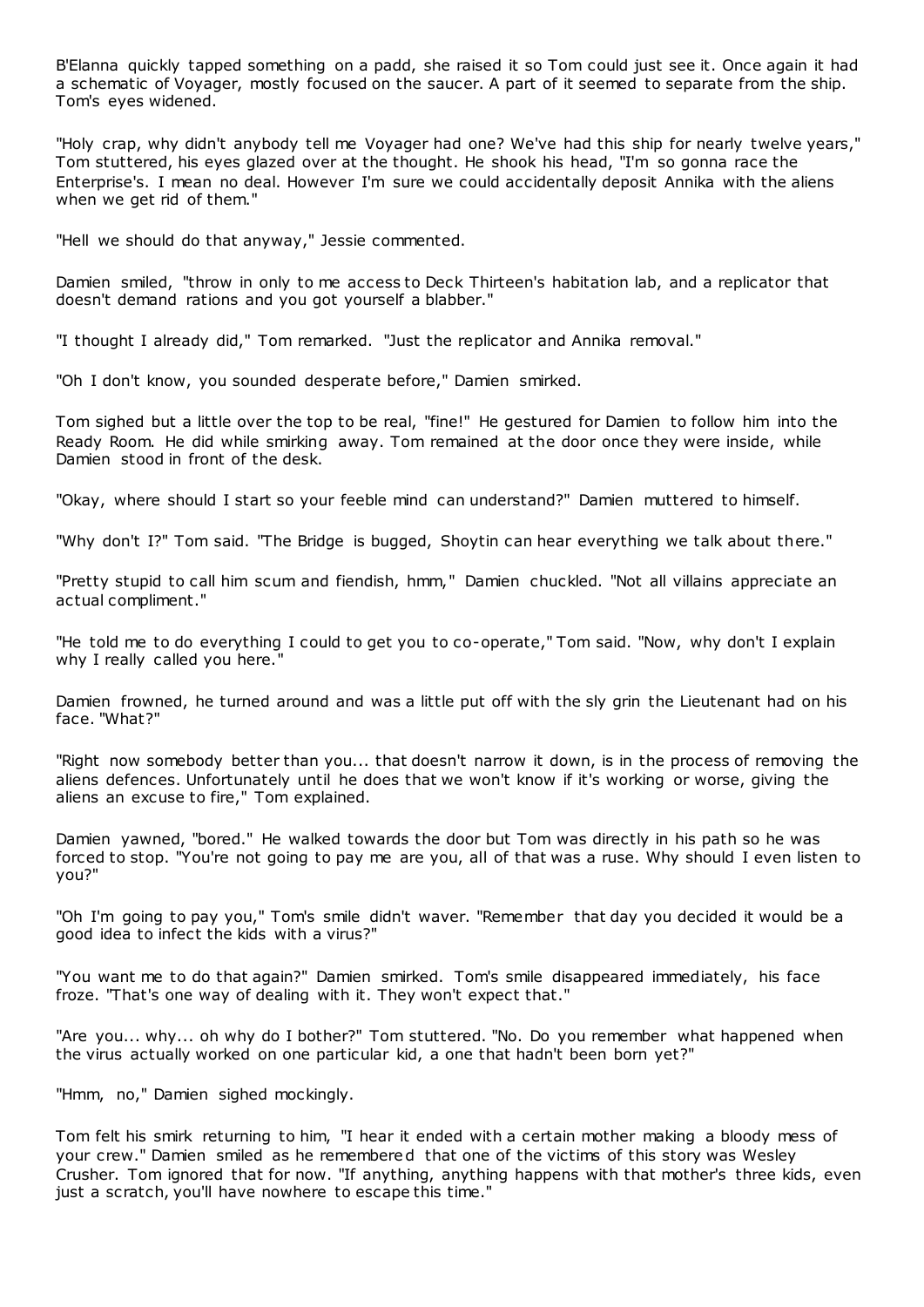Damien's smugness washed away, he looked a little pale in fact. "What? You don't have it in you Paris."

"I don't have to," Tom laughed. "Jessie's seven months pregnant and has three kids trapped with a psycho. If you thought her reaction to her unborn child's death was bad, oh boy."

Damien tried to cover his nervousness with one of his usual laughs, it didn't sound convincing in the slightest. "Why would she take it out on me?"

"Why not? Last time I checked Evil Witches don't really care who they kill. We'll just keep you two together, I was thinking of just tying you to her station or to her," Tom said.

"You're bluffing. She wouldn't let you do that," Damien tried to chuckle.

Tom shrugged casually, "my three kids are there too. I'll take that risk."

"You keep moving up on my list, Paris. I'd be careful if I were you," Damien growled. Tom shook his head while rolling his eyes. "Lets get this over with. I'll want to wash all of this good deed crap off me before it starts to stink."

"Good," Tom smiled again. "We'll start small and simple, like you." Damien made a mental note to bump him up his list again. "You know your way around our computers, I assume you can do it discreetly." He only got a nod. "We need to know how James is doing and what. Can you do that?"

Damien scoffed, "really? You can't find out what the blond bimbo is doing? All he's good for is hitting things and..." He pulled a disgusted face, "making little brats."

"Speaking of which, you're wasting time," Tom said, he moved to one side.

Damien stared at him coldly as he walked over towards him and the door.

# **Deck Eight:**

The tension in the nursery was lighter as Shoytin and another alien remained in the office for the time being. Three of the aliens were still very uncomfortable with what they were doing, but without their leader around they had relaxed their weapons so they were no longer pointing at anyone. The pair still loyal to Shoytin kept their weapons raised while they watched Markal pace nearby, growing more impatient with every step.

"Would you remain still? You're giving me a headache," eventually one of them hissed.

Markal just changed his pacing direction to towards the pair. "We thought that when you supported the ship raid plan you had lost your mind, but this? These are children," he snapped at them.

The woman of the pair rolled her eyes in frustration. "Shoytin knows the Humans won't want to risk them, you have nothing to worry about."

"Do you really believe that our wonderful Captain would do nothing if they still tried?" Markal said.

"He has so far," the woman answered.

Jita shook her head timidly. "If I hadn't have lost that little girl, you wouldn't be saying that."

"He won't kill any of them," the man of the pair snapped. "Sometimes it is necessary for a leader to take risks like this. He's doing it for us."

"Well I'd prefer he didn't," Markal snapped back.

The woman shrugged, "perhaps you should take this up with him then." The man beside her smirked.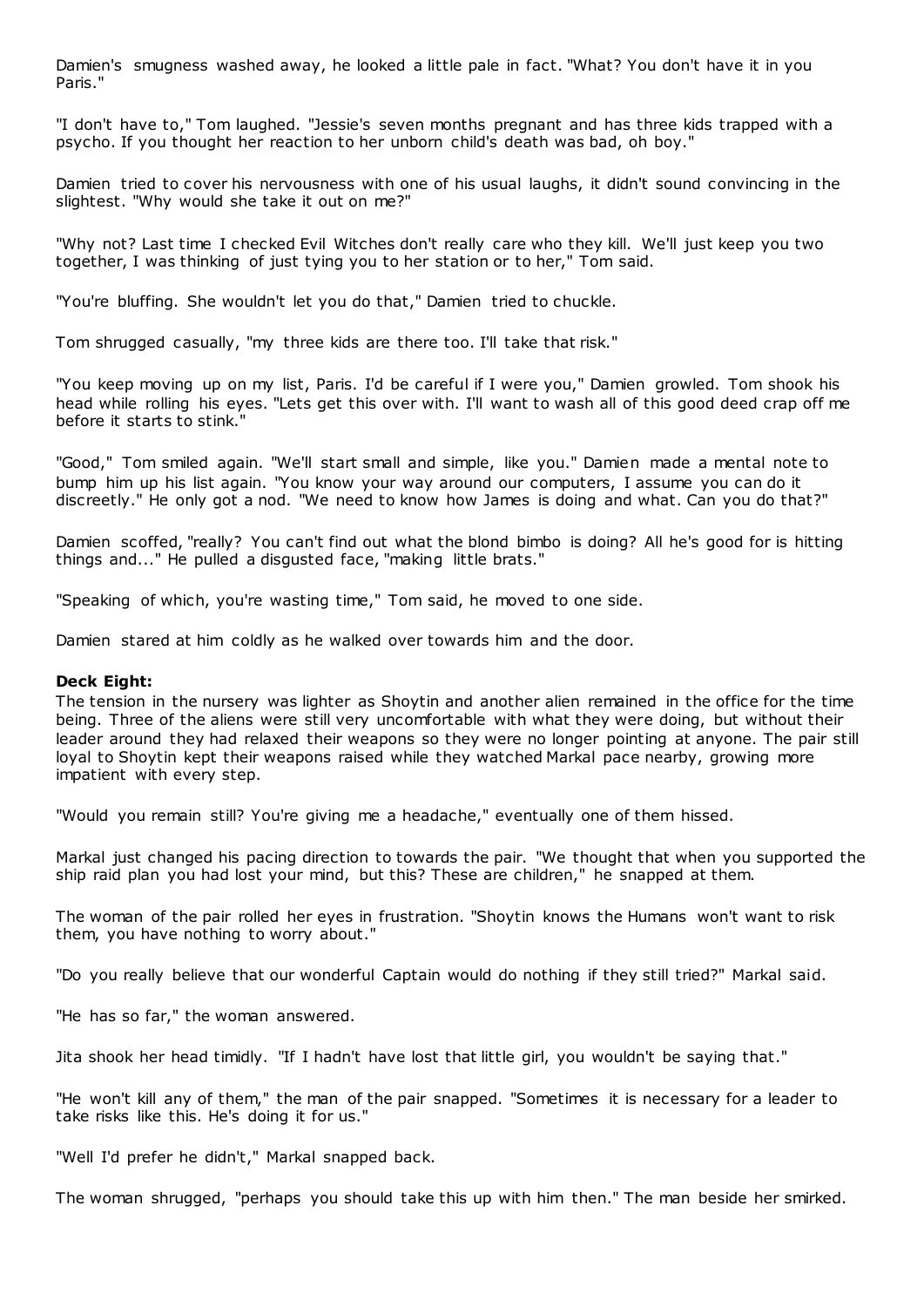The protester scoffed, "you're as bad as he is. Shoytin doesn't care about us. You saw what he did to Jita, and has he shown any concern for our crew that were captured? No. What kind of leader does that?"

The man of the pair responded to this with a swipe of his weapon, it swung straight into his face, knocking him to the floor. Most of the kids cried or whimpered when he did. "Perhaps learn some respect!" the attacker snapped, he even raised his weapon to strike again.

"Hikgel! Don't you..." Rhone stuttered as he took a step forward.

"He's fine," the alien woman interrupted him, waving him off. Rhone and the others each looked down to the floor to see Markal covering his face. Some of them could clearly see blood seeping through the cracks in between his fingers. "You know what's at stake here. Shoytin knows the Humans won't help us willingly and we need what they have to survive. This is just to convince them. We're not here to kill anyone."

Jacqueline scoffed, "you already have."

"Yes, but you noticed that he didn't choose to shoot a child," Hikgel said in a warning tone of voice. "Her death was necessary to make the Humans believe that we are not bluffing, which we clearly are."

"Do you really believe that? Or do you just want to?" Jita asked.

Rhone shook his head, "either way, we're working with people who believe that a life is worth snuffing out if they're fully grown."

"Enough!" Hikgel snapped, he even pointed his weapon towards him and Jita. The pair didn't look too worried, especially as they were on the other side of the room to him. "One more traitorous comment and..." Something slammed into the back of his leg, it almost made his knee buckle. He swung around to see what it was, but he could see nothing. Everyone watching him had no idea why he turned around so suddenly, they each had a look of confusion and relief on their faces.

The woman sighed to calm herself down. "Nobody said that. We're in a desperate situation and we're all a little on edge. Maybe we should stop and cool down before we talk some more. At the very least trust that Shoytin knows what he's doing." She knelt down to help Markal back to his feet, once he was up he pulled away from her roughly. "What happened, we used to be a team..."

Nobody dared to answer her as long as Hikgel kept his weapon trained upwards to target anyone standing. He was about to walk by one of the tables when something hit his leg again, this time on the side. His head quickly turned just in time to see Miral hurrying away. She didn't notice that he had seen her and gave a tiny squeak as his hand flew out to grab her arm.

"It was you all along you little..." Hikgel growled.

Amy meanwhile peeped her head out from under the nearby table, her eyes were wide. The man was right in front of her and she could clearly see what he was doing.

Miral smiled, she was about to punish him one more time for touching her when he stumbled sideways onto the floor on his own. Luckily he had loosened his grip on her when he did. Most of the kids gasped at this, but one in particular just laughed with a proud look in his eyes.

"My leg, god!" Hikgel immediately cradled his right leg.

Miral looked around, a pout developed on her lips. Then she noticed Amy retreating back under the table. The pout disappeared quickly.

"That was awesome," Duncan continued sniggering but quietly. He stopped when a few of the people looked at him.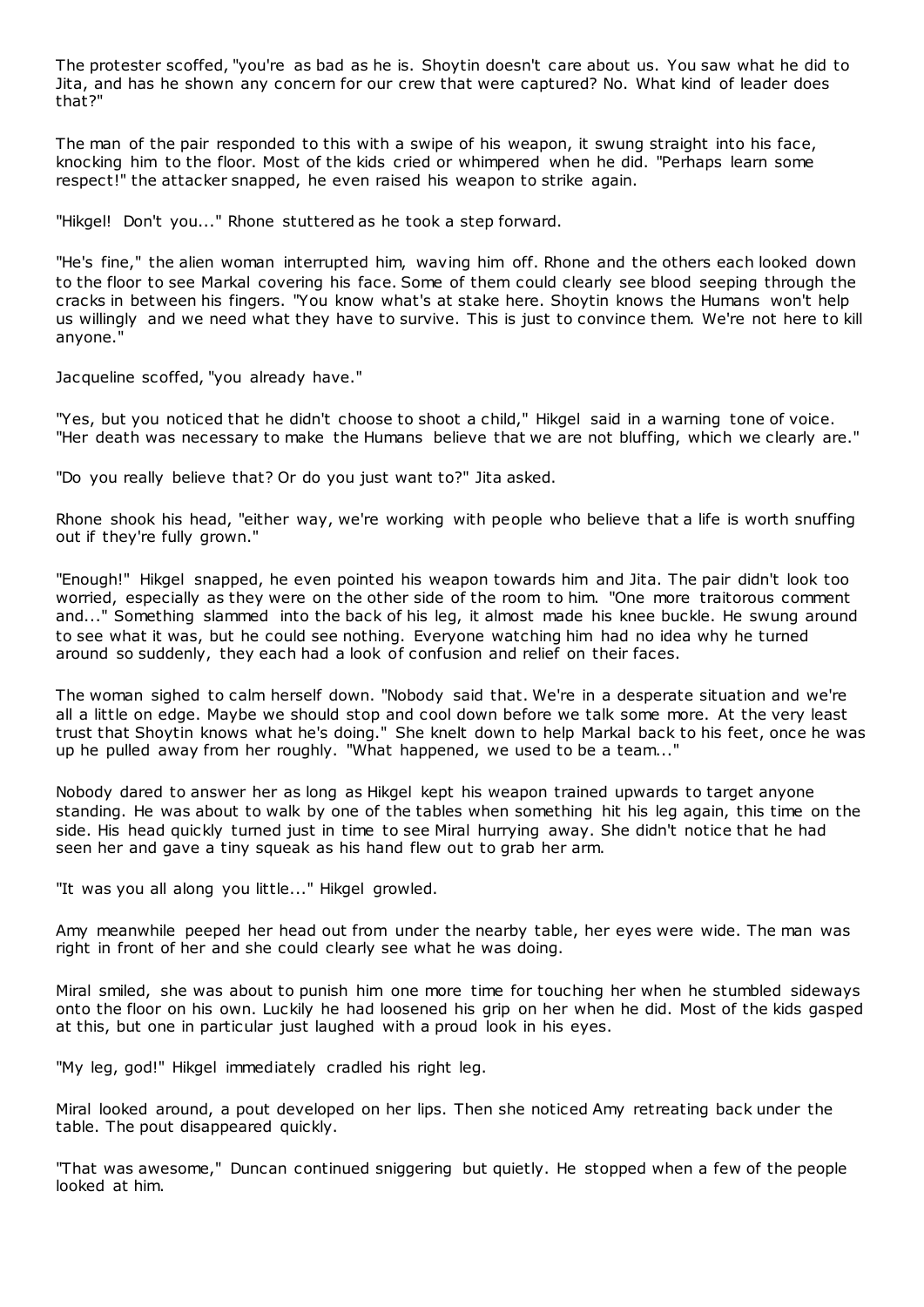The woman walked over to help pull the fallen guy up to his feet. "What's the matter with you? Are you intoxicated?"

"Something hit me, and hard!" Hikgel snapped at her.

Miral giggled quietly as she sat down next to the table Amy was under. When no one was looking she put her hand out underneath it, hoping the other girl knew to high five it. Nothing happened though.

"Oh please, there was nothing there but air you fool," the woman groaned.

"Right!" Hikgel snarled. He was forced to use the wall as support as his leg struggled to hold any weight. "So no one saw the red haired girl, huh?"

All of the remaining aliens looked towards Miral, she quickly withdrew her hand and put on her cutest innocent face. Most of them melted at the sight of it. Now that he knew the truth, Hikgel was immune to it and it just made him angry.

"You're pathetic. She's only a baby," Rhone muttered.

"Hmph," Hikgel grunted, he stared towards Miral maliciously. She responded by doing a cute little wave back. Then to make the rest of the room hate him all the more she put her thumb in her mouth and widened her eyes further. "She's a little brat and she's not the only one. Someone else pushed me."

"So a baby pushed you and you fell over screaming," Duncan said. Bryan quickly tried to cover his mouth again, but this time Duncan was expecting it and he shuffled a little out of his reach. "I like how you guys are so honest."

Jita and Rhone laughed between themselves, Markal would have too if it didn't hurt to do so. The only one not amused was the other loyal to Shoytin alien.

"You little..." Hikgel growled. The woman put a hand on his arm and looked at him sternly. It seemed to calm him down in an instant, almost like he was afraid of her.

"Stop making a fool out of yourself Hik," she said quietly but dangerously.

"Yeah Hik," Duncan teased him.

Hikgel only growled back, he turned away to avoid getting angrier. The woman shook her head in disgust.

# **The Bridge:**

Tom hurried out of the Ready Room, he immediately noticed Harry gesturing him over to the back stations where he and Damien were. "What?" he only mouthed as he approached them.

Harry pointed at the panel Damien was looking at. Tom looked but to him it appeared to be a garbled mess. Damien noticed his confused face and rolled his eyes. His fingers quickly tapped the station, the screen nearby started to show text for Tom to read.

"The forcefield generators they've installed are drawing power..." was all it said. Tom glanced towards Damien just as he shrugged and pulled a nonchalant face. Before he could say anything he tapped something else, more text appeared. "Sorry, forgot you were all idiots. I'll explain so you understand. If Layer messes with one more system, he's gonna get an explosion in his face."

Tom's head titled to one side, his eyebrow went up. "Layer?" he mouthed. "Typo?" Damien shook his head. Tom tried his best not to smirk, but it didn't work. Then his eyes widened in horror, "explosion?"

Damien shrugged casually again. Tom's eyes returned to normal just so he could scowl and then point at Jessie behind him. Damien rolled his eyes. "Fine," he mimed.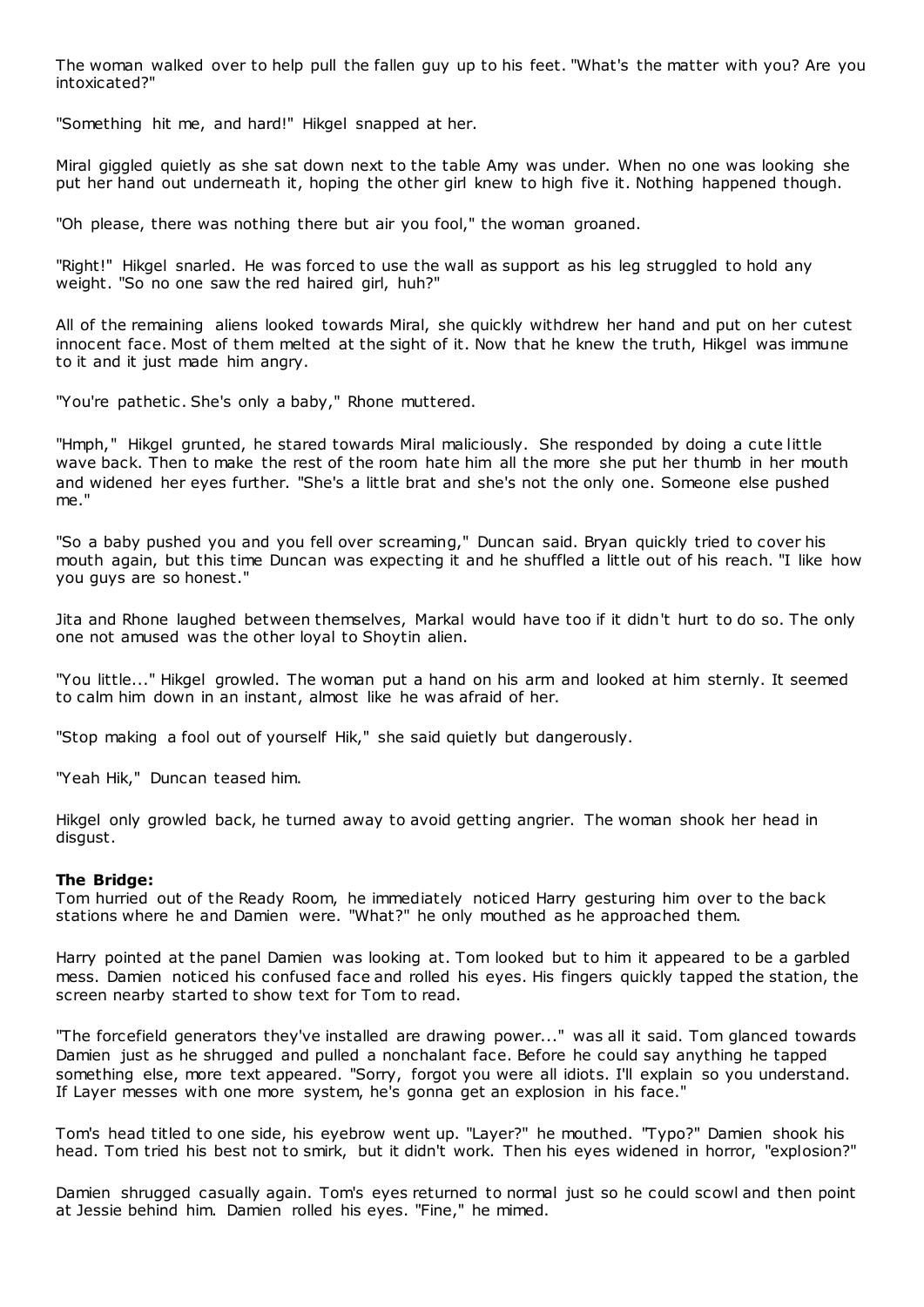The panel was hot to the touch, James could see it starting to smoke as well. He t ried to work quicker. The tricorder in his left hand seemed to be screeching at him. His right finger tips were already red from the heat, but they kept tapping. It beeped once he was finished. "Good..." he mumbled to himself as the right hand reached inside the open panel to reconnect two wires. The tricorder calmed down for the time being.

James looked at it, then back up at the panel. Quickly he picked up the nearby cover, put it back where it was and crawled a little further down the Jeffries tube to another one. The tricorder screeched again, forcing him to crawl backwards. Just in time as the panel in front of him had smoke already billowing out of it.

"Damn it, no..." he grumbled to himself as he opened the previous panel again. Leaving the tricorder on the ground, both hands went into the wiring this time. As he worked at it the nearby panel looked like it started to cool off. He was beginning to do the opposite, his left hand almost slammed into the nearby wall but he held it back for now. Instead he put the cover back angrily.

He felt he had no choice but to crawl back the way he came.

Damien snickered quietly to himself, but stopped when Tom slapped the back of his head. He glared at the ex-helmsman before getting back to work.

Some text appeared on the screen. "I think the idiot's spotted the overload, but all he can do is reroute it." Damien pulled a face. The *re-route it* bit was replaced by *move it.* The *overload* part then was changed to *exploding thing*.

Tom bit his lip to hold his temper for now. He gestured Harry to come with him as he walked over to Jessie at Tactical. "Jess, if he so much as smirks..." he whispered.

"Got it," Jessie whispered back. She rushed over to take Tom and Harry's place, Damien's smirks were a thing of the past.

The pair quickly stepped into the Ready Room. "Overload?"

Harry sighed, "somehow he was spotted trying to mess with the systems they have."

"I got that part," Tom stuttered.

Harry smiled meekly, "I don't know what but the last connection he was trying to sever t riggered one of their forcefield generators to overload. As Damien says it looks like James noticed it and tried to cut that off at the source."

Tom was getting more and more anxious by the second, he was shaking. "Harry stop, forget about explosions or overloads. They know he's trying to thwart them, you know what that means."

Harry's face turned extremely pale so quickly he nearly passed out, or at least he felt like it. "Oh. Ohno, it's okay..." Tom's head shook while his eyes widened. "From what Damien says the overload was triggered by something he did. I think it's automatic."

"So a booby trap then," Tom said. He shuddered as his brain made him remember Annika's Milkshake dance. "Stupid brain." He noticed Harry was looking disgusted. "You too, huh?"

Harry nodded, "yeah to both. I imagine they'll notice when it does explode. The overload's already in progress, all that can be done now is move it. I'm sure from what I saw that's what he's doing. I hinted to Damien to cut off the ones that the aliens would notice."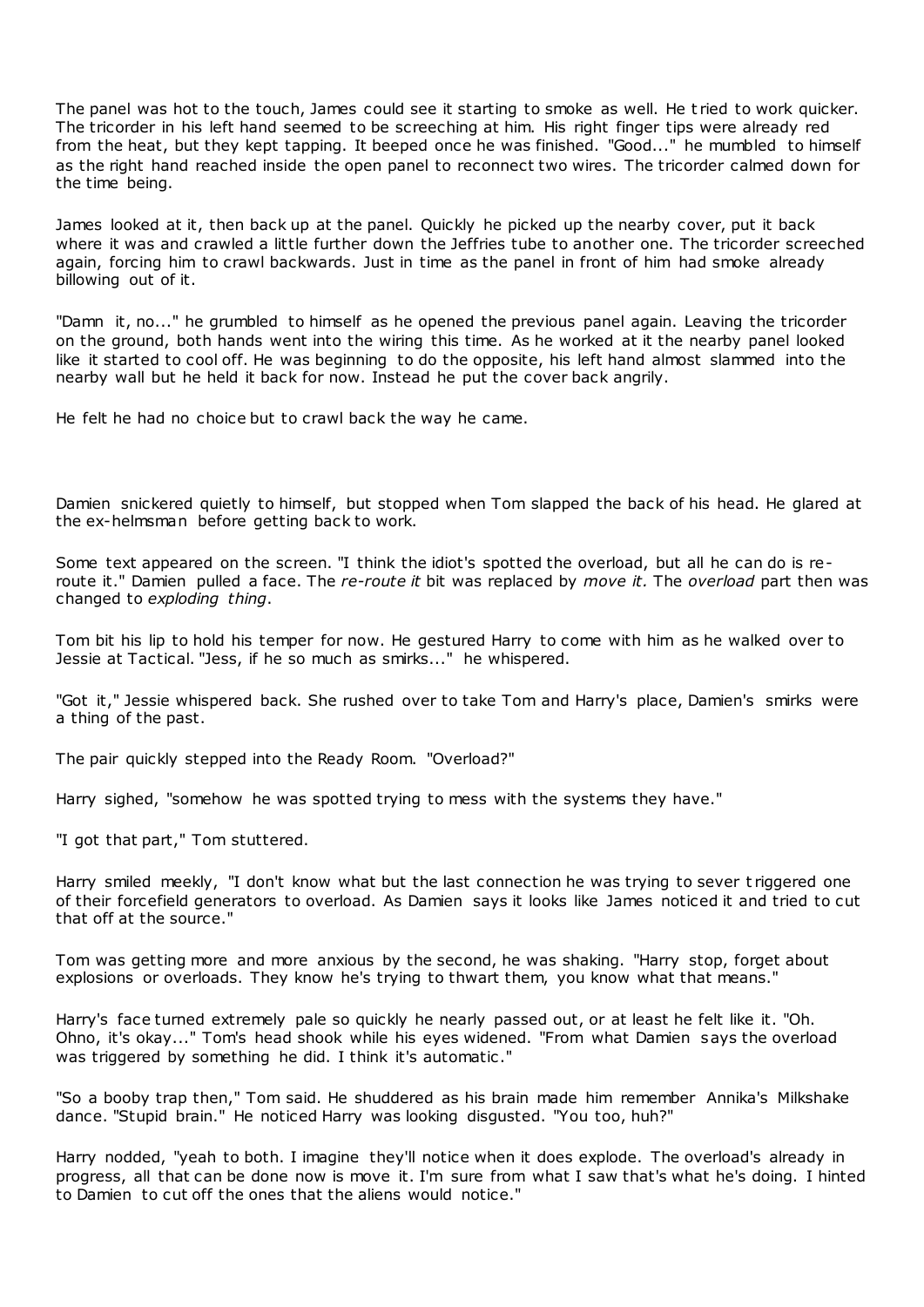James arrived at the end of the Jeffries tube, the doors opened for him immediately. He didn't climb out right away as he was greeted by sparks flying around the junction and smoke billowing out of a nearby panel.

Just as he rushed over to the panel to open it, the forcefield above him disappeared for a few seconds, which he didn't see. He quickly began to work at this panel like he did the others. The forcefield stuttered as it reappeared a lot lower than it was before. The buzz it generated made him look up and see that it was only a foot away from his head. Again it flickered out of existence for a moment. His attention darted to the panel again, then the tricorder which continued its warning squeals. He tried to work a lot quicker but it made him almost disconnect the wrong wires and tap the wrong command in.

He was out of time. The last thing he did was turn his head towards the entrance to the Jeffries tube.

#### **Deck Eight:**

Shoytin watched as the woman he was with's face turned very pale, while watching the tricorder like device in her hand. When she started to shake he walked over to snatch it off her.

"Don't worry, I won't make you do it," he said to her with a smile.

The woman stared after him as he walked out of the office. Every member of his crew looked towards him as he entered the nursery. He eyed Markal and his newly broken nose with contempt, then turned his attention towards Hikgel and his other loyal crewmember. Without a word he tossed the tricorder device towards her, she caught it. One look at it told her what she needed to know.

"Rhone, come with me," she barked.

With Shoytin in the room, he didn't dare argue with her. Rhone quickly followed her through the main door.

"Sir, may I ask what's happening?" Hikgel said carefully.

Shoytin smiled in such a way even Hikgel was getting worried about what was going to happen next. "I wouldn't worry about it. Our upcoming guest will have the honours."

#### **The Bridge:**

B'Elanna glanced behind her at Opps' back station, "Tom, explosion on Deck Eight."

Tom quickly ran over to her, glancing at Damien on route. "What happened?"

Damien laughed nervously as he could feel Jessie glaring at him. "Funny story..." His ear was grabbed and then pulled hard, he tried his best not to squeal.

B'Elanna pointed towards the ship schematic she had on her screen. "I'm not sure," she lied. "It looks like one of the forcefields they put up overloaded."

Tom's was starting to drown in his own sweat, he desperately tried to wipe the stuff off his forehead and cheeks at least. He wasn't quite sure what to say or ask outloud.

"Was there anyone there?" Jessie asked, but she knew the answer already. She walked over to opps, dragging Damien by the ear behind her. "What do we do?" she mouthed in B'Elanna's direction.

"Mind if I weigh in here?" Damien grumbled, raising his hand. Jessie shook him roughly to shut him up.

Tom stared vacantly down at the floor. "There's nothing we can do. Their forcefield overloaded probably due to incompatibility with our systems. It's nothing we've done, I'm just worried that they'll still blame us..." He could feel both B'Elanna and Jessie stare at him, he didn't want to look to make sure.

"But..." Jessie stuttered.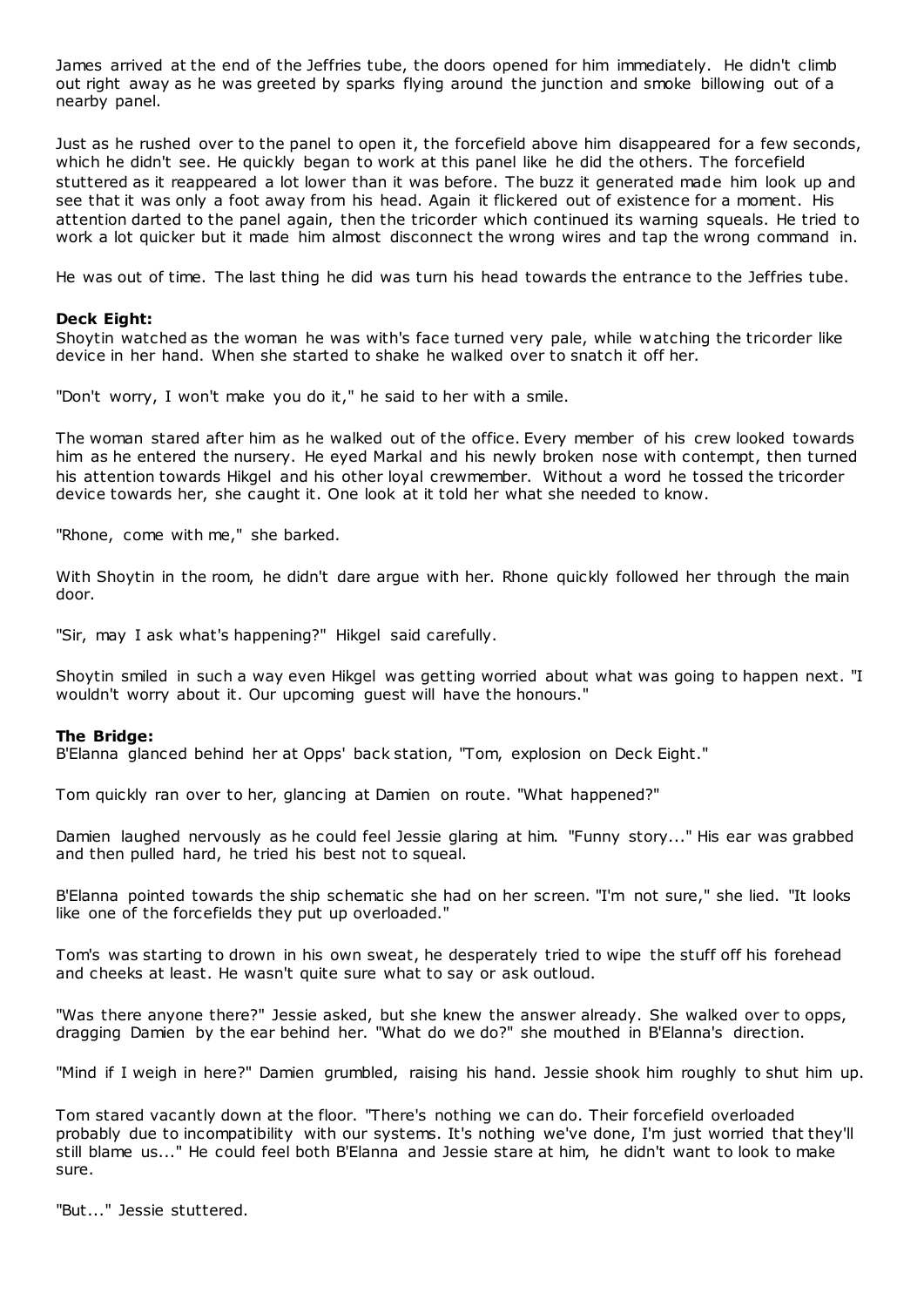B'Elanna bit her lip briefly before she spoke. "Nobody's there, it was a malfunction," she said to her. "Okay?"

Jessie stared at her helplessly, however the anger was still brewing. "No, no it's not okay. They'll think... they might..." she tried desperately to think of a way to explain without making it worse. "What if they detect the explosion and automatically assume we're about to charge in to rescue the kids? They could just..."

Damien used that moment to pull himself out of Jessie's grip. "Did I mention we don't have to pretend they're listening anymore?" Everyone turned their heads slowly to glare at him. "You're welcome, sheesh."

# **Deck Eight:**

The woman from the office had returned to the nursery, she stood near Jita. Her body was still shaking terribly. "I thought it was a problem with the forcefield generators. Why did I look into it further?"

Jita looked on in sympathy, her hand went up to the other woman's shoulder. "It's not your fault, Yana. If you didn't report it and Shoytin found out, he would have..."

"So? I don't want to hurt anyone," the woman whispered. Shoytin looked across at them both, he pointed a bit further to their left. Jita took that as a hint to separate or else, so she quickly side stepped to one side.

Meanwhile Miral was taking advantage of the aliens being distracted to peep her head under the table Amy was hiding under. "Teach me to push that hard. So funny. Please."

Amy's eyes were so wide they started to water, she timidly shook her head. "Can't."

Miral pouted, "why?"

The doors to the nursery opened. "Ohno," Yana stuttered. Rhone and the unnamed girl re-entered, dragging somebody in with them. As soon as he was dumped onto the floor, everybody who were watching noticed the burns covering his face and left arm.

Sasha however recognised him even with the burns and she gasped. "Daddy!"

Duncan looked up in shock, then turned his head towards the door and saw for himself. He quickly looked back to his sister, but he wasn't the only one. Shoytin smiled, he waltsed right over to where she sat. She trembled as he knelt down in front of her.

Shoytin just laughed as he reached forward to pick up Sasha. "You know, I thought we'd have to wait for him to wake up. Now we don't have to." He rose to his feet, taking her with him. The rest of his crew froze on the spot as he made sure to make eye contact with them all, with a devilish smirk on his face. "Our guest chose a kid for us anyway."

"Son of a..." Duncan grumbled. He quickly got to his feet but Bryan grabbed him to try and pull him down. Jita, being the closest, rushed forward to also stop him. "Leave her alone!"

Shoytin just rolled his eyes. "Bring our new guest into the office." He was too busy walking to the office to notice everyone's hesitation. Once he was gone the unnamed woman and Hikgel were the first to move, to no one's surprise they did as they were told.

"No," Duncan muttered as he pulled himself out of both grips on him. He rushed forward after Shoytin, the rest of the aliens quickly dashed forward to block and or grab a hold of him.

While that was happening Amy peeped her head out from under the table, Miral put her arm out to stop her. It didn't, she just attempted to crawl around her. "Sowwy," Miral whispered to her. All it took was a gentle push to make the older girl fall and roll onto her side, just so she'd be hidden by the table again. Amy started to whimper as she landed.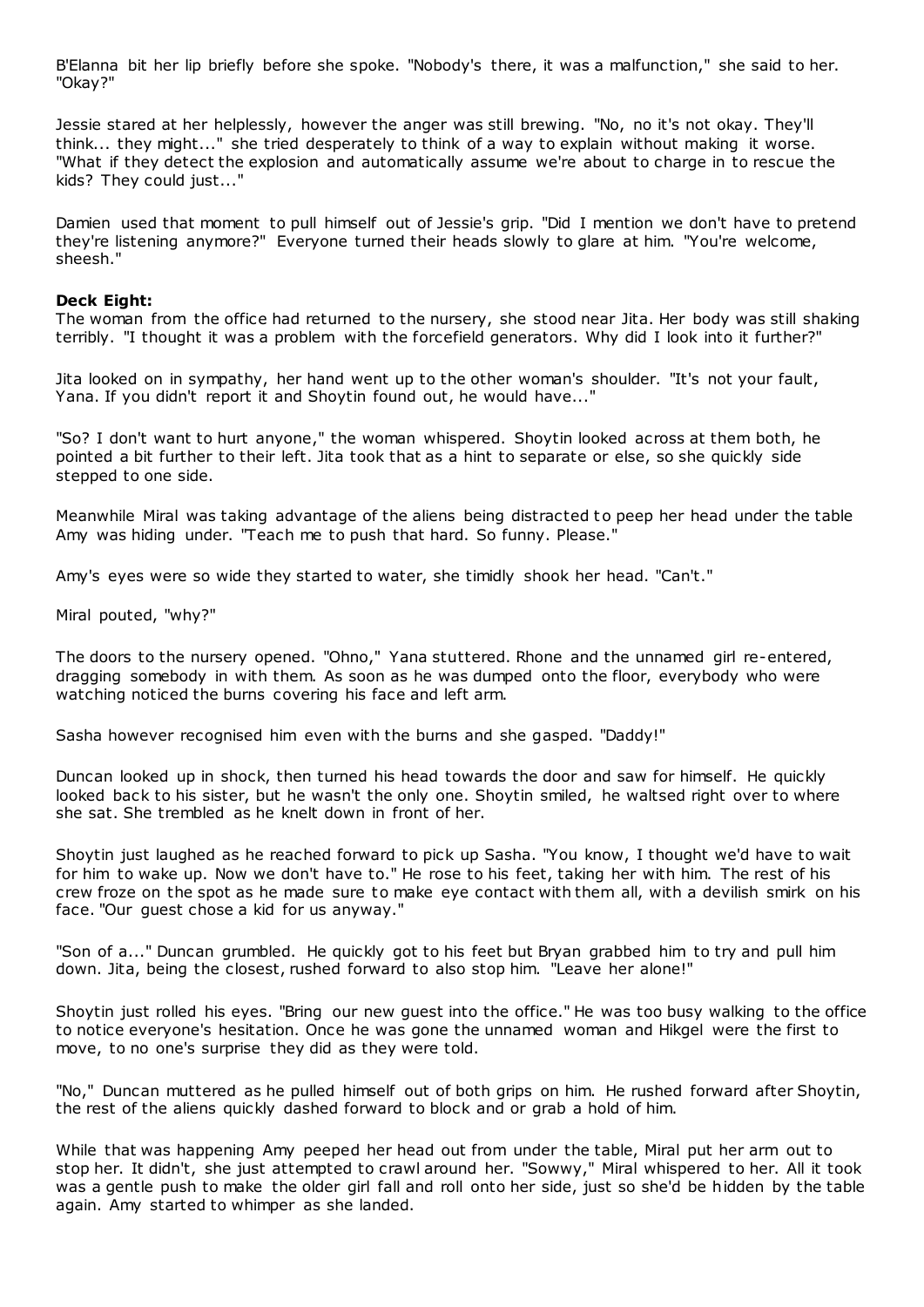"Get off me, no!" Duncan yelled as all of the remaining aliens kept a hold of him.

Shoytin shook his head as his two loyal crewmembers dropped their new prisoner onto the floor. "There's always one kid fancying himself a hero, huh? Maybe I should leave him to last," he snickered.

The two stared at each other with the same worried look on their faces, they turned to face their leader and gave him a fake smile and laugh.

"Don't look at me like that," Shoytin said to Sasha, much to the other two's relief not them. She was blinking away tears and pouting, but with her head turned to try and hide it from him. "Daddy's the one that's gonna kill you, not me."

"What sir?" Hikgel stuttered, fear started to get to him.

Shoytin didn't even have to look at him to show his irritation, he only had to grunt. "Not literally. I'm not a monster." He smiled again when Sasha tried to reach for her unconscious father on the floor. "I'm not the one who risked his daughter's life trying to stupidly rescue her. Hmm?"

"Sir, are we really going to do this?" the woman asked carefully. Shoytin shot her a glare which made her wince and her shoulders slump.

"Maybe um..." Hikgel stammered, he looked to the floor to avoid the same glare. "Maybe we can talk to Paris, negotiate the release. They're clearly desperate if they're willing to do this. They wouldn't risk their kids if they had the information we needed."

"No," Shoytin scoffed. "Paris knows, he just won't admit it. What he doesn't know is if his reckless plan has killed anyone yet. For now, lets just let him wonder."

# **The Bridge:**

Chakotay watched Tom pace backwards and forwards in front of him as he sat in his old chair. Every now and then they'd both hear a bang from the back, neither of them really cared to look, they knew what it was.

"Shoytin didn't call, that is strange," Chakotay said.

Tom stopped for a second to whimper, then got back to pacing.

"Maybe I'm being optimistic, but that sounds like a good thing," Harry commented. "He must have thought it was an accident and that's why he hasn't threatened us."

"Or he's having a kid killing part..." Damien piped up, his head was slammed face down into the back station. Jessie grabbed his hair to pull him back again. "You're just mad cos either way, hubby's a bit singed." It happened again, making everyone watching wondering how a so called genius would be stupid enough to keep annoying her.

"You did say you cut off his eavesdropping," Chakotay pointed out.

Jessie looked a little bored after one more console slam, she settled for tossing him to the right instead. Damien tumbled the floor. "He's right, that might have tipped him off if he suddenly couldn't hear us anymore," she said.

Damien laughed as he struggled to lift himself up. "You guys were a mime act for ten minutes, what difference did it make?" Jessie shrugged, then kicked him in the leg to force him back to the floor. "Jeez, this is what I get for trying to help..."

Tom stopped pacing to face Chakotay and the back of the Bridge. "When you cut him off, we lost communications with him. If our kids die because..."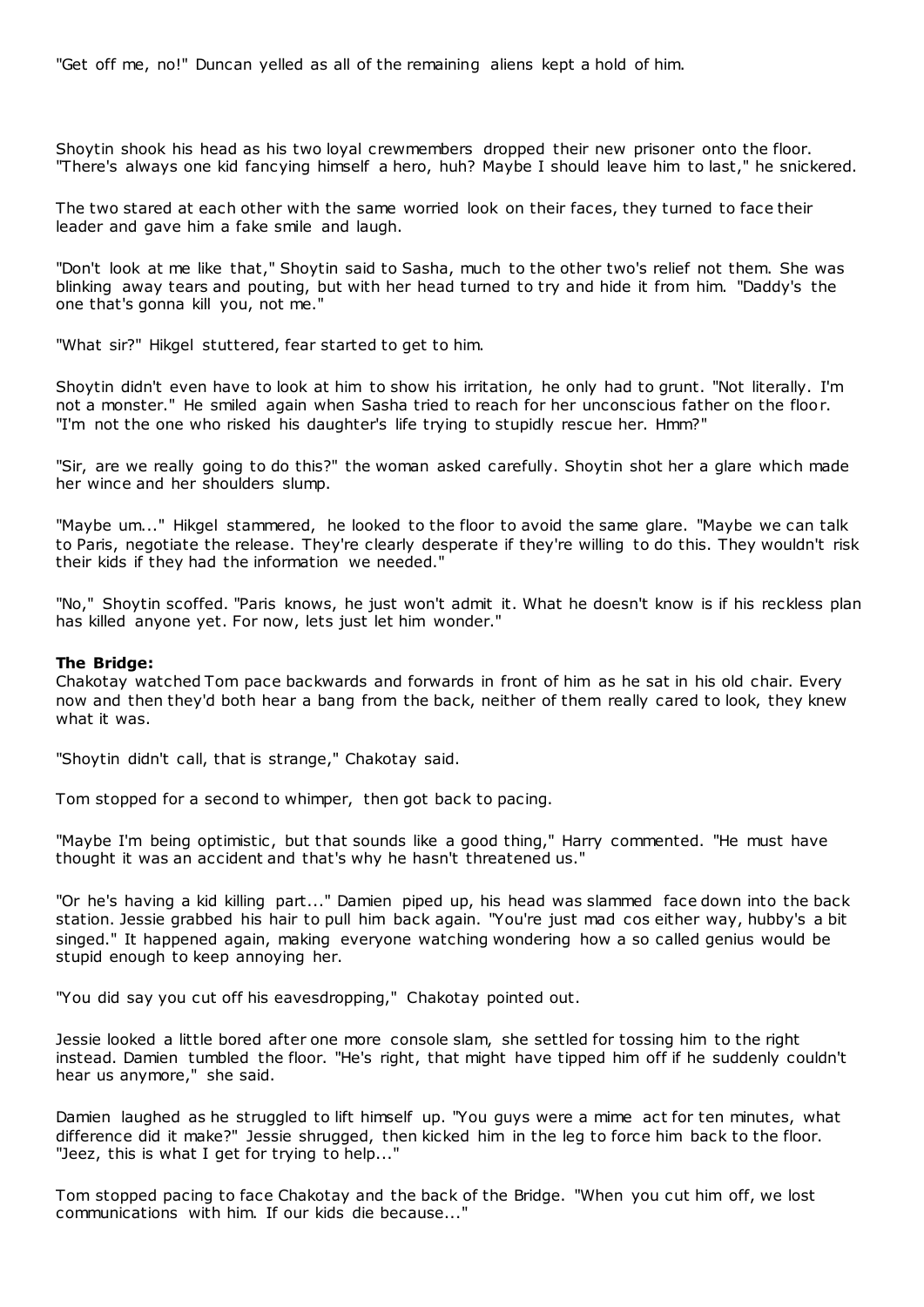"Because James wouldn't give himself up to the aliens to save his kids, but would rather endanger their lives by pissing the aliens off, then..." Damien said as he climbed to his feet, glancing briefly at Jessie. Once he was sure her eyes were their normal colour he dared to continue, "good riddance to him."

He was surprised when Jessie didn't attack him for any of that, the rest of the Bridge's silence surprised him though. He rolled his eyes, "great, now he's considered more evil than me. That's just great."

Chakotay stared up at Tom, the latter was back to sweating a lot. "I hope you have another plan, just..."

"I do, sort of," Tom winced.

"I didn't just cut them off anyway, the moron's eavesdropping on a looped recording," Damien grumbled. He grew annoyed with himself. "Wait, why do I care again?" Jessie stamped on his foot. "Oh right," he squeaked whilst hopping on his good foot.

Chakotay sighed, "so what is it?"

"Well it's better than your plan," Tom said defensively. Chakotay frowned at him. "Well it is, and you really shouldn't be in that seat. Also we don't need any grave robbing today, so you can go home now."

"What did you say?" Chakotay said whilst pulling himself up to his feet. Tom backed off a metre or two.

"Um insulting things that would make you go," he stuttered.

The turbolift door opened, Kiara stepped out but stopped immediately when she saw Chakotay. Tom was already feeling uncomfortable and nervous but he still winced when Chakotay turned his head to look at her.

"Okay, so you ready?" he stammered.

"Sure," Kiara said, averting her eyes away from her grandfather.

Tom sighed in relief, "great, I just have one small detail I'd like to amend."

"What?" Kiara asked.

Tom's eyes drifted over towards Damien who was busy muttering to himself. He was also leaning on the barrier behind the command chairs, only standing on his good foot. Kiara looked over as well. She was about to object when Jessie shrugged and stamped on his other foot, causing him to fall to floor while still clinging onto the bar.

"Why?" Kiara sighed.

"Someone should go with you, he's the only one I want to risk," Tom answered. Chakotay coughed mockingly. "Well there's another but he's the lesser of two evils."

Damien gasped in horror from the floor, "how dare you!" Jessie groaned, she gave him a quick kick in the stomach to stop him from complaining.

"I don't know, it looks like Jessie needs him more than I do," Kiara said with a meek smile.

"Why you taking it out on me, it was your freak that killed your kids, not me," Damien complained anyway.

"Uhoh," everyone said.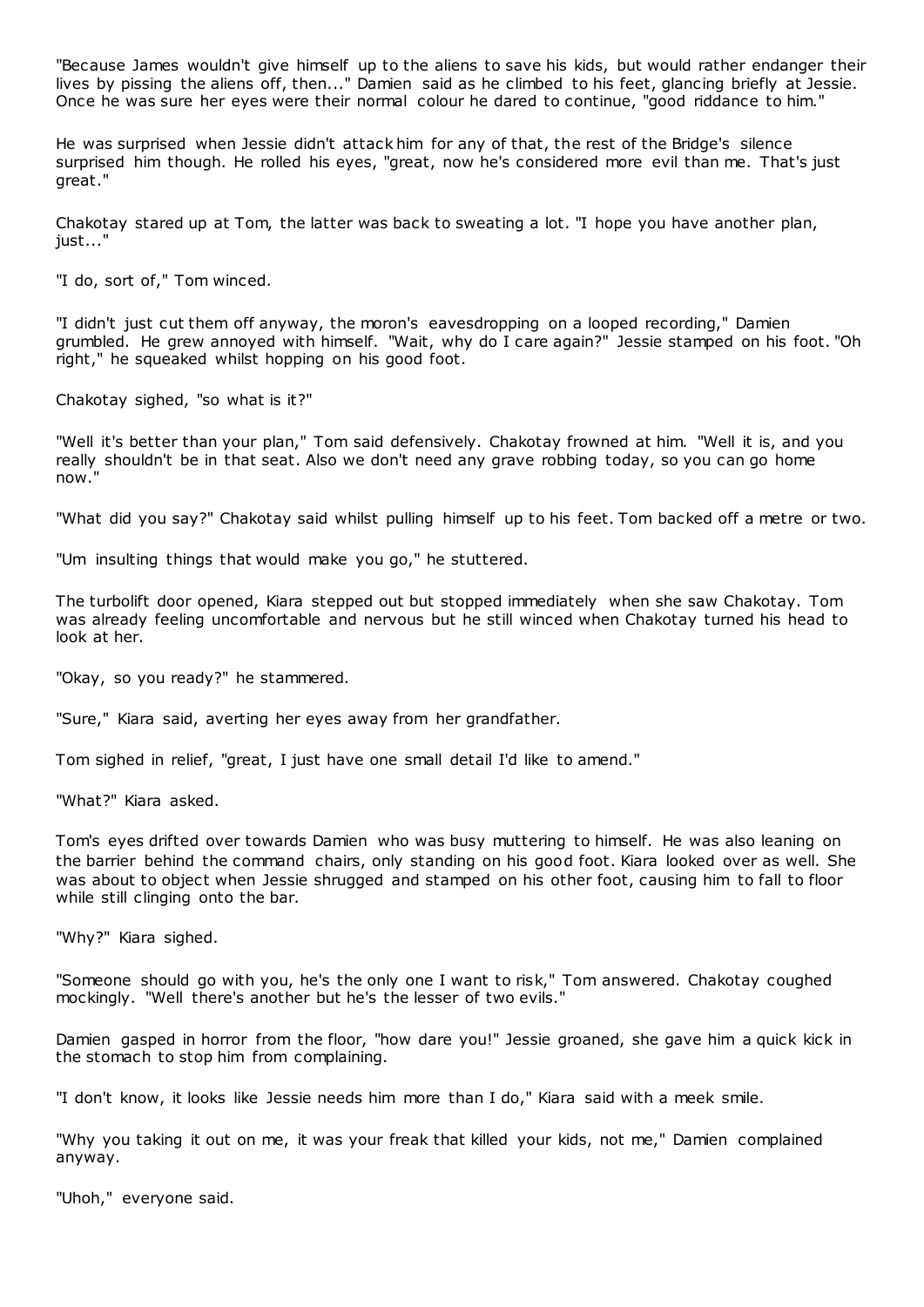"Which Evil Jessie do you think we're going to get? Skin removal or man removal?" Chakotay said with a smirk.

Jessie smiled sweetly. Damien's eyes widened, he quickly scrambled away before she could do anything... yet. He stood behind Kiara. She didn't look that thrilled about it. "So, what are we w aiting for Lena Junior? Lets save the day."

"Ugh, coward," Kiara groaned. She clicked her fingers, the two disappeared in a flash.

Jessie scowled in Chakotay's direction. "For your information I'm leaning more towards pain in the ass removal."

"You didn't understand what I meant by man removal, did you?" Chakotay said.

Jessie's anger fizzled away, she just looked confused. "Yeah, I was confused about that cos Damien's no man."

Tom sighed in relief, "ookay, so that's phase one of the plan underway. Time for phase two."

"Which is?" B'Elanna questioned.

Tom hurried over to where she was. "James risked an explosion in the face and um..." he looked over to catch Jessie narrowing her eyes at him. "Probably escaped unharmed from one, without anyone knowing he was there...

"Tom," B'Elanna warned him he was only making it worse.

"Fine, I tried," Tom pouted. "It wasn't my plan." Chakotay rolled his eyes. "The whole point was to get some of our control back. Hopefully we can use it before the aliens figure out what we've got back."

"Great, as usual we're half assing it. Nope, not even quarter," Chakotay commented.

Tom slammed both of his hands down on the station, it startled everyone. "We haven't got time for this! If James was caught we could be already too late." He quickly checked to see how far away Jessie was from him before continuing. "We've got a three out of fifteen chance that Shoytin may pick one of his kids, and then what."

"We'll have a repeat of the Mess Hall demons incident, I know," Chakotay groaned. Jes sie stared him down with an expression which topped any of Janeway's old death glares. He tried to wave it off but she was also walking towards him. "Relax, I was just trying to scare Tom."

"I'm already scared," Tom admitted. He turned to B'Elanna, she gave him a soft smile. "So what we got?"

"Well the good news is the overload started when he disconnected most of the forcefield network," B'Elanna answered.

Harry winced as he moved away from Tactical. "What's the bad news?"

"Apart from the overload's resulting explosion drawing attention to it?" Nathan said quietly. He didn't notice that Jessie was standing not far from him, she gave him a light slap across the head. "Hey."

"I still can't use transporters or scan for lifesigns," B'Elanna replied.

Tom's shoulders fell, his hands leaned on the station. "So... a few forcefields are down and they probably know about it. No offense but I expected better of James." He spotted a glance between Chakotay and Jessie in the corner of his eye, he looked up as dread started to sink in. "Please, please tell me he didn't get caught on purpose guys."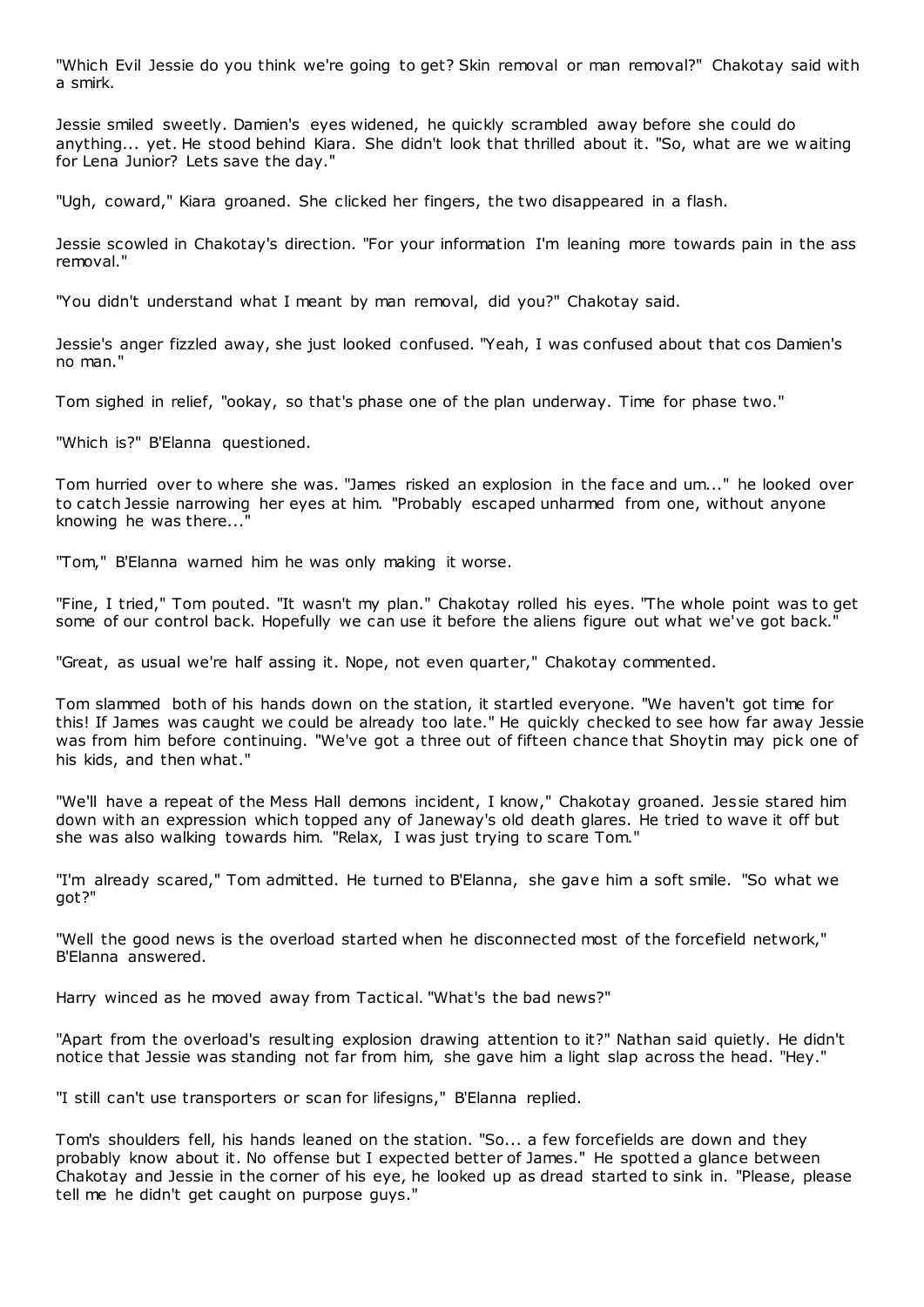"Shoytin threatened to pull the trigger on a kid if we dared to try anything. The last communication we heard, he wanted to kill Amy first," Jessie said while trying desperately to keep her temper. "What do you think?"

Tom desperately looked at B'Elanna, she looked concerned as well. "I don't know. I really, really hope not. There was always a chance their hacker would figure out what he was doing, that's a huge gamble."

"Chakotay?" B'Elanna almost growled.

Chakotay didn't dare look her way. "Don't look at me, he was going to go and hack his way inside. I only suggested that he target one system and return."

"That's not a plan, that's barely an edit," Tom complained, his hand covered his face. "Okay, forcefields are down. Where?" B'Elanna looked at him in surprise. "If Kiara can't do anything it's all we got left."

"It's about time."

For a few seconds his sight was blurred, then the burning pain kicked in. Even just opening his eyes stung. All of that was forgotten when his vision cleared up and James could see Shoytin sitting in a seat in front of him. Sasha squirmed in his arms, tears streaming down her face. He lunged forward but a hand grabbed his shoulder and something metallic was shoved roughly into his cheek. A brief glance to the right and he saw it was one of the aliens' phaser rifles.

"You shouldn't make your daughter wait," Shoytin taunted him. James was about to move forward anyway until he noticed the small Federation phaser in the man's hand. "It was awfully foolish of you to try to disable the forcefields. Did you not think we would see it?"

"You really don't want to do that," he said.

Shoytin glanced down at Sasha, she turned her head away and whimpered. "Do what?" He laughed quietly as he climbed to his feet. "I didn't do anything. You forced my hand. If my daughter was here, I would co-operate. I'd do anything to bring her home safely."

"As if you could have children," James muttered.

Shoytin's smile faded, his features darkened. "Meaning what?"

"I thought it was pretty obvious," James didn't answer.

Shoytin clenched his jaw, he took one step closer and then knelt down in front of him. "Are you stupid? I could kill her in an instant." Sasha squeaked, she tried to reach for her dad again but they still weren't close enough.

"I will kill you," James warned him.

Shoytin chuckled, he straightened back up. "That's a yes. I'll give you one more chance..." Hikgel and the woman seemed very relieved, the woman showed it with a sigh. "Tell me how Voyager survived the cloud anomaly."

James slowly looked up to look him in the eye. "What do you know about it?" he eventually answered.

Shoytin growled, his phaser hand raised. "Stop playing games!"

"That's exactly what we're doing," James snapped back. "But you know that already, am I wrong?"

"Yes I know about the Game Sphere and all of its trickery. I don't want to hear about what I already know, so..." Shoytin said.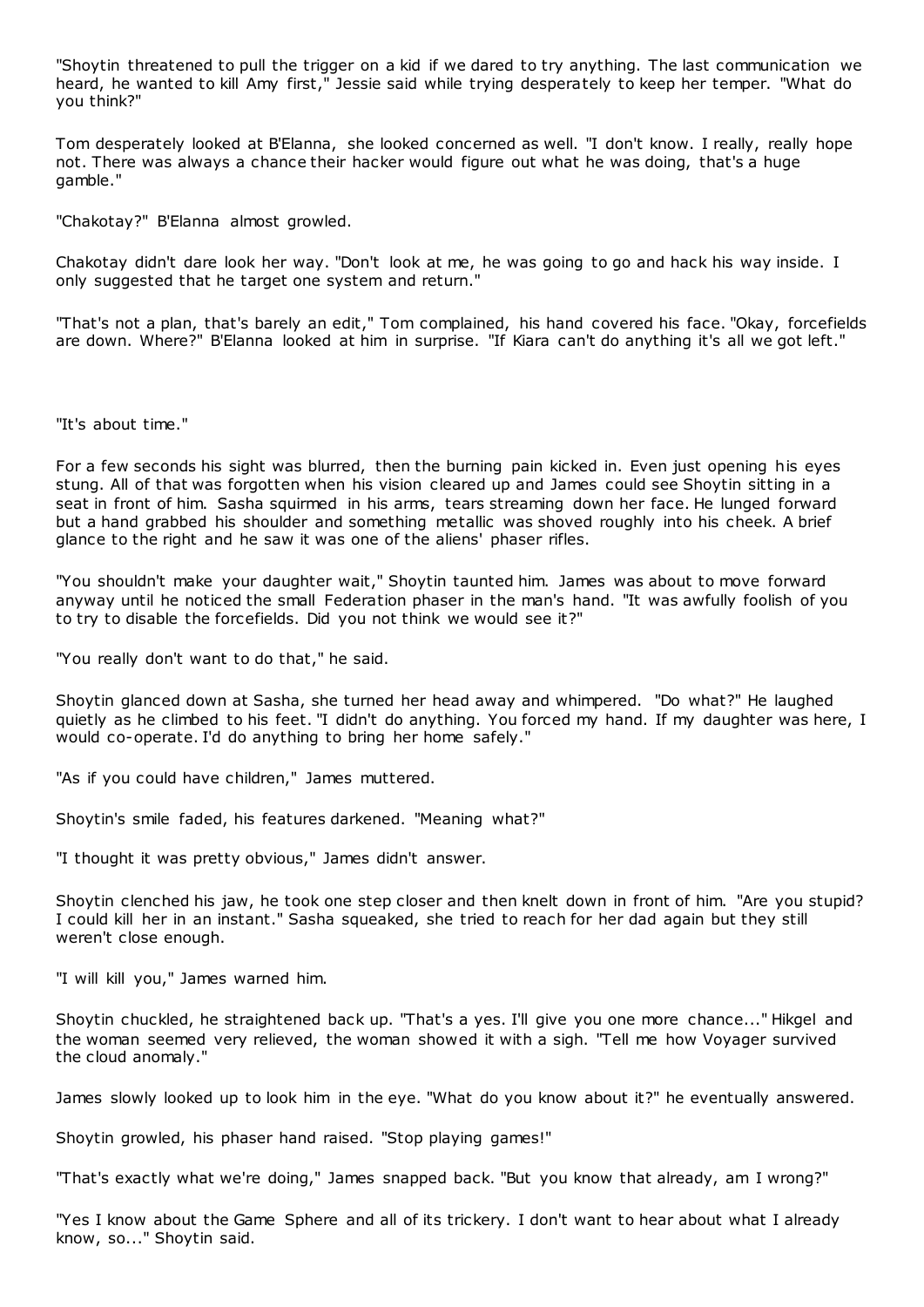"The anomaly tricks people into staying inside and drains all the power it can until they're destroyed. A sphere like the one we're in does the same thing," James said.

"You're toying with her life, don't you know," Shoytin growled.

James shook his head, "no, you're just killing yourself. They both have a weakness, something immune to its tricks."

Shoytin sat back down in the nearby seat without breaking eye contact. "I know that as well. Tell me what it is."

"Me," James replied.

There was a bright flash of light, it quickly faded to reveal Kiara and Damien. They both looked around, Kiara sighed in relief when she saw a tractor-beamed Voyager on a nearby screen.

"This looks like the ship, finally," she said.

Damien shuddered, "I could have done without the trip to Neelix's kitchen. I've been through enough torture."

"Worth it," Kiara smirked. Damien glared at her. "Now, where should we start?"

"Whatever we do, we have to make sure they don't know it until it's too late," Damien said, rolling his eyes. Kiara directed a frown at him. "Ugh, there's not enough yoghurts in the universe for this."

"Just pretend the aliens are goody two shoes and Voyager is yours. They want it back into *good* hands," Kiara suggested.

Damien pulled a face as he thought about it, he ended up with a smile. "I dunno, what if I like this ship better?"

"Have both," Kiara answered quickly.

"I like your thinking," Damien sneered. He walked over to the nearest console as casually as he could. "That witch can't get me here. I don't need to be sneaky."

"Probably not. I assume she tried to t ransport over to your ship when she was evil, and failed horribly," Kiara said with a smile.

Damien thought about it, "oh. I forgot she can be competent whilst evil." He smirked at the young girl. "A lesson for us all."

"Fine, prove your lesson. Why don't we try to beam the aliens back first?" Kiara suggested while walking over to him.

"We don't even know if these sensors can get through, Voyager's internal ones were blocked. Hence the lack of lifesign readings," Damien laughed.

Kiara ignored him for now, "okay, fine. What about doing that first, they won't notice."

"Why don't you let the genius work here. You're just the driver," Damien said, waving her away. She stared at him intensely for a minute while he worked. When he stopped to think about something she gave him a hard slap. "Hey, I'm helping here. Don't I get credit for that?"

"That was for what you did to Lena," Kiara grumbled.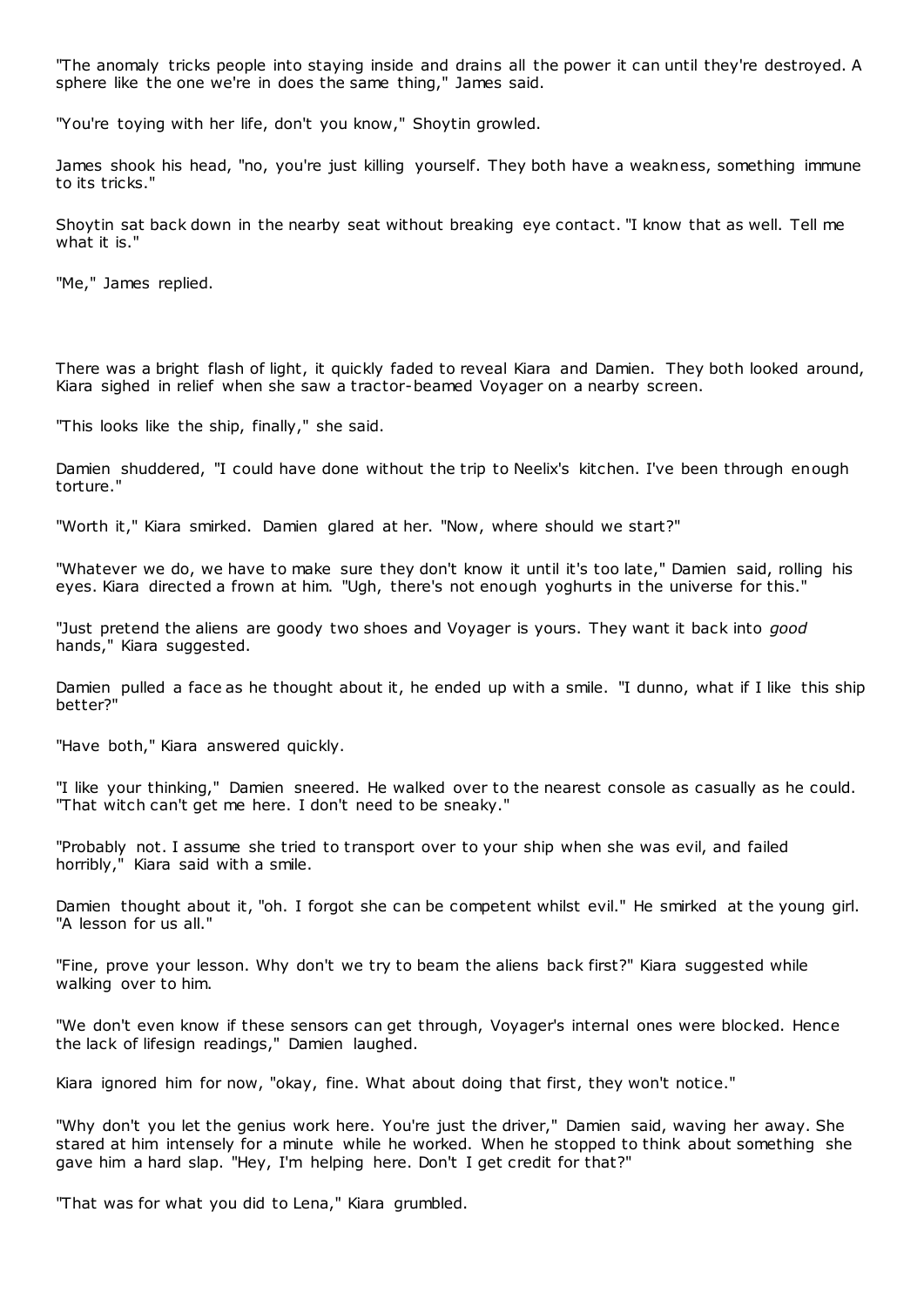"Oh," Damien laughed. "I already told you, it was a mistake."

"So why didn't you say so?" Kiara stuttered in disbelief. She then shook her head, silently berating herself. "Forgot I was talking to a moron."

Damien shrugged, "I gotta get my kicks somewhere."

Kiara's face went blank. That didn't last long, it scrunched in disgust. "Eeew."

"Hey I'm not the bad guy in this one," Damien said sadly. "Why don't you slap around Craig or smother the watcher guy with a pillow. It's fun."

Kiara's eyes narrowed, "which is?"

"I imagine both," Damien sniggered. He got back to work, still laughing away to himself.

"Why... why would you want to do that?" Kiara asked quietly. Damien's head turned her way, she saw that same old mischievous smile but his eyes didn't match. She swore she saw a little anger in there, it took her by surprise. "Oh my god. Did you like Ylara?"

"No," Damien laughed bitterly. "That bitch did nothing but belittle me and smack me around. Did you know she once forced me to clean her bathroom?"

Kiara looked disgusted again, Damien stared blankly as he didn't know why. "Each to his own," she muttered. He still wasn't sure what she was reacting to, he just shrugged and turned back to the console. "I know you'll only find this hilarious, but you must know that you may have broken her. It wasn't her that killed Ylara. Lena, she didn't deserve your bile."

"I told you," Damien muttered angrily. Again Kiara was surprised. "It... was... a... mistake. I thought she was Ylara."

"Still, you were going on about revenge like she was your friend," Kiara said. "My mistake, I thought I was talking to the *almighty and evil* Damien." She shook her head and walked away.

"Hmph," Damien huffed, he decided to ignore her and concentrate only on his work.

# **Voyager, Deck Eight:**

"You expect me to believe this?" Shoytin said, a smug smile formed on his face.

"I can prove it," James sighed in annoyance.

Shoytin shook his head, "yes I'm sure. I imagine I'd have to let people go to prove it."

"No, it's all in our databases," James said. Shoytin scoffed. "I suppose it would be quicker to prove it on you."

"I see. So you intimidate me into letting you use the computers. You take me for a fool?" Shoytin snarled.

"Yeah but not for that reason," James answered.

Shoytin raised the phaser again, angering James further by pointing it into Sasha's arm. "This is bordering on child abuse."

"I told you what you want to know. You even have what you need to survive the anomaly," James said. "There's no..."

"How convenient!" Shoytin snapped. "You know what I see? Paris sends one of his lackeys to disable the forcefields, but just in case it fails he gives the minion a backup deception..."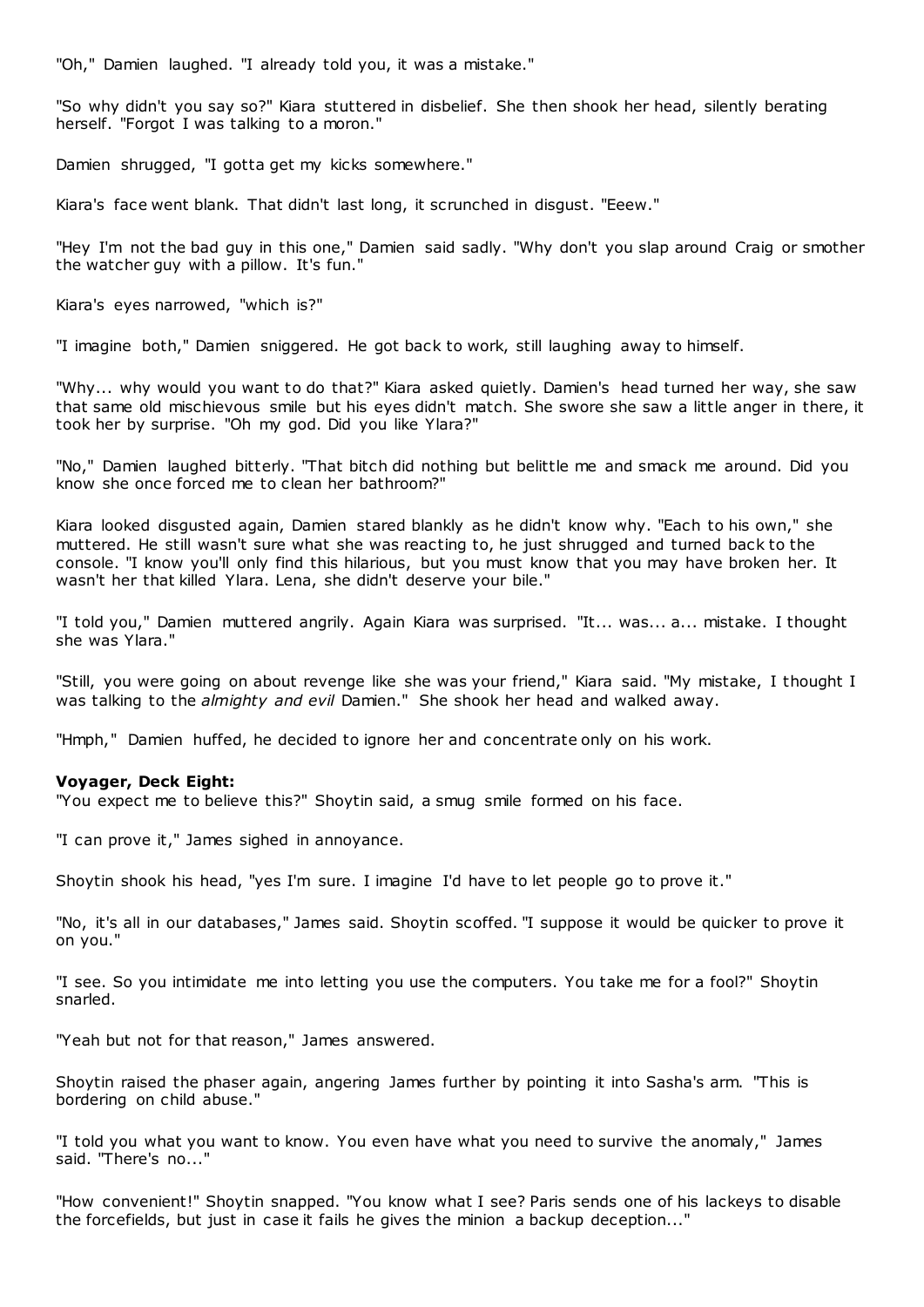"Paris had nothing to do with this, I never listen to him!" James snapped over the top of him.

Shoytin continued anyway, "*if you're captured, pretend to be this mystical Slayer thing and if he doesn't believe you, give him the proof he needs. We'll do the rest*. How stupid do you think I am?"

Sasha struggled against him. "Stop it," she cried.

"See, even your own daughter thinks it's insane," Shoytin growled.

James shook his head, "I don't have to prove it with a computer. You don't have to compromise anything..."

"Really, so explain to me how one person defends the entire ship's navigation systems from tampering," Shoytin said.

"I was the one that locked out the helm control. I had to stop one member of the crew trying to eject the warp core..." James explained.

"Sounds very simple," Shoytin mockingly said. "Sounds nice and clean. Very believable. If you were this super hero, how are you here?"

James rolled his eyes, he laughed bitterly. "I'm no hero, and I'm definitely not *super* either. Who says that?"

"Daddy," Sasha whimpered.

"But I am what you need to get into that anomaly. Look through the database on your own, I'm sure your hacker will easily manage to get in," James said. "In case you need further proof..." His hand grabbed a hold of the rifle sticking in his face. Shoytin noticed it starting to bend downwards when the two aliens panicked, the one not carrying the rifle swung her own into James' face. Unlike Markal the blow didn't knock him to the floor, it only dazed him. The two aliens shared a panic stricken glance, this time they both struck him over and over.

"No, leave him alone!" Sasha sobbed.

Shoytin sighed, he turned his chair back on what was happening, blocking her view of it. "I'm no monster..." he whispered to her. "But daddy did blab too soon, would you believe him?" His head turned back slightly, "enough, I need him conscious!"

The aliens froze on the spot, only their eyes moved to keep watch of James struggling to sit back up again.

Shoytin climbed up to his feet, and placed Sasha into the seat instead of him. He slowly walked around it to stand in front of James.

"Maybe... maybe he's not lying," Hikgel stuttered. "Look at him, one hit almost knocked Markal out."

The woman scowled at him, "it's a bit late to be having second thoughts now."

"You panicked first," Hikgel snapped back.

"Enough," Shoytin said calmly but there was a dangerous tint to his voice. The two aliens knew to shut up. He snatched the rifle that James had grabbed earlier to inspect the damage to it. The two aliens noticed the slight bend and they grew even more nervous. "Do not concern yourselves. Humans could be stronger than we are and he could have been trying to break free, not prove a point." He turned to Hikgel, "watch the girl."

Hikgel nodded, he hurried over to stand on the other side of the chair. The sight of her still sobbing, her face drenched with tears, made him feel awful. He hated it, so he mentally tried to slap himself out of it. Instead he just grew angry at himself and her.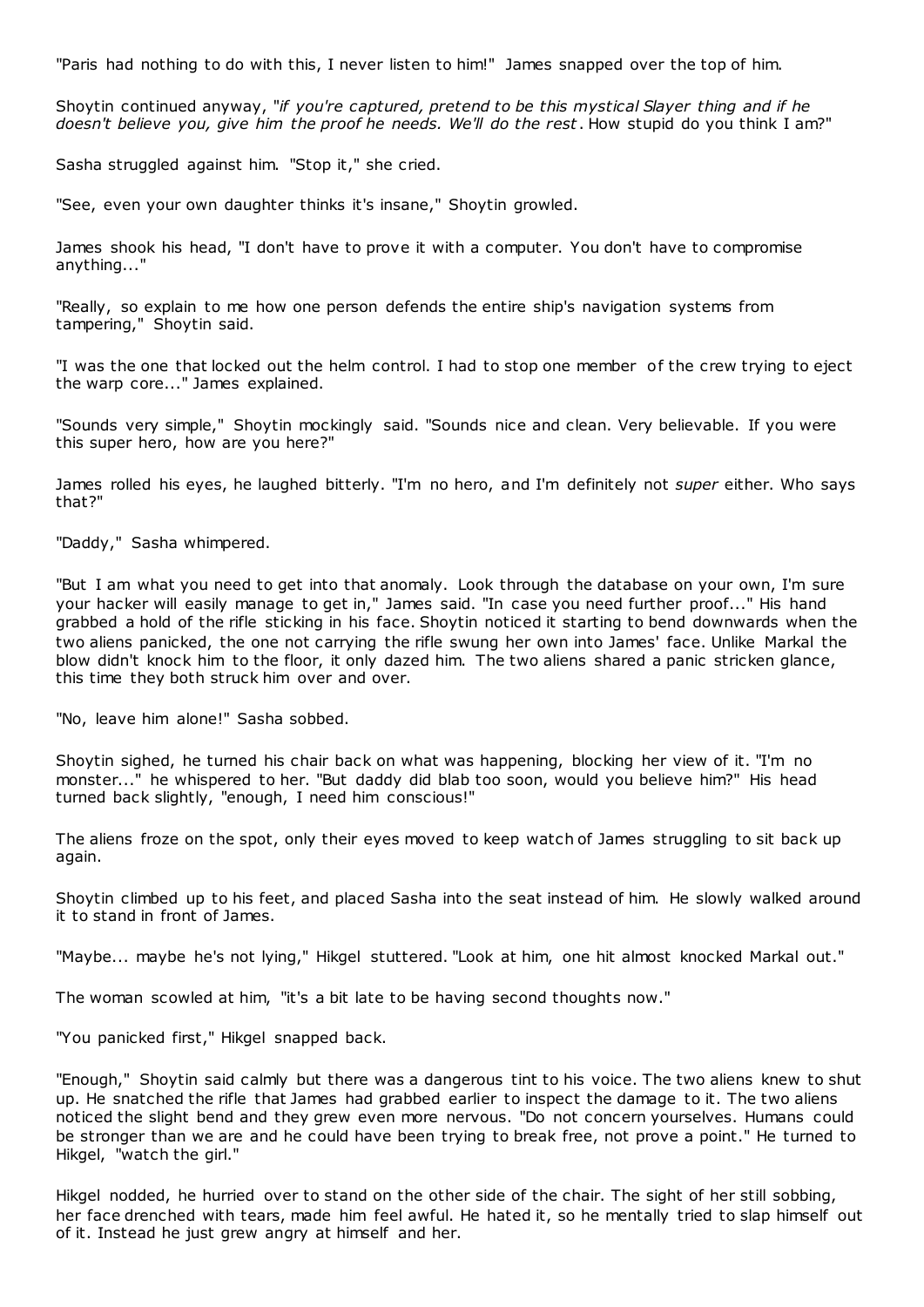"Do we have anything we can tie him up with?" Shoytin asked.

The woman nodded, "yes sir." She hurried back into the nursery.

"Well then, lets see what truth comes out when there's a little pain," Shoytin said quietly as he knelt down.

"Hmm, this must be the sensors," Damien said to himself outloud. He pressed one button and the lights went off. "Maybe not." One more push brought them back on. His face lit up as well. "Ah of course, ranan must mean the same thing in their stupid language. Lights on, illuminate what you can't see, ie the sensors. I'm way too clever for this crap."

Kiara didn't look impressed, she just looked bored. "Sure, like reading was the same word as cup holder."

"Ah cleverness went right over your head, no surprise," Damien laughed. He pressed a few more buttons and waited. Nothing happened this time though. "Oh, why didn't it..."

"You're not as smart as you think you are," Kiara muttered in response.

Damien pretended to consider that, he then laughed quite loudly. "Good one. Maybe it still needs a little power." He pressed yet another button. The screen showing Voyager nearby slowly got covered up by a black metal screen moving down. "That's almost as useless as the Enterprise's viewscreen being holographic ."

"Here I was expecting another warp core shield joke, which has gotten very old," Kiara sighed.

Damien giggled, "oh boy, that was a good one. Almost as good as my Jeffries tube slide on the so called Deck Twenty Nine. Or what I like to call the bottomless pit. Good times, puts Deck Thirteen to shame."

Kiara's face scrunched up in confusion, she wasn't quite sure what to say to that besides, "huh?"

Damien glanced over his shoulder to look at her, "seriously, watch Nemesis."

"Right, can you use the alien's computers or not?" Kiara asked impatiently.

"Of course! I just have to lower myself to the average Joe's level to understand their ludicrous console designs," Damien answered.

"Yeah that's the problem," Kiara commented. Assuming she was agreeing with him, Damien smirked and returned to work. She groaned as one more button push made the cup holder in the centre seat disappear into the arm. "There's gotta be something I can do," she whispered to herself. Without realising it she started to pace in a circle around the alien bridge. "Aliens have kids, they will shoot if we try something that they can see. We can't beam them out, we can't charge in even if there were no forcefields, what they want we can't give them. Also their ship is pretty much useless here." It suddenly came to her, not one but two things she could do. "I got it!"

"I doubt that," Damien mumbled.

"I think it's minor enough, all I have to do is tell Voyager that..." Kiara said. A flash of light enveloped her, cutting her right off. A second later she was gone.

"Hmm, maybe..." Damien said quietly. His finger pressed one more button. The tiny screen next to it activated, his face lit up. "Ah ha, that's the one."

#### **Voyager's Bridge:**

B'Elanna and Harry were attempting to share Opps but they kept clashing everytime they each tried to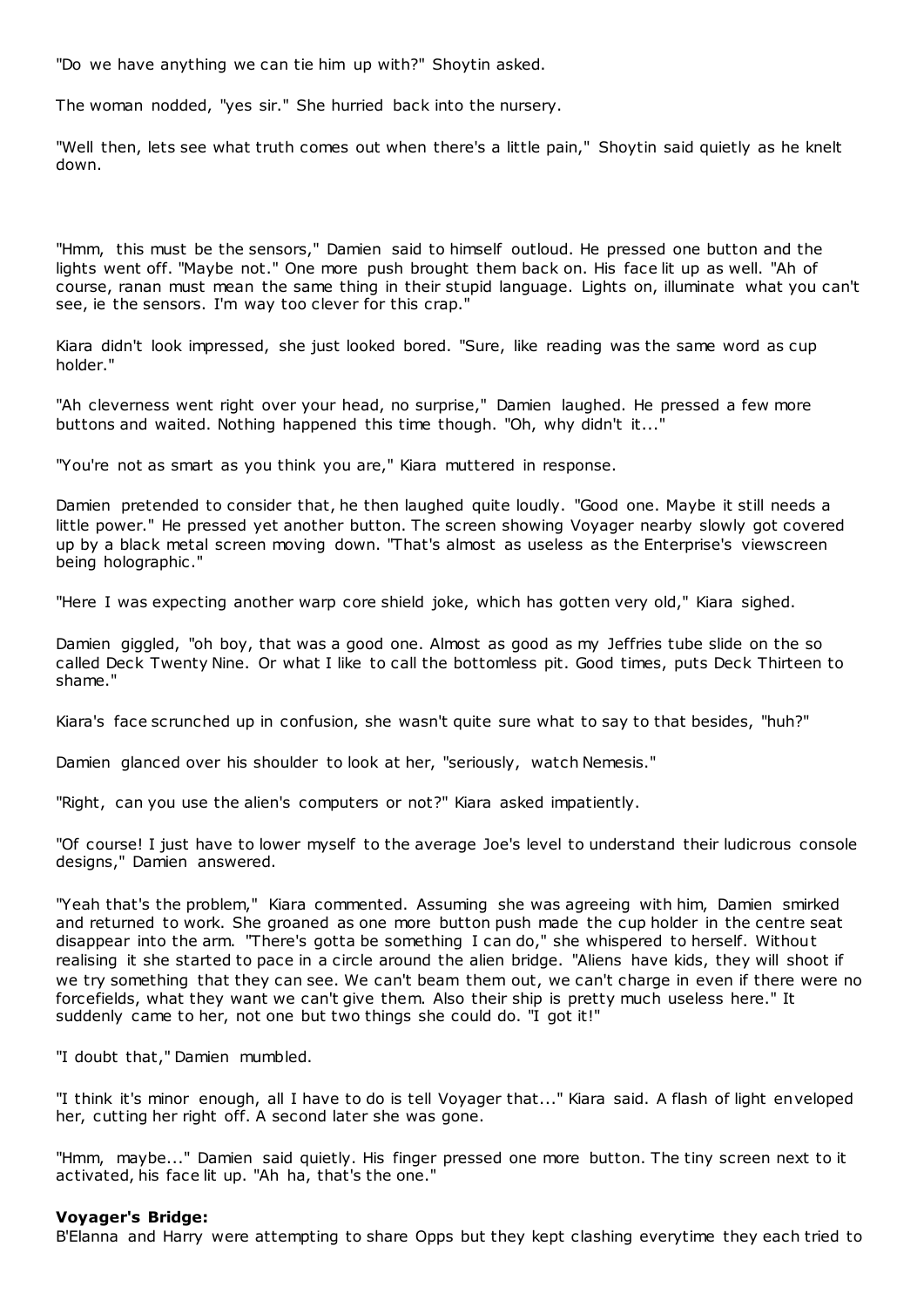do something. Harry tried to reach over to the part she was working on, his hand got slapped for his trouble.

"I'm using that," she snapped.

"Ouch okay, I'm gonna forgive that cos of your situation," Harry pouted.

"Yay," B'Elanna said sarcastically. "I assume cos you keep hogging my side that you haven't found anything that can help."

"No, nothing," Harry shook his head. "They haven't yet rebooted the shield, but other than that there's no change."

B'Elanna smacked the station, it even bleeped as if it was complaining about it. "Chakotay, next time you decide to give James some advice, make it useful."

Chakotay didn't dare say anything, he kept his gaze straight ahead towards the helm. In the corner of his eye he saw Tom's head turned towards him from the other chair. "What?"

"If you told James that he dropped something or a lace was loose, he'd just keep walking. How the hell did you convince him to change the rescue his own kids plan?" Tom asked.

Chakotay turned his head, he immediately saw the suspicion in his eyes. "I didn't order him, if that's what you mean."

"It's not," Tom stated.

"I don't know what to tell you. I suggested the forcefields should be his main focus. I'm as surprised as you that he listened," Chakotay said.

"So it wasn't really your plan, it was his," Tom groaned into his hand.

"Does it matter? It clearly didn't work!" B'Elanna snapped at them both.

Harry winced not just because of that, but the station beeped at them at the same time. "Comm link to Deck Eight has been activated, but he still can't hear us."

*"Answer at once," Shoytin's voice said coldly.*

Tom gave Harry a wave as he stood up from his seat. Both Harry and B'Elanna went to tap the same command.

"Paris here," Tom managed to say although his teeth were threatening to chatter. His whole body was starting to tremble as he feared the worst.

*"Nice try."*

Tom felt a lump grow in his throat, he tried desperately to swallow it while looking around at everyone. He was very thankful that Jessie was nowhere to be seen.

"What do you mean?" he asked.

*"You know what I mean. I do like your creativity, not many people would come up with a ridiculous story like this to cover your tracks."*

"What?" Tom frowned, he was definitely confused. "I really have no idea what you're talking about."

B'Elanna and a few other's eyes widened as they just managed to hear Sasha's now much quieter crying. They didn't hear it for long, *"you managed to escape the anomaly because of one super*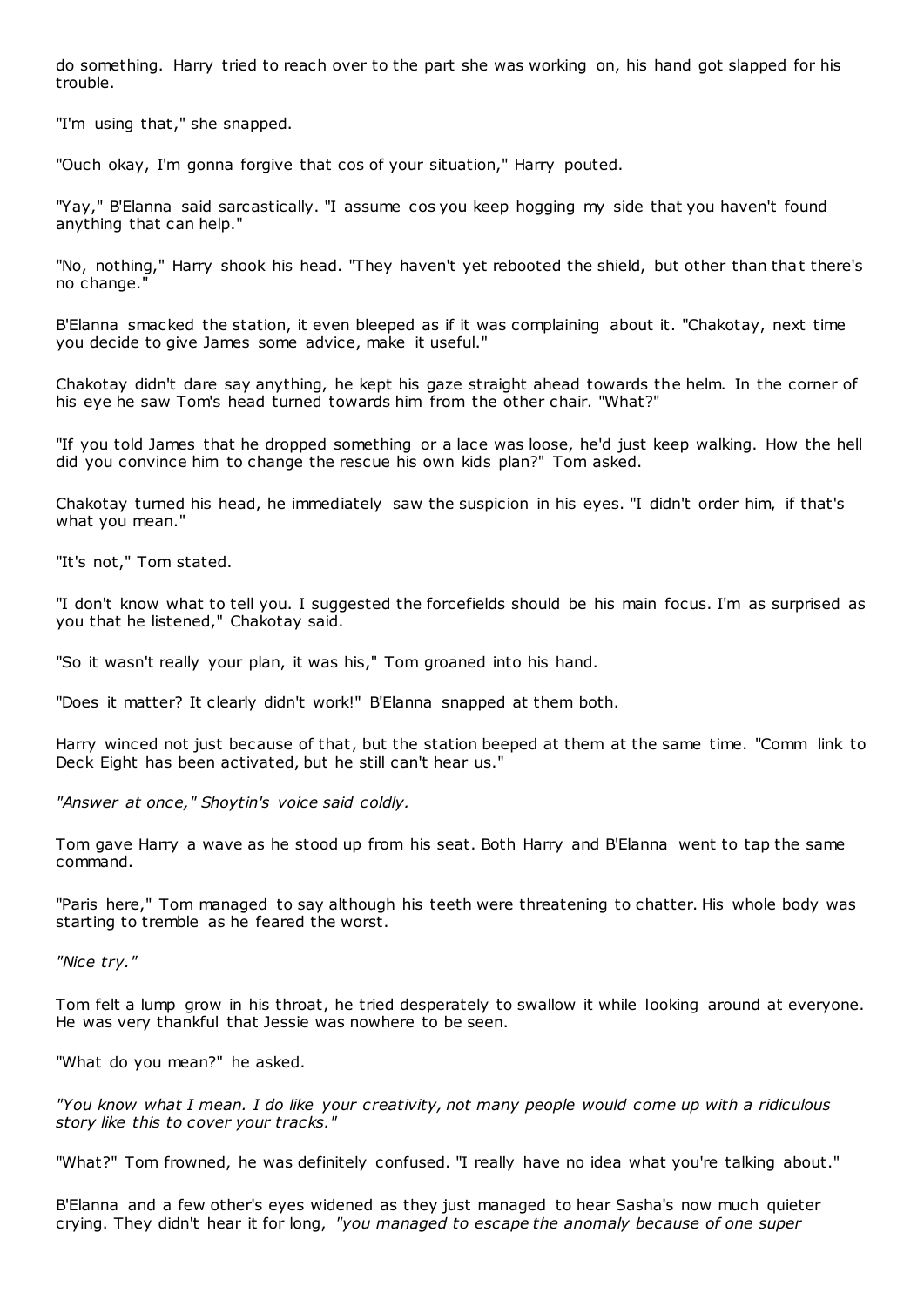*powered freak, who just happens to know how to hack, as well as keep an eye on a whole ship. I've read more realistic children's books."*

"Where are you getting this?" Tom asked carefully.

*"I have him right here. It didn't take much to get him to talk," Shoytin answered. "Usually I have to do the torture first, not the other way around."*

"I don't... who and what are you talking about?" Tom stuttered.

*Shoytin groaned impatiently, "you sent your hacker to disable our shields, he's right here. Do not pretend it didn't happen, it's a waste of both our time."*

"Hacker? Oh god," Tom pretended to sound annoyed. "I told him not to try anything."

*"Oh, is that how we're playing it? All right. Let me catch you up then," Shoytin said.*

Harry cringed, "someone's trying to activate the viewscreen."

Tom quickly nodded at him. B'Elanna tapped the station while he did so. The viewscreen then activated to show the inside of the nursery office. Shoytin blocked most of the view of it, not for long though. The image span around, once it stopped everyone could see Sasha sitting in the chair, trying desperately to dry her eyes but with no success. Behind her was James lying still on the floor, with a few extra bruises on top of his burn wounds.

Shoytin let that image stick for a bit before the image span round to show him again. He knelt down so they could see his face. "She's got five minutes." The whole Bridge froze, Tom could feel the nervous sweat coming back. "Give me the truth, prove it or I'll wake him up and make him watch."

Tom felt himself laughing but he had no idea why. "Trust me, you do not want to do that."

Shoytin smiled, "why not? I've been very lenient so far. She should have been dead as soon as he was brought in."

"It'll be the last thing you ever do," Chakotay warned, his lip threatened to curl into a smirk.

"Four minutes," Shoytin muttered.

Tom didn't know he could panic anymore than he had done so far, but he was managing it. "Look, look... the guy you've captured has a really, I mean really violent temper. He's killed people. You kill his daughter, well... even I don't know how far he'll go. Please, just..."

"Should I be afraid, really? Is he really this *Slayer,* or is this just a way to control me?" Shoytin said.

Chakotay shook his head, "you'll find out soon enough."

"Chakotay, really?" Tom whispered back at him. He noticed the Commander's face looked deadly serious, he didn't know what to make of that. Tom's attention quickly went back to the viewscreen. "If he's told you who he is, then surely he told you that he's the reason we survived the anomaly." Shoytin only scoffed in response. "How are we supposed to do this if you don't believe anything we say?"

"See it from my side. Would you believe it?" Shoytin answered.

"Okay, let me explain something to you. Imagine we're telling the truth," Tom said as he slowly approached the viewscreen. "Your timer runs out, you wake up the Slayer and you kill his daughter in front of him. I'm right and he loses it; he'll kill you, your crew without breaking a sweat. You won't even be able to shoot him, he'll just finish the job, while your people might try to kill off some kids in the panic. Pretty big gamble for both of us right?"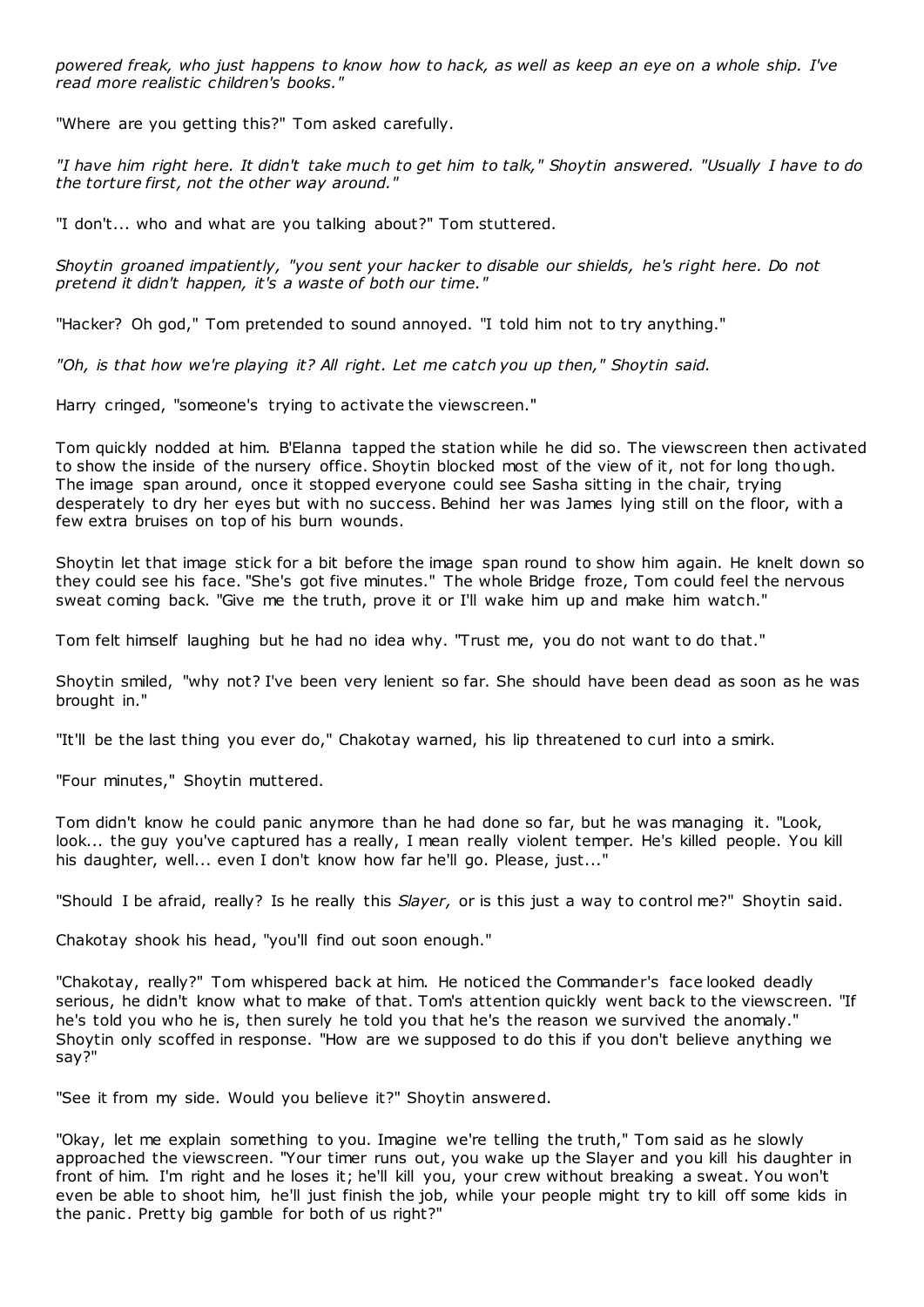"I'm okay with the killing the crew part," Chakotay muttered to himself.

Tom ignored him for the time being, "if you decide to believe me, you'll get what you came here for. On the other hand if I'm lying and you believe me, it'll get us both quite literally nowhere. I have nothing to gain from this. If you don't and you kill her, well nobody wins there either. It's your choice."

He was relieved when it appeared like Shoytin was thinking about it. B'Elanna shook her head, she didn't see it ending that easily.

"You do realise that in your believe it scenario, I take your Slayer and you'll never get it back," Shoytin pointed out.

"This is why I didn't want you to know about him. I don't give up members of my crew, it's not our way," Tom said. "However if he told you so freely, he would be willing to exchange the kids for himself. I would if I could."

"That's the thing," Shoytin smiled.

"Here we go," B'Elanna muttered.

"I have no guarantee, no safety net that he'll co-operate with me, Slayer or not. I imagine he's only taking the hits because..." Shoytin said. Again the screen span to focus on Sasha, this time she seemed to notice it. Her eyes lit up a little.

"It's okay, we'll get you out of there," Tom said softly.

Sasha's bottom lip was trembling, her eyes threatened to burst into tears again. "Mummy..." Tom turned around towards the back of the bridge, sure enough Jessie was just leaving a turbolift carrying a few books. She dropped them on the floor when she saw her. "I'm sorry."

Shoytin laughed as most of the bridge cringed and wished it was all a bad dream. "Oh, is that where you got your looks, sweet annoying thing?" he taunted just before entering the screen by foot. He picked Sasha up, making the already tense atmosphere on the bridge even more suffocating. "I was wondering."

"You son of a..." Jessie grumbled.

"Jess," Tom continued to cringe. It didn't matter, Jessie was already at the front of the bridge, with only Nathan and the helm getting in her way.

"Put her down or I'll personally go down there and rip your fingers off!" she snapped.

"Oh," Shoytin sniggered. "Mummy's feisty, I like her."

Tom quickly dared to walk over to Jessie's side, he didn't dare touch her though. "Remember the bit about the killing your crew. I dunno how I forgot to mention this but..." he gestured his thumb in her direction.

"I see, so she's one of these Slayers too?" Shoytin chuckled. "Does it run in the family now?"

"No but you're one of the dead men," Jessie growled.

Shoytin pretended to look shocked, "you know, it's been more than five minutes. I'll leave it up to you if you want to watch as well. I know you managed to get that control back at least." The screen went off quickly. Tom looked around to Opps.

"I panicked," Harry stuttered.

"Five minutes to what?" Jessie angrily asked, although she already had an idea. She didn't wait for an answer, she hurried over to the books she dropped.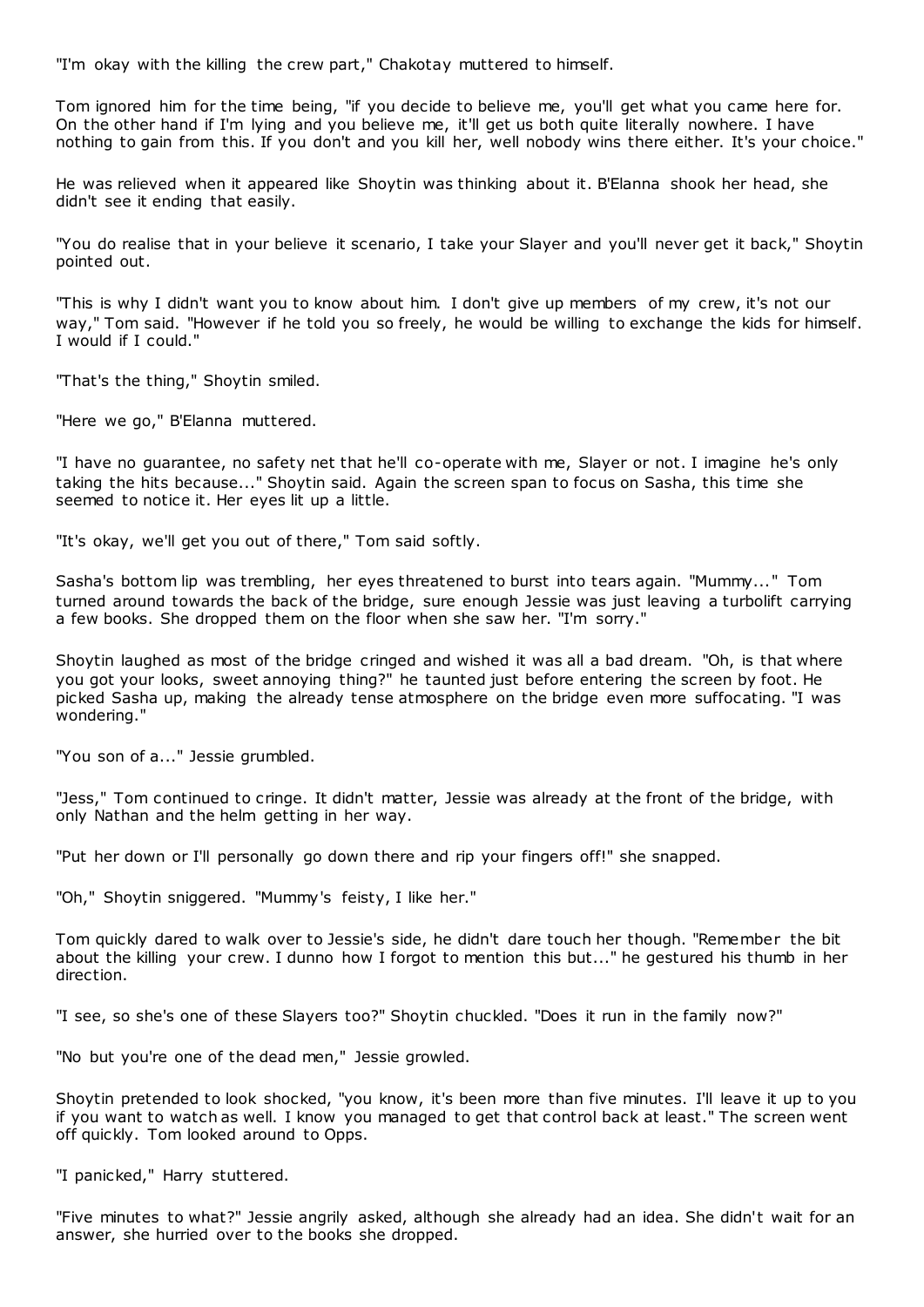"Uhoh," B'Elanna remarked. "Are you sure..."

"Oh I'm sure!" Jessie snapped. All of the books were dumped on Tactical, the first one was opened immediately.

Tom looked at everyone else helplessly, the last person he looked at was B'Elanna. "Why haven't we got Red Alert on?" he asked in a tired voice.

"I really have no idea," B'Elanna answered.

Shoytin noticed the computer was blank once again. He placed Sasha back into the seat, then walked over to where James lay.

"Get me something to wake him up," he ordered.

Hikgel and the woman looked at each other, she eventually nodded nervously and ran out of the office. Hikgel remained where he was, tightly clutching his rifle to his chest.

"Are you really going to do this?" he stuttered.

Shoytin rolled his eyes, he passed the other man a deadly glare. Hikgel quickly swallowed the lump in his throat, he knew that look well. As Shoytin was turning his head back a hand shot forward and grabbed his throat. All he could see were a pair of intense eyes glaring into his own as he struggled to breathe.

"Uhoh," Hikgel panicked. He raised the rifle up, but wasn't sure where to shoot. He was torn between his Captain's attacker or the girl in the chair. It didn't matter, he noticed he had been left with the broken rifle and it would probably only shoot the floor in this state. By now his leader was being lifted off the ground, he struggled to pull the hand off but it was useless.

Hikgel ran over to help. James saw him coming, he swung his spare left arm into his path, knocking the man flying backwards onto the floor. His attention went back to Shoytin as his face started turning purple.

"Is this proof enough?" he asked coldly.

Hikgel clambered to get up. "Toren!" he yelled as he dashed outside.

What nobody noticed during this commotion was Sasha climbing down from the chair. She went to run but saw exactly what was happening, she started to shake.

"Daddy?" her scared voice got James' full attention. His head turned her way, his own face softened at the sight of hers. He looked back at the man clinging to life in front of him, then again at his terrified daughter. The anger was all but gone, but he worried what would happen to her if he let this man live. The look on her face though, he didn't want her to see this.

Shoytin barely had any breath left in him, he was close to passing out. James shook his head, he was about to let him go when Hikgel charged back into the office. He wasn't alone t hough.

"Let him go, or I'll kill them both!" he shouted. James looked around and saw who he was talking about, he couldn't help but cringe.

"I kick your ass!" Miral screeched as she struggled in the man's arms.

James sighed. His hand lowered, Hikgel relaxed a little as Shoytin was returned to the ground. He didn't loosen his grip on Miral though so he stopped.

"You first," Hikgel growled.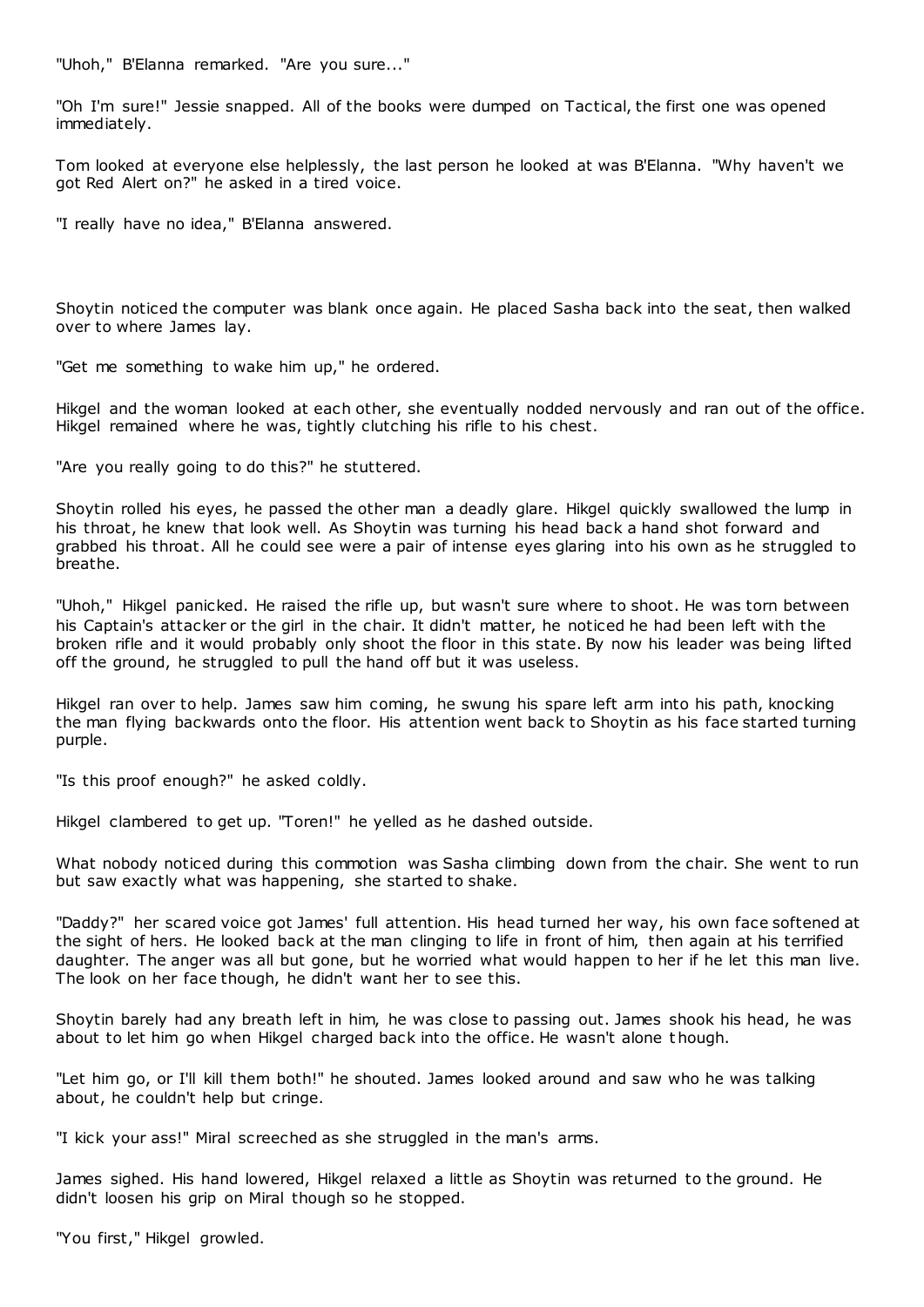"All right, fine," James groaned. He continued to lower Shoytin but at the last second he tossed him towards Hikgel. The man jumped in shock as his leader slammed into the wall directly beside him. Miral used his reaction to slip out of his arms.

Sasha assumed it was safe to run as well, only she ran right up to her dad and hugged his leg tightly. He put his arm around her shoulders.

"Asshole," Miral grunted, giving the alien man a kick before running off. Unfortunately it gave him time to recover from his shock and grab her before she could get away.

"Hey, no! No!" he snapped, pulling her right back to in front of him. "That's not what I told you to do."

"You said let him go, I did," James said.

Hikgel shook his head, though that wasn't the only part of him that was shaking. He looked petrified. "No, you tried to kill him. That's two mistakes, so two kids."

"He didn't give me any choice, I did warn him," James said.

Miral gave Hikgel a punch in the leg. It only made him madder so he picked her back up. "I'll tell you what. We either have two hostages as well as you. Or you two separate, and we can go back to having one."

#### **Meanwhile:**

It was dark and empty, almost hollow. Everything about it, including the air seemed like it belonged somewhere else. It was the perfect place for her to go. It reminded her of her own place on Voyager, not just that, but in this timeline as well. She was an outsider, dragged unwillingly into it. The only difference was, she didn't want to drag the other fourteen decks into hell with her.

Lena didn't know what she wanted. For now having some peace and quiet, away from prying and sympathetic eyes was enough.

Her thoughts drifted back to Kiara. Despite how she felt, she was relieved to see her again. She had silently hoped that she would feel the same way. Lena knew better though, everytime the girl would look her in the eye she could tell the opposite was true. She didn't blame her one bit.

At first Lena thought it was her head playing tricks on her when the walls seemed to get brighter. Then everything around her was swallowed by a brief but blinding light. The light quickly faded.

It didn't take her long to realise that she was no longer on Voyager. The place she was at now looked familiar, but felt different, darker. Cold and lifeless. Just as she felt, she thought.

Her eyes were drawn to the leather chair in the centre of the room she was in. It felt like it was inviting her over, yet at the same time something inside pushed her further away from it. An internal voice saying, "you don't deserve it." As usual it was her own.

Looking around she noticed all the computers, work stations, sc reens were blank. Chairs were left discarded, as if someone left them in a hurry. There was damage, yet another difference. The bulkhead near the entrance to the Ready Room had collapsed in on itself. If it wasn't so dark she would be able to see inside it.

Lena continued to stare through the gap, hoping to see something.

Another flash of light, this time behind her, got her full attention and she turned around to see what it was. The man standing there now was more than familiar. It felt like it had been years since she last felt like this, she had almost forgotten what it was like. All she wanted to do was hurt him.

"Q?" was all she said.

"Lena my dear, long time no see."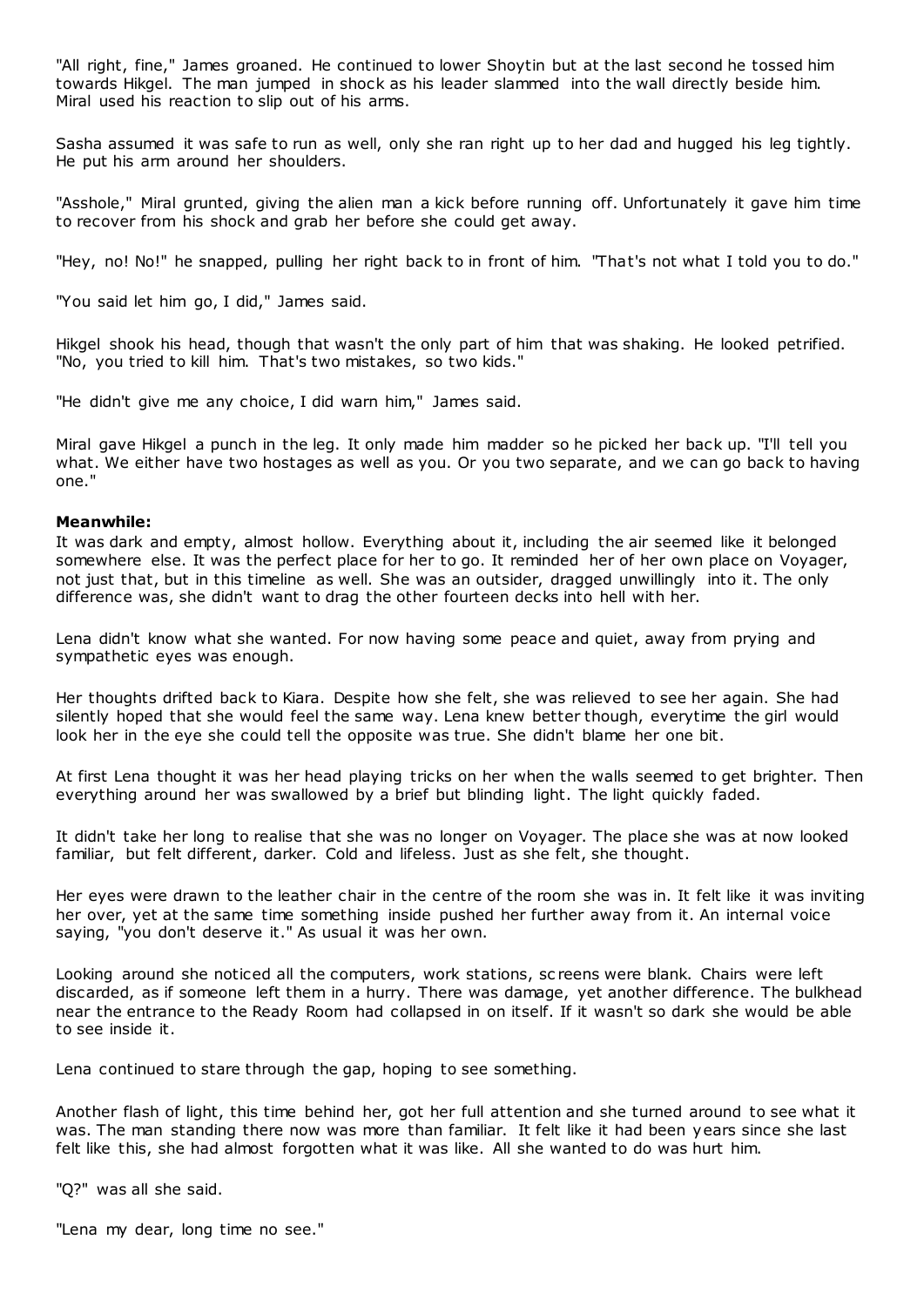Her right hand clenched, she felt an overwhelming urge to throw it into his smug face. She resisted for now. "Why am I on the Enterprise?"

Q seemed a little disappointed, at least his smug face had toned down. He glanced around the empty Bridge. "Hmm yes, I suppose the old girl's seen better days. Although she suffered worse under Jean Luc's command at times."

"I said why?" Lena mumbled. "Why show me this illusion?"

"We needed to be alone and it's no illusion," Q answered.

"I heard..." Lena made sure to look around again. The lack of light or even just power, as well as the damage, the emptiness. It made sense to her now. Almost.

"Yes your Enterprise is still trapped," Q answered as if he read her mind. "Just think of this as a representation, a visual aid for your mortal mind to comprehend. The Continuum is difficult to explain to ones not like us."

That made even less sense to her, but at least she understood why the Enterprise still had enough power for her to breathe. "Why?" she asked.

"The little one is in a spot of bother. Apparently she was about to abuse powers she shouldn't for her own personal gain," Q replied.

"Kiara?" Lena said. She understood less and less, "I don't under... you do it, all the time."

Q nodded, his face was still oddly serious. "I did and my powers were revoked. I made sure that during her time with me that she understood the rules."

It didn't seem that bad to her. What could she have done that was as bad or worse than him? "So they'll take her powers away?"

"You think we're being harsh," Q said.

Lena shook her head, "no of course not. Your whole existence seems to be about tormenting Kiara and me." Q's face fell, she didn't expect it or care either. "Why don't you just leave us alone!?"

"I brought you here to help you," Q protested.

"Help me? What about Kiara? It's the only reason I'm even talking to you or at all," Lena said.

Q nodded, he slowly walked over to the central seat and soon got himself comfortable. "Believe it or not but I'm not the bad guy here." The resulting look on her face made him wary of saying anything more about that. "The Continuum did not want to lose Kiara. On the contrary. The issue for them is she's obviously too Human."

"Oh I'm sorry," Lena muttered. The anger she thought was no longer there was threatening to spill. It wasn't a good thing, she hated it. "Why didn't I think of that before I had the audacity to exist. Whatever can I do?"

"Lena," Q said gently to her surprise. "We do not blame anyone, at least not you. The unfortunate truth is Kiara can no longer exist as both Human and Q. She has to choose."

"You are proof that doing selfish things with their power isn't limited to Humans," Lena pointed out.

"I didn't say it was," Q said. "A minor teleportation spell or two, a niggle at best. Sedating intruders holding hostages; risky and a little unethical. Disabling intruder's weapons, definitely could cause more problems than help. Erasing their memories, power abuse at its worst."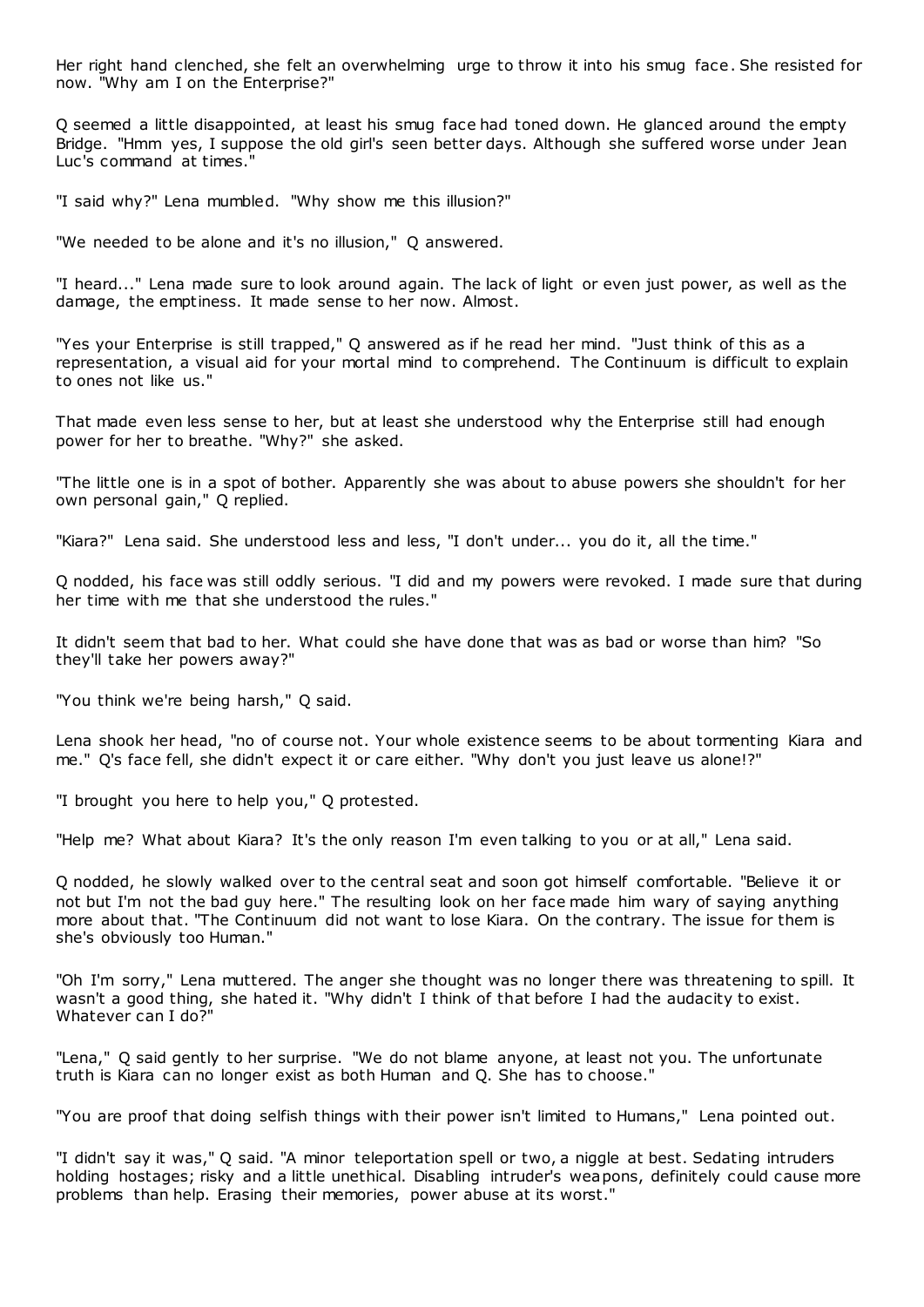Lena wasn't sure what he was saying. "What hostages?" she wondered out loud. "She did all those things?"

"Only the first one. The Continuum retrieved her before she could really do some damage," Q replied. "Of course they're taking it out on me too. I trained her, therefore she's my responsibility in your stead."

"You poor thing." Lena didn't mean it. "If she wasn't ready, why let her leave?"

"As long as she's bound to Humanity, she'll never be ready," Q said in a tone that told her they weren't his words. He was only repeating them. "The Continuum knew it would come to this all along. Her recent behaviour has just inspired them to move things forward now."

Lena shook her head timidly. "No, she only wanted to help people. That's the opposite of self gain by the way. I thought that what you people do is just that. Or are having powers just an ego boost?"

"Rescuing a group of kids, even the two Slayer ones, from desperate aliens isn't something they would trouble themselves over. It's a mortal problem," Q answered.

"So if she chooses Humanity, she loses her powers. What happens if she picks a Q life?" Lena questioned.

Q seemed forlorn at the question. "She doesn't. They've elected you to choose her fate."

Dread washed over her like a wave, the anger went away with the tide. "Me? Sometimes I can't even decide whether to breathe out or take a step. How can I? It's not for me to choose."

"She's still a child by Q terms, and if I'm not mistaken that despite her appearance she is in Human ones as well," Q answered. "You're her mother. Also to answer your previous question, if you choose the Q existence she'll have to return home."

"But..." Lena's voice started to crack as her body trembled. "For good?"

Q nodded only once. "If she were to live as a Q, she'd have to leave her Human life behind completely. Kiara wouldn't be the first."

The fake Enterprise surroundings were slowly fading away into black. It didn't matter, it wasn't real. Lena remembered her recent time on Voyager feeling the exact same way. Empty yet familiar, colder and unforgiving. It would fade away like a bad dream, only it would drag her back in. This illusion was eerily alike.

"I'm sorry, if it were up to me..." Q seemed genuinely apologetic . He seemed to notice the illusion was fading away as well, it wasn't just her. "I wouldn't make you pick."

"But you did," Lena said quietly. "I know now. You took Kiara away and then you saw fit to take aw ay everything I had as well. Voyager, my family... I watched as they were destroyed. I was left alone, but you did nothing to stop any of it. It was all part of the plan, wasn't it?"

Q was shocked, it was so obvious to her, his fake Human face had paled to a ghostly white. "There was nothing wrong with that timeline, Q. It was fine until you and your friend came along. You chose to take Kiara away, not once, not twice but now a third. Surely your precious timeline has been fixed. Please just stop, I can't take anymore of this!" she pleaded.

"I didn't want it this way, I promise you that," Q said.

Lena didn't, couldn't believe him. "Liar, I was there. You saw my pregnancy by that horrible Q as something good. You saw an opportunity, you took it. You didn't seem torn at all!"

"You do remember your previous life," Q said, there was a little fear on his features now. "That's not possible."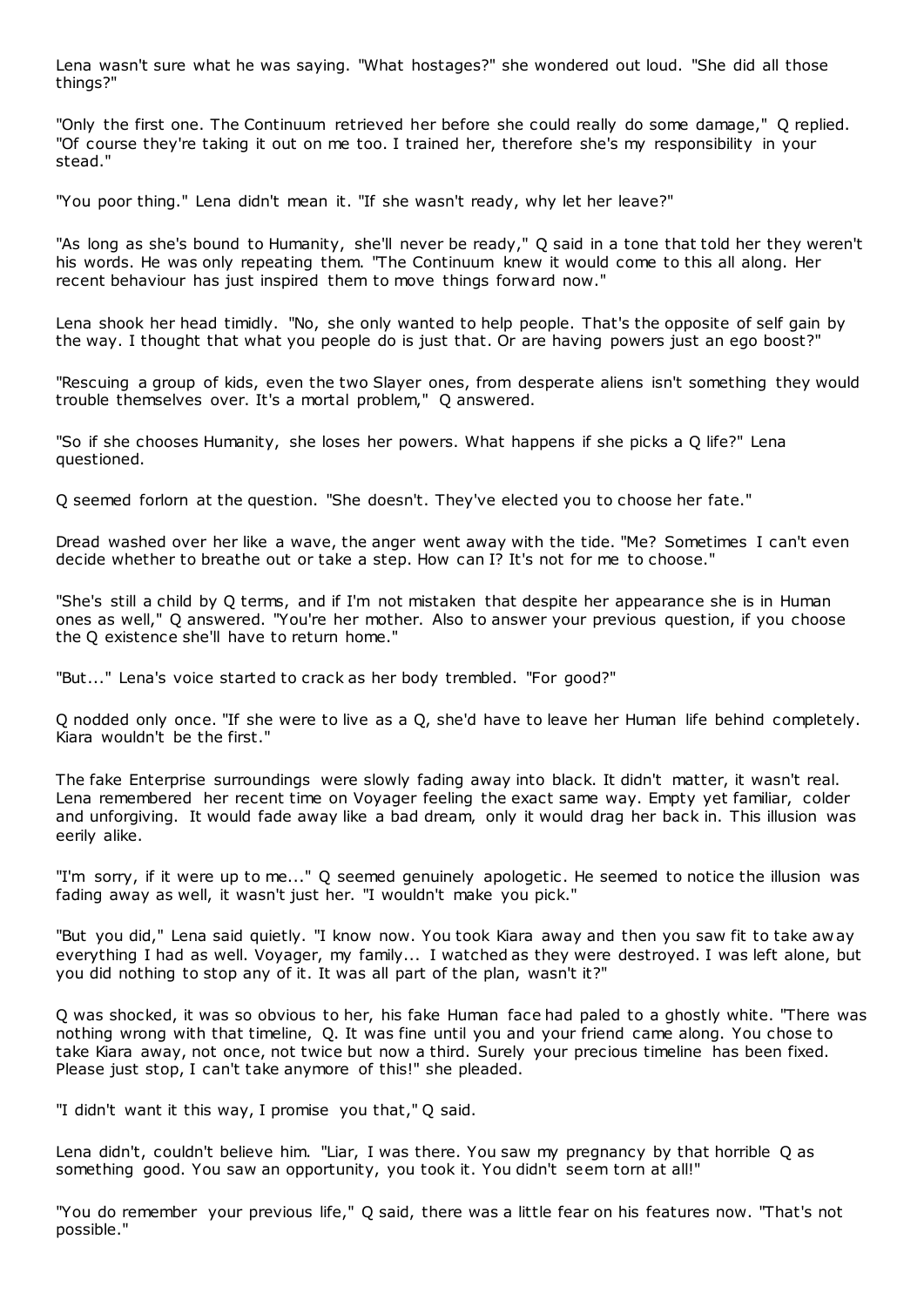"I was dead for almost two years and yet here I am. So why the hell not?" Lena muttered.

"You weren't supposed to remember for a reason," Q said.

"Why?" Lena asked. "To fit your *I'm Kiara* trick, which you yourself exposed five years ago. Why didn't you restore it then?"

Q pulled himself out of the chair. He slowly approached her. "To spare you from exactly this. The pain, the confusion of a lost past."

"No, you just wanted to be cruel. Don't deny that. All powerful Q's can't spare one nano second to save innocent children, but still have time to kick up a fuss when one thinks about trying. That says it all," Lena said.

"Enough of this, Q!" a booming voice echoed over the darkness. Lena sensed it come from all around her. It began to concentrate between her and Q. Then she saw a figure fade into view. Before either of them could say anything, the figure spoke, "the child is your responsibility. Choose."

James' eyebrow raised. "What?"

"You heard me. It's either both or just her!" Hikgel snapped. The woman from before walked in, holding the only good rifle. "Let her go back to her seat, I'll let this one go, and you don't try anything while we restrain you..." His eyes darted to where James lay before, two metal devices a lot like handcuffs were there now, broken in two pieces each. "Better this time."

James felt Sasha's grip on him loosen, he looked down to find her pulling away. "No, what are you doing?" he kept a firm but still gentle hold on her shoulders.

"But... Miral," she said quietly.

"This should be easy, why have two kids in danger when you can just pick one!" Hikgel yelled.

"Easy?" James snapped in surprise. "You're asking me to choose between keeping my daughter safe but still trapped in here with you, and risk getting another child hurt or worse. Or put my own daughter at risk to spare someone elses."

"Yes," Hikgel tried to cover his fear with a laugh, it wasn't convincing anyone. "Simple. Any father would pick their kid first. Are you really so twisted that this is a hard choice for you?"

James again looked down at his daughter, she stared up at him, her eyes pleading with him to let her go. "It says a lot..." he said, slowly looking back towards Hikgel and his teammate. "That I'm not the twisted one here."

"Prove it. Choose," Hikgel said.

The woman shook her head, "you couldn't have just threatened a simple exchange, your kid for this kid?" She knelt down beside Shoytin to check on him.

"No," Hikgel nervously laughed. "Cos we know he would have picked this one. We'd lose our advantage against him." Miral started kicking her legs fiercely, each one slammed into Hikgel's upper legs, he cringed with each one.

The woman turned a little pale as she inspected the huge bruise around her leaders neck. "I... you call this an advantage?"

"Maybe I really knew he'd keep a hold of his own kid and risk this little monster, t his way we get two," Hikgel muttered, slowly moving the attacking girl further forward from him so she couldn't hit him. "Seriously, only a guy who would do that to our Captain would care about a little demon like this!"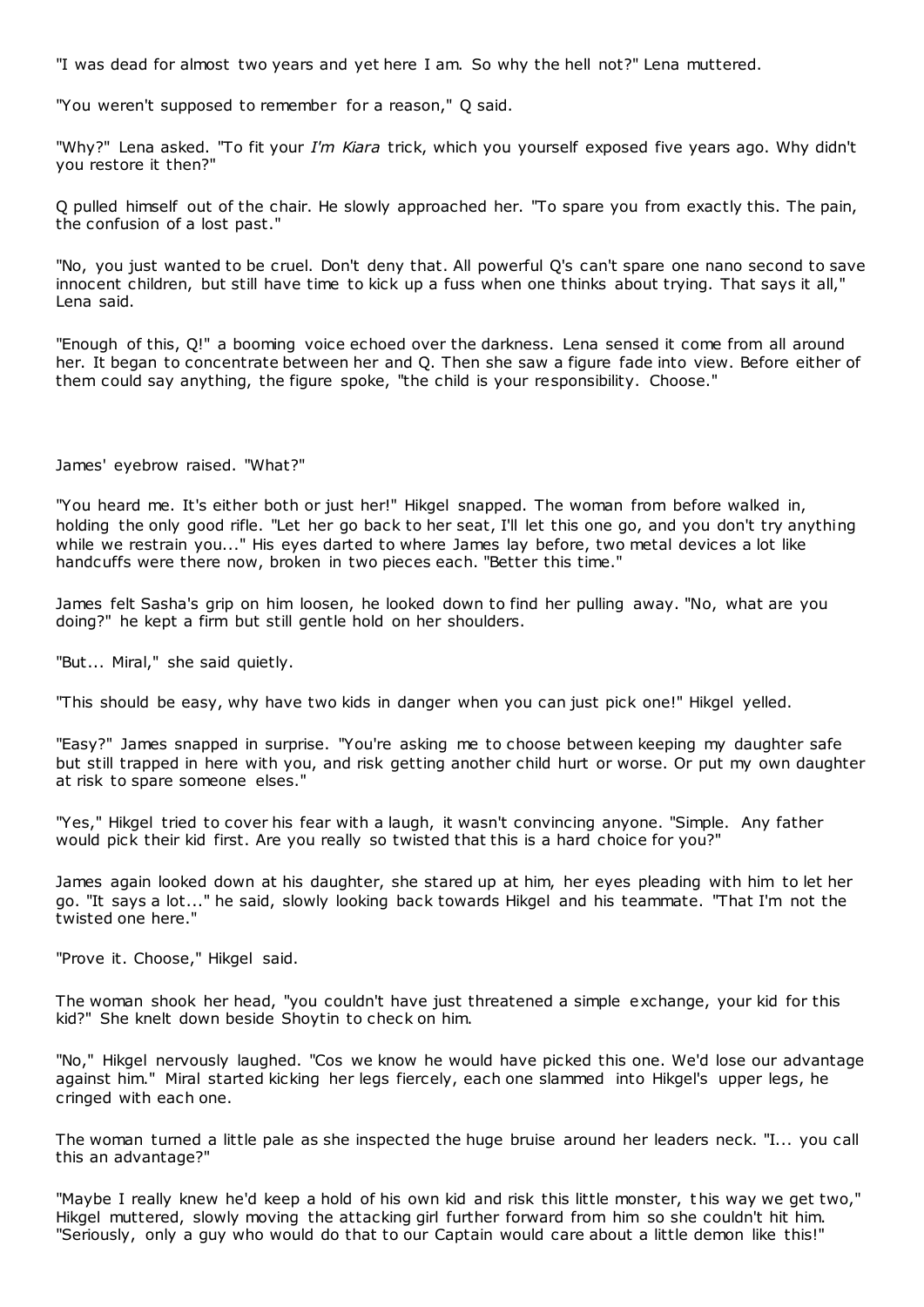Miral made a disappointed aaw sound when every kick she just hit air. She then looked down at the hands holding her, her eyes started to sparkle.

"Daddy," Sasha said. "I don't wanna hurt Miral. Please."

James knelt down beside her, all while keeping his arm over her shoulders. "I don't either. But, I refuse to let these so called people touch you again."

"But..." Sasha protested, her eyes welling up again. Her shaking hand reached forward to touch his face, only she stopped at the last second. "My fault."

There was a nasty crunch, then a man's scream. "Aaaw you little parasite..." Hikgel grumbled. He tried to stop her, but the little girl's teeth just clamped further down. The woman groaned, she leaned over to try and take her away from him.

"That's not true at all," James said softly. "I failed, so this is my fault."

"Aaaw!" Miral moaned as the woman held her now. Hikgel had gladly swapped her for the rifle, which he was also happy to point at her.

Sasha pouted, "you hurt, Miral's here. I just want to help."

"I know you do," James said.

"Ugh, what kind of freak of nature doesn't pick his own kid's safety?" the woman grunted.

Hikgel nodded, "I know I would, these Slayers are obviously sick in the head." He pointed towards Shoytin.

"That's not true," Sasha grumbled. "He..." James lifted her up from the ground, he then stood up. The two aliens seemed a little relieved. "Daddy?"

"I want my daughter to be safe more than anything, but..." he said, sounding slightly hesitant. "What kind of asshole would I be if I endangered somebody else's daughter to do it?"

"So you choose to let this one go back to the others and let us threaten your kid?" Hikgel was surprised. "Wow, that's cold."

James shook his head, his other arm went around Sasha as well, pulling her closer to his chest. "I never said that..."

"Fine, the demon stays," Hikgel smiled. Miral responded by blowing a raspberry, though none of them were really sure who it was aimed for. Then she folded her arms tightly in a huff.

"No," James said, glancing briefly at his daughter's face, then at Miral. "She doesn't," his voice cracked. Sasha smiled up at him proudly before cuddling into him.

Hikgel stared at his companion, surprise all over his face. She matched it. "Never saw that coming," he said. "All right, put her down on that seat and walk away."

James hesitated as his daughter snuggled into his shoulder, clutching him tightly. This didn't feel right at all. "God, what am I... what am I doing?" he whispered so quietly, he didn't want her to hear it.

She heard it anyway and smiled up at him again. "I don't want Miral getting hurt like you, cos of me." When his eyes closed tightly her head shook, "it's ok daddy. You'll win, always do. I'm not scared."

"Hurry up!" Hikgel snarled.

As James opened his eyes, a tear escaped one. "Cos my daddy's a hero," she said, giving him another cuddle. "He always finds a way out, no matter what."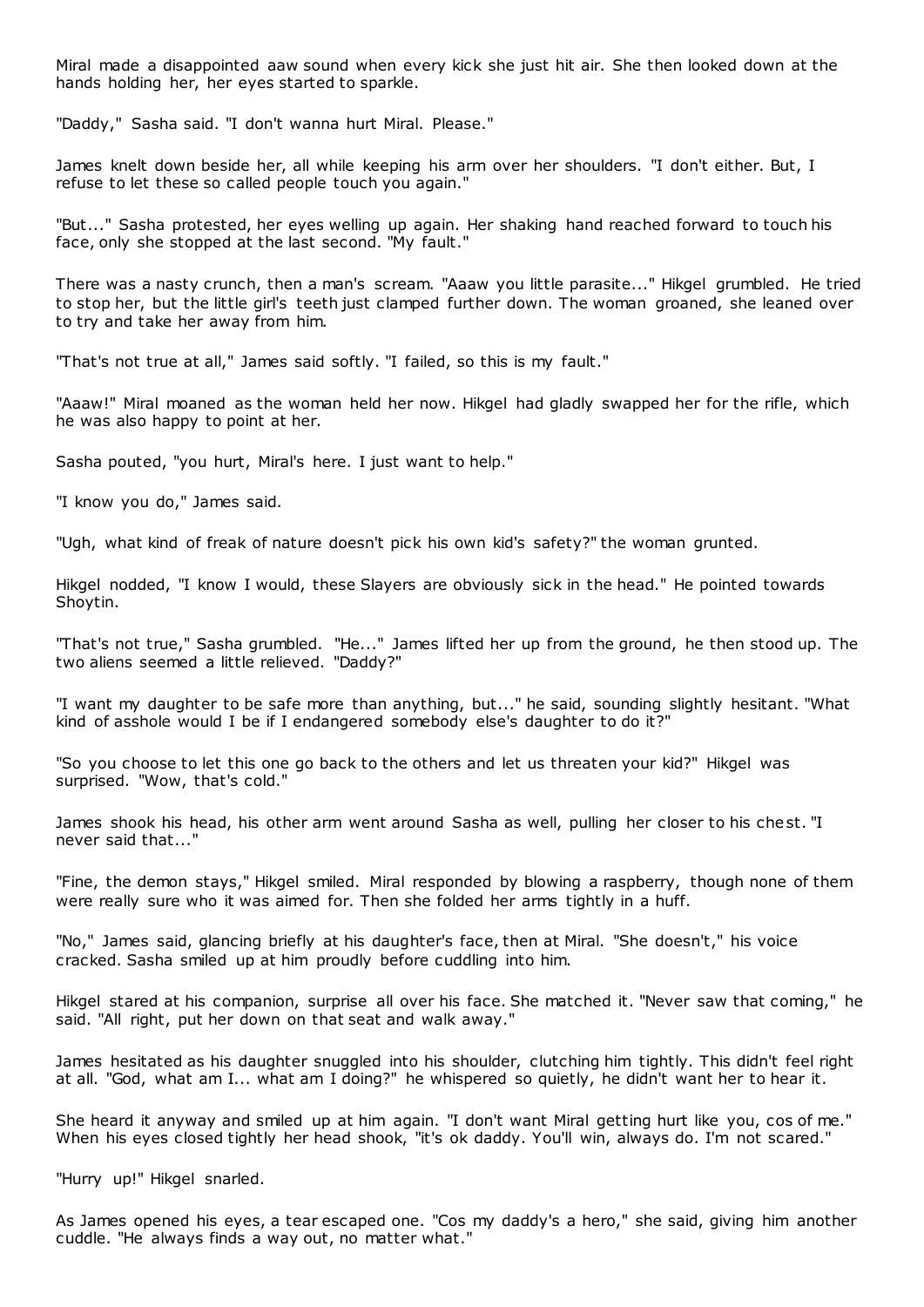"Enough of this, you're stalling," Hikgel grew angry. He was starting to panic again, he stepped forward to point the rifle at James instead. "Put her down!"

James' eyes squeezed shut again, this time when he opened them they looked determined. He gave his daughter a little kiss on the forehead before placing her gently down on the chair.

"Good, now... show us this proof that you helped with the anomaly, on the databases!" Hikgel stammered nervously.

"Hikgel," the woman warned him.

"You saw what he did to Shoytin, but you didn't see what he did to me when I tried to stop it," Hikgel hissed. "It's true."

James shook his head, not that Hikgel could see it much as his back was still on him. "Miral's still here."

"Not until you're back over there!" the woman snapped, pointing at his earlier spot on the floor.

Hikgel marched over to stand mostly between James and Sasha, his rifle kept pointing at one of them for a few seconds before moving to the other.

"I'm hearing different orders here," James said.

"If it's true you're taking a big risk by not separating them further. We don't need computer proof if you're so sure," the woman said.

What was left of Hikgel's restraint snapped like a puny twig, his face flushed red. "Shut up and put that demon down, I know what I'm doing!" he screamed in her direction.

The woman was taken aback by his outburst. She lowered Miral to the ground anyway, then gave her a gentle push to the door. Miral just stood there though with a confused look on her face.

"Good, now..." Hikgel said, not noticing Miral's reaction. He gestured his head toward the computer. "All you've proven is that you're a violent waste of super strength. Prove that you're the reason Voyager is here and then we can leave." James stepped forward but Hikgel quickly pointed the rifle back at the seat. "One little computer trick like the forcefields and I shoot. Understand?"

Miral looked up at the woman who held her, then forward at the other three. "Go," the woman whispered, giving her another push. The little girl pouted, her eyes widened. As James moved forward towards the table she could see Sasha sitting in the seat clearly, Hikgel still kept his rifle trained on her. It made her mad again.

James reached forward to drag the computer closer. His fingers went to tap something when the screen flickered off and back on in a space of a second, his fingers just hovered hesitantly.

"You really want your kid dead don't you?" Hikgel snarled.

James' jaw clenched, the left hand did as well. It was all he could to tame the anger for now. "You want proof that I helped. I'm not even sure how..."

"What?" Hikgel snapped.

The woman's eyes widened as Miral ran forward instead of leaving, she quickly grabbed her arm to pull her back. Despite the obvious struggle, the woman carried her outside.

"I may be able to show you what I did to shut down the helm, but other than that..." James said. "What I did in Engineering is impossible to show, there's no camera or anything up there."

"Then show me the first thing," Hikgel snapped.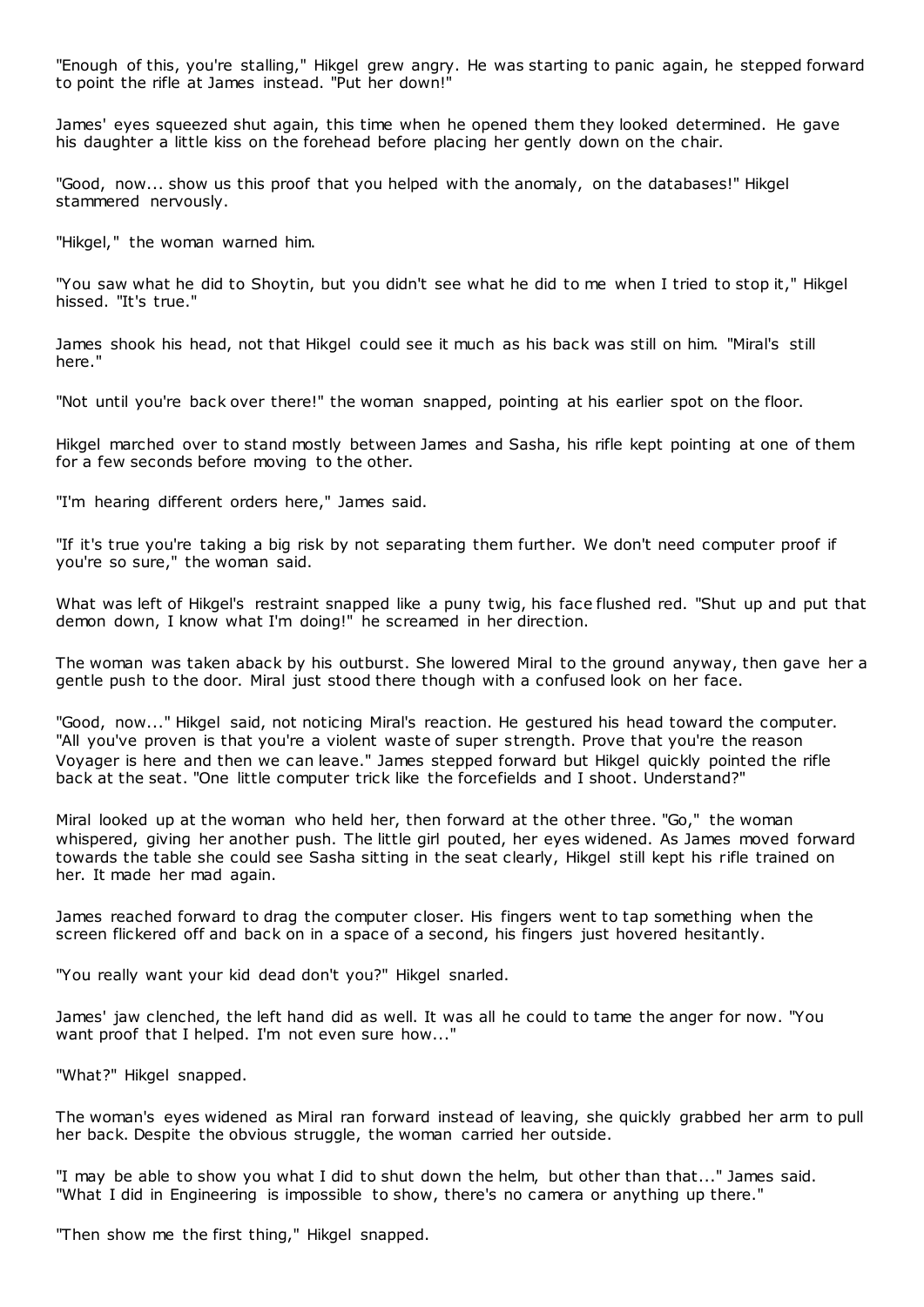"I'll have to explain it, it's complicated," James said quietly as he worked.

Hikgel grunted, all it took was one little kick to make the chair roll into the wall. Sasha let out a little squeal as it did. He kept his rifle pointed at her as James swung around to see what happened. It took all the restraint he had, even some he didn't think he possessed, to stop himself from attacking the man.

"Do not insult me again," Hikgel warned slowly.

"Why me? Can't you get your kick from doing nothing while a planet inhabited by billions die?" Lena said bitterly.

The unknown Q didn't even blink, let alone react. His face was completely blank. "You have us all wrong young lady. It's not our job to babysit the universe. We oversee larger events."

"Oh so stopping Kiara from saving kids and pestering me are more important than people dying. Good to know," Lena said.

"You misunderstand. We orchestrate but we do not get involved. Kiara knew this yet she violated that rule," the new Q said.

Lena shook her head, "I understand fine. We mortals do all the dirty work while you do what you want to us, all the while judging us as inferior. I've done nothing to you, yet you force a decision like this on me... when five years ago you were telling me I shouldn't exist!"

"I believe I've been misquoted here, so I'll explain..." Q said awkwardly.

"You are very much mistaken," the other Q interrupted. "We maneuvered you and the other into the here and now, for a much bigger purpose than yourselves. Kiara was a... fortunate accident which gave us the eventual means to do so." While he was talking Lena noticed Q become uncharacteristically shaken and worried. It didn't suit him at all and it was a little unnerving to her. "Whether or not the girl joins us is of no consequence to us, though it is to you. You dub us as cruel, believing we are taking choice away from you when we are giving it back."

"What if I don't choose?" Lena questioned.

"We foresaw that conclusion, the majority of the Continuum decided that permanent exile from it would be for the best," the Q answered. "I on the other hand believe the girl has potential. As Q here would put it, she possesses the qualities of a mortal, which could keep the Q from falling into an evolutionary decline."

"I... I don't understand," Lena stuttered, her attention fully on the original Q. "You said she couldn't be both."

"She can't. She'll still possess some qualities of Humanity, yet she can not be among them if your choice is the Q," the Q answered.

Lena's head fell, something he had said earlier popped up in her head, like she had just heard it. "Me and the other," she looked back up. "Why say that and mention Kiara as a happy accident? Who is this other?"

"I'm sure you already know," the Q said.

"No. Only Kiara and I were forced into this version of the timeline, or whatever you idiots call it," Lena said. "There wasn't another."

"Your understanding is limited to the four dimensions. Do not concern yourself, it is natural for a Human," the Q replied.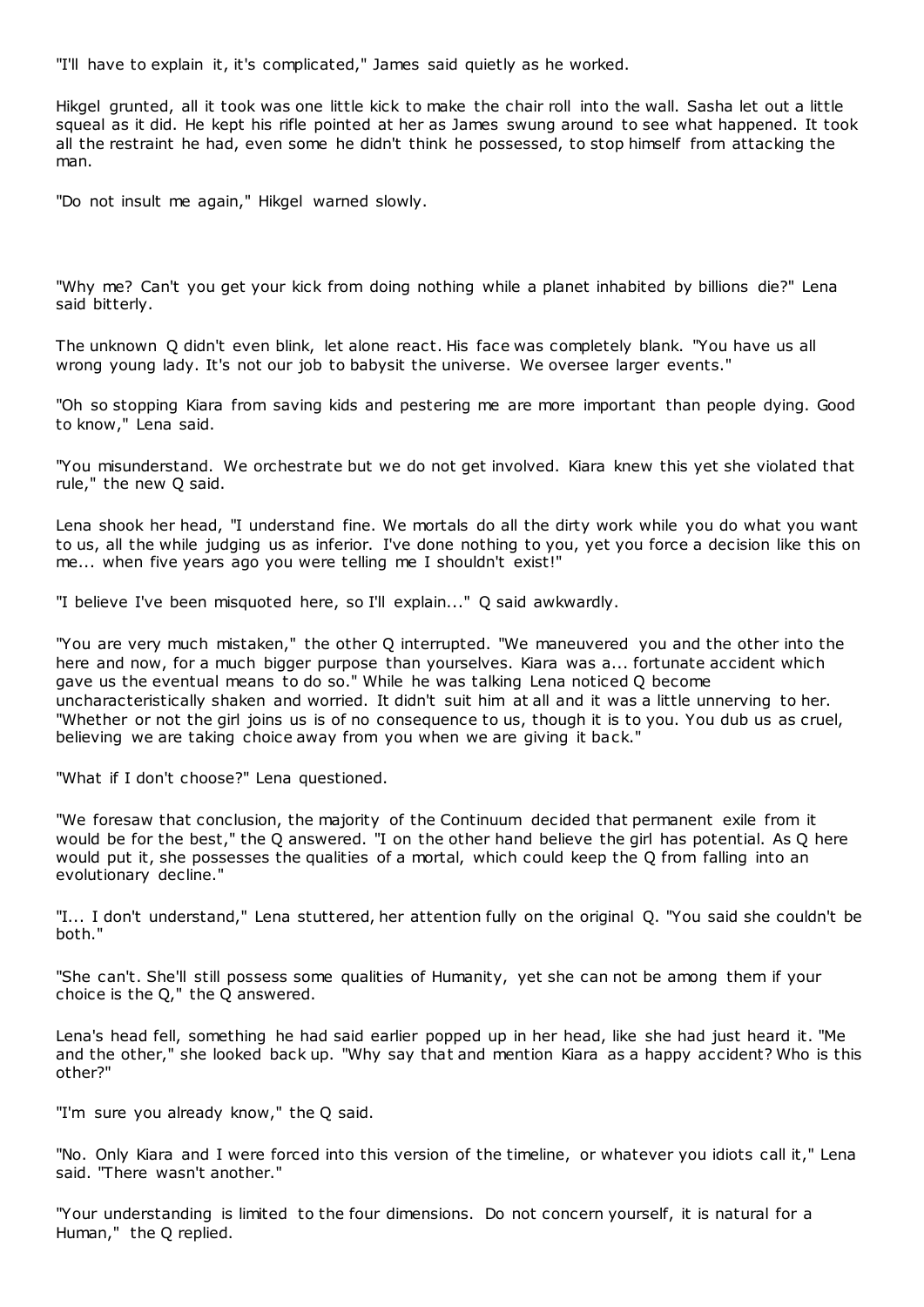Lena couldn't help but groan, "I thought that fifth dimension thing was a bad joke. Don't tell me it's actually true."

She finally got the Q to do something other than talk and stare blankly, although it was only an eyebrow raise. "Hardly. Space and time is infinite, it's beyond your full understanding."

"I don't actually care," Lena muttered. "I didn't care... no feel anything and now this. This is just trivial to you, but this is her life we're talking about. That's not something I can decide in a few minutes. Maybe that's something outside of your understanding."

"You have her memories, fabricated or otherwise. You are the best to make this decision," the Q said.

"Maybe I used..." Lena said.

Q seemed to panic , he quickly interrupted. "Kiara may still be a child, but she has proved many times that she is capable of making her own decisions. Look at the apparently two grown men dabbling with witchcraft, without a second thought to who it was hurting." He said the last half of the sentence looking straight at Lena sympathetically. "Kiara had that same choice, but she was mature enough to know what she was doing was wrong. So she tried to use one power to rescue children, that's no different than the other Slayer using his to try to do the same.

"He has a name," Lena muttered.

Q let himself smile, "yes, Blondy." Lena rolled her eyes in response. "My point is it should be up to Kiara to choose where her life goes. Lena here has only just returned from death, that isn't fair. It's not something we understand, so forgive us for that at least."

"No," Lena refused. "I could say I was done with you but I have Kiara to think about. One of the last things she said to me before she left, was that she felt like she didn't belong. She wanted to help but felt useless, especially when she failed to use her powers correctly. That was why she left, to control them better."

She felt the tears threatening to escape, she tried to hold them back for now. "I wanted her to stay so badly, I still do. I wanted to make up for all the bad times, the days where I blamed her for what *you* did to me. I was being selfish though, I realise that. What kind of mum puts her own happiness over her daughter's? Only me. The kind that shouldn't exist."

"I won't get in her way this time. If these are the only choices I have, then I don't choose to keep her here with me, trapped and miserable," Lena stuttered. She couldn't stop them now, the tears rolled down her cheeks. "She should be free."

"You are sure?" the Q said plainly. "This is your final decision?"

Lena nodded, "yes."

The Q nodded. He immediately faded back into the darkness, the Q she knew was about to object when he did the same, leaving Lena all alone again.

What she didn't know was that she really wasn't. Kiara had been there all along, a silent and invisible observer. She tried to yell out for her one more time, but she vanished as well.

# **Voyager's Bridge:**

"Well, that's odd," Harry commented.

Tom and Chakotay both turned their heads towards him and B'Elanna.

"Shh! I'm trying to concentrate," Jessie grumbled. She turned one more page in the book she was engrossed in, only to lose her temper and toss it to one side. "Are any of these in bloody English?"

"Um," Tom cringed. "I think I'd rather have odd than that."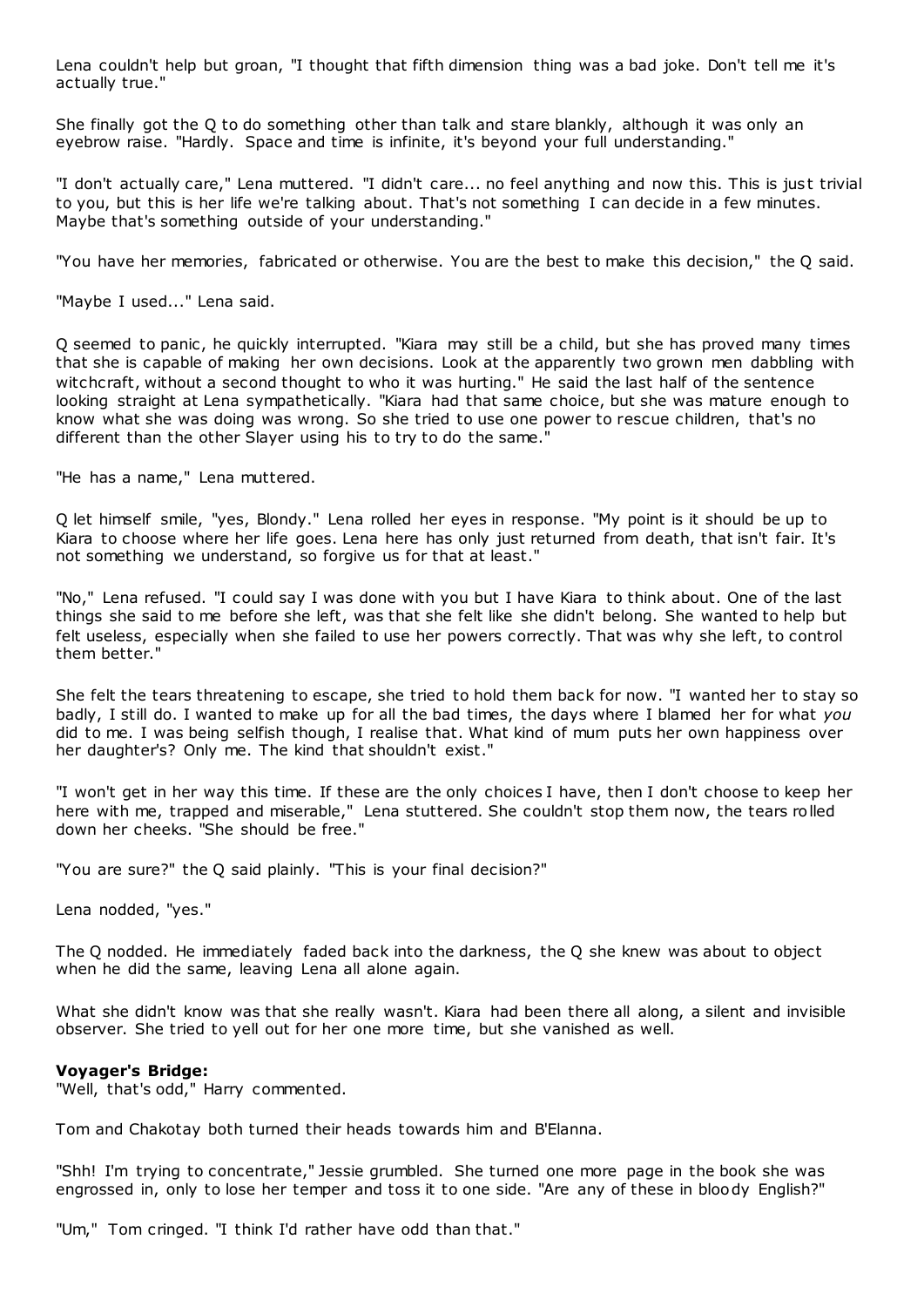Jessie tried to separate what she thought was two pages stuck together, only they weren't. "Oh screw this, I'm just going to start reading outloud from them."

Harry started to panic, he wasn't the only one though. "We've got sensors back on Deck Eight."

"I have no idea how the hell you say that," Jessie muttered. "Han-chi, so... ugh!" That book was thrown aside as well.

"Great, how did you do that?" Tom asked, quickly pulling himself up onto his feet.

B'Elanna shook her head, "we didn't." She frowned as Opps started beeping in various different spots. Harry checked the ones at the back. "Something's wrong down there. It's almost like..."

Tom noticed Chakotay smirking in the corner of his eye. He didn't even bother to check to make sure, he ran over to join the others at Opps. "Like what?"

#### **Deck Eight:**

"Our computers wouldn't allow you access. How could you do the same to our ship?" Hikgel snapped.

James was starting to shake and not from fear. "I'll tell you what. Why don't I just punch you all into comas, destroy your computers. I'm sure that will work!"

"That's it," Hikgel spat.

For a second it was pitch black, then the lights flickered back on. Hikgel and the woman glanced around nervously, they noticed the computer panels on the wall were doing the same, as well as looking garbled.

"What the..." she said.

"Finally," James sighed. He grabbed a hold of the rifle, easily pulling it out of Hikgel's hands. The alien didn't have time to react to that before it was smashed into his ribs. Hikgel doubled over just to get a knee in the face.

"Ohno..." the woman stuttered. Her head darted between Sasha and the exit, in the end she chose the exit and made a run for it. It didn't matter, Hikgel flew straight towards her, knocking them both into the wall, not literally this time.

Sasha climbed down from her chair and ran over to James. He knelt down to pick her up. "You did it."

"Not yet sweetie," James said quietly as he straightened back up. His head turned towards the exit. "There's still some aliens left to deal with."

The lights flickered back off one by one, each one hissed and crackled as they did. Sasha started to tremble. "Is this the plan?" she squeaked.

James looked down at her, well tried to, the entire office was black. "Not exactly," he whispered his answer. With a sigh he made his way over to where he remembered the door being.

Something moved behind him, he felt it before he heard something swing through the air. A sharp piercing pain spread across the back of his leg, just below the knee. It buckled immediately, bringing him down to his knees.

"Dad...?" Sasha stuttered as the grip on her was loosened. She thought she would fall again once it was gone completely, her legs brushed against the carpet. "What happ..."

"Run!" she heard James tell her in a panicked voice. Just then the lights flashed on for a second. All she got in that mere second was that her dad was down and there was a familiar man crawling behind him, holding a stained knife. "Now!"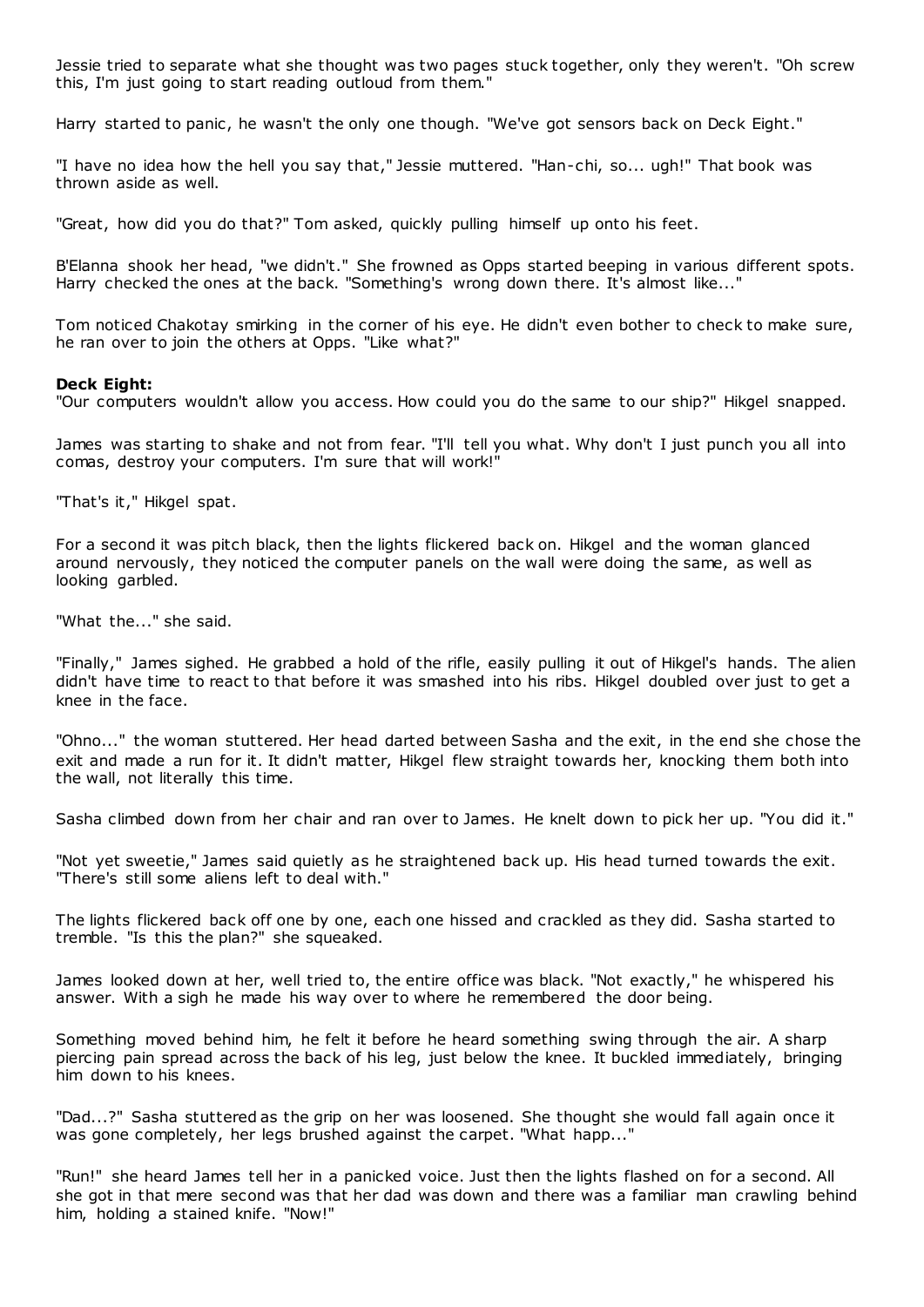Sasha let out a little squeak as she hurried to get on her feet. This time she didn't want to hold her dad back by being there, she did as he told her to; run.

# **The Bridge:**

Nobody noticed the alien ship on the viewscreen not only stopped using its tractor beam, but had turned around so it was nose to nose with Voyager.

"Um, we're slowing down," Nathan said. He looked up at the screen and it made sense, mostly, "oh."

"How did a virus get in?" Tom asked.

Harry shook his head, "I have no idea, but thanks to the aliens cutting themselves off from us, it only infected Deck Eight."

Chakotay chuckled, he climbed to his feet. "Really, no idea? I thought you were smarter than that Harry."

"Guys, the ship," Nathan tried to butt in.

"The forcefields. That's why they overloaded," B'Elanna mused. She looked annoyed with herself, "I should have seen it."

Tom jumped to his feet, he directed his fiery eyes towards the ex-Commander in front of him. "Wait a minute. You knew this would happen, didn't you?"

"Maybe," Chakotay said but his face said yes.

"Why didn't you tell us?" Tom snapped. He swung around to face Jessie who was just looking confused. "Who's idea was this?" He turned back, "yours? James'?"

Chakotay shook his head. "Why are you getting so bent out of shape?"

"Why!?" Tom couldn't believe what he was hearing. He turned to B'Elanna and Harry at Opps to see if he was alone in this, they looked concerned as well. "Systems start failing on Deck Eight and Shoytin decides to even the score by shooting. I think that's worth getting bent out of shape over."

B'Elanna was starting to get angry again, the poor Opps station got the brunt of it. "I can't get a lock on anyone. All I can do is look for Human lifesigns..."

"And?" Chakotay questioned.

B'Elanna growled, "and!? The aliens could be physically holding some of them hostage, it's also a little slower. I need to be able to get them out in a mass or I'll just piss them off."

Harry spotted something else flashing, "we're being hailed by the alien ship. Must be Damien."

"Now I know this was your idea. You don't care about anyone, do you?" Tom spat.

Jessie tossed her last book to the floor, when she looked up she noticed the atmosphere was a little different to when she started reading. "Um, what did I miss?"

"Will you relax? Shoytin's not going to start firing on anyone," Chakotay said. "That's the part of the plan..."

"I'll just answer him," Harry muttered. "Voyager here."

"Why wouldn't he? We've just mucked up his other advantage over us," Tom snapped.

*"Hey you're lucky this thing is defective. I'm still a genius so, you're welcome," Damien's voice said.*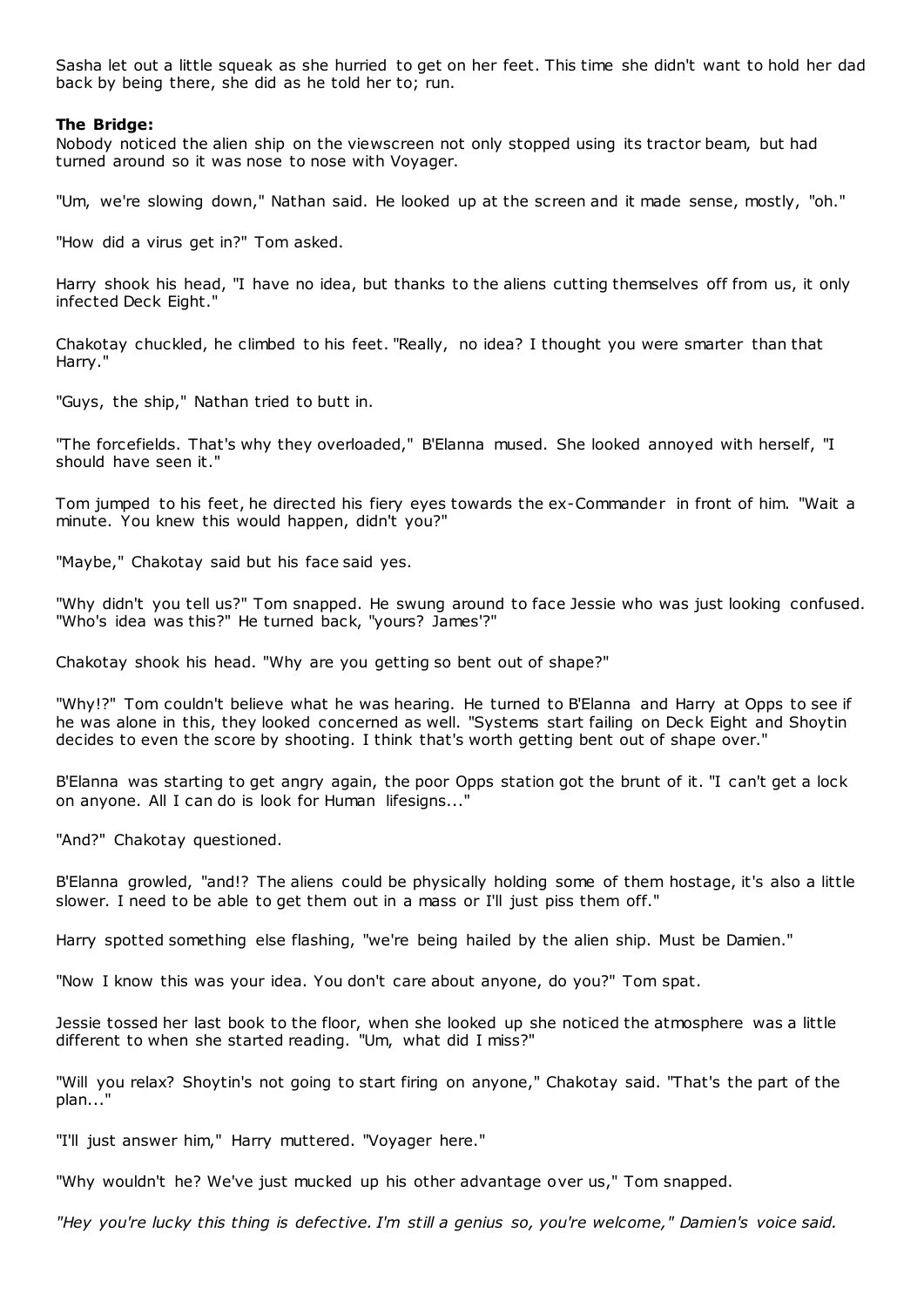"Great, but you do realise that by disabling the tractor and moving you probably alerted them," Harry whispered.

*"Hmm, no I haven't. I gave them the old snip. Unless they have a window, they'll be clueless."*

Chakotay folded his arms, smiling smugly. "Then it's a good thing we have a man on the inside, isn't it?"

Jessie stared at him, her eyes were wide and her jaw was threatening to drop. "What?"

Tom frowned at her then back at Chakotay. "Wait, I thought she was in on this plan."

*"Damn, sounds like I'm missing some fun over there."*

Harry rolled his eyes, "not really."

B'Elanna sighed angrily. "Can you use their transporters to beam them out?"

Tom rushed over to Tactical despite the dangerous look on Jessie's face. "You said James wouldn't go in there. Did you lie to throw me off? How could both of you do this, you saw what happened with Sasha, this is just..."

Jessie scowled at him. As he expected he got a punch in the nose. She wasn't done though, she stomped over to where Chakotay stood. He braced himself for a similar move. "You had no intention of James returning from the virus plant. What the hell did you do?"

*"No. Oh while we're on the betrayal topic , your Q wonder kid nicked off. I thought that was a little rude. So whenever you're ready to beam me back. I want to watch this."*

"Please, James should have known that the virus would provoke the aliens. He had to be in there to stop that," Chakotay explained.

"Shoytin could have killed one of the kids before he even got there. What were you thinking?" B'Elanna snapped.

Chakotay stared down at the floor. "I'm sorry, but someone had to make the call. There was no easy way out of this." He looked back up again, daring to stare in Jessie's direction. "I figured we needed somebody on the inside, who better than what the aliens were asking for."

*"Hello? At least beam me some popcorn over and put on the viewscreen."*

"That wasn't your call to make," Tom said as he pulled himself to his feet. B'Elanna passed him a sympathetic glance, his nose was still bleeding and the area around it was black. "No, we haven't got time for this. I assume the forcefields they put up were the first to go?"

B'Elanna nodded, "seems that way, but not all of them."

"We haven't got a choice then. They already had Sasha as the main hostage. Shoytin would either have killed her by now or is using her to make James do whatever he wants," Tom said. "Chakotay may as well have sent Damien down there for all the good it will do."

"Tom," B'Elanna warned him, her eyes gesturing towards Jessie.

Jessie's eyes narrowed, she stood very close to Chakotay. "You weren't on the Bridge when James was planting the virus. I should have known you were behind the overload."

"No you shouldn't, that was the point," Chakotay muttered.

"You were whining about that demon/bomb incident ten years ago. If you really think like that, why..." Jessie questioned.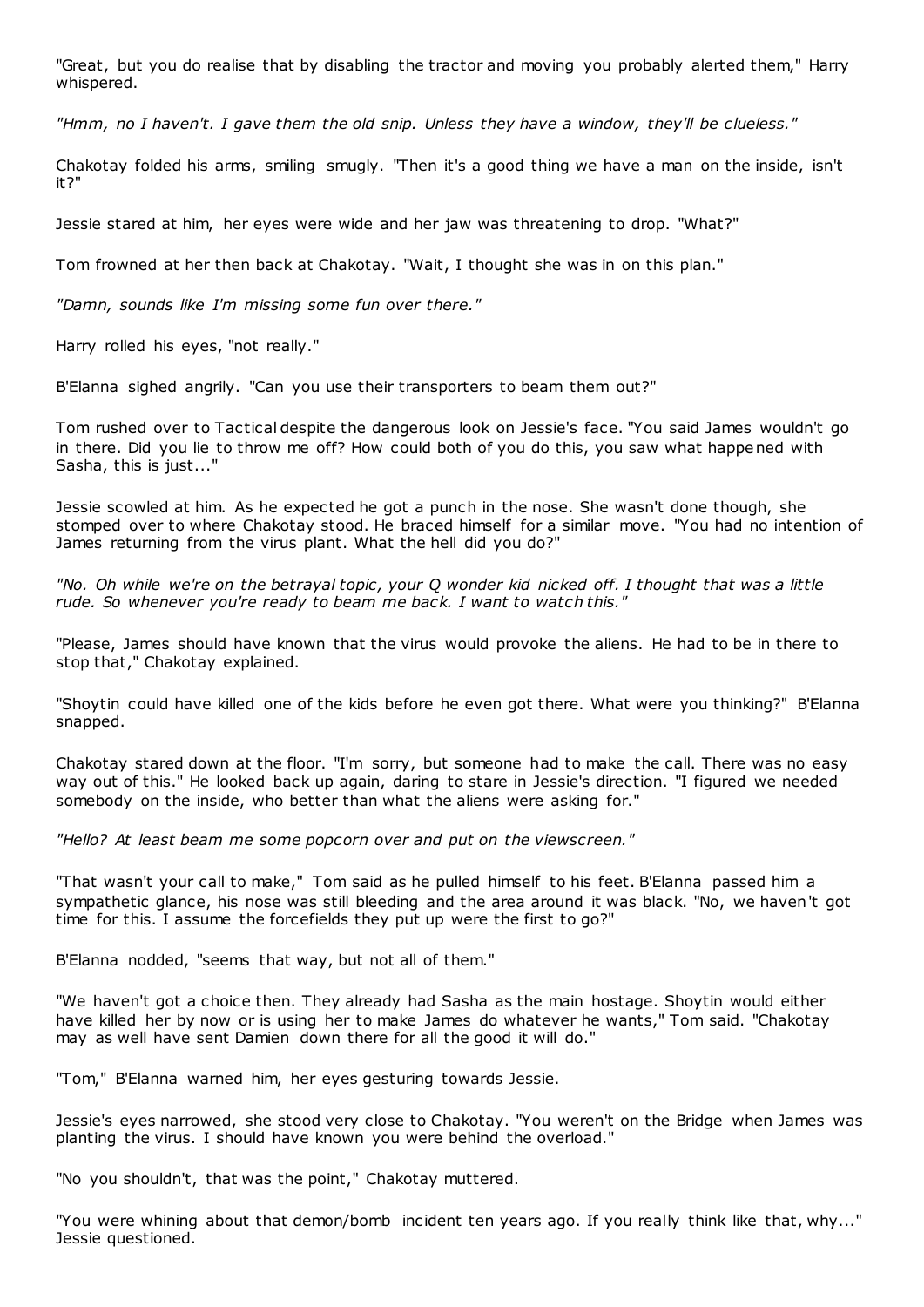Tom meanwhile headed for the turbolift, B'Elanna hurried over to him. "Tom just let Security take care of it. You're too close to this, just like James is."

"Yeah but I'm not like him, I wouldn't risk other people's kids to save my own," Tom whispered to her.

Jessie overheard him anyway, her head turned quickly. Tom didn't dare check to see what expression she had, he had a good idea anyway. What he didn't know was that he was wrong, she just looked shocked.

"Jessie," Chakotay tried to get her attention back. "I did this because I have faith in him."

"Bull," Jessie bitterly laughed, turning her head back and forth between him and Tom.

"Yeah," Chakotay admitted, setting her back to angry again. "He was going to c harge in once the virus took anyway. I just gave him a head start. Either way, Shoytin was going to be angry and do something. My way there's someone there to try and stop it."

"Someone there to be taken advantage of, you mean. Hold the fort," Tom said in Harry's direction. He nodded back grimly as Tom stepped into the turbolift.

*"Can someone tune me into the version that isn't PG. I'm getting a little bored."*

"Sure," Jessie grumbled. She headed over to Opps, scaring Harry half to death in the process. He didn't dare stop her.

*"Good, I'm getting the viewscreen signal. Huh, what's that... that's not the Bridge," Damien's voice started to stutter.*

*"Ooh, this catsuit's a bit tight, I'm getting a bit of a wedgie," Annika's voice giggled.*

The last anyone heard before the comm was cut off was Damien's chilling screams.

The nursery's lights struggled to come back on, when they did they were weaker and continued flashing between dim and off.

Yana was starting to panic as her tricorder like device wasn't helping her at all. "I don't understand."

The rest of the aliens kept a tight hold of their rifles. Even though they didn't want to use them, they kept them trained on their hostages. The panic was starting to eat away at them as well.

"Fix it Yana, you know Shoytin won't stand for this," Rhone said.

Yana shook her head timidly, "I can't. I think it's some sort of virus, it's shutting down almost everything."

Jita glanced towards the office door as it opened, but only halfway. She saw nobody there, only black. "We have to go."

None of the aliens saw Sasha run through the crack in the door. It shut behind her.

"What? We'd be no better off outside," Rhone said.

"It's not us I'm worried about. You said it yourself, Shoytin will tell us to start shooting when he comes out of there," Jita stuttered.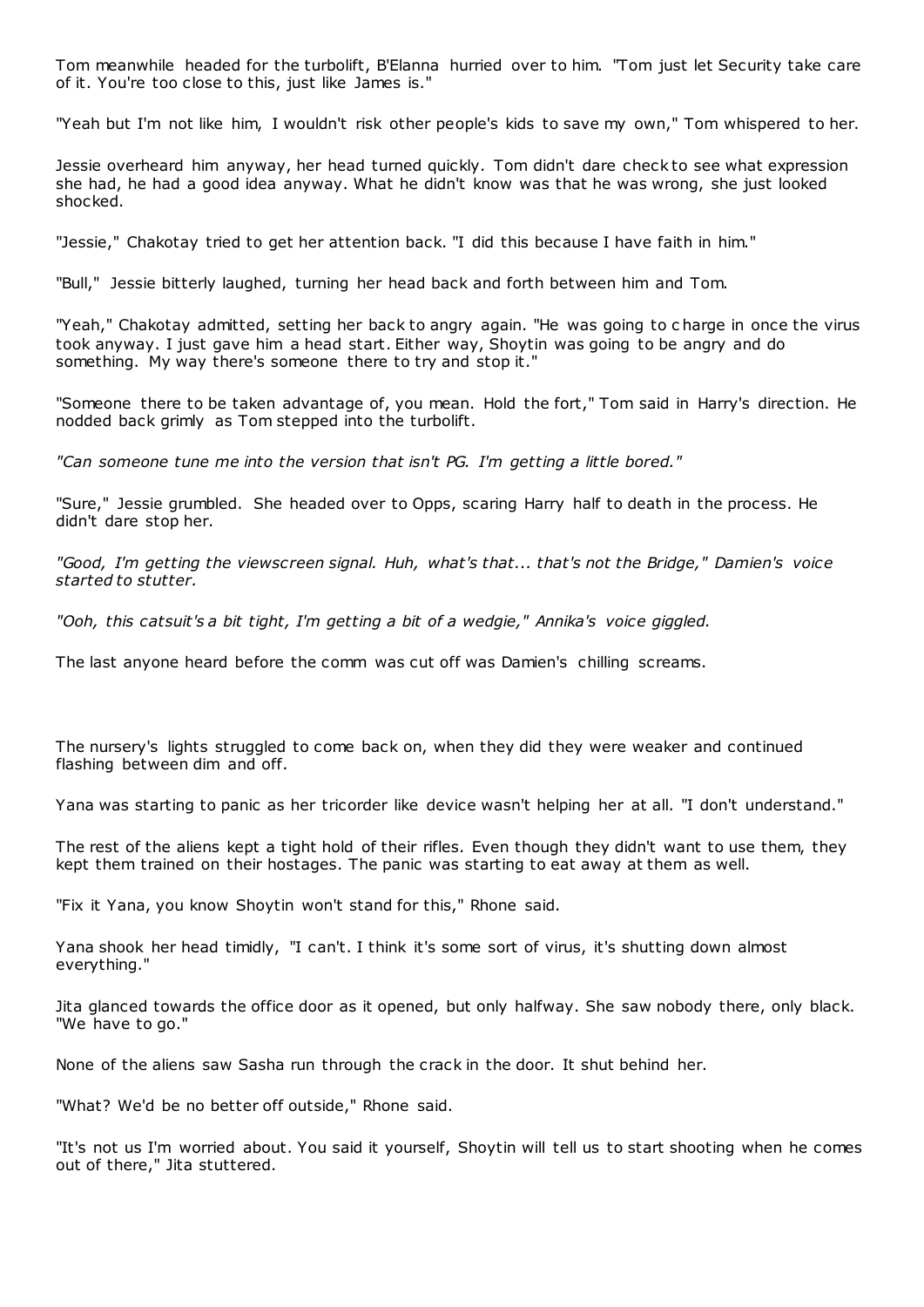Sasha ran over to the group of children Duncan was with, tears streaming down her face. Duncan panicked and quickly pulled her down to sit in between him and Bryan. Markal looked over to check on them seconds later.

When nothing happened Duncan sighed in relief. He glanced over and saw Sasha rubbing her arm, pouting angrily. Her eyes were still watering though.

"Sorry, I didn't want them to see you escaping," he whispered.

"Dad, that leader man attacked him," Sasha stuttered.

Duncan didn't look worried, "why you worried? Dad's better than that creep."

Sasha stared towards the door she escaped from. "Daddy's hurt."

Markal walked over to Yana, his nerves were starting to get the better of him. "Just beam us all back to the ship. It's the only way now."

"It's not," Yana stuttered. "Every command I send to our ship is being sent back. It's not responding."

The lights would dimly return, only to flicker back off with a nasty hiss. The comput er on the desk activated itself, so it was the only source of light when the main lights went off again.

There was a loud crash as Shoytin flew into the desk, smashing it to bits. During one light flicker he saw a discarded rifle lying nearby. When the light disappeared again his left hand reached forward to grab it.

James was standing, but just barely. His right leg was weakened and still bleeding. He approached slowly, then stopped when he heard movement in front of him.

The light flickered back on, allowing Shoytin to target the rifle. James ducked down to dodge it. Shoytin re-aimed, his target attempted to roll to one side. He fired again quickly, this time the blast hit him right in the arm. James fell onto his back.

The alien woman awoke to find herself being crushed by something heavy. It had winded her, she had trouble breathing back out. When the lights flickered back on she realised the weight was Hikgel. Another flicker of light and she saw the commotion in front of her. She waited for another before daring to move.

Shoytin smiled, but it was an angry smile. His body ached, it was too difficult to stand back up so he crawled over to his victim with his knife still in his right hand, and the rifle under his arm. To further his anger he noticed that the blast hadn't killed him, he tried to look at his rifle but it was too dark to see.

"Damn it," he grunted, resisting the urge to toss it to one side. James was starting to get back up, he didn't have time to check it.

The lights flickered again and the woman found the nerve to push Hikgel away from her. She waited for another so she could run.

"I don't care if you are the only way home," Shoytin snarled. He swung the rifle towards James' face. His right hand swung out to grab his wrist, just in time to hold it back. The right hand carrying the knife swung around to stab the blocking arm. A smile appeared on his face as that hand loosened its grip on his wrist.

He wasn't done. Instead of hitting him he pushed the rifle against his throat as hard as he could. "I'll rip you apart." James tried to pull it away with the arm that wasn't stabbed, but it was his burned and now phasered one, it wasn't as easy as he thought.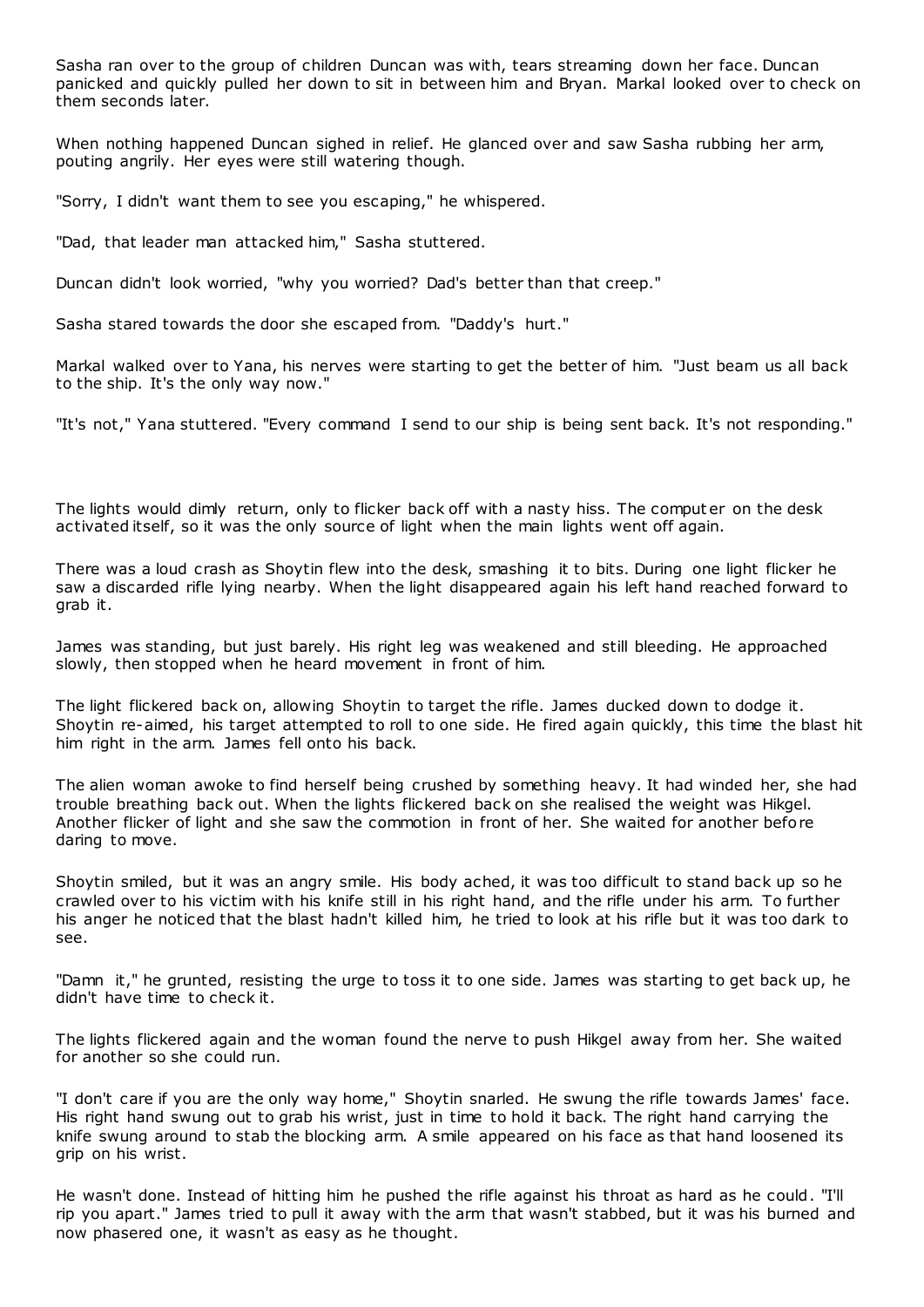This time the lights flickered and stayed on for a few seconds. The woman clambered away towards the door as fast as she could.

"That's it," Markal stuttered when the lights went off yet again. "I'm getting out of here." He headed for the door and he wasn't the only one, Jita was right behind him.

"No you're... not," the woman wheezed as she entered the room. The pair stopped in their tracks. "Outside or in... they're coming... for us. Here, we have the hostages."

Yana stared in dismay, "you can't be serious. Is Shoytin still..."

"Shoytin has what we need," the woman said painfully. She leaned on the wall for support. "Provided he doesn't... kill him."

"The man we brought in?" Rhone was confused.

Jita shook her head, she stepped forward defiantly. "No, this stops now. We can still turn ourselves in, do the right thing."

"Why?" the woman asked in surprise.

Markal didn't look so sure, "actually I was leaving to escape, but co-operating means we might still be able to escape the sphere. We've lost anyway, what have we got to lose?"

"We haven't," the woman coughed. "Yana, get us all ready for transport. In the meantime we negotiate the release of the rest of our people."

"No," Yana said. "We can't. I've lost access to our ship. Voyager's shields have raised as well. We're stuck here."

"What?" the woman stuttered. "It doesn't matter. They'll listen or we'll..."

Rhone folded his arms tightly and scowled. "Oh so you are okay with killing children after all, Toren? Good to know."

"Of course not! But we have no choice now," the woman continued to stutter.

"Yes we do," Jita said. She dropped her rifle to the floor. Toren shook as the rest of the aliens did the same thing. She didn't have hers anymore either, her body shook in panic .

"No! I won't fail him," she said boldly. Before any of them could really move forward, she rushed to grab the child closest to her. The one closest was one of the twin girls.

"Don't be a fool Toren!" Markal shouted at her.

Toren shook her head timidly. The girl in her arms struggled as she side stepped towards the exit. Markal being the closest to the door knelt down to pick up his rifle again. "Don't, I'll hurt her." He froze on the spot, unsure what to do. He didn't have any choice as she picked up the same rifle and pointed it at him.

"Move!" she snapped.

Markal sighed, he did as he was told. There was nothing now stopping her from getting through the door. She ran as fast as she could manage.

"What do we do?" Jita asked.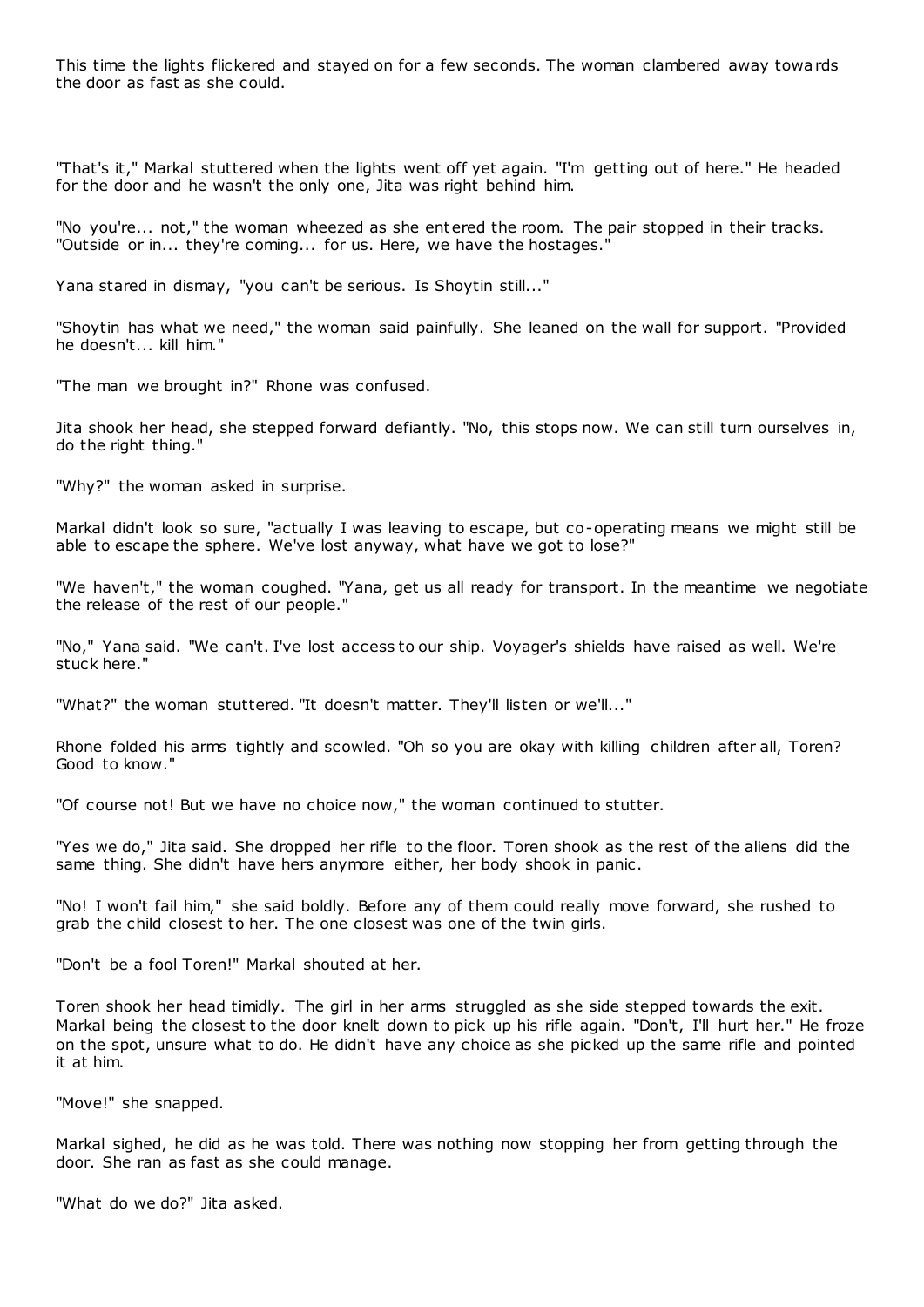Yana shook her head, her head turned towards the rest of the children. "We need to let them go, but the Voyager crew need to know it."

"Maybe we could..." Rhone started to say when the doors swiftly opened again. The nursery was soon filled with a dozen Security officers and Tom.

"Put your weapons down!" Tom yelled.

Craig noticed they already had first, he cringed a little. "They must have known you were coming." Tom just scowled at him. "All right, stay where you are..." He gestured to the other team members. They walked forward towards the children.

"Wait, before you do that, one of our people escaped," Yana said.

Craig quickly scanned the room, "there's only four here. That's more than one."

Tom spotted his daughter sitting by one of the tables. He rushed over to her first. "Miral?" He was unnerved as his little girl was crying. "Sweetheart, it's okay now."

She shook her head and pointed underneath the table. Tom crouched down to look too. He saw Amy sitting with her back facing them both. Tom was a bit confused.

"Lets get you and your brothers out first," he said softly.

"She just ran out with a child, you might be able to catch her," Rhone said.

"What about the other two?" Craig asked.

"They'll be in the office," Jita replied.

Craig walked over to Tom as he stood up with his daughter. "Tom..."

"No problem, I got it," he nodded. He tried to tap his commbadge with his only spare hand, but Miral was starting to struggle.

Craig shook his head, he tapped his own. "Anderson to Team Two and Three. We've got a runner somewhere on this deck, they have a kid. Be careful." He tapped it again. "I was going to say supervise the kid evacuation and I'll check the office."

"Oh," Tom sighed, a little disappointed. "So let me guess, the escapee was Shoytin?" The aliens looked towards the office nervously. Tom and Craig followed their trail of sight.

"Daddy's in there," Sasha piped up. Tom and Craig looked towards her, Tom was surprised to see her. Miral was too. "He's hurt." Bryan didn't have to look, he knew Duncan was getting up so he held his arm again.

Miral glanced up at her dad. "Someone should help him. He helped me." Craig and Tom glanced at one another. "Please."

"You don't like it when you're the one getting murdered, do you freak?" Shoytin snarled. He grimaced as the grip James now had on his arm was getting tighter, the resulting ache was intense. The forearm was starting to tingle like tiny pins were pricking him, his skin grew ice cold. There was a sickening crack. All he could do was scream.

Fortunately for him he didn't have to endure the agony for very long. A phaser blast struck his back, he toppled to the floor right beside James. He meanwhile sat up, his now bloody hand rushed to his throat. His eyes glanced up to see somebody standing at the door, pointing a phaser rifle towards him.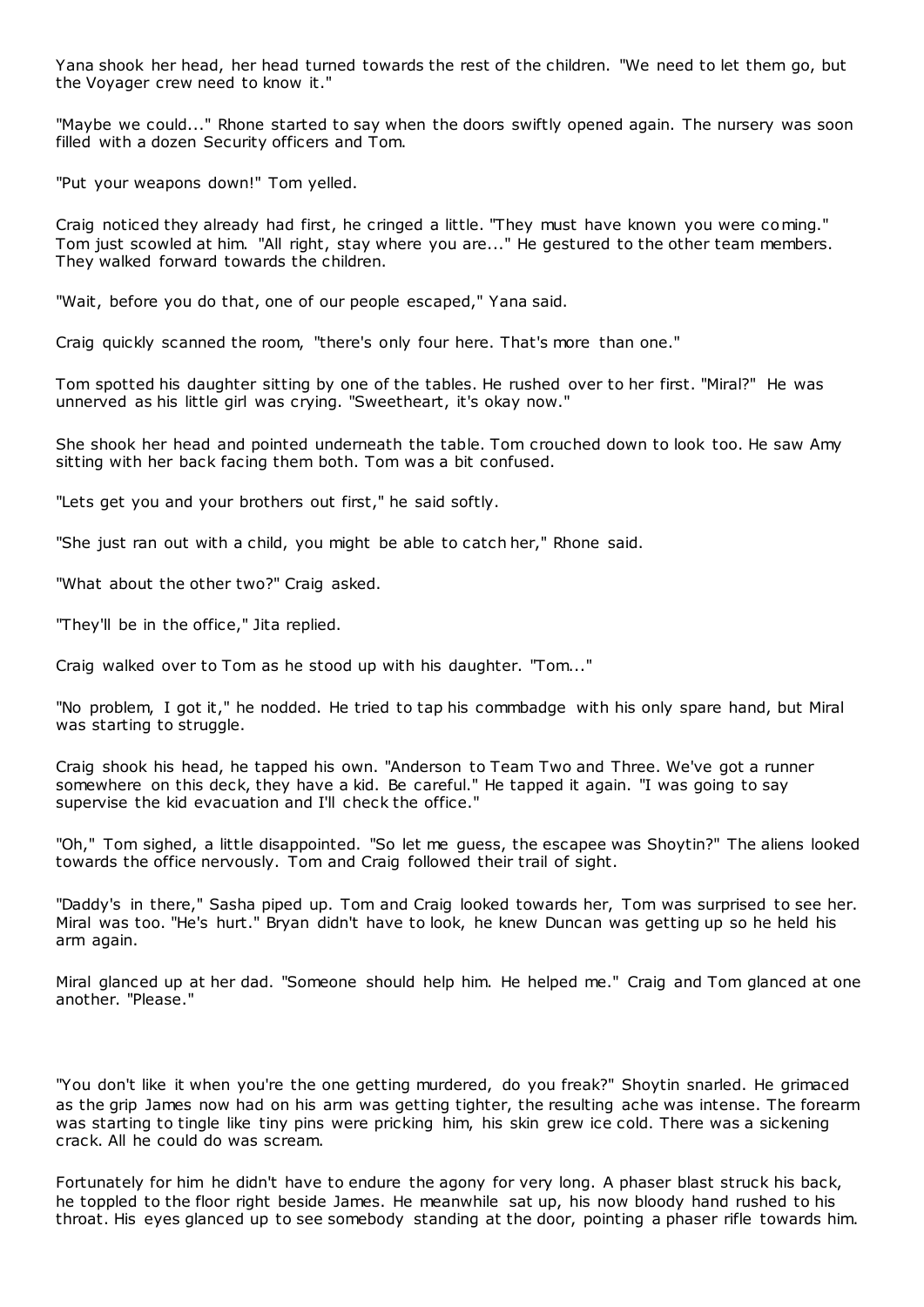"Tom?" James said in a hoarse voice.

Tom cringed as he walked slowly over to him. "You look like hell." He then glanced at Shoytin lying beside him and felt a little sick. "Though, could be worse."

"What?" James said. He turned his head towards the man lying beside him, focusing mainly on what was left of the man's arm. The part he had held onto was mostly red, blood was still flowing from it. He could even see a bone, broken at the edge of the wound. "Oh..."

Tom knelt down on the opposite side, trying to avert his eyes from that sight. "Miral told me what you did."

James cringed, he tried to sit up but with both arms damaged it was difficult. "I'm sorry. She shouldn't have been there. I..."

"What are you talking about?" Tom asked, genuinely confused. Noticing his struggle, he put the rifle down so he could help him to a sitting position. "You had an awful choice; keep your kid safe with you but risk another, put her back in harms way but save the other kid. You chose to save my daughter, that can't have been easy..."

James felt sick at the thought, he covered his face with bloody hand. "Oh god. Sasha, is she all right?"

Tom nodded, "yeah she's just worried about you. And hey man, thank you, I won't ever forget this."

"No, neither will I," James said bitterly, his eyes shut tightly.

"From what Miral said, they weren't going to let Sasha go either way," Tom said sympathetically. "You did the right thing and I'm not saying that as Miral's father, I'm saying that as a fellow Human."

"Sure," James wasn't convinced. He struggled to push himself back to his feet. Tom shook his head and decided to help him with that too.

Toren ran down the corridor in a blind panic . The poor girl she had taken was crying loudly, so anyone nearby would know where she was. The path she picked was blocked by an orange shield, which was starting to fail. Figuring she didn't have time to wait for it to do so, she turned around and ran back to the junction. Instead of going straight ahead she turned left, almost slamming straight into somebody else.

"Hey," the person said, her voice sounded plain and unfeeling. Her face however didn't match, she was angry and her eyes were puffy and red. "What are you doing?"

"I..." Toren stuttered. She tried to raise the rifle but it was knocked flying out of her hands. "Um... I..." The next thing she knew a fist was coming towards her face.

Her body tumbled to the floor, however the person ahead of her grabbed the child from her before she went too far. The girl calmed down but was still sniffling in fear.

"Don't worry. You can go home to your mother now," Lena said to her. "Somebody should." She turned around to walk back the way she came.

"It seems like the aliens were surrendering before we even turned up," Craig said as he walked down the corridor.

James glanced at him briefly. "Really?" he didn't sound interested to him.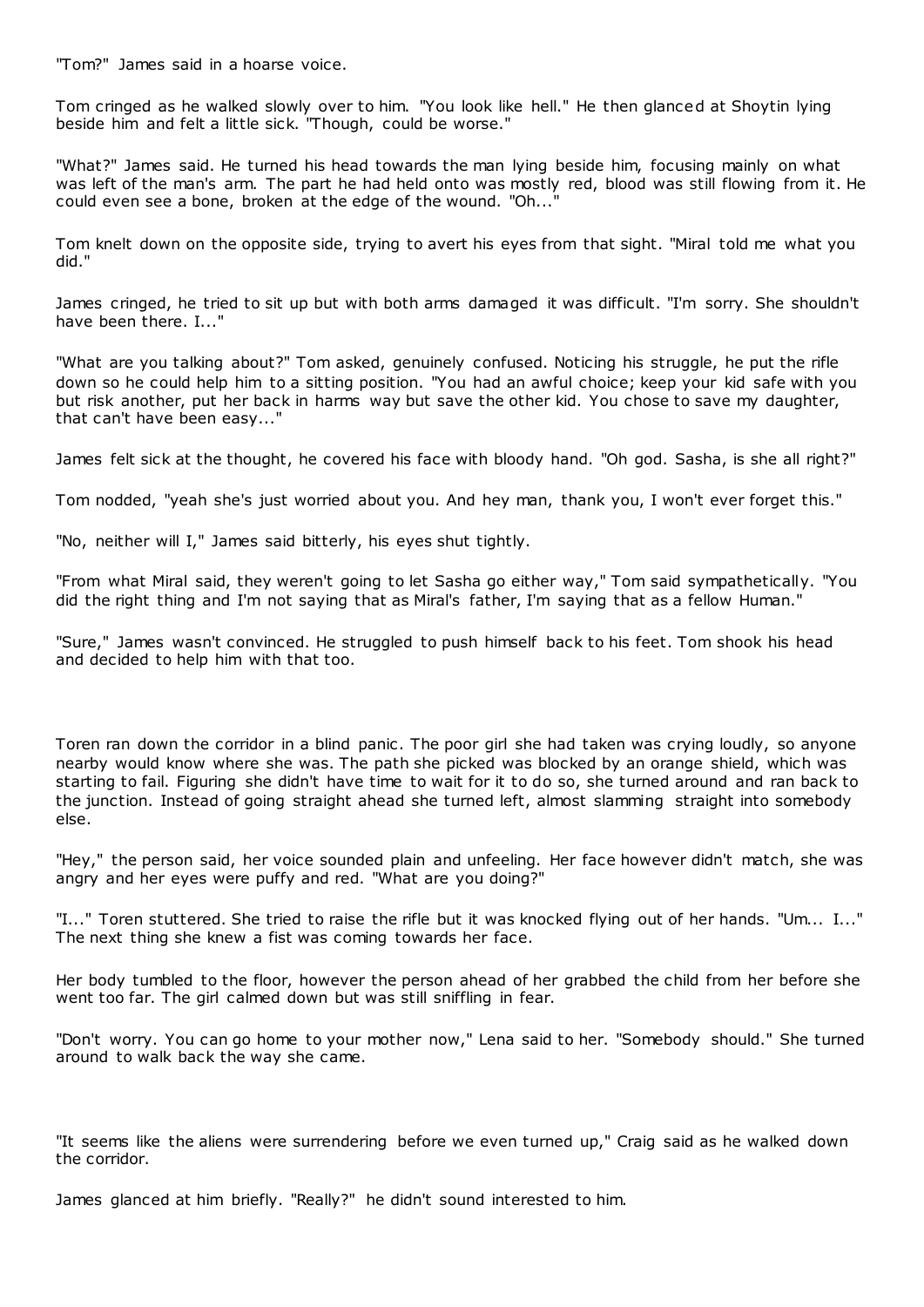"You know Sasha was being all *my daddy did this and did that* like any proud kid would. She's not upset with you. Why are you beating yourself up?" Craig asked.

James stopped, forcing Craig to stop. He sighed, "you're one to talk aren't you?"

"Yeah but my thing killed a girl and brought back a girl who didn't want to come back," Craig said meekly.

"I handed my little girl over to psycho kidnappers. I think I have you beat," James said, his shoulders slumped.

Craig folded his arms, his head shook as well. "You weren't told to pick which one to die or save, you were asked should this second kid stay or go? If you picked Miral to stay in danger, then I'd be questioning you."

James stared at him, his brow furrowed. "Daniel performed the ritual. You could have easily been replaced by any old person, your involvement didn't matter."

Craig laughed for a second or two, "sorry. What a pair we are." He expected James to smile or laugh back, but he didn't. "At least your daughter seems perfectly happy and proud of what you did. Lena, well... that's another story."

"She was never going to come back all smiles and jokes, was she?" James said.

"Wow, you have mellowed haven't you?" Craig said, not seriously. He continued walking down the corridor. "The old you would have beat me up by now."

James' eyebrow raised. "You saw what I did to Daniel, right?" He followed him quickly. "And Shoytin... AND that Hik guy."

"Yeah yeah, hit a guy with a bed, you're such a badass," Craig smirked as he entered the Holodeck. James followed him to the door with the same confused look on his face. He shrugged it off once he walked through the doors.

The prisoners were no longer being kept on an empty hologrid. Somebody had programmed a giant version of the brig, and every one of the aliens were behind a forcefield. Luckily for everyone Annika was not locked in with them, or in the room for that matter. Tom and Harry stood on the opposite side, both of them glanced at the newcomers as they entered.

"I might have to discuss it with the others, but I think we have come up with a solution," Tom said.

Craig stopped beside him, he glanced briefly at the aliens directly in front of them both. "We're not stealing their ship, are we?"

Harry gritted his teeth and inhaled through them, his eyebrow raised. "Kinda."

"Kinda?" James said.

Tom shrugged. "We need another ship and these people need to get inside the anomaly. As I tried to tell Shoytin at the beginning, he could have asked for help right away."

James didn't like where this was going. "Tom, you know that most of these people had nothing to do with the kidnappings."

Tom chuckled, "yeah I'm not sending them on a mission with you to punish them. If I did, I'd send Annika." A lot of the aliens shuddered in revulsion, almost in unison. Craig and Harry looked impressed. "No. Apparently the second ship they sent inside the anomaly found something interesting. However since Shoytin was the only one who saw it via video comm link, we don't know what it was. All we know is that he saw it as an escape route and it made him a homicidal prick."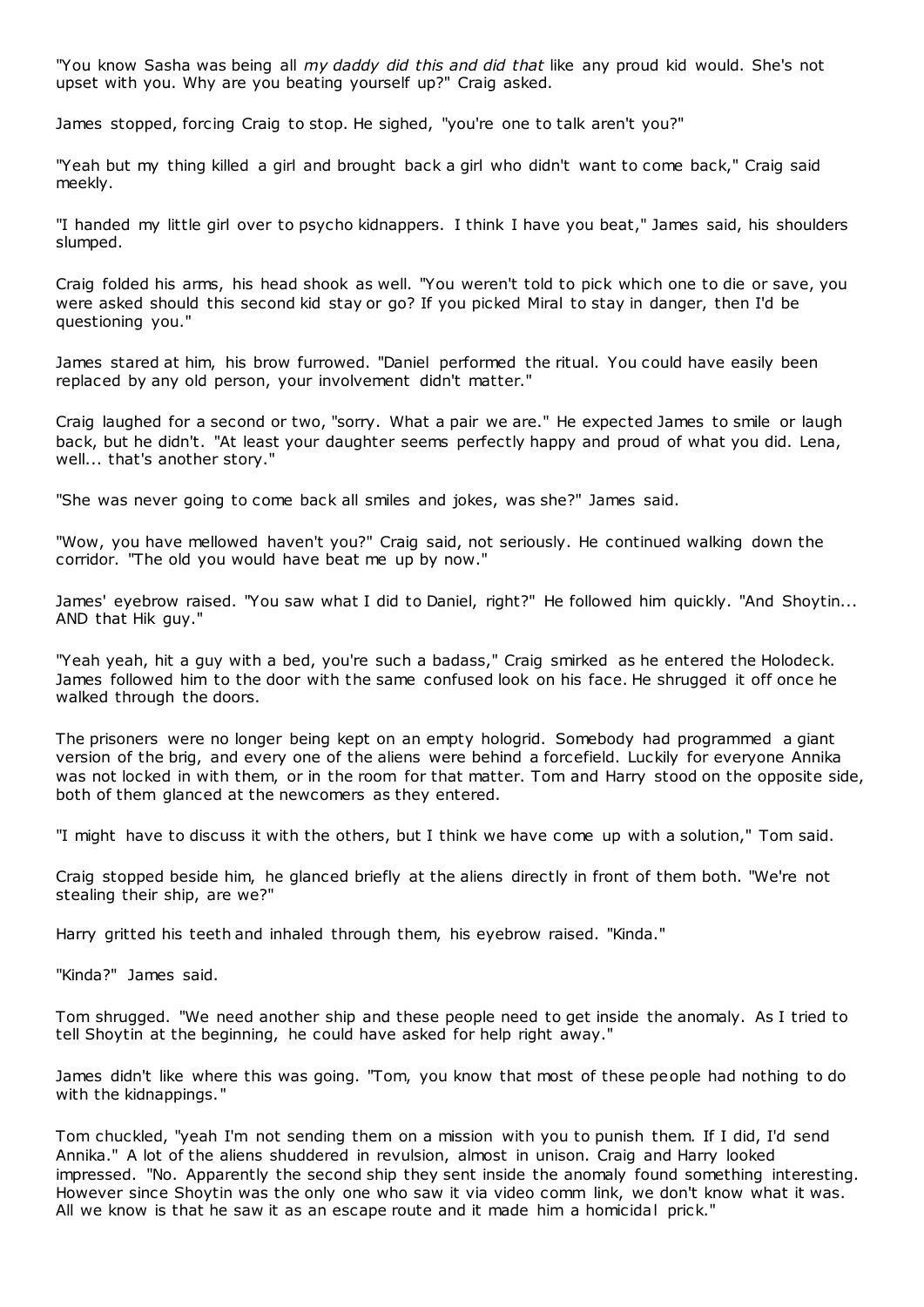"No, he was that way before," Jita commented.

"So we can't *ask* him?" Craig questioned.

Tom laughed nervously, "no." James' eyebrow raised again, this time directed towards Tom. "Hey we're sharing the blame on this one. Phaser blast and a gaping hole in your arm, it turns out that is a lethal combination."

"So what is the plan?" James asked.

"Mostly same as before, I recommend some light reading," Tom answered with a smile.

"The only difference is the aliens will have to teach you how to use the ship," Harry quickly added on.

"Hopefully by the time we get there, *Ylara* will be feeling better," Tom said, making the other two men uncomfortable. Tom noticed it, "what?"

"Yeah, I really should have talked about that on the way here, instead of the pity party," Craig said quietly.

James nodded, then he frowned. "Pity party?" He then remembered something, "oh right, I said that to you before."

"Uh, what's going on?" Harry questioned.

James and Craig glanced at each other, Craig looked even more comfortable. "Yeah um, I don't think she'll be ready for a while yet," James answered.

"Mmmhmm, she's not herself," Craig quickly added on. James looked at him again, mouthing *really?*  Craig responded with a shrug.

Tom and Harry stared at them both blankly. Tom leaned in close to his friend to whisper, "I owe you a day's rations." Harry nodded.

## **Kiara's Quarters:**

The doors opened swiftly. Lena slowly walked through them, she stopped barely a foot into the room, keeping the doors open. She was shocked by how bare the quarters were, there wasn't one thing that appeared to belong to her.

As she walked further inside, the doors closed behind her. The sudden noise startled her, her whole body swung around. She had been staring at them for a few minutes before she realised it and shook her head.

A part of her was thankful that Kiara hadn't left anything behind. Being in this room was more than enough to make her throat throb. She decided to leave, it wasn't helping. A few steps w as it all it took to open the doors again and leave this painful room behind. At the doorway though she hesitated. The room was bare, but it was still all she had left of her daughter. The tears threatened to fall.

The room lit up for a moment. Lena's shoulders slumped, her tears were wiped away. "Q. I'm not in the mood. Leave me alone."

"Nope," a familiar girl's voice said. "Not anymore."

Lena felt her body start to shake as her head turned to look over her shoulder. She turned around completely, her eyes filling with tears again. "Kiara? What..." she tried to wipe them away again. "Why are you here?"

It was the second time she had asked her that, but this time Kiara smiled genuinely, her bright blue eyes sparkled. "I know what you did for me, I'm grateful but..." A lump started to form in her own